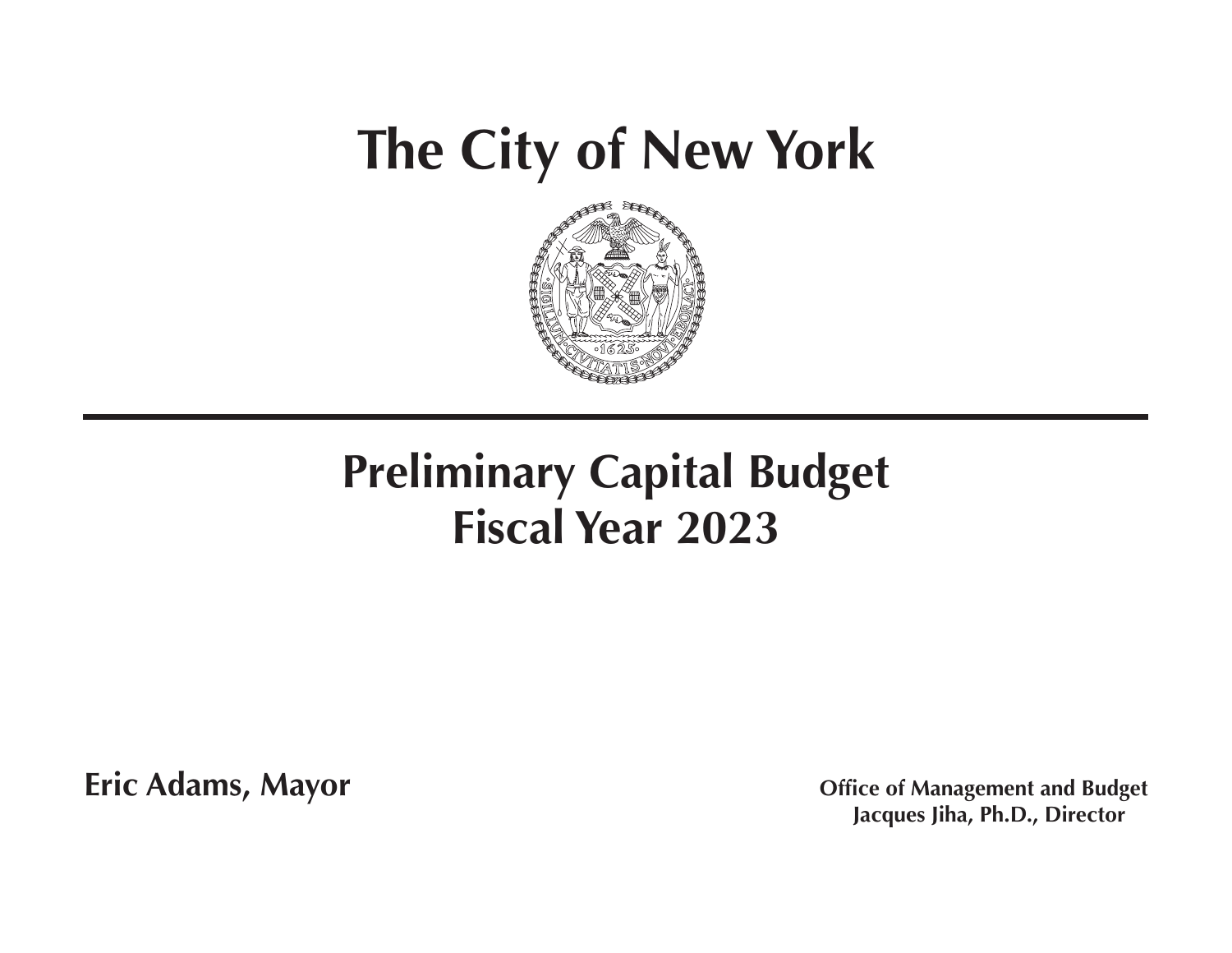# **Capital Projects Index**

Part A Preliminary Financial Plan

# Part  $B$

Departmental Estimates Summary of Appropriation Estimates by Agency Summary of Cash Flow Estimates by Agency

| 60 |
|----|
| 8  |
|    |
| 9  |
| 15 |
| 18 |
| 16 |
| 31 |
| 35 |
| 33 |
| 20 |
| 38 |
|    |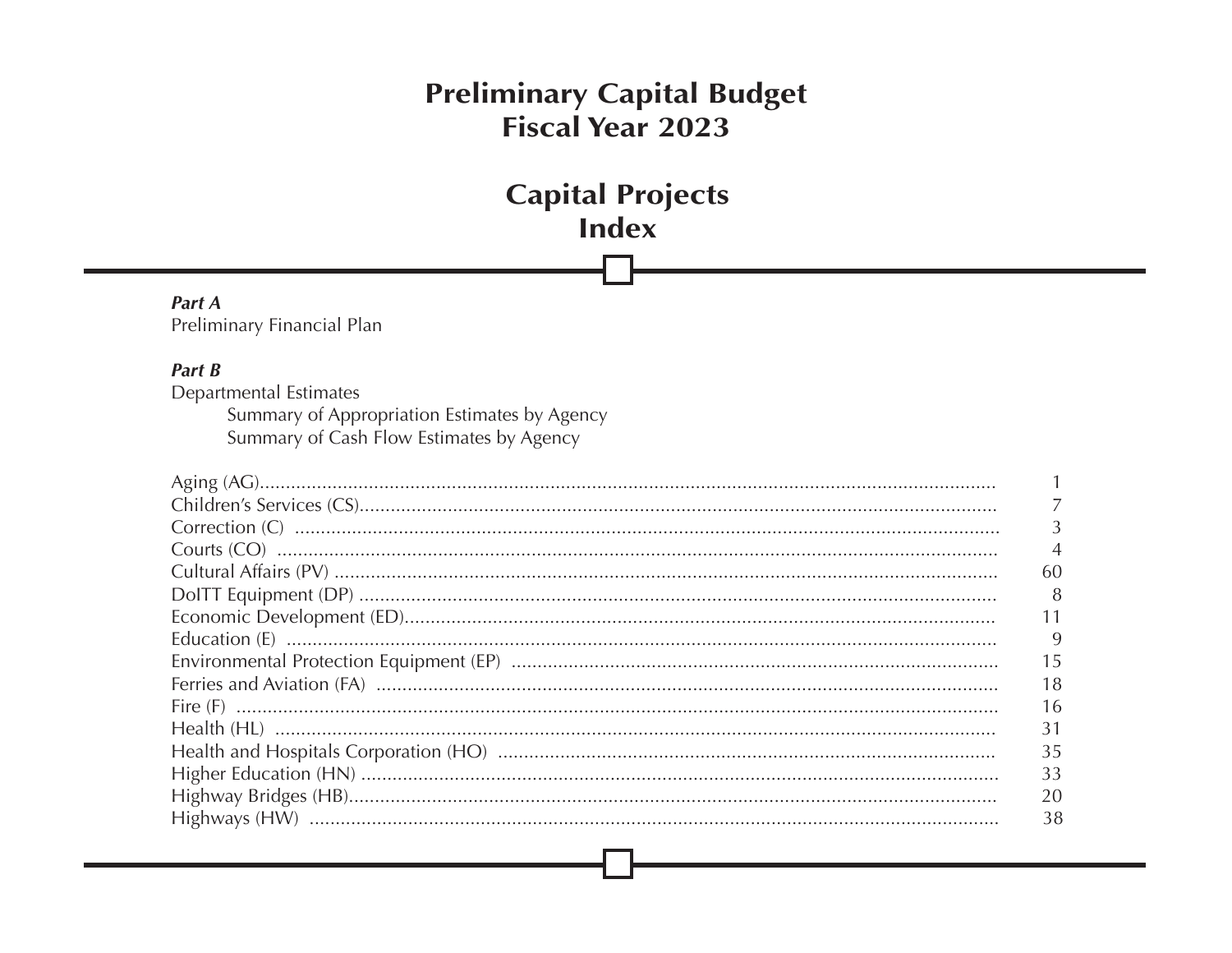# **Capital Projects Index**

| 30 |
|----|
| 19 |
| 26 |
| 36 |
| 45 |
| 46 |
| 44 |
| 47 |
| 48 |
| 56 |
| 78 |
| 84 |
| 58 |
| 85 |
| 87 |
| 91 |
| 90 |
| 93 |
| 95 |
| 92 |
|    |
|    |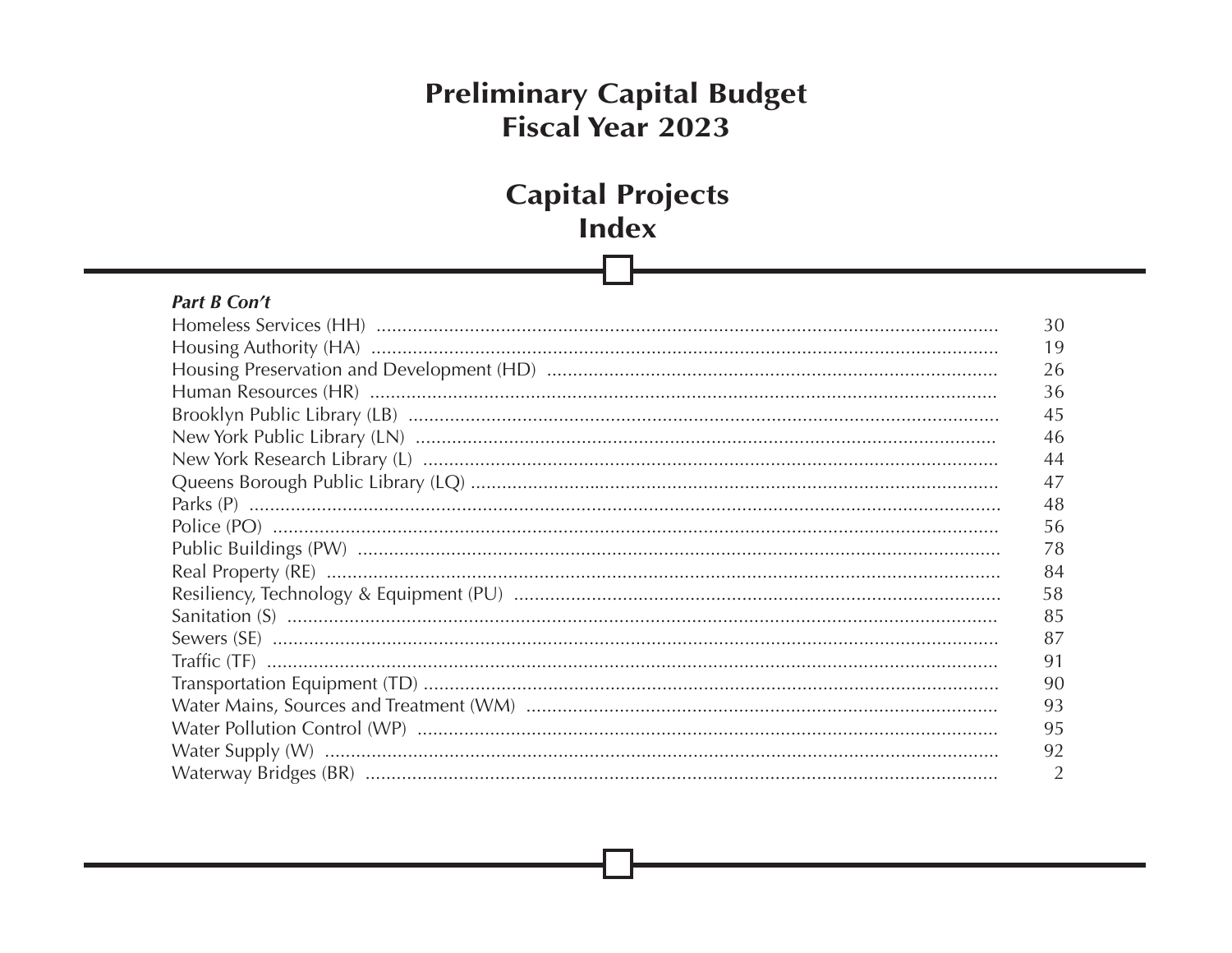**Part A Preliminary Financial Plan**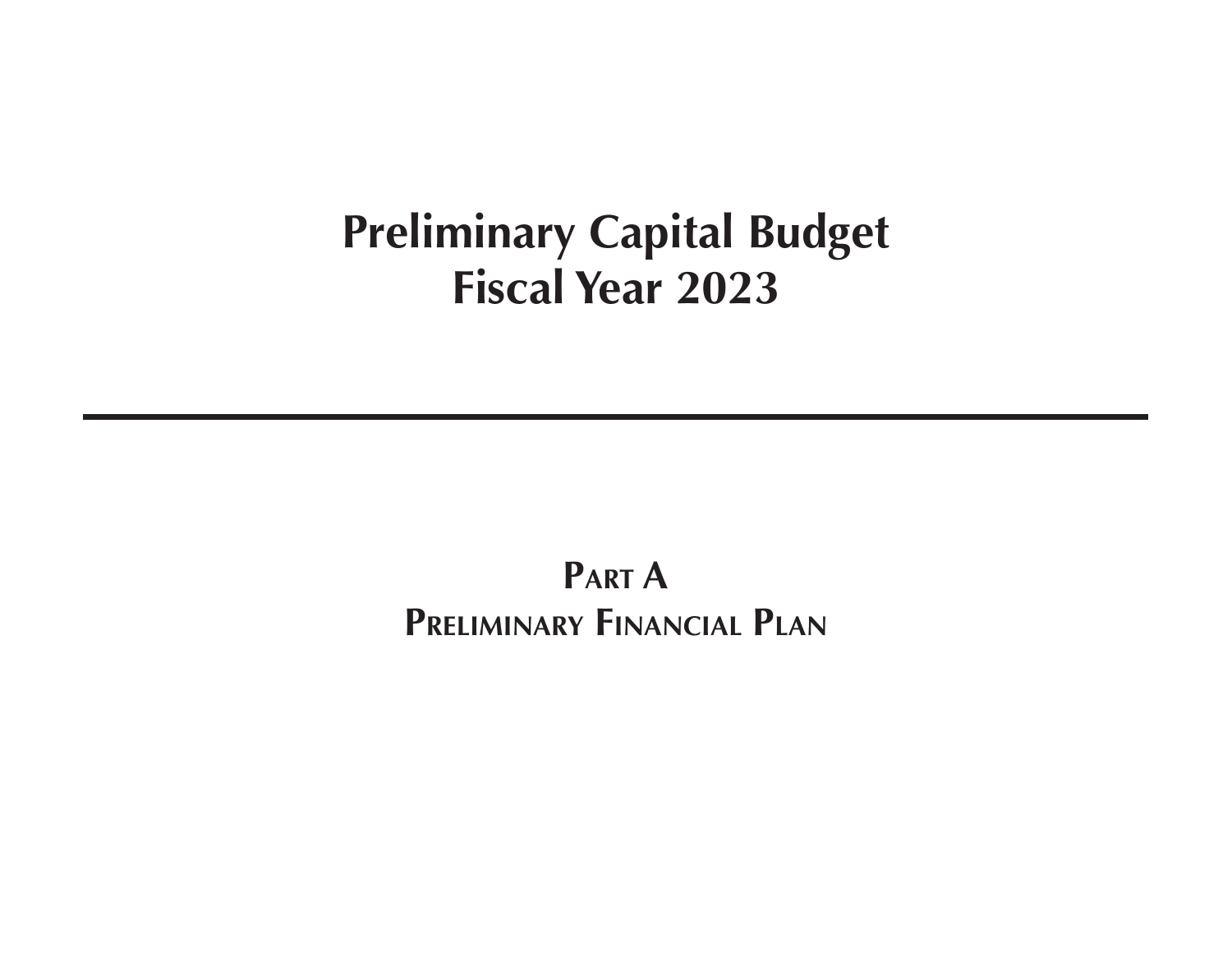| <b>Preliminary Financial Plan</b><br><b>Expenditures</b><br>\$ in Millions |             |                 |              |  |  |  |  |
|----------------------------------------------------------------------------|-------------|-----------------|--------------|--|--|--|--|
| <b>Fiscal Year</b>                                                         | <b>City</b> | <b>Non-City</b> | <b>Total</b> |  |  |  |  |
| 2023                                                                       | \$11,104    | \$1,327         | \$12,431     |  |  |  |  |
| 2024                                                                       | 12,532      | 1,103           | 13,635       |  |  |  |  |
| 2025                                                                       | 14,168      | 1,090           | 15,258       |  |  |  |  |
| 2026                                                                       | 15,018      | 960             | 15,978       |  |  |  |  |
| Total                                                                      | \$52,822    | \$4,480         | \$57,302     |  |  |  |  |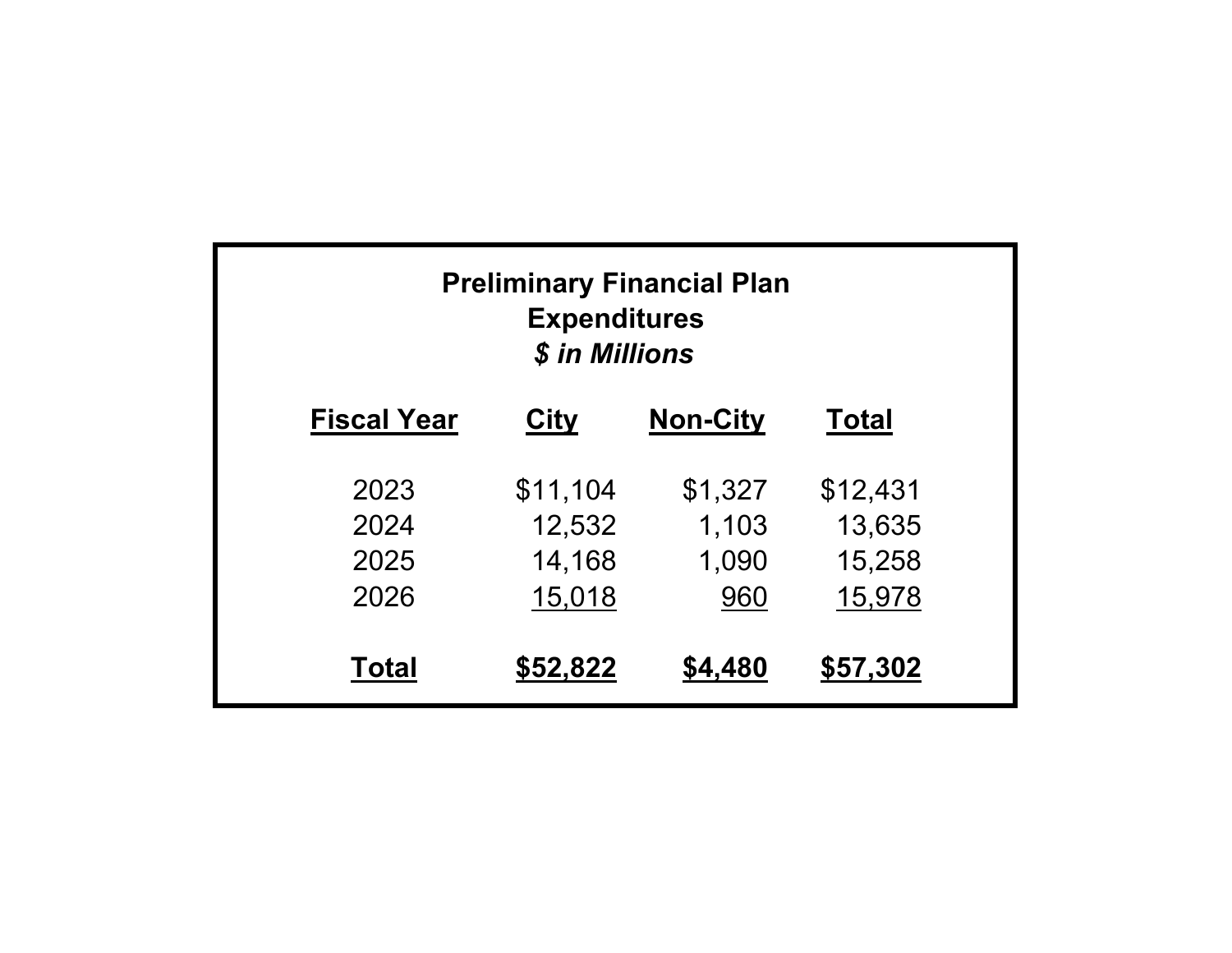# **Part B Departmental Estimates**

**Including Financial Status as of 11/30/21**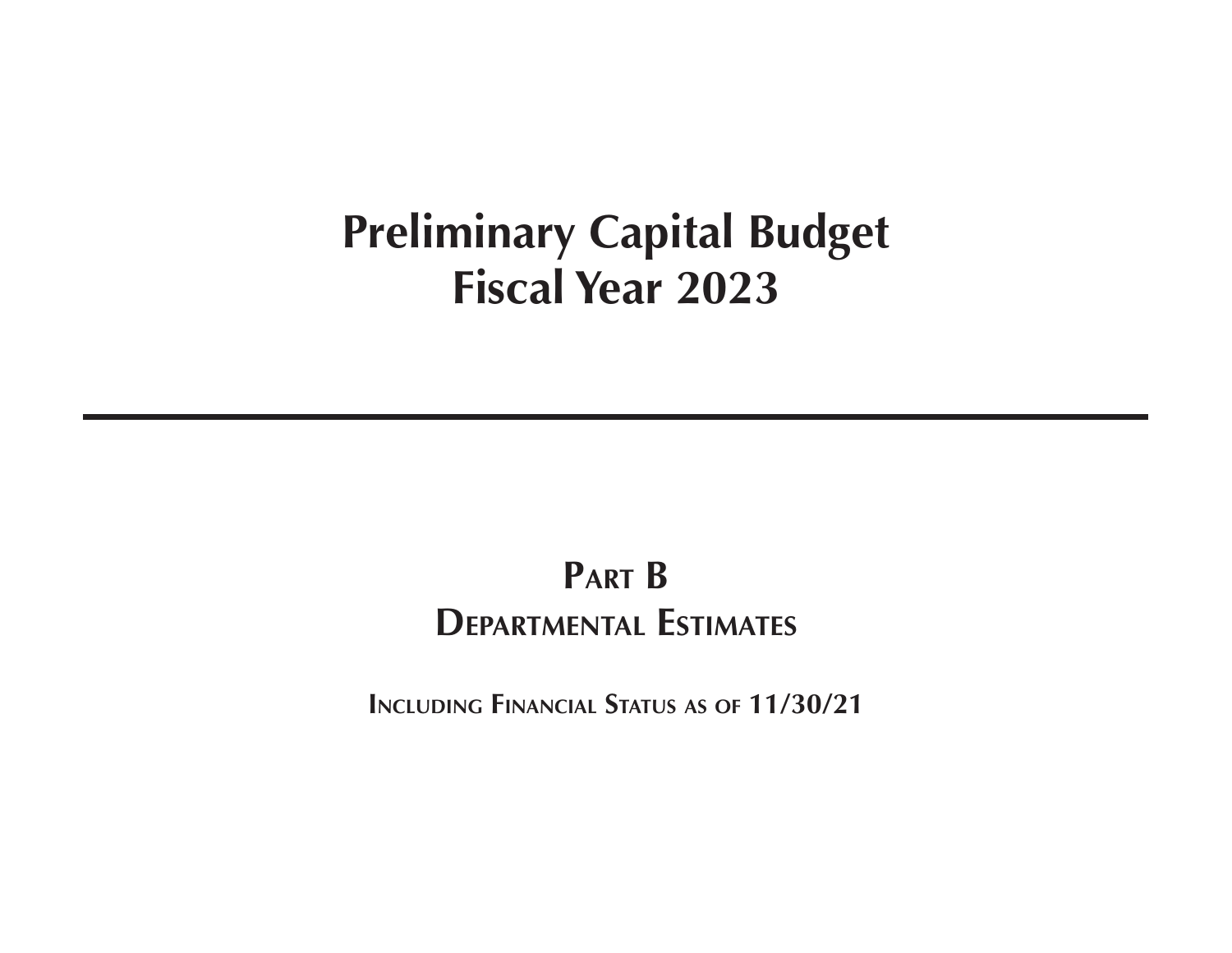|                                                                                    | FY2023                                               | FY2024                                                                                               | FY2025                                                         | FY2026                                                   |
|------------------------------------------------------------------------------------|------------------------------------------------------|------------------------------------------------------------------------------------------------------|----------------------------------------------------------------|----------------------------------------------------------|
|                                                                                    |                                                      |                                                                                                      |                                                                |                                                          |
| NEW YORK RESEARCH LIBRARIES                                                        |                                                      |                                                                                                      |                                                                | 98,908(CN)                                               |
| NEW YORK PUBLIC LIBRARY                                                            | 26,378,821(CN)                                       | $26,083,000$ (CN)                                                                                    | 5, 167, 000 (CN)                                               | 11,447,562(CN)                                           |
| BROOKLYN PUBLIC LIBRARY                                                            |                                                      |                                                                                                      | 57,106,513(CN)                                                 | 24,828,000(CN)                                           |
| OUEENS BOROUGH PUBLIC LIBRARY                                                      |                                                      |                                                                                                      | 13, 331, 849 (CN)                                              | 105, 214, 000 (CN)                                       |
|                                                                                    | 137,886(P)                                           |                                                                                                      |                                                                |                                                          |
| DEPARTMENT OF EDUCATION                                                            | 4,058,187,154(CN)                                    | $4,430,684,000$ (CN)<br>250(F)                                                                       | 1, 221, 500, 000 (CN)                                          | 1, 221, 500, 000 (CN)                                    |
|                                                                                    | 519(S)                                               |                                                                                                      |                                                                |                                                          |
| CITY UNIVERSITY OF NEW YORK                                                        | 25,711,000(CN)                                       | 39,663,672(CN)                                                                                       | 45, 218, 315 (CN)                                              | 65,277,000(CN)                                           |
| POLICE DEPARTMENT                                                                  | 136, 302, 719 (CN)<br>487,999(F)                     | 66,492,613(CN)<br>312, 683, 538 (CN)                                                                 |                                                                | 182,994,452(CN)                                          |
| FIRE DEPARTMENT                                                                    | $163, 100, 149$ (CN)                                 | 227, 913, 000 (CN)<br>8,022,524(F)                                                                   | 219, 499, 000 (CN)                                             | 341,781,000(CN)                                          |
| ADMIN FOR CHILDREN'S SERVICES                                                      | 4,887,011(CN)                                        | 268, 295, 538 (CN)<br>262, 679(F)                                                                    | 4,721,000(CN)                                                  | $5,460,000$ (CN)<br>767(S)                               |
|                                                                                    |                                                      | 605, 205(S)                                                                                          |                                                                |                                                          |
| DEPARTMENT OF HOMELESS SERVICES                                                    | 5, 941, 112 (CN)                                     | 73,626,092(CN)                                                                                       | $100, 260, 000$ (CN)                                           | 86,161,000(CN)                                           |
| DEPARTMENT OF CORRECTION                                                           | $1, 289, 696, 558$ (CN)                              | 2,018,928,000(CN)                                                                                    | 2,098,953,000(CN)                                              | 1,783,726,011(CN)                                        |
| WATER SUPPLY                                                                       | 40,540,685(CX)                                       | 520, 533, 116(CX)                                                                                    | 248,746,061(CX)                                                | 686,019,000(CX)                                          |
| HUMAN RESOURCES ADMINISTRATION                                                     | 45,705,908(CN)<br>29,522,146(F)                      | $9,317,106$ (CN)<br>4,412,019(F)<br>2,914,128(S)                                                     | 38,824,274 (CN)<br>8,012,000(F)<br>3,942,000(S)                | 19,315,000(CN)<br>11,851,000(F)<br>5,929,863(S)          |
| DEPARTMENT FOR THE AGING                                                           | $2,976,998$ (CN)                                     | $2,812,632$ (CN)                                                                                     | $10,648,000$ (CN)                                              | 1, 515, 000 (CN)                                         |
| DEPARTMENT OF CULTURAL AFFAIRS                                                     | 8,406,785(CN)<br>303(F)                              | 14,771,761(CN)                                                                                       | 24, 359, 450 (CN)                                              | 116,822,652(CN)                                          |
| DEPARTMENT OF SMALL BUSINESS SERVICES                                              | 219,971,408(CN)<br>14,084,021(F)                     | 503, 574, 000 (CN)<br>707,593,378(CN)<br>12, 116, 999(F)<br>2, 392, 000(F)<br>34,998(S)<br>36,000(S) |                                                                | 695,045,986(CN)<br>4,300,000(S)                          |
| HOUSING PRESERVATION AND DEVELOPMENT<br>HOUSING AUTHORITY<br>HOUSING & DEVELOPMENT | $913$ (CN)<br>901, 329, 990 (CN)<br>103, 639, 359(F) | 376,191,892(CN)<br>1, 326, 895, 095 (CN)<br>32,000,000(F)                                            | 661, 590, 000 (CN)<br>$1, 267, 295, 763$ (CN)<br>32,000,000(F) | 425, 760, 000 (CN)<br>1,499,497,726(CN)<br>32,000,000(F) |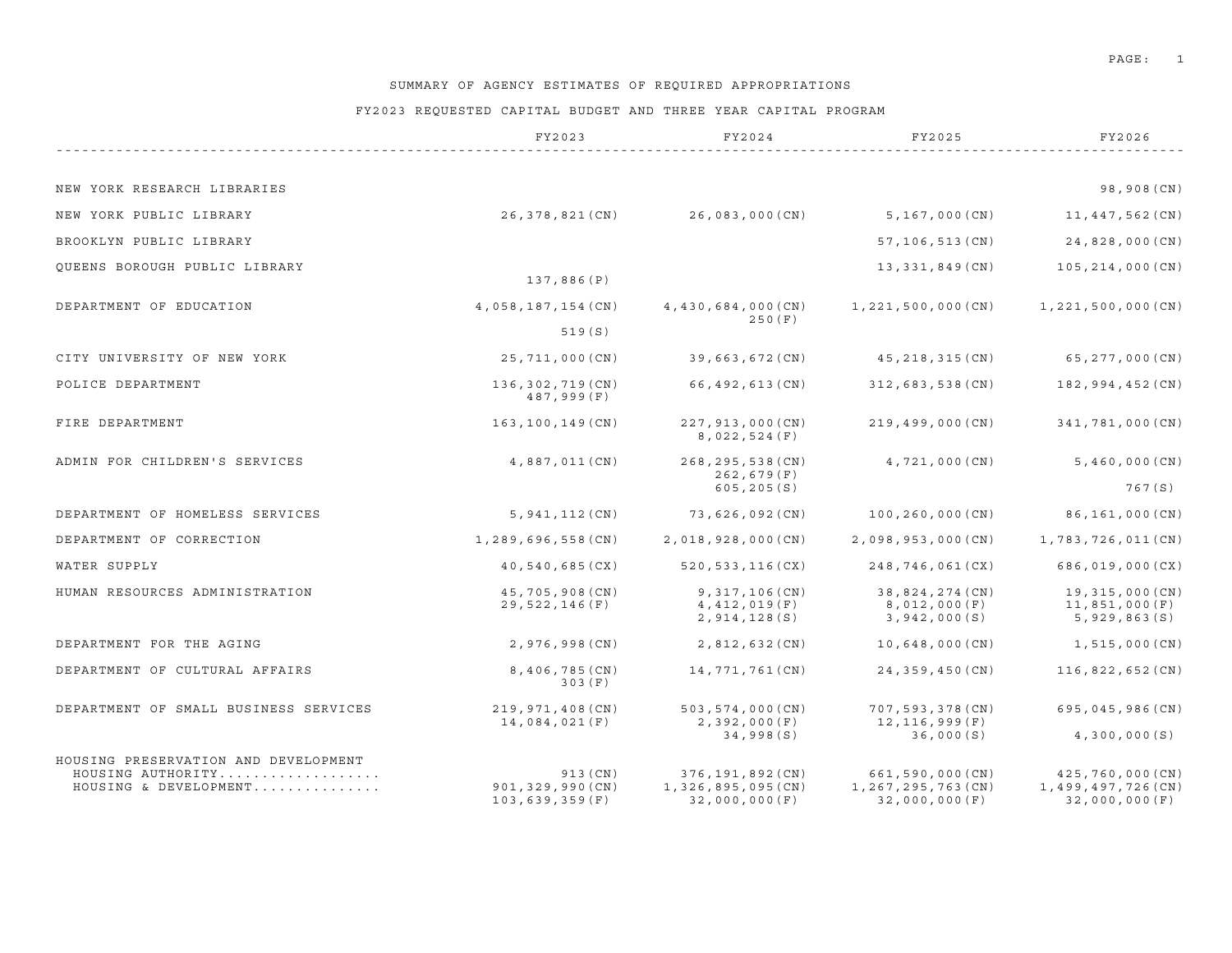# FY2023 REQUESTED CAPITAL BUDGET AND THREE YEAR CAPITAL PROGRAM

|                                         | FY2023               | FY2024             | FY2025                                 | FY2026                                 |  |
|-----------------------------------------|----------------------|--------------------|----------------------------------------|----------------------------------------|--|
|                                         |                      |                    |                                        |                                        |  |
| DEPARTMENT OF HEALTH AND MENTAL HYGIENE | 339,875,283(CN)      | 81,035,195(CN)     | 96,140,000(CN)                         | 48, 274, 500 (CN)<br>2.086.137(S)      |  |
| HEALTH AND HOSPITALS CORP               | 554, 382, 038 (CN)   | 621, 195, 000 (CN) | 248, 365, 000 (CN)<br>237, 360, 212(F) | 320, 503, 000 (CN)<br>141, 844, 000(F) |  |
|                                         | 2,500,000(S)         |                    |                                        |                                        |  |
| DEPARTMENT OF ENVIRONMENTAL PROTECT.    |                      |                    |                                        |                                        |  |
| DEP EOUIPMENT                           | 29,622,258(CN)       | 17,558,121(CN)     | 27,666,000(CN)                         | 86,635,000(CN)                         |  |
|                                         | 3,641,620(CX)        | 32,619,912(CX)     | 18,399,246(CX)                         | 39,037,000(CX)                         |  |
| $SEWERS$                                | 168,789,381(CN)      | 442, 146, 028 (CN) | 270,700,576(CN)                        | 574,066,000(CN)                        |  |
|                                         | 179, 138, 377 (CX)   | 308, 551, 545(CX)  | 309, 738, 001(CX)                      | 573, 499, 000(CX)                      |  |
|                                         |                      |                    |                                        |                                        |  |
| WATER MAINS, SOURCES AND TREATMENT      |                      |                    |                                        | 4,888,000(F)                           |  |
|                                         | 129,513(CN)          |                    |                                        | $2,000,000$ (CN)                       |  |
|                                         | $264, 823, 369$ (CX) | 996, 986, 121 (CX) | 692, 158, 000(CX)                      | 570, 315, 000 (CX)<br>2,999,999(F)     |  |
|                                         | 54, 375, 999 (S)     | 19,524,000(S)      | 61,000,000(S)                          |                                        |  |
|                                         | 5, 553, 000(P)       |                    |                                        |                                        |  |
| WATER POLLUTION CONTROL                 | 292,959,874(CX)      | 761,089,492(CX)    | 1,415,967,000(CX)                      | 908, 621, 000 (CX)                     |  |
|                                         | 14,999,940(F)        | 8,440,534(F)       | 4,500,000(F)                           | 65,737,000(F)                          |  |
| DEPARTMENT OF SANITATION                | 164,206,038(CN)      | 646,598,377(CN)    | 342, 413, 000 (CN)                     | 394, 375, 000 (CN)                     |  |
|                                         | 702,998(F)           |                    |                                        |                                        |  |
| DEPARTMENT OF TRANSPORTATION            |                      |                    |                                        |                                        |  |
| WATERWAY BRIDGES                        | $26, 219, 163$ (CN)  |                    | 148,459,749(CN)                        | 35,000,000(CN)                         |  |
|                                         | 95, 953, 887(F)      |                    |                                        |                                        |  |
| FERRIES & AVIATION                      | 24,848,881(CN)       | 22, 296, 000 (CN)  | 31,736,000(CN)                         | 27, 459, 000 (CN)                      |  |
|                                         | 6,691,656(F)         | 15,982,000(F)      | 3, 235, 000(F)                         |                                        |  |
|                                         | 591,000(S)           |                    |                                        |                                        |  |
|                                         | 1, 200, 000(P)       |                    |                                        |                                        |  |
| HIGHWAY BRIDGES                         | 359,307,060(CN)      | 1,074,895,016(CN)  | 2,169,861,402(CN)                      | 1,359,701,198(CN)                      |  |
|                                         | 118, 518, 823(F)     | 41,956,000(F)      |                                        | 60,000,000(F)                          |  |
|                                         | 14,495,797(S)        |                    |                                        | 7, 365, 000(S)                         |  |
| HIGHWAYS                                | 347,635,215(CN)      | 918,786,706(CN)    | $1, 227, 596, 459$ (CN)                | 1,714,563,000(CN)                      |  |
|                                         | 45, 299, 290(F)      | 42, 247, 385(F)    | 5,120,000(F)                           | 738,999(F)                             |  |
|                                         | 38,750,010(S)        |                    | 25, 204, 172(S)                        | 5, 599, 000(S)                         |  |
|                                         | 9,456,302(P)         | 728,000(P)         | 31,520,999(P)                          | 6,668,000(P)                           |  |
| TRANSPORTATION EQUIPMENT                |                      | $6,681,739$ (CN)   | 5,667,255(CN)                          | 17,990,000(CN)                         |  |
| TRAFFIC                                 |                      | 72, 153, 595 (CN)  | 92,900,322(CN)                         | 100, 171, 000 (CN)                     |  |
|                                         |                      |                    |                                        |                                        |  |
|                                         | 22, 262, 198(S)      | 5, 295, 000(F)     | 28, 399, 213 (S)                       | 1,345,000(S)                           |  |
|                                         |                      |                    |                                        |                                        |  |
| DEPARTMENT OF PARKS AND RECREATION      | 36, 455, 167 (CN)    | 262,764,005(CN)    | $626, 238, 978$ (CN)                   | 1,905,385,828(CN)                      |  |
|                                         | 240(F)               | 52, 396, 803(F)    | 26, 190, 631(F)                        | 52, 162, 000(F)                        |  |
|                                         | 19,757,000(S)        | 2, 303, 616(S)     | 303, 249(S)                            | 96,000(S)                              |  |
|                                         | 2, 248, 000(P)       |                    | 2, 201, 000(P)                         | 40,000(P)                              |  |

DEPARTMENT OF CITYWIDE ADMIN SERVICE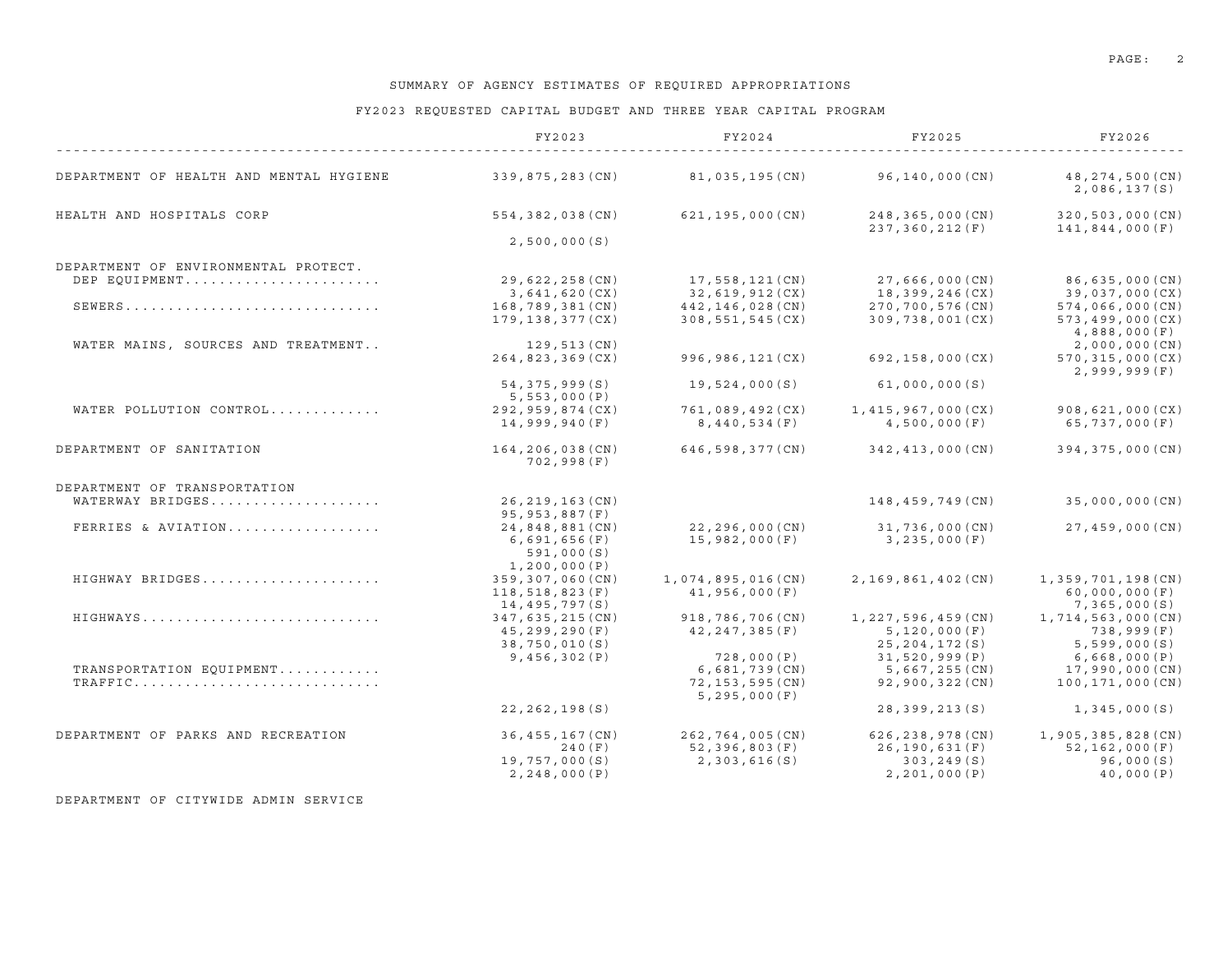|                                       | FY2023             | FY2024             | FY2025            | FY2026             |
|---------------------------------------|--------------------|--------------------|-------------------|--------------------|
| COURTS                                | 44,636,769(CN)     | 170,094,478(CN)    | 241,989,623(CN)   | 345,992,000(CN)    |
|                                       | 1,783,553(S)       | 4, 263, 000(S)     |                   | 324,000(S)         |
| RESILIENCY, TECHNOLOGY & EQUIP        | 296, 668, 854 (CN) | 791,004,245(CN)    | 1,089,079,713(CN) | 575,874,000(CN)    |
|                                       |                    | 171,272 (F)        |                   |                    |
|                                       |                    | 6, 116, 238(P)     | 36,097,000(P)     | 14,965,000(P)      |
| PUBLIC BUILDINGS                      | $112,960,605$ (CN) | 239, 111, 801 (CN) | 88, 173, 214 (CN) | 509, 862, 305 (CN) |
| REAL PROPERTY                         | 1,016,725(CN)      | $1,544,000$ (CN)   | 715,000(CN)       | $733,000$ (CN)     |
| INFO TECH & TELECOMM<br>DEPARTMENT OF | 4,101,929(CN)      | 48,936,000(CN)     | 43, 572, 521 (CN) | 68,585,000(CN)     |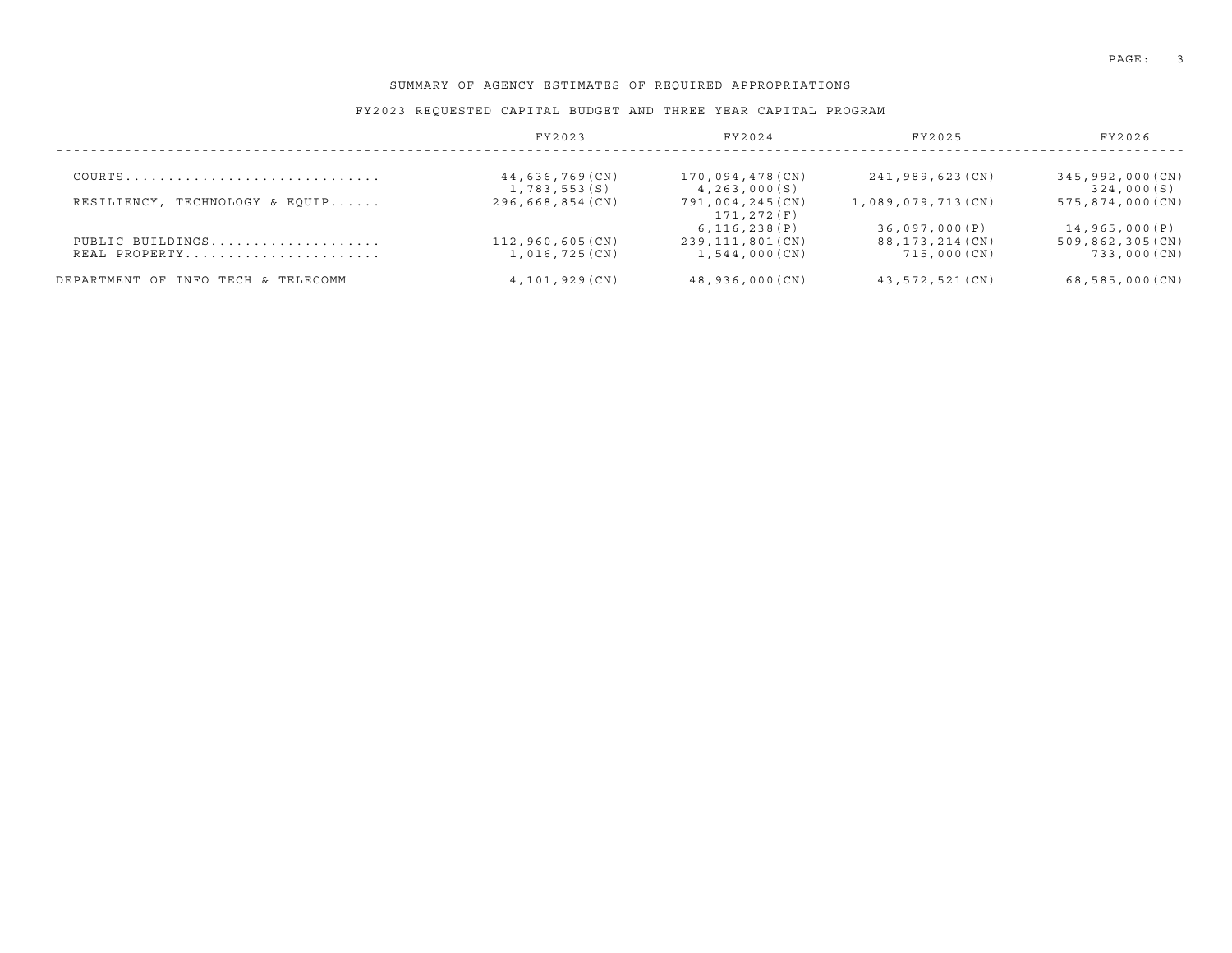|              | FY2023                                                                                               | FY2024                                                                                     | FY2025                                                                                       | FY2026                                                                                          |
|--------------|------------------------------------------------------------------------------------------------------|--------------------------------------------------------------------------------------------|----------------------------------------------------------------------------------------------|-------------------------------------------------------------------------------------------------|
|              |                                                                                                      |                                                                                            |                                                                                              |                                                                                                 |
| TOTALS       | 9, 399, 451, 405 (CN)<br>781, 103, 925 (CX)<br>429,900,662(F)<br>154, 516, 076(S)<br>18, 595, 188(P) | 14,802,048,707(CN)<br>2,619,780,186(CX)<br>213,578,466(F)<br>29,644,947(S)<br>6,844,238(P) | 13,540,025,892(CN)<br>2,685,008,308(CX)<br>328,534,842(F)<br>118,884,634(S)<br>69,818,999(P) | 14,673,614,128(CN)<br>2,777,491,000(CX)<br>372, 220, 998(F)<br>27,045,767(S)<br>21, 673, 000(P) |
| GRAND TOTALS | 10,783,567,256                                                                                       | 17,671,896,544                                                                             | 16,742,272,675                                                                               | 17,872,044,893                                                                                  |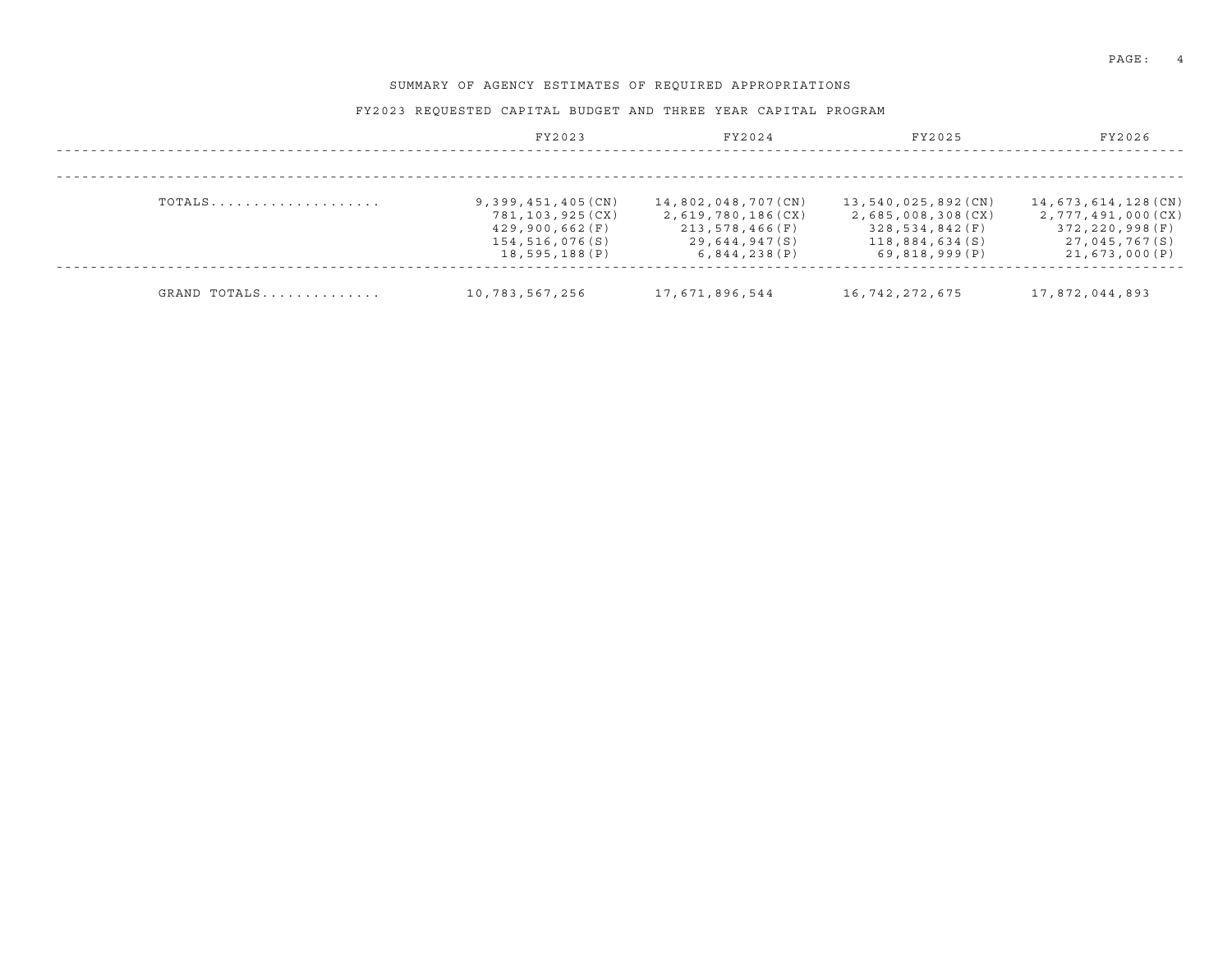# SUMMARY OF AGENCY ESTIMATES OF REQUIRED CASH FLOW

| ____________________________               | FY2023                                                                        | FY2024                                                                             | FY2025                                                            | FY2026                                                        |
|--------------------------------------------|-------------------------------------------------------------------------------|------------------------------------------------------------------------------------|-------------------------------------------------------------------|---------------------------------------------------------------|
| NEW YORK RESEARCH LIBRARIES                |                                                                               | $6, 946, 739$ $5, 780, 377$ $4, 880, 730$                                          |                                                                   | 4,398,880                                                     |
| NEW YORK PUBLIC LIBRARY                    |                                                                               | 62,066,236<br>57,339,561<br>53,681,630<br>19,284 (NC)<br>13,148(NC)<br>15,777(NC)  |                                                                   | 51,344,762<br>11,395 (NC)                                     |
| BROOKLYN PUBLIC LIBRARY                    | 27,543,781<br>10,671(NC)                                                      | 31,881,239<br>49,234,012<br>8,730 (NC)<br>7,275 (NC)                               |                                                                   | 44,708,480<br>6, 305 (NC)                                     |
| OUEENS BOROUGH PUBLIC LIBRARY              | 32,607,001<br>1,232,000 (NC)                                                  | 42,359,239<br>52,935,622<br>862,400 (NC)<br>739,200 (NC)                           |                                                                   | 64,247,030<br>1,436,200 (NC)                                  |
| DEPARTMENT OF EDUCATION                    | 3, 226, 590, 076<br>137,516,577(NC)                                           | 3,581,656,281<br>125,836,679(NC)                                                   | 3, 517, 467, 148<br>117, 232, 575 (NC)                            | 3, 393, 840, 349<br>100,120,263(NC)                           |
| CITY UNIVERSITY OF NEW YORK                | 71,124,987<br>1, 142, 625 (NC)                                                | 96,871,995<br>833,995(NC)                                                          | 101,595,564<br>709,222(NC)                                        | 95,784,356<br>597,587(NC)                                     |
| POLICE DEPARTMENT                          | 171,810,061<br>8,869,514 (NC)                                                 | 142,878,906<br>182,824,763<br>6,866,757(NC)<br>5,781,734 (NC)                      |                                                                   | 184,561,376<br>4,843,746(NC)                                  |
| FIRE DEPARTMENT                            | 148,368,148<br>14,559,506(NC)                                                 | 154,935,651<br>168,633,988<br>12,492,931(NC)<br>15,560,406(NC)                     |                                                                   | 204,824,680<br>10,520,761(NC)                                 |
| ADMIN FOR CHILDREN'S SERVICES              | 29,022,981<br>9,127,885(NC)                                                   | 84,069,439<br>64,791,748<br>9,359,951 (NC)<br>7,554,676(NC)                        |                                                                   | 55,875,947<br>6,516,858(NC)                                   |
| DEPARTMENT OF HOMELESS SERVICES            | 41,681,473<br>353,427 (NC)                                                    | 50, 373, 553<br>62,162,497<br>248,253 (NC)<br>212, 647 (NC)                        |                                                                   | 66,841,586<br>177,370 (NC)                                    |
| DEPARTMENT OF CORRECTION                   | 679,977,792<br>887,867,701<br>10,447,242 (NC)<br>7,494,366(NC)                |                                                                                    | 1, 129, 437, 246<br>6, 393, 858 (NC)                              | 1, 268, 235, 271<br>5, 363, 079 (NC)                          |
| WATER SUPPLY                               | 183,816,030                                                                   | 255,730,720                                                                        | 269,101,468                                                       | 348,531,648                                                   |
| HUMAN RESOURCES ADMINISTRATION             | 35,719,265<br>47,464,269<br>45,584,668<br>15,033,320(NC)<br>13, 163, 592 (NC) |                                                                                    | 13, 272, 206 (NC)                                                 | 41,394,397<br>14,366,323 (NC)                                 |
| DEPARTMENT FOR THE AGING                   | 4,857,426                                                                     | 4,661,452                                                                          | 5,925,904                                                         | 7,496,038                                                     |
| DEPARTMENT OF CULTURAL AFFAIRS             | 92,179,345                                                                    | 128,850,985<br>191,582,317<br>37,676,184 (NC)<br>27,981,521 (NC)<br>24,366,872(NC) |                                                                   | 210,327,901<br>20,528,620(NC)                                 |
| DEPARTMENT OF SMALL BUSINESS SERVICES      | 367,560,257<br>65,310,356(NC)                                                 | 390,255,314<br>48,095,840(NC)                                                      | 478,889,113<br>44,073,374 (NC)                                    | 522, 226, 828<br>37,426,054 (NC)                              |
| HOUSING PRESERVATION AND DEVELOPMENT       |                                                                               |                                                                                    |                                                                   |                                                               |
| HOUSING AUTHORITY<br>HOUSING & DEVELOPMENT | 416,145,492<br>1,173,558(NC)<br>678, 223, 401<br>25,734,600 (NC)              | 422,745,528<br>960, 183(NC)<br>771,891,905<br>24,433,980(NC)                       | 473,927,029<br>800, 153(NC)<br>875, 831, 469<br>26, 334, 440 (NC) | 466,668,117<br>693,466(NC)<br>1,006,654,950<br>27,602,500(NC) |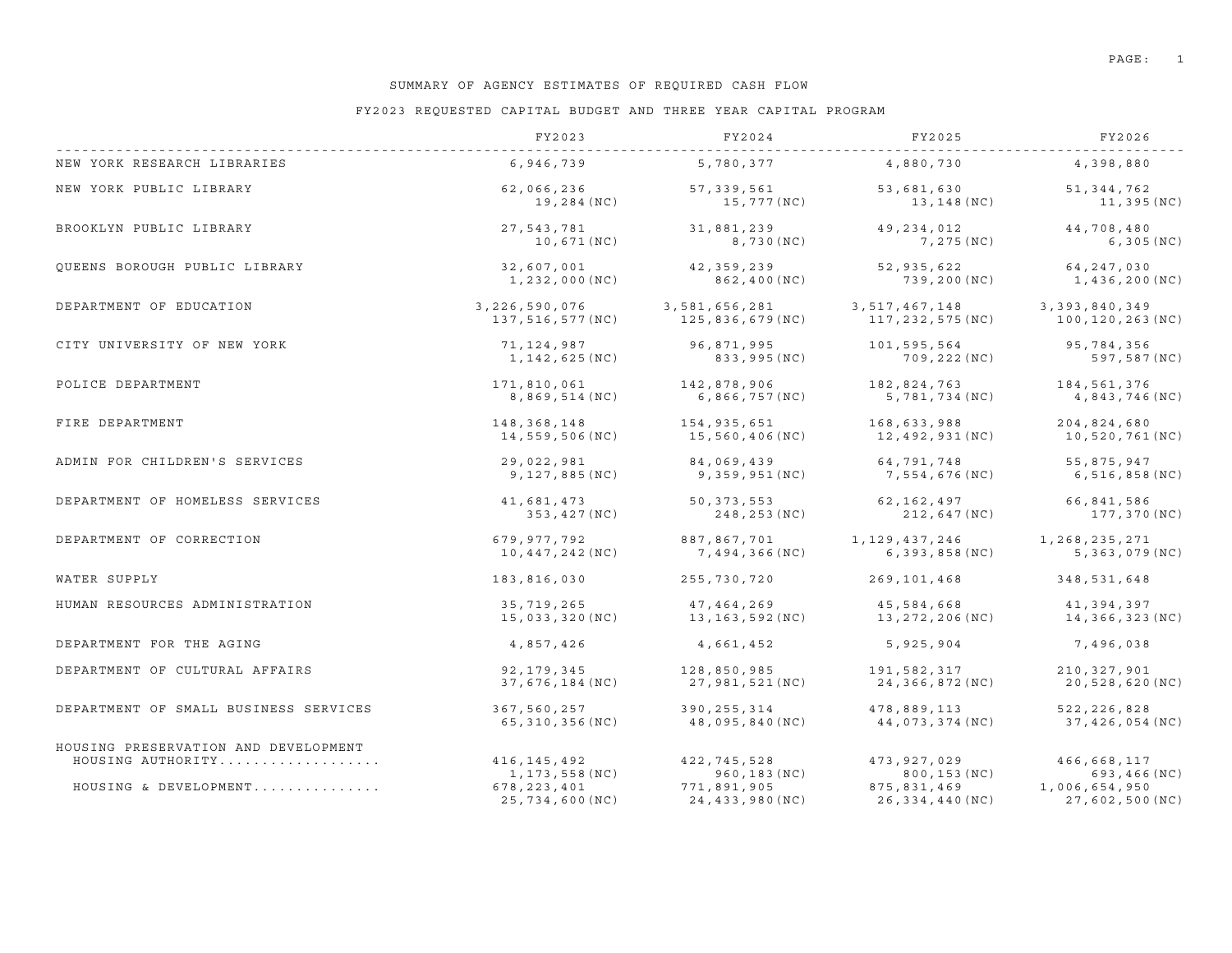# SUMMARY OF AGENCY ESTIMATES OF REQUIRED CASH FLOW

|                                                | FY2023                         | FY2024                                                              | FY2025                         | FY2026                           |
|------------------------------------------------|--------------------------------|---------------------------------------------------------------------|--------------------------------|----------------------------------|
| DEPARTMENT OF HEALTH AND MENTAL HYGIENE        | 169,687,932<br>335,979 (NC)    | 143,592,583<br>458,226 (NC)                                         | 138,898,348<br>465,202 (NC)    | 129,423,976<br>1, 143, 845 (NC)  |
| HEALTH AND HOSPITALS CORP                      | 327,997,985<br>111,959,981(NC) | 366,934,264<br>343,065,312<br>114,203,616(NC)<br>141, 277, 076 (NC) |                                | 348, 123, 430<br>141,061,143(NC) |
| DEPARTMENT OF ENVIRONMENTAL PROTECT.           |                                |                                                                     |                                |                                  |
| DEP EQUIPMENT                                  | 66,583,009                     | 66,469,739                                                          | 68,428,574                     | 79,736,423                       |
| $SEWERS$                                       | 98,072 (NC)<br>392,321,855     | 75,015(NC)<br>477,336,913                                           | 69,246(NC)<br>519,930,733      | 57,709 (NC)<br>636, 972, 463     |
|                                                | 9,643,780(NC)                  | 8,282,097(NC)                                                       | 7,738,695(NC)                  | 7,722,893(NC)                    |
| WATER MAINS, SOURCES AND TREATMENT             | 414,203,077                    | 523, 623, 154                                                       | 576,236,152                    | 588, 347, 638                    |
|                                                | 13,618,774 (NC)                | 14, 111, 567 (NC)                                                   | 22,909,453(NC)                 | 19,201,906(NC)                   |
| WATER POLLUTION CONTROL                        | 864,657,241                    | 889,634,336                                                         | 1,038,455,113                  | 1,026,555,476                    |
|                                                | 24,886,459(NC)                 | 36,037,474 (NC)                                                     | 31,425,640 (NC)                | 38,530,485(NC)                   |
| DEPARTMENT OF SANITATION                       | 235,668,212                    | 318,908,200                                                         | 317,533,914                    | 339,496,376                      |
|                                                | 933, 356 (NC)                  | 2,231,904 (NC)                                                      | 1,664,890(NC)                  | 1,416,273 (NC)                   |
| DEPARTMENT OF TRANSPORTATION                   |                                |                                                                     |                                |                                  |
| WATERWAY BRIDGES                               | 95,388,769                     | 81,402,850                                                          | 111, 119, 661                  | 95,356,682                       |
|                                                | 73,304,037(NC)                 | 54, 934, 224 (NC)                                                   | 46,490,447(NC)                 | 39, 417, 841 (NC)                |
| FERRIES & AVIATION                             | 27,992,143                     | 26,829,456                                                          | 28,407,436                     | 29, 238, 144                     |
|                                                | 25,430,086(NC)                 | 22,054,699(NC)                                                      | 28,011,589(NC)                 | 22,326,835(NC)                   |
| HIGHWAY BRIDGES                                | 413,592,543                    | 526,677,146                                                         | 854, 227, 700                  | 935, 315, 698                    |
|                                                | 137, 212, 350 (NC)             | 111, 224, 095 (NC)                                                  | 92,900,082(NC)                 | 101, 287, 565 (NC)               |
| HIGHWAYS                                       | 557,445,549                    | 625,430,391                                                         | 753,531,421                    | 944,769,391                      |
| TRANSPORTATION EQUIPMENT                       | 151,543,938(NC)                | 126,050,570(NC)                                                     | 122, 140, 744 (NC)             | 103,733,395(NC)                  |
|                                                | 12,813,192<br>270,139(NC)      | 12,702,771<br>189,161 (NC)                                          | 11,436,556<br>162,127(NC)      | 13,112,766<br>135,118(NC)        |
| TRAFFIC                                        | 84,630,598                     | 81,250,038                                                          | 86,309,394                     | 91,135,506                       |
|                                                | 21,994,477(NC)                 | 18,036,991(NC)                                                      | 22, 246, 462 (NC)              | 18,096,409(NC)                   |
| DEPARTMENT OF PARKS AND RECREATION             | 482,056,439                    | 542,074,083                                                         | 661,899,196                    | 960,266,137                      |
|                                                | 55,038,823(NC)                 | 66,155,998(NC)                                                      | 58,503,654 (NC)                | 60, 118, 223 (NC)                |
|                                                |                                |                                                                     |                                |                                  |
| DEPARTMENT OF CITYWIDE ADMIN SERVICE           |                                |                                                                     |                                |                                  |
| COURTS                                         | 98,657,198                     | 121,669,546                                                         | 183,999,799                    | 212, 912, 045                    |
|                                                | 1,500,475 (NC)                 | 1,972,503 (NC)                                                      | 1,545,270 (NC)                 | 1,380,113(NC)                    |
| RESILIENCY, TECHNOLOGY & EQUIP                 | 493,419,699<br>87,775,807(NC)  | 557,476,260<br>95,558,169(NC)                                       | 667,875,907<br>83,724,520 (NC) | 647,988,537<br>73,304,141(NC)    |
| PUBLIC BUILDINGS                               | 204,694,509                    | 207,788,145                                                         | 191,139,642                    | 272,500,071                      |
|                                                | 746,147(NC)                    | 524,211(NC)                                                         | 449,009(NC)                    | 374,541 (NC)                     |
| REAL PROPERTY                                  | 4, 323, 177                    | 3,523,521                                                           | 3, 133, 564                    | 2,773,566                        |
| DEPARTMENT OF INFO TECH & TELECOMM             | 105,923,346                    | 99,985,914                                                          | 101,496,825                    | 96,686,699                       |
|                                                |                                |                                                                     |                                |                                  |
| TRANSIT AUTHORITY - CAPITAL<br>MTA BUS COMPANY |                                |                                                                     |                                |                                  |
|                                                | 9,560,523<br>5,903,723(NC)     | 6,927,633<br>4,367,873 (NC)                                         | 5,899,191<br>3,705,111(NC)     | 4,961,236<br>3, 132, 836 (NC)    |
| TRANSIT AUTHORITY                              | 294,355,179                    | 265, 317, 750                                                       | 317,845,579                    | 416,369,223                      |
|                                                |                                |                                                                     |                                |                                  |
|                                                |                                |                                                                     |                                |                                  |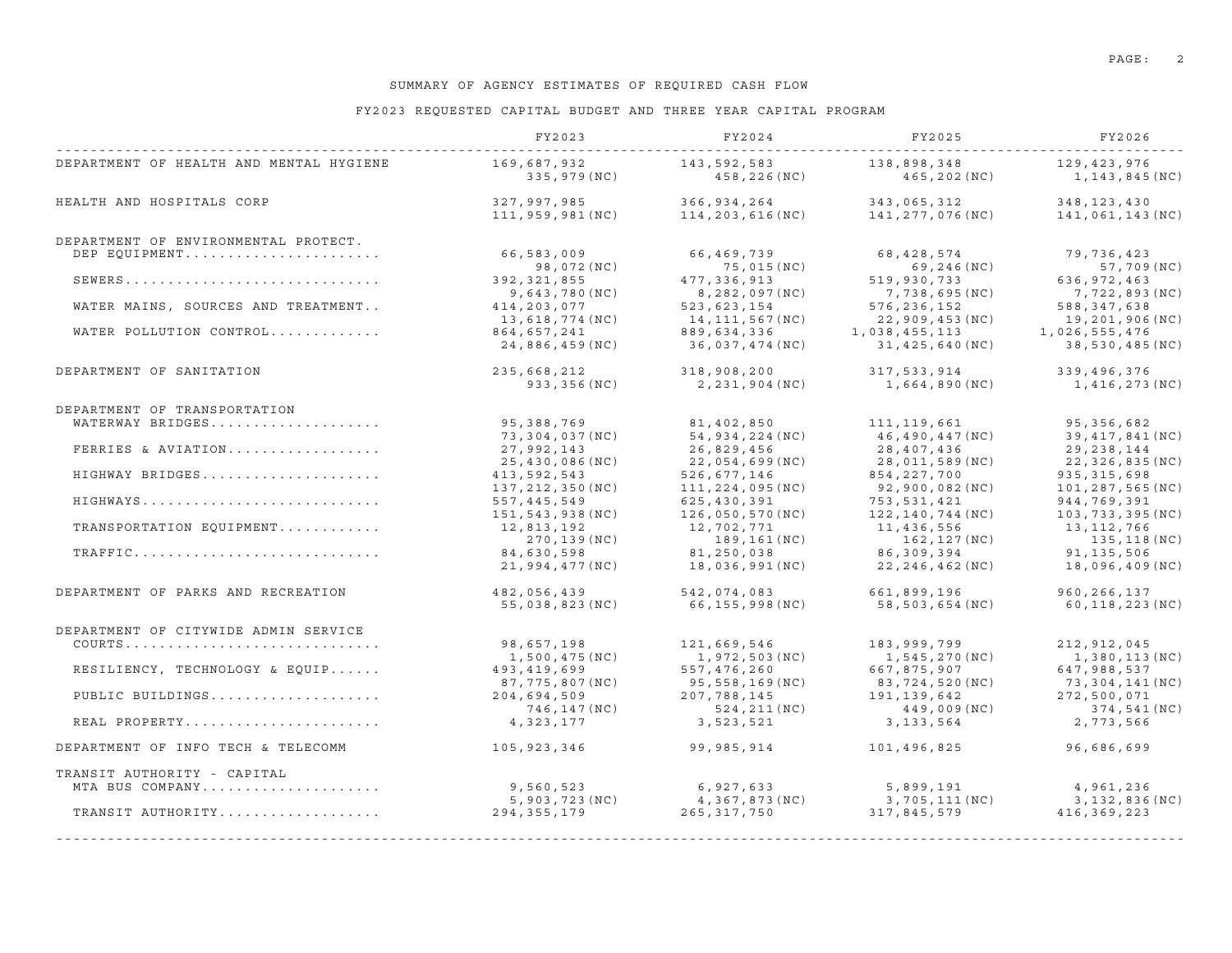# SUMMARY OF AGENCY ESTIMATES OF REQUIRED CASH FLOW

|        | FY2023                              | FY2024                            | FY2025                               | FY2026                            |
|--------|-------------------------------------|-----------------------------------|--------------------------------------|-----------------------------------|
| TOTALS | 11,632,212,666<br>1,050,403,152(NC) | 13,103,168,808<br>958,190,823(NC) | 14,709,356,933<br>925, 413, 528 (NC) | 15,910,004,079<br>862,651,798(NC) |
|        | 12,682,615,818                      | 14,061,359,631                    | 15,634,770,461                       | 16,772,655,877                    |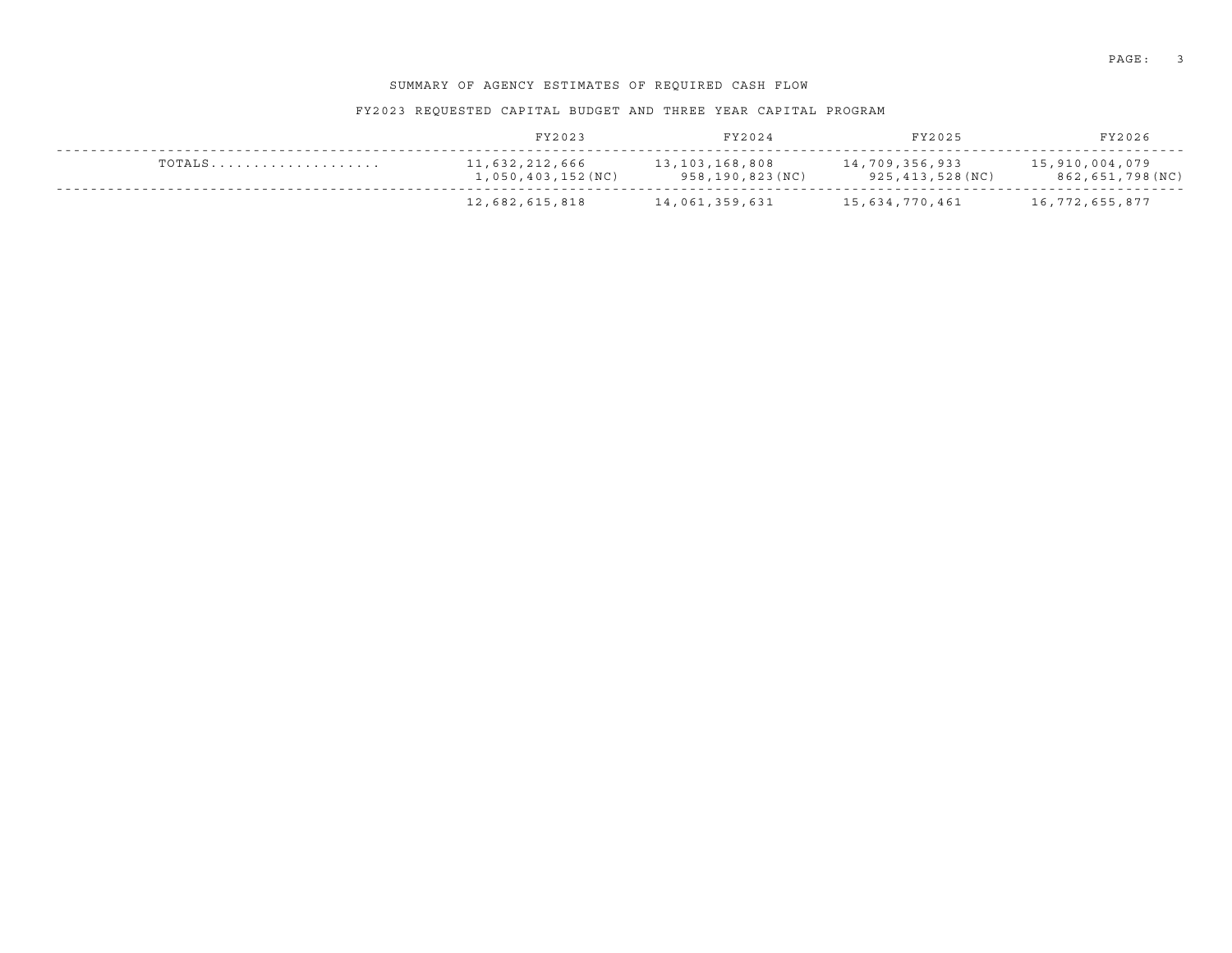| FINANCIAL STATUS | DEPARTMENTAL ESTIMATES | PAGE |  |
|------------------|------------------------|------|--|
| AS OF 11/30/21   | FISCAL YEAR 2023       |      |  |

| PROJECT |               |      |      | $\cap$ $\cap$ $\cap$<br>202. | הם הוד<br>ت تا دا 11 | IONS<br>YEAR<br>ית ה |      |
|---------|---------------|------|------|------------------------------|----------------------|----------------------|------|
| NUMBER  | ㅠㅜㅠㅜ ㅠ<br>ᆂᆂᅭ | DATE | DATE |                              | 202                  | 2025                 | 2026 |
|         |               |      |      |                              |                      |                      |      |

### DEPARTMENT FOR THE AGING

DEPARTMENT FOR THE AGING

| ACOUISITION OR INSTALLATION OF A<br>NON-CITY OWNED PHYSICAL PUBLIC<br>BETTERMENT OR IMPROVEMENT WITH A<br>CITY PURPOSE, WHICH WOULD BE<br>CLASSIFIED AS A CAPITAL ASSET<br>UNDER GENERALLY ACCEPTED<br>ACCOUNTING PRINCIPLES FOR<br>MUNICIPALITIES; FOR THE SUNNYSIDE<br>COMMUNITY SERVICES, INC. | 224,000                                | CF: | 34,200                           | 96,600CN<br>43,940       | 34,520                        | 29,100                   |
|---------------------------------------------------------------------------------------------------------------------------------------------------------------------------------------------------------------------------------------------------------------------------------------------------|----------------------------------------|-----|----------------------------------|--------------------------|-------------------------------|--------------------------|
| ACQUISITION, CONSTRUCTION,<br>RECONSTRUCTION AND IMPROVEMENTS,<br>INCLUDING FURNISHINGS AND<br>EOUIPMENT, TO PROPERTY USED BY THE<br>DEPARTMENT FOR THE AGING AND OTHER<br>PROJECTS WITH A CITY PURPOSE,<br>CITYWIDE                                                                              | 36,633,750                             | CF: | 366,805                          | 422,597                  | $10,648,000$ CN<br>2,465,531  | 1,515,000CN<br>2,081,807 |
| PURCHASE OF AUTOMOTIVE, COMPUTER,<br>TELECOMMUNICATION AND OTHER<br>EOUIPMENT HAVING A UNIT COST OF AT<br>LEAST \$35,000 AFTER NOVEMBER 1,<br>1999 AND A LIFE EXPECTANCY OF AT<br>LEAST FIVE YEARS FOR USE BY THE<br>DEPARTMENT FOR THE AGING, CITYWIDE                                           | 12,730,405                             | CF: | 901,000                          | 2,164,000CN<br>1,063,500 | 843,560                       | 710,180                  |
|                                                                                                                                                                                                                                                                                                   | AG-ON593 CONSTRUCTION, RECONSTRUCTION, |     | 49,600 APP:<br>34,716,270   APP: |                          | 11,202,403   APP: 2,976,998CN | 552,032CN                |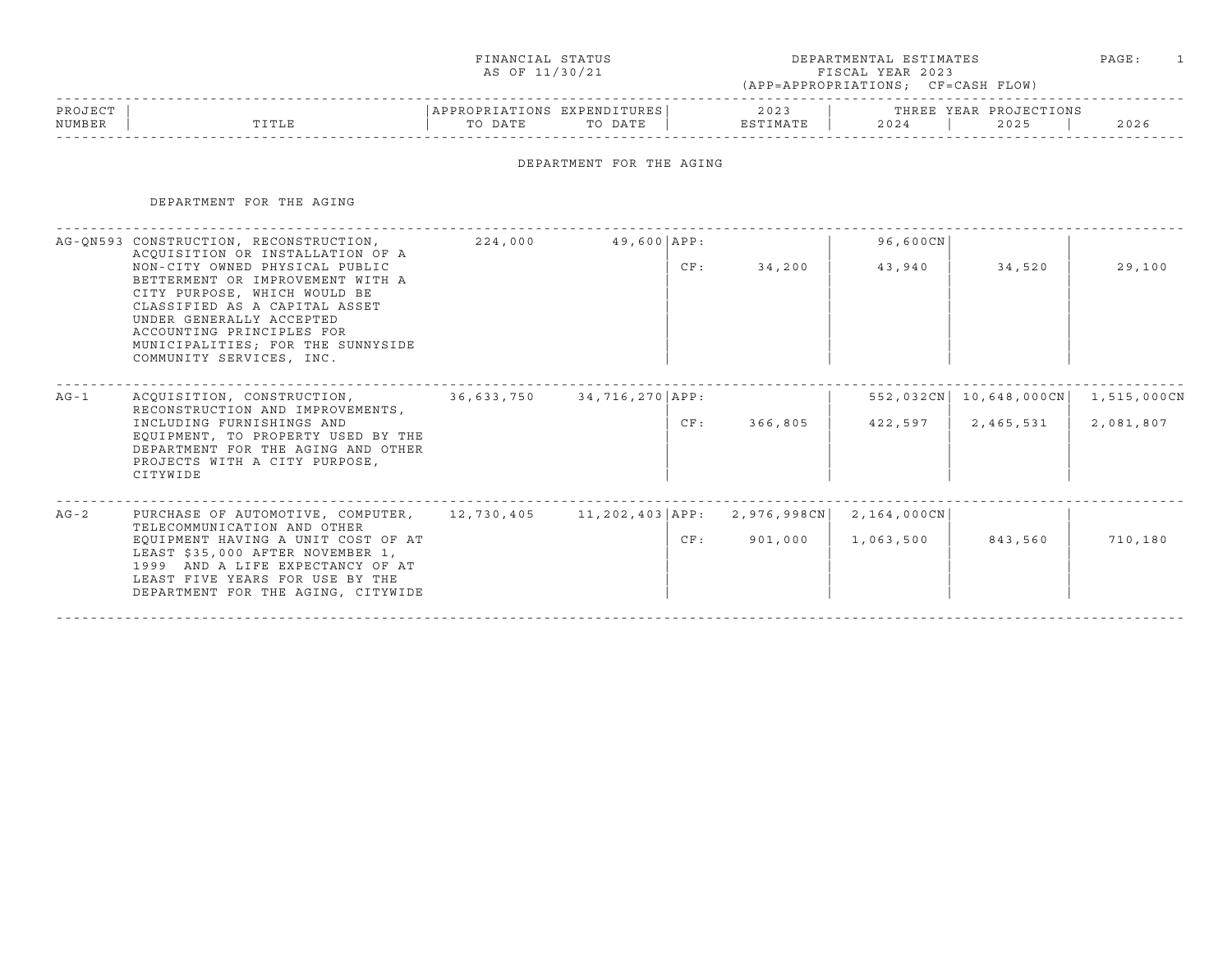|                   |                                                                                                                                                                                                                                                   | FINANCIAL STATUS<br>AS OF 11/30/21     |                              | DEPARTMENTAL ESTIMATES<br>FISCAL YEAR 2023<br>(APP=APPROPRIATIONS; CF=CASH FLOW) | PAGE:               |                                                                               |                           |
|-------------------|---------------------------------------------------------------------------------------------------------------------------------------------------------------------------------------------------------------------------------------------------|----------------------------------------|------------------------------|----------------------------------------------------------------------------------|---------------------|-------------------------------------------------------------------------------|---------------------------|
| PROJECT<br>NUMBER | TITLE                                                                                                                                                                                                                                             | APPROPRIATIONS EXPENDITURES<br>TO DATE | TO DATE                      | 2023<br>ESTIMATE                                                                 | 2024                | THREE YEAR PROJECTIONS<br>2025                                                | 2026                      |
|                   |                                                                                                                                                                                                                                                   |                                        | DEPARTMENT OF TRANSPORTATION |                                                                                  |                     |                                                                               |                           |
|                   | WATERWAY BRIDGES                                                                                                                                                                                                                                  |                                        |                              |                                                                                  |                     |                                                                               |                           |
|                   | BR-156 MANHATTAN BRIDGE RECONSTRUCTION,<br>BROOKLYN & MANHATTAN                                                                                                                                                                                   | 1410971610                             |                              | 1381069886   APP: 3, 213, 364 CN                                                 |                     | 675,000CN                                                                     |                           |
|                   |                                                                                                                                                                                                                                                   |                                        |                              | CF: 6,667,488                                                                    | 5,301,321 4,574,470 |                                                                               | 3,915,997                 |
| $BR - 231$        | RECONSTRUCTION OF MAIN SPAN AND                                                                                                                                                                                                                   | 1060750255                             |                              | 802,393,051   APP: 23,005,799CN                                                  |                     | $96, 200, 000$ CN                                                             |                           |
|                   | APPROACHES AND REHABILITATION OF<br>TRAVELING PLATFORMS, ROADWAYS,<br>TOWERS MODIFICATIONS, MAIN<br>BEARINGS, TRUSSCHORDS, QUEENSBORO<br>BRIDGE, (INCLUDING THE 15 YEAR<br>MAJOR BRIDGE REHABILITATION<br>PROGRAM), BETWEEN MANHATTAN &<br>OUEENS |                                        |                              | CF: 59,748,591                                                                   | 47,527,443          | 59,037,683                                                                    | 47,729,549                |
| BR-270            | RECONSTRUCTION OF BROOKLYN BRIDGE,<br>BROOKLYN AND MANHATTAN                                                                                                                                                                                      | 1409998139                             | $1063264038$ $APP:$          | 95,953,887 F                                                                     |                     |                                                                               | 51,584,749CN 35,000,000CN |
|                   |                                                                                                                                                                                                                                                   |                                        |                              | CF: 21,915,072                                                                   | 23,435,040          | $ $ 43, 135, 167<br>49,090,814NC   37,812,825NC   31,842,435NC   27,198,680NC | 40,029,331                |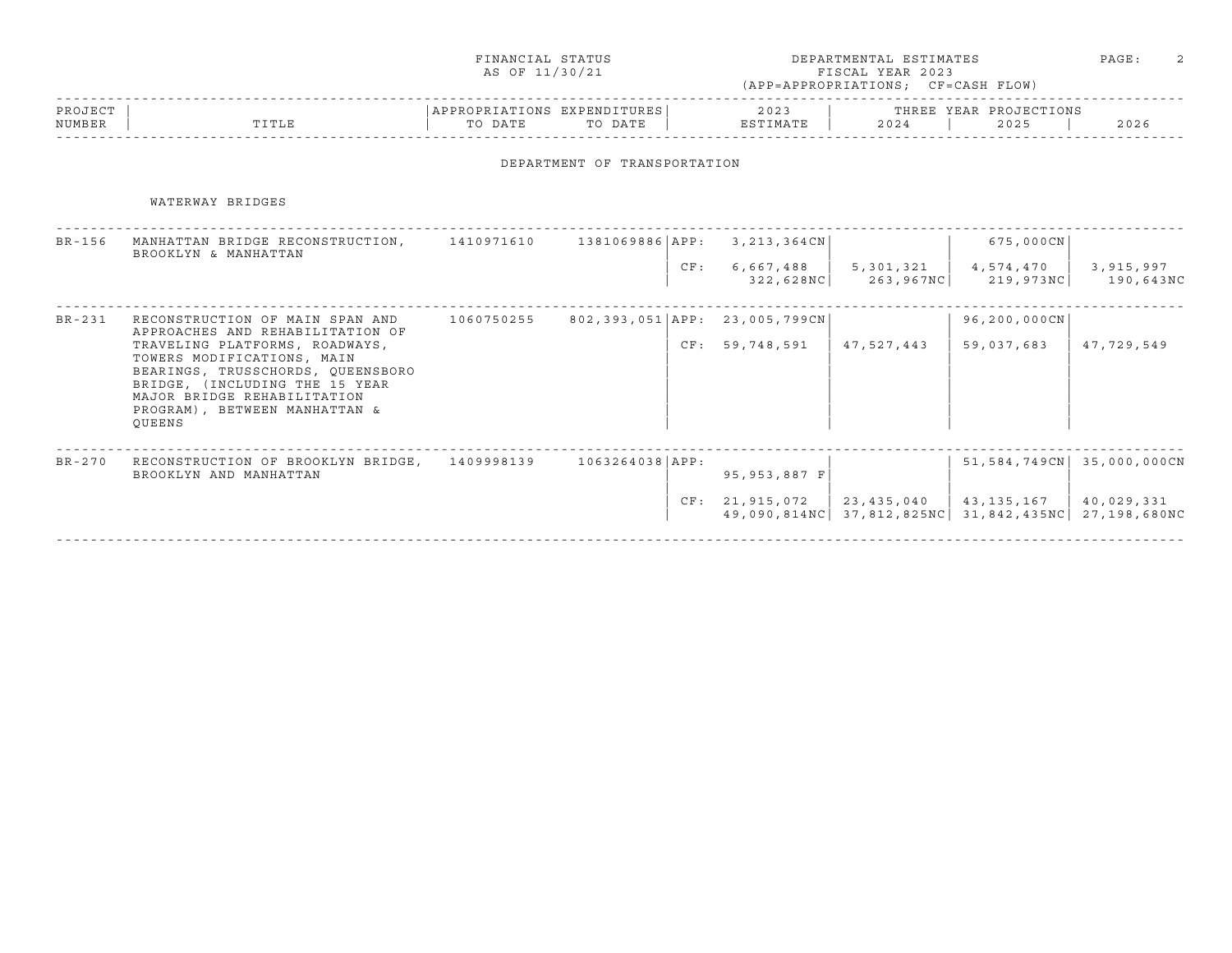| FINANCIAL STATUS | DEPARTMENTAL ESTIMATES | PAGE |
|------------------|------------------------|------|
| AS OF 11/30/21   | FISCAL YEAR 2023       |      |

| PROJECT |       |                 | .IURES '                    | 2023  |                        | IONS<br>YEAR<br>ת ה |      |
|---------|-------|-----------------|-----------------------------|-------|------------------------|---------------------|------|
| NUMBER  | TITLE | ת היה ה<br>DATE | DATE<br>$\mathsf{m} \wedge$ | TMATR | $\cap$ $\cap$<br>2 U 2 | つのつに<br>2 U Z :     | 2026 |
|         |       |                 |                             |       |                        |                     |      |

### DEPARTMENT OF CORRECTION

CORRECTION

| $C - 75$ | DEPARTMENT OF CORRECTION<br>FACILITIES, CONSTRUCTION,                                                                                                                     | 1227215266    | $646,055,197$ $APP:$ |     |                   |                                               |                           | $152,059,989C$ N          |
|----------|---------------------------------------------------------------------------------------------------------------------------------------------------------------------------|---------------|----------------------|-----|-------------------|-----------------------------------------------|---------------------------|---------------------------|
|          | RECONSTRUCTION, MODERNIZATION AND<br>IMPROVEMENTS INCLUDING EQUIPMENT<br>AND SUPPORT FACILITIES, ALL<br>BOROUGHS                                                          |               |                      |     | CF: 87,614,910    | 64,109,463<br>$10,447,242NC$ 7,494,366NC      | 67,173,122<br>6,393,858NC | 89,393,569<br>5,363,079NC |
| $C-101$  | ACOUISITION, CONSTRUCTION,                                                                                                                                                | 17,894,196    | 17,863,282   APP:    |     |                   |                                               |                           | 1,799,997CN               |
|          | RECONSTRUCTION, AND INSTALLATION<br>OF SECURITY SYSTEMS, VARIOUS<br>FACILITIES.                                                                                           |               |                      | CF: |                   |                                               |                           | 360,000                   |
| $C-112$  | PURCHASE OF AUTOMOTIVE AND OTHER                                                                                                                                          | 90,891,687    | 75,199,456   APP:    |     | 2,777,558CN       | $3,470,000 \, \text{CN}$                      | 4,664,000CN               | 8,681,000CN               |
|          | EQUIPMENT HAVING A UNIT COST OF AT<br>LEAST \$35,000 AFTER NOVEMBER 1,<br>1999 AND A LIFE EXPECTANCY OF AT<br>LEAST FIVE YEARS FOR USE BY THE<br>DEPARTMENT OF CORRECTION |               |                      | CF: | 3,746,946         | 3, 385, 756                                   | 3,714,463                 | 4,732,028                 |
| $C-114$  | ACQUISITION, CONSTRUCTION,                                                                                                                                                | 2580908342    |                      |     |                   | 1082667246   APP: 1286877000CN   2015458000CN | 2094289000CN              | 1611793000CN              |
|          | RECONSTRUCTION AND IMPROVEMENTS,<br>SUPPLEMENTARY HOUSING PROGRAM AND<br>SUPPORT FACILITIES, FOR CITY<br>CORRECTIONAL FACILITIES                                          |               |                      |     | CF: 559, 612, 242 | 798,373,878                                   | 1039249525                | 1139953763                |
| $C-117$  | PURCHASE OF COMPUTER EOUIPMENT,                                                                                                                                           | 143, 316, 328 | 86,852,176   APP:    |     |                   |                                               |                           | 9,392,025CN               |
|          | ALL FACILITIES                                                                                                                                                            |               |                      | CF: | 5,938,217         | 5,110,674                                     | 4,647,091                 | 9,713,330                 |
| $C-130$  | CONSTRUCTION, RECONSTRUCTION,                                                                                                                                             | 25, 325, 336  | $23,420,152$ $APP:$  |     | 42,000CN          |                                               |                           |                           |
|          | IMPROVEMENTS TO RIKERS ISLAND<br>POWERHOUSE, INCLUDING EQUIPMENT                                                                                                          |               |                      | CF: | 392,800           | 279,333                                       | 238,707                   | 199,763                   |
|          |                                                                                                                                                                           |               |                      |     |                   |                                               |                           |                           |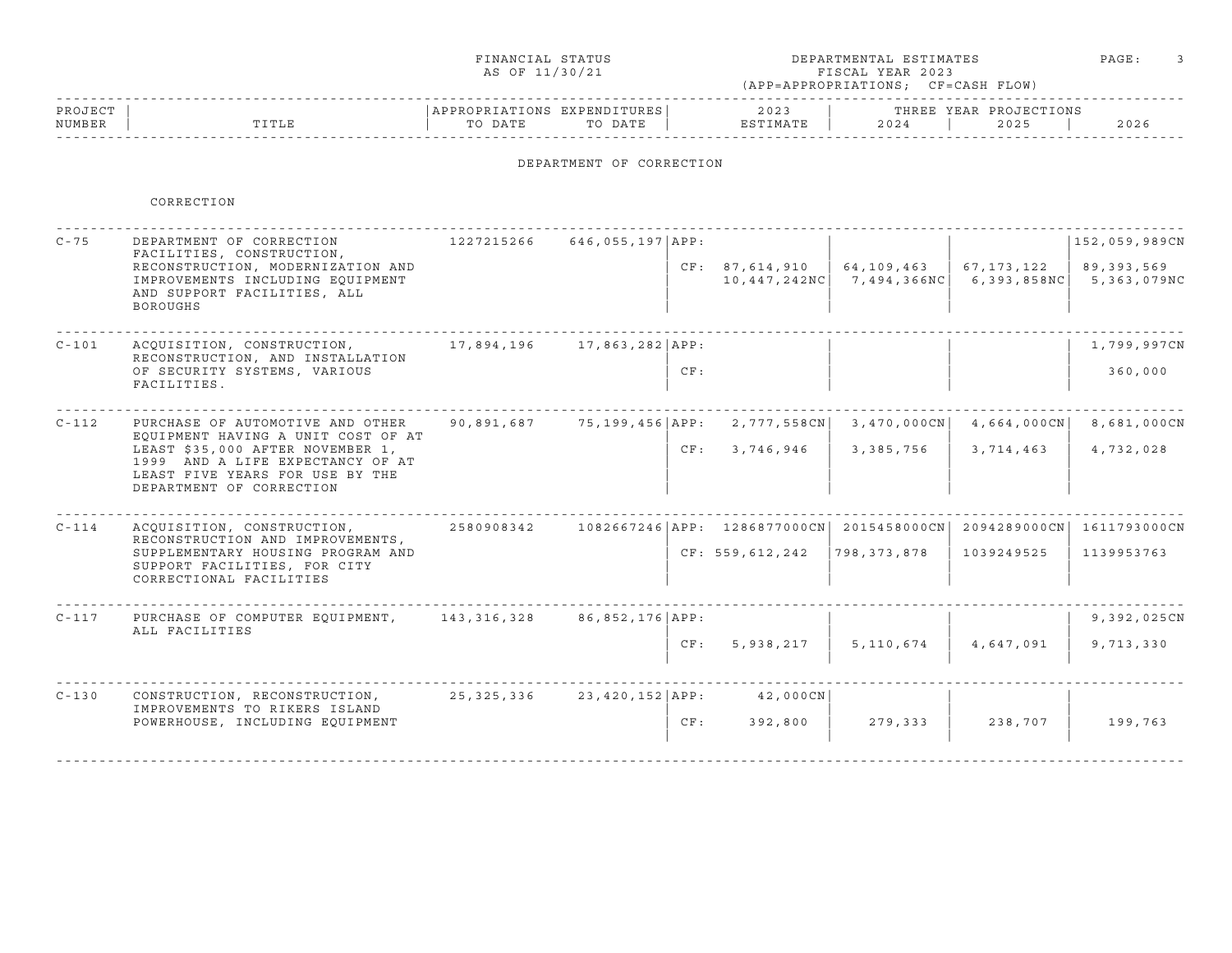|  | FINANCIAL STATUS |  |
|--|------------------|--|
|  | AS OF 11/30/21   |  |

FINANCIAL STATUS DEPARTMENTAL ESTIMATES PAGE: 4 FISCAL YEAR 2023 (APP=APPROPRIATIONS; CF=CASH FLOW)

|         |                 |                                              |                      |                              |                               |                                                                                  | - - - - - |
|---------|-----------------|----------------------------------------------|----------------------|------------------------------|-------------------------------|----------------------------------------------------------------------------------|-----------|
| PROJECT |                 |                                              | . N 1 1<br>.         | $\sim$ $\sim$ $\sim$<br>202. |                               | $\cap$ NT $\subset$<br>ת הדי<br>. H.<br>U 11 JUNIO 11 JUNIO 11<br>$\overline{1}$ |           |
| NUMBER  | 고 따고 교<br>פחודד | n a m n<br>$m \wedge$<br>DA I E<br>$\lambda$ | DATE<br>$\mathsf{m}$ | . 352 m 1<br>I'IA I E        | $\cap$ $\cap$ $\cap$<br>2 U 2 | 202F                                                                             | 2026      |
|         |                 |                                              |                      |                              |                               |                                                                                  |           |

#### DEPARTMENT OF CITYWIDE ADMIN SERVICE

COURTS

| $CO - 81$  | 31 CHAMBERS ST. - MANHATTAN COURT                                                                                                                                                            | 21,670,347  | 19,388,607   APP:        |     |                                     | 542, 690CN                            |                                                                   | 32,060,000CN        |
|------------|----------------------------------------------------------------------------------------------------------------------------------------------------------------------------------------------|-------------|--------------------------|-----|-------------------------------------|---------------------------------------|-------------------------------------------------------------------|---------------------|
|            | FACILITY - CONSTRUCTION,<br>RECONSTRUCTION, MODERNIZATION,<br>EQUIPMENT, IMPROVEMENT,<br>RENOVATIONS AND OUTFITTING.                                                                         |             |                          | CF: | 104,361                             | 536,522                               | 387,018                                                           | 6,742,849           |
| $CO - 264$ | BUILDING CONSTRUCTION,<br>RECONSTRUCTION, ACOUISITION,<br>ADDITIONS, BUILDING DEMOLITION,<br>BUILDING SYSTEMS, EQUIPMENT AND<br>MISCELLANEOUS IMPROVEMENTS, TO<br>COURT FACILITIES, CITYWIDE | 715,797,910 | 255, 277, 409   APP:     |     | CF: 57, 164, 186                    | 49,048,557                            | 106,201,551CN 165,490,000CN<br>97,383,041                         | 107,791,117         |
| $CO - 272$ | 45 MONROE PL. - BROOKLYN COURT<br>FACILITY - CONSTRUCTION,<br>RECONSTRUCTION, MODERNIZATION,<br>IMPROVEMENT, RENOVATIONS,<br>EQUIPMENT AND OUTFITTING.                                       | 15,538,432  | $9,638,392$ $\vert$ APP: | CF: | 268,000CN<br>1,783,553 S<br>112,500 | $4, 263, 000$ S<br>81,692             | 69,537<br>$1,461,130NC$   1,941,825NC   1,519,491NC   1,358,028NC | 324,000 S<br>58,513 |
| $CO - 276$ | 100 RICHMOND TERR. - STATEN ISLAND<br>COURT FACILITY - CONSTRUCTION,<br>RECONSTRUCTION, MODERNIZATION,<br>EQUIPMENT, IMPROVEMENT,<br>RENOVATIONS AND OUTFITTING.                             | 489,285     | $339,009$ $\Delta PP:$   | CF: | 31,353                              | 326,998CN<br>91,052                   | 67,157                                                            | 57,766              |
| $CO - 277$ | 25-10 COURT HOUSE SQ. - QUEENS<br>COURT FACILITY - CONSTRUCTION,<br>RECONSTRUCTION, MODERNIZATION,<br>EQUIPMENT, IMPROVEMENT,<br>RENOVATIONS AND OUTFITTING.                                 | 8,706,023   | 7,806,626   APP:         | CF: | 190,316                             | 82,854 CN   6,532,000 CN<br>1,442,306 | 1,030,528                                                         | 881,063             |
| $CO - 278$ | 360 ADAMS ST. - BROOKLYN COURT<br>FACILITY - CONSTRUCTION,<br>RECONSTRUCTION, MODERNIZATION,<br>EQUIPMENT, IMPROVEMENT,<br>RENOVATIONS AND OUTFITTING.                                       | 80,869,225  | 19,142,498   APP:        |     | CF: 6,786,216                       | 16,002,928                            | 26,717,845CN   41,565,000CN   9,316,000CN<br>20,259,816           | 17,864,722          |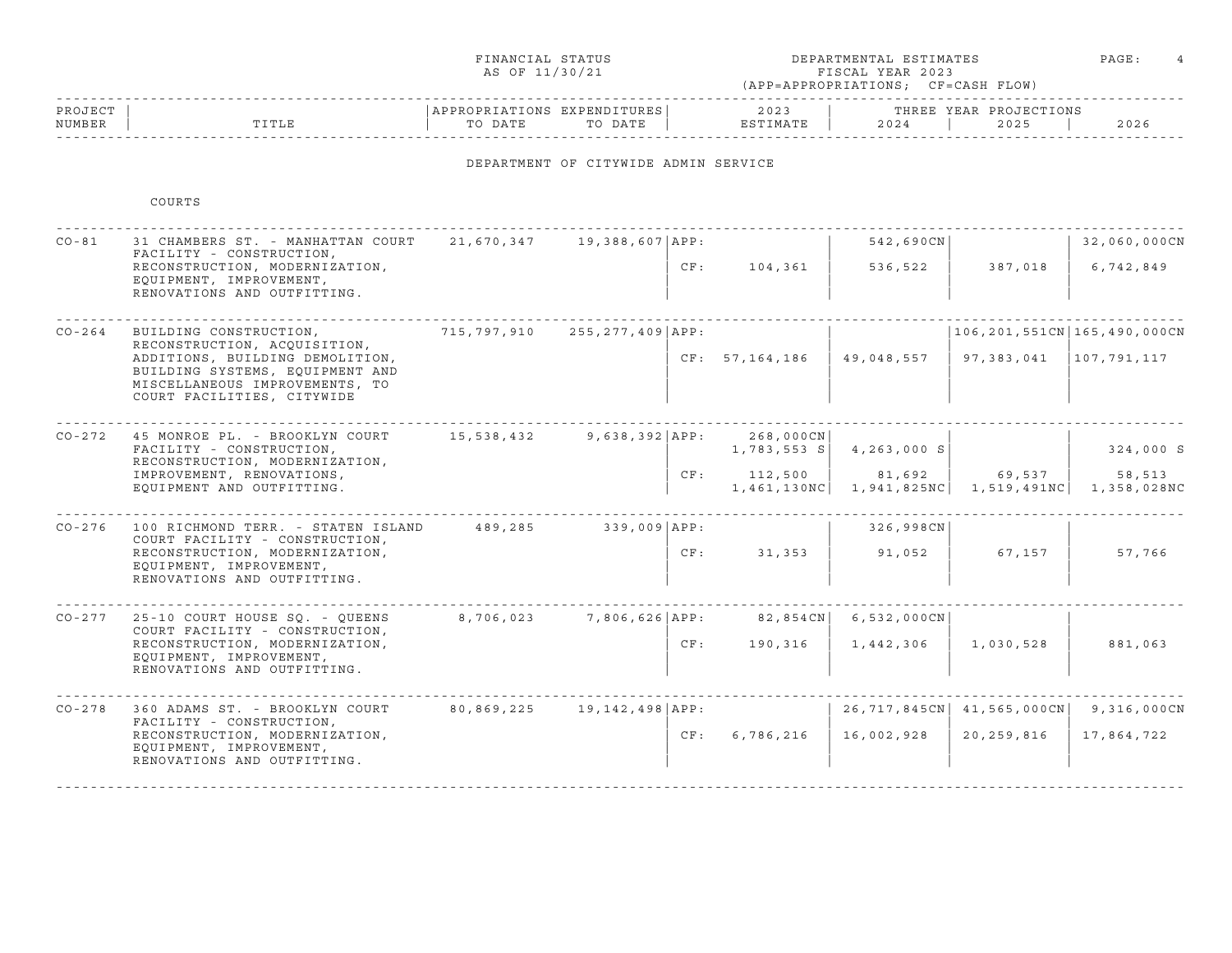|  | FINANCIAL STATUS |  |
|--|------------------|--|
|  | AS OF 11/30/21   |  |

FINANCIAL STATUS DEPARTMENTAL ESTIMATES PAGE: 5 FISCAL YEAR 2023 (APP=APPROPRIATIONS; CF=CASH FLOW)

| PROJECT |                  |                | . IUK B.S. I                    | $\sim$ $\sim$ $\sim$<br>202. |      | ∩N⊺⊂<br>Vロスロ<br>. H.<br>17 UU LU JU LU UU<br>$\mathbf{A}$ |      |
|---------|------------------|----------------|---------------------------------|------------------------------|------|-----------------------------------------------------------|------|
| NUMBER  | $m + r$<br>פחודו | namn -<br>DATE | <b>DAME</b><br>$m \cap$<br>DATE | ורח הוא ז<br>$-1173$ $+10$   | 2024 | 202F                                                      | 2026 |
|         |                  |                |                                 |                              |      |                                                           |      |

#### DEPARTMENT OF CITYWIDE ADMIN SERVICE

COURTS

| $CO - 283$ | 100 CENTRE ST. - MANHATTAN COURT<br>FACILITY - CONSTRUCTION,<br>RECONSTRUCTION, MODERNIZATION,<br>EOUIPMENT, IMPROVEMENT,<br>RENOVATIONS AND OUTFITTING.   | 78,752,826 | 66, 434, 150   APP: | CF: | 2,293,114                                      | 16,838,625CN<br>5,100,615                                                      | $6,928,000$ CN<br>5,207,915 | 4,221,596                                 |
|------------|------------------------------------------------------------------------------------------------------------------------------------------------------------|------------|---------------------|-----|------------------------------------------------|--------------------------------------------------------------------------------|-----------------------------|-------------------------------------------|
| $CO - 285$ | 60 LAFAYETTE ST. - MANHATTAN COURT<br>FACILITY - CONSTRUCTION,<br>RECONSTRUCTION, MODERNIZATION,<br>EQUIPMENT, IMPROVEMENT,<br>RENOVATIONS AND OUTFITTING. | 9,030,488  |                     |     | 7,411,265 APP: 12,039,000CN<br>CF: 2, 727, 946 | 1,931,443                                                                      | 1,651,915                   | 1,380,804                                 |
| $CO - 293$ | 851 GRAND CONCOURSE - BRONX COURT<br>FACILITY - CONSTRUCTION,<br>RECONSTRUCTION, MODERNIZATION,<br>EOUIPMENT, IMPROVEMENT,<br>RENOVATIONS AND OUTFITTING.  | 45,133,490 | 28,135,329   APP:   | CF: | 4, 353, 232                                    | 4, 159, 808CN   66, 935, 000CN   36, 000, 000CN   75, 057, 000CN<br>16,612,745 | 19,306,404                  | 30,397,510                                |
| $CO - 294$ | 215 EAST 161ST ST. - BRONX COURT<br>FACILITY - CONSTRUCTION,<br>RECONSTRUCTION, MODERNIZATION,<br>EQUIPMENT, IMPROVEMENT,<br>RENOVATIONS AND OUTFITTING.   | 51,146,082 | $43,188,630$ $APP:$ | CF: | 552,268                                        | $2,944,218$ CN<br>1,977,033                                                    | 1,444,527                   | $6, 358, 000 \, \text{CN}$<br>2,505,190   |
| $CO - 295$ | 1118 GRAND CONCOURSE - BRONX COURT<br>FACILITY - CONSTRUCTION,<br>RECONSTRUCTION, MODERNIZATION,<br>EQUIPMENT, IMPROVEMENT,<br>RENOVATIONS AND OUTFITTING. | 2,218,500  | $363,505$ $APP:$    | CF: | 318,429                                        | 11,650,322CN<br>2,630,297                                                      | 1,560,000CN<br>2,188,127    | 1,824,421                                 |
| $CO - 296$ | 125-01 OUEENS BLVD. - OUEENS COURT<br>FACILITY - CONSTRUCTION,<br>RECONSTRUCTION, MODERNIZATION,<br>EOUIPMENT, IMPROVEMENT,<br>RENOVATIONS AND OUTFITTING. | 54,387,091 | $5,880,424$ $APP:$  | CF: | 5,736,943                                      | 4,255,684                                                                      | 13,124,890                  | 27,648,072CN   44,119,000CN<br>18,522,720 |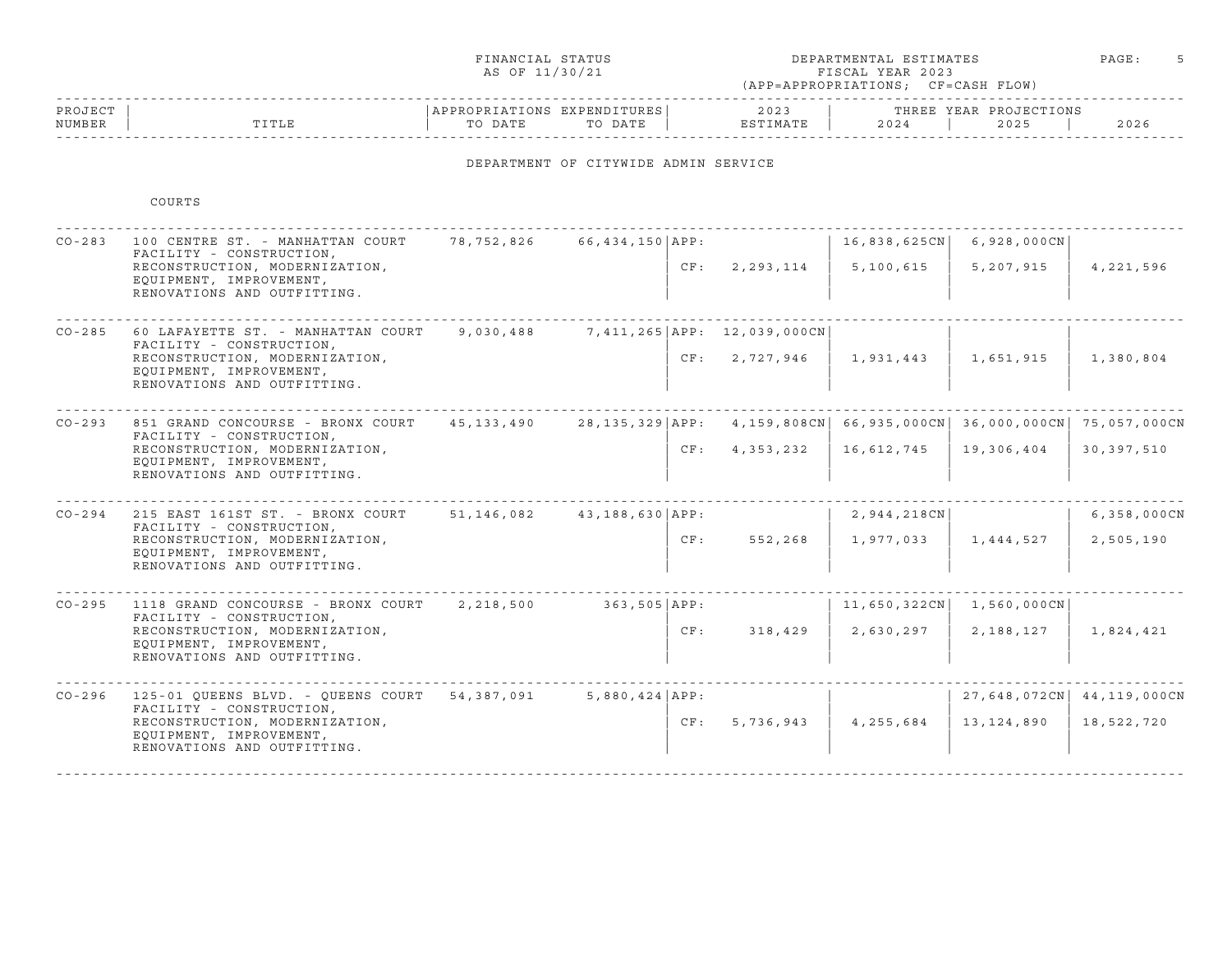|  | FINANCIAL STATUS |
|--|------------------|
|  | AS OF 11/30/21   |

DEPARTMENTAL ESTIMATES PAGE: 6 FISCAL YEAR 2023 (APP=APPROPRIATIONS; CF=CASH FLOW)

|         |                 |                                              |                      |                              |                               |                                                                                  | - - - - - |
|---------|-----------------|----------------------------------------------|----------------------|------------------------------|-------------------------------|----------------------------------------------------------------------------------|-----------|
| PROJECT |                 |                                              | . N 1 1<br>.         | $\sim$ $\sim$ $\sim$<br>202. |                               | $\cap$ NT $\subset$<br>ת הדי<br>. H.<br>U 11 JUNIO 11 JUNIO 11<br>$\overline{1}$ |           |
| NUMBER  | 고 따고 교<br>פחודד | n a m n<br>$m \wedge$<br>DA I E<br>$\lambda$ | DATE<br>$\mathsf{m}$ | . 352 m 1<br>I'IA I E        | $\cap$ $\cap$ $\cap$<br>2 U 2 | 202F                                                                             | 2026      |
|         |                 |                                              |                      |                              |                               |                                                                                  |           |

DEPARTMENT OF CITYWIDE ADMIN SERVICE

COURTS

| $CO - 298$ | NEW OUEENS FAMILY COURT AT 152-02<br>JAMAICA AVENUE, ACQUISITION,<br>CONSTRUCTION, RECONSTRUCTION,<br>MODERNIZATION, EQUIPMENT,<br>IMPROVEMENT, RENOVATIONS AND<br>OUTFITTING.   | 1,076,058  | 592, 710   APP:<br>CF:   | $660,750$ CN<br>228,921                             | 7,935,000C <sub>N</sub><br>1,747,377  | $1,385,000$ CN<br>1,525,344           | 1,260,662                |
|------------|----------------------------------------------------------------------------------------------------------------------------------------------------------------------------------|------------|--------------------------|-----------------------------------------------------|---------------------------------------|---------------------------------------|--------------------------|
| $CO - 299$ | 89-17 SUTPHIN BLVD. - QUEENS COURT<br>FACILITY - CONSTRUCTION,<br>RECONSTRUCTION, MODERNIZATION,<br>EOUIPMENT, IMPROVEMENT,<br>RENOVATIONS AND OUTFITTING.                       | 4,135,391  |                          | 1,866,646   APP: 24,175,727CN  <br>5,309,923<br>CF: | $8,427,000 \text{CN}$<br>5,429,684    | $2,435,000 \text{CN}$<br>4,871,660    | 4,028,131                |
| $CO - 300$ | 88-11 SUTPHIN BLVD. - QUEENS COURT<br>FACILITY - ACOUISITION,<br>CONSTRUCTION, RECONSTRUCTION,<br>MODERNIZATION, EQUIPMENT,<br>IMPROVEMENT, RENOVATIONS AND<br>OUTFITTING.       | 20,875,367 | 16,833,955   APP:<br>CF: | 596,277                                             | $5,042,073$ CN<br>1,601,572           | 841,000CN<br>1,354,723                | 7,531,000CN<br>2,636,271 |
| $CO - 301$ | 130 STUYVESANT PL. - STATEN ISLAND<br>COURT FACILITY - ACQUISITION,<br>CONSTRUCTION, RECONSTRUCTION,<br>MODERNIZATION, EQUIPMENT,<br>IMPROVEMENT, RENOVATIONS AND<br>OUTFITTING. | 51,966,622 | 38,506,115   APP :       | 1,634,299CN<br>3,172,639<br>CF:                     | 2,592,523                             | 610,000CN   17,426,000CN<br>5,647,035 | 4,291,217                |
| $CO - 304$ | 60 CENTRE ST. - MANHATTAN COURT<br>FACILITY - CONSTRUCTION,<br>RECONSTRUCTION, MODERNIZATION,<br>IMPROVEMENT, RENOVATIONS,<br>EQUIPMENT AND OUTFITTING.                          | 20,508,130 | 13,768,823   APP:<br>CF: | 790,788                                             | 11,956,707CN<br>3,546,681             | 2,569,401                             | 2,197,047                |
| $CO - 306$ | 170 EAST 121TH STREET, HARLEM<br>COURTHOUSE FACILITY -<br>CONSTRUCTION, RECONSTRUCTION,<br>MODERNIZATION, IMPROVEMENT,<br>RENOVATIONS, EQUIPMENT AND<br>OUTFITTING               | 1,980,563  | $200, 349$ $APP:$<br>CF: | 1,616,331CN<br>708,259                              | $3,636,000 \, \text{CN}$<br>1,260,618 | 960,051                               | 6,061,000CN<br>2,031,600 |
|            |                                                                                                                                                                                  |            |                          |                                                     |                                       |                                       |                          |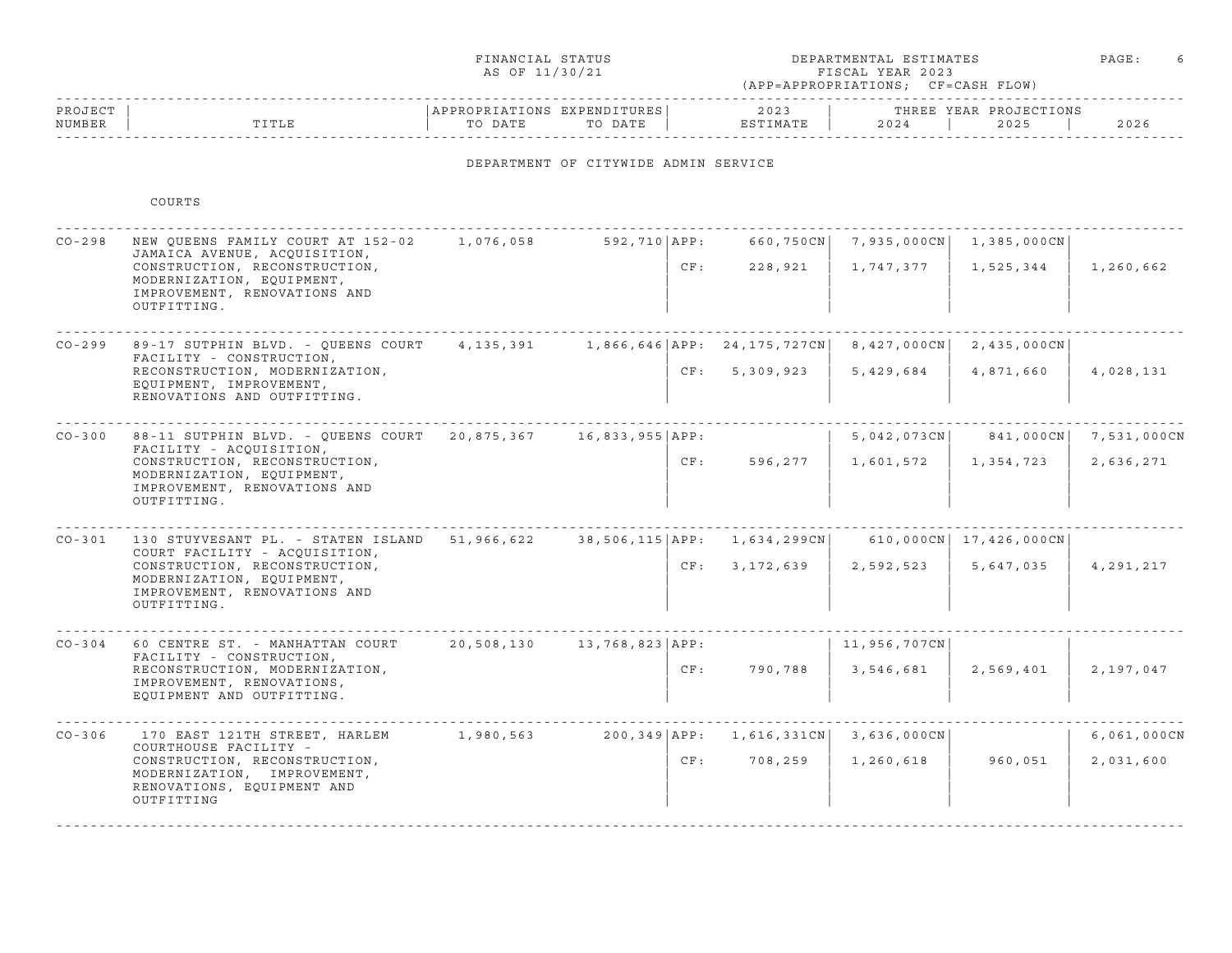| STATUS<br>άД.<br>$\cdot$ $\cdot$ N $\Delta$ N $\cap$ T | IMATES<br>DEPARTMENTAL ESTI                        | `AGE |
|--------------------------------------------------------|----------------------------------------------------|------|
| AS OF 11<br>コ / 30 / つ 、                               | $S$ $C$ $\Delta$ $T$ .<br>2023<br><b>YEAR</b><br>. |      |

| PROJECT |                           | ONS  | PENDITURES<br>$\mathbf{1} \cdot \mathbf{1}$ | 202                                    |      | $\cap$ NT $\circ$<br>VFAP<br>ז ס כ<br>, 2011 1011<br>$\overline{1}$ |              |
|---------|---------------------------|------|---------------------------------------------|----------------------------------------|------|---------------------------------------------------------------------|--------------|
| NUMBER  | $m \tau m \tau$<br>11 L L | DATE | $P_2$ $R_1$<br>$\mathsf{m}$<br>DATE         | <b>TMA 따</b> .<br>$\cdots$<br>⊥ 1'17 1 | 2024 | 202!                                                                | 2022<br>ていてい |
|         |                           |      |                                             |                                        |      |                                                                     |              |

ADMIN FOR CHILDREN'S SERVICES

ADMIN FOR CHILDREN'S SERVICES

|          | CS-MN934 CONSTRUCTION, RECONSTRUCTION,<br>ACOUISITION OR INSTALLATION OF A<br>NON-CITY OWNED PHYSICAL PUBLIC<br>BETTERMENT OR IMPROVEMENT WITH A<br>CITY PURPOSE, WHICH WOULD BE<br>CLASSIFIED AS A CAPITAL ASSET<br>UNDER GENERALLY ACCEPTED<br>ACCOUNTING PRINCIPLES FOR<br>MUNICIPALITIES; FOR THE CHILDREN'S<br>AID SOCIETY. | 100,000                        |                                            | APP:<br>CF: | 146CN<br>21,512  | 16,986                                                                                                                                               | 14,241                   | 12,238                                           |
|----------|----------------------------------------------------------------------------------------------------------------------------------------------------------------------------------------------------------------------------------------------------------------------------------------------------------------------------------|--------------------------------|--------------------------------------------|-------------|------------------|------------------------------------------------------------------------------------------------------------------------------------------------------|--------------------------|--------------------------------------------------|
| $CS - 3$ | ACQUISTION, CONSTRUCTION,<br>RECONSTRUCTION AND IMPROVEMENTS,<br>INCLUDING SITE ACOUISITION,<br>FURNISHINGS AND EOUIPMENT FOR<br>SITES AND FACILITIES FOR ACS,<br>CITYWIDE                                                                                                                                                       |                                | $85, 754, 484$ $35, 259, 453$ $\vert$ APP: |             | CF: 2,752,500    | 2,946,123CN<br>3,772,089<br>$4,413,164NC$ $4,876,040NC$                                                                                              | 2,942,881<br>3,897,926NC | 2,231,000CN<br>767 S<br>2,937,495<br>3,435,964NC |
| $CS - 4$ | PURCHASE OF AUTOMOTIVE, COMPUTER, 143,804,307<br>TELECOMMUNICATIONS AND OTHER<br>EOUIPMENT HAVING A UNIT COST OF AT<br>LEAST \$35,000 AND A LIFE<br>EXPECTANCY OF AT LEAST FIVE (5)<br>YEARS FOR USE BY ACS, CITYWIDE                                                                                                            |                                |                                            |             | CF: 5, 349, 907  | 94, 174, 286   APP: 4, 886, 865 CN   13, 956, 000 CN  <br>262,679 F<br>605,205 S<br>6,577,086<br>$4,714,721NC$ $4,483,911NC$ 3,656,750NC 3,080,894NC | 6,136,335                | 4,721,000CN 3,229,000CN<br>5,687,914             |
| $CS - 5$ | ACOUISITION, CONSTRUCTION,<br>RECONSTRUCTION, AND IMPROVEMENTS,<br>INCLUDING VEHICLES AND EQUIPMENT,<br>FOR SITES AND FACILITIES FOR USE<br>BY ACS DIVISION OF YOUTH AND<br>FAMILY JUSTICE                                                                                                                                       | $217,889,572$ 123,275,264 APP: |                                            |             | CF: 14, 522, 961 | $ 251, 393, 415$ CN<br>65,202,008                                                                                                                    | 47,236,193               | 40, 343, 277                                     |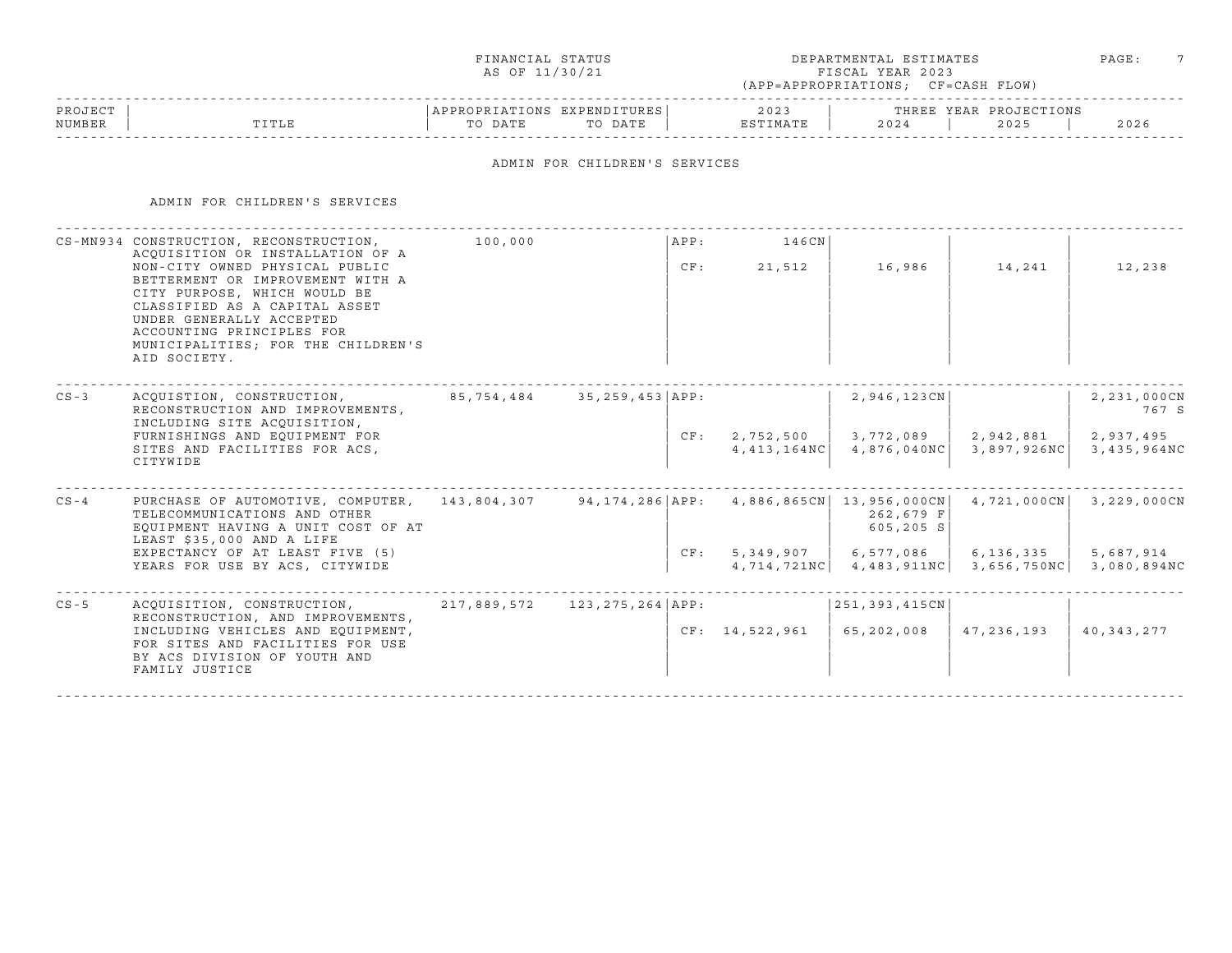| FINANCIAL STATUS | DEPARTMENTAL ESTIMATES<br>___ | PAGE. |
|------------------|-------------------------------|-------|
| AS OF 11/30/21   | FISCAL YEAR 2023              |       |

### ------------------------------------------------------------------------------------------------------------------------------------PROJECT | |APPROPRIATIONS EXPENDITURES| 2023 | THREE YEAR PROJECTIONS NUMBER | TITLE | TO DATE TO DATE | ESTIMATE | 2024 | 2025 | 2026 ------------------------------------------------------------------------------------------------------------------------------------

DEPARTMENT OF INFO TECH & TELECOMM

DOITT DP EQUIPMENT

| $DP-1$ | PURCHASE AND INSTALLATION OF<br>ELECTRONIC DATA PROCESSING,<br>STORAGE, AND RETRIEVAL EQUIPMENT<br>FOR THE DEPARTMENT OF INFORMATION<br>TECHNOLOGY AND TELECOMMUNICATIONS<br>AND DESIGN, INSTALL AND<br>IMPLEMENTATION OF A CITYWIDE<br>COMMUNICATIONS NETWORK (CITYNET).                                                                             | 2125307421 | 1568603574 APP: | CF: 90,066,673                                                           | 78,864,396 | 43,572,521CN<br>84,969,333 | 68,585,000CN<br>82,705,545 |
|--------|-------------------------------------------------------------------------------------------------------------------------------------------------------------------------------------------------------------------------------------------------------------------------------------------------------------------------------------------------------|------------|-----------------|--------------------------------------------------------------------------|------------|----------------------------|----------------------------|
| $DP-2$ | EMERGENCY COMMUNICATIONS SYSTEMS<br>INTEGRATION AND IMPROVEMENT,<br>INCLUDING IMPROVEMENTS TO<br>INFORMATION TECHNOLOGY AND<br>EMERGENCY RESPONSE SYSTEMS, AND<br>SITE ACOUISITION AND ACOUISITION,<br>CONSTRUCTION, RECONSTRUCTION,<br>REHABILITATION, IMPROVEMENTS AND<br>MODERNIZATION OF FACILITIES AND<br>EQUIPMENT, AND OTHER RELATED<br>ITEMS. | 2022508067 |                 | $1946963024$   APP: $4,101,929$ CN   $48,936,000$ CN  <br>CF: 15,856,673 | 21,121,518 | 16,527,492                 | 13,981,154                 |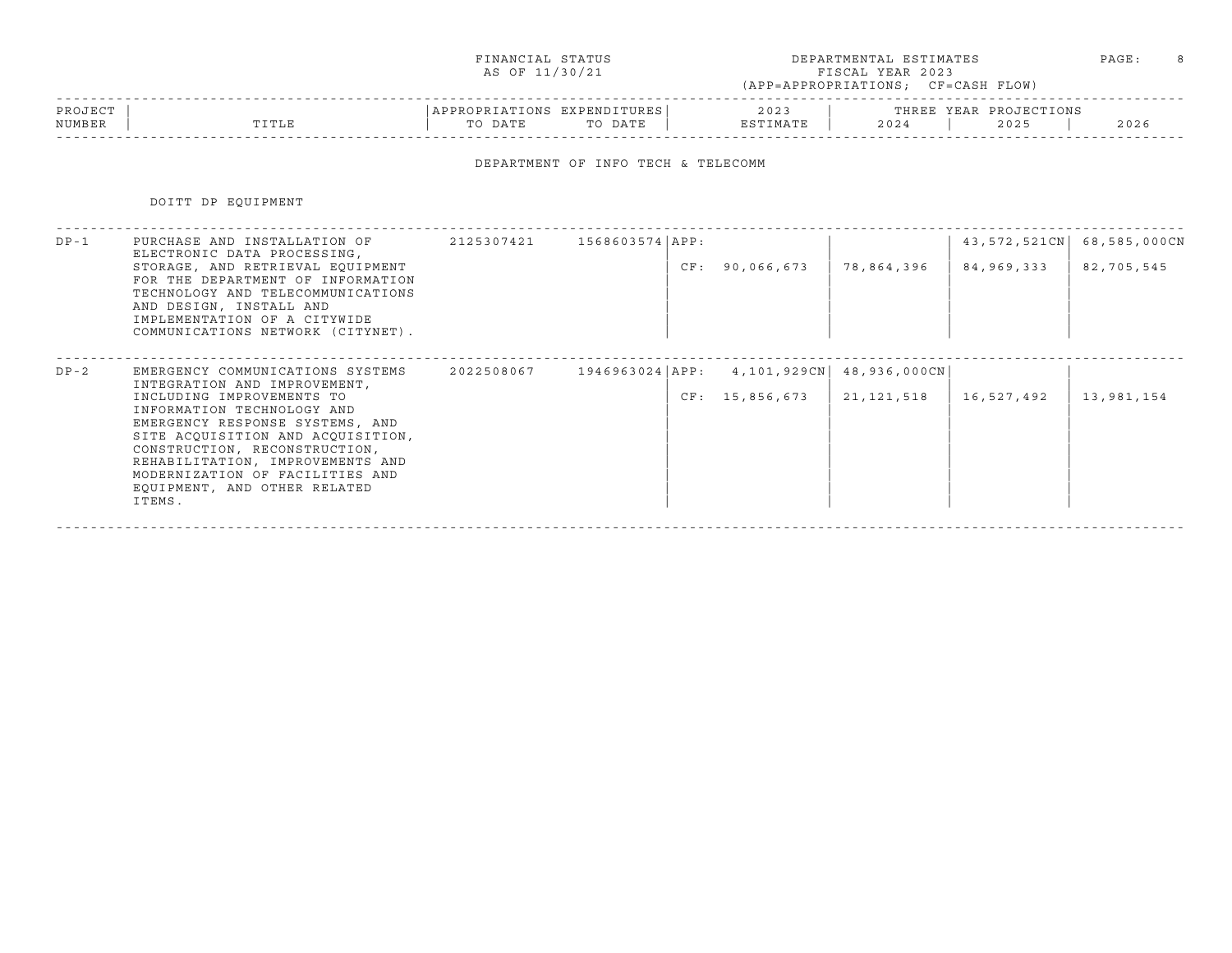|                   |       | FINANCIAL STATUS<br>AS OF 11/30/21                |                  | DEPARTMENTAL ESTIMATES<br>FISCAL YEAR 2023<br>(APP=APPROPRIATIONS; CF=CASH FLOW) | PAGE: |  |
|-------------------|-------|---------------------------------------------------|------------------|----------------------------------------------------------------------------------|-------|--|
| PROJECT<br>NUMBER | TITLE | APPROPRIATIONS EXPENDITURES<br>TO DATE<br>TO DATE | 2023<br>ESTIMATE | THREE YEAR PROJECTIONS<br>2024<br>2025                                           | 2026  |  |

#### DEPARTMENT OF EDUCATION

EDUCATION

| $E - 2364$ | IMPLEMENTATION OF THE SIXTH 14713225196 12309427898 APP:            |  |       | $  99, 404, 000 \text{CN}  $                                        |              |
|------------|---------------------------------------------------------------------|--|-------|---------------------------------------------------------------------|--------------|
|            | FIVE-YEAR EDUCATIONAL FACILITIES<br>CAPITAL PLAN, FOR THE PERIOD FY |  | 519 S |                                                                     |              |
|            | 2015 THROUGH FY 2019, OF THE NEW                                    |  |       | $CF: 426, 165, 717$   381, 230, 615   356, 260, 297   301, 359, 343 |              |
|            | YORK CITY DEPARTMENT OF EDUCATION,                                  |  |       | $116, 198, 433NC$   95, 262, 054NC   90, 493, 042NC                 | 76,186,006NC |
|            | ESTABLISHED PURSUANT TO SECTION                                     |  |       |                                                                     |              |
|            | 2590-P OF THE EDUCATION LAW. TOTAL                                  |  |       |                                                                     |              |
|            | CUMULATIVE COMMITMENTS UNDER THIS                                   |  |       |                                                                     |              |
|            | PLAN ARE NOT TO EXCEED                                              |  |       |                                                                     |              |
|            | \$15,143,186,463, OF WHICH                                          |  |       |                                                                     |              |
|            | \$14,315,186,463 IS APPROPRIATED IN                                 |  |       |                                                                     |              |
|            | THIS BUDGET LINE, \$600,000,000 IS                                  |  |       |                                                                     |              |
|            | APPROPRIATED UNDER BUDGET LINE                                      |  |       |                                                                     |              |
|            | E-2363 TO COMPLETE PROJECTS BEGUN                                   |  |       |                                                                     |              |
|            | UNDER THE FIFTH FIVE-YEAR                                           |  |       |                                                                     |              |
|            | EDUCATIONAL FACILITIES CAPITAL                                      |  |       |                                                                     |              |
|            | PLAN, AND \$228,000,000 WILL BE                                     |  |       |                                                                     |              |
|            | APPROPRIATED UNDER BUDGET LINE                                      |  |       |                                                                     |              |
|            | E-4004 FOR PLANYC2030 BOILER                                        |  |       |                                                                     |              |
|            | CONVERSION; FURTHERMORE,                                            |  |       |                                                                     |              |
|            | \$497,444,850 PROVIDED FOR IN THE                                   |  |       |                                                                     |              |
|            | SEVENTH FIVE-YEAR EDUCATIONAL                                       |  |       |                                                                     |              |
|            | FACILITIES CAPITAL PLAN IS                                          |  |       |                                                                     |              |
|            | APPROPRIATED IN THIS BUDGET LINE                                    |  |       |                                                                     |              |
|            | TO COMPLETE PROJECTS BEGUN UNDER                                    |  |       |                                                                     |              |
|            | THE SIXTH FIVE-YEAR EDUCATIONAL                                     |  |       |                                                                     |              |
|            | FACILITIES CAPITAL PLAN.                                            |  |       |                                                                     |              |
|            |                                                                     |  |       |                                                                     |              |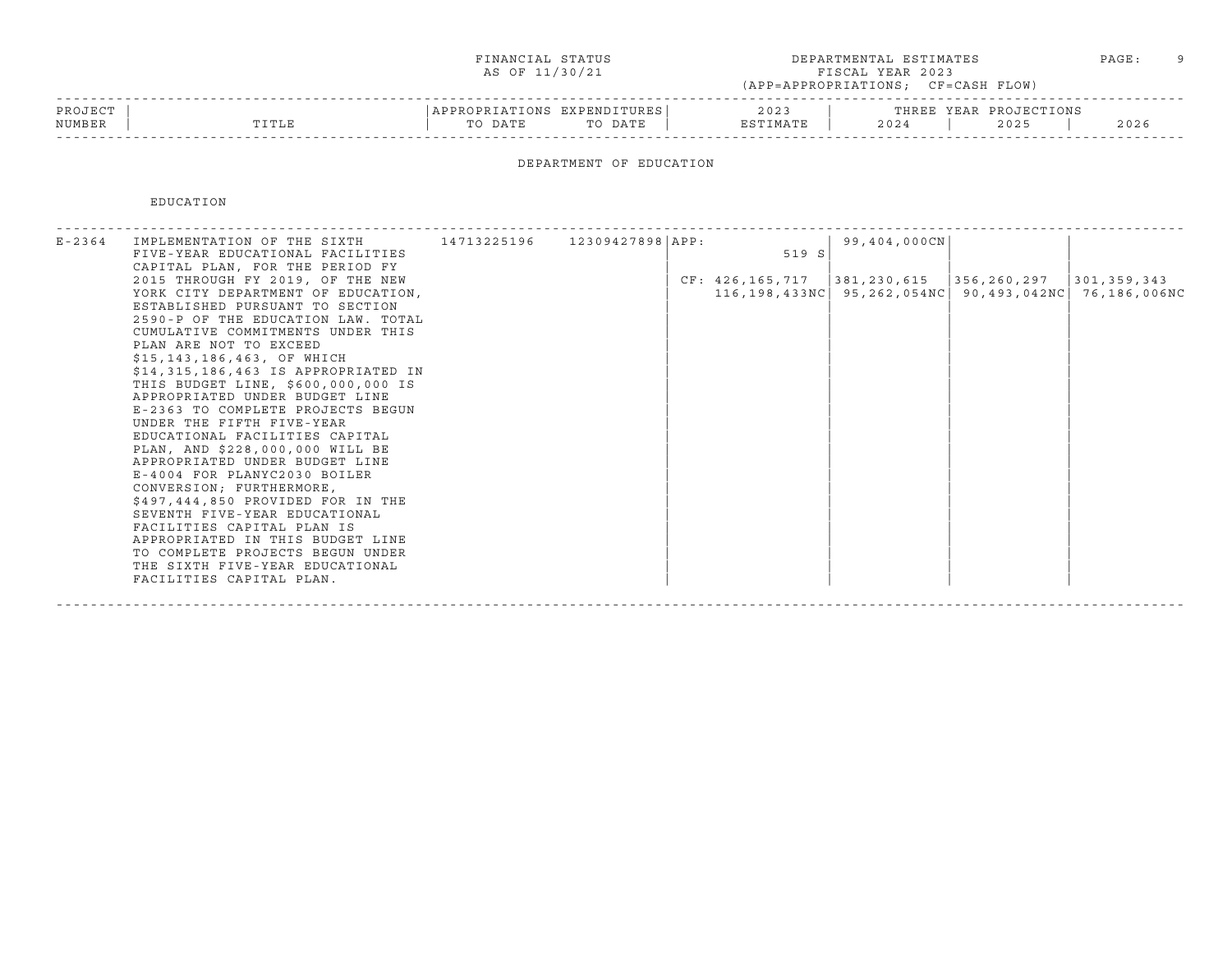| FINANCIAL STATUS | DEPARTMENTAL ESTIMATES | PAGE | $\sim$ |
|------------------|------------------------|------|--------|
| AS OF 11/30/21   | FISCAL YEAR 2023       |      |        |

### ------------------------------------------------------------------------------------------------------------------------------------PROJECT | |APPROPRIATIONS EXPENDITURES| 2023 | THREE YEAR PROJECTIONS NUMBER | TITLE | TO DATE TO DATE | ESTIMATE | 2024 | 2025 | 2026 ------------------------------------------------------------------------------------------------------------------------------------

#### DEPARTMENT OF EDUCATION

EDUCATION

| $E - 2365$ | IMPLEMENTATION OF THE SEVENTH<br>FIVE-YEAR EDUCATIONAL FACILITIES<br>CAPITAL PLAN, FOR THE PERIOD FY<br>2020 THROUGH FY 2024, OF THE NEW<br>YORK CITY DEPARTMENT OF EDUCATION,<br>ESTABLISHED PURSUANT TO SECTION<br>2590-P OF THE EDUCATION LAW. TOTAL<br>CUMULATIVE COMMITMENTS UNDER THIS<br>PLAN ARE NOT TO EXCEED<br>\$18,531,500,100, OF WHICH<br>\$18,034,055,250 SHALL BE<br>APPROPRIATED IN THIS BUDGET LINE,<br>\$497,444,850 SHALL BE APPROPRIATED<br>UNDER BUDGET LINE E-2364 TO<br>COMPLETE PROJECTS BEGUN UNDER THE<br>SIXTH FIVE-YEAR EDUCATIONAL<br>FACILITIES CAPITAL PLAN. | 9644588200 |                      |     | 2290005311 APP: 4058187154CN<br>CF: 2547836559<br>756,240NC | 4331280000CN<br>2967994568<br>624,720NC | 1221500000CN<br>2944237902<br>591,840NC | 1221500000CN<br>2902468506<br>493,200NC |
|------------|----------------------------------------------------------------------------------------------------------------------------------------------------------------------------------------------------------------------------------------------------------------------------------------------------------------------------------------------------------------------------------------------------------------------------------------------------------------------------------------------------------------------------------------------------------------------------------------------|------------|----------------------|-----|-------------------------------------------------------------|-----------------------------------------|-----------------------------------------|-----------------------------------------|
| $E - 2500$ | SCHOOL FACILITIES: CONSTRUCTION, 811,581,775<br>RECONSTRUCTION, IMPROVEMENTS,<br>INCLUDING THE PURCHASE OF VEHICLES<br>AND EQUIPMENT, AS A RESULT OF<br>HURRICANE SANDY AND OTHER<br>DISASTERS, CITY WIDE.                                                                                                                                                                                                                                                                                                                                                                                   |            | $669,894,036$ $APP:$ | CF: | 7,994,175  <br>8,628,234NC                                  | $250$ F<br>8,574,997  <br>20,224,132NC  | 7,780,880<br>16,889,257NC               | 6,703,529<br>15,584,631NC               |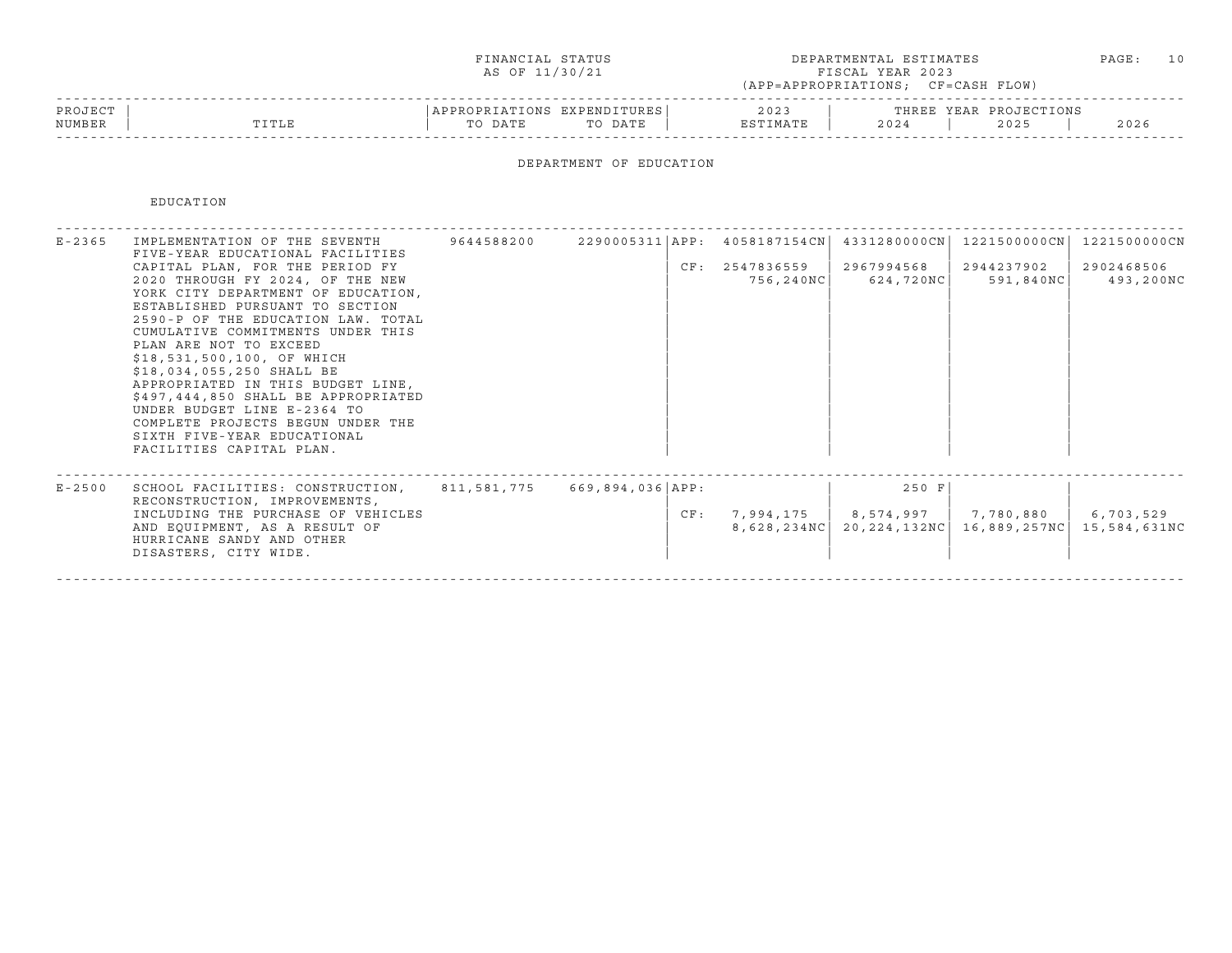|  | FINANCIAL STATUS |  |
|--|------------------|--|
|  | AS OF 11/30/21   |  |

FINANCIAL STATUS DEPARTMENTAL ESTIMATES PAGE: 11 FISCAL YEAR 2023 (APP=APPROPRIATIONS; CF=CASH FLOW)

|        |             |            |                                          |       |                    | -------------------------------------- |              |
|--------|-------------|------------|------------------------------------------|-------|--------------------|----------------------------------------|--------------|
| ^ פת   |             | $\pm 111.$ | END<br>---                               | 2023  | 'H P               | TIONS<br>ח מח<br>$\overline{1}$        |              |
| NUMBER | ז דרחי<br>. | DATE       | חחת ה<br>$\overline{m}$ $\wedge$<br>DAT. | IMATE | $\Delta$<br>- 2023 | $\cap$<br>-4045                        | 2000<br>ていてい |
|        |             |            |                                          |       |                    |                                        |              |

#### DEPARTMENT OF SMALL BUSINESS SERVICES

ECONOMIC DEVELOPMENT

| ED-KN408 CONSTRUCTION, RECONSTRUCTION,<br>ACOUISITION OR INSTALLATION OF A<br>NON-CITY OWNED PHYSICAL PUBLIC<br>BETTERMENT OR IMPROVEMENT WITH A<br>CITY PURPOSE, WHICH WOULD BE<br>CLASSIFIED AS A CAPITAL ASSET<br>UNDER GENERALLY ACCEPTED<br>ACCOUNTING PRINCIPLES FOR<br>MUNICIPALITIES; FOR THE SUNY<br>DOWNSTATE MEDICAL CENTER.         | $3,315,000$ $3,013,488$ $\vert$ APP: |                   | CF:         | 488 C N  <br>60,400 | 42,280  | 36,240           | 30,200  |
|-------------------------------------------------------------------------------------------------------------------------------------------------------------------------------------------------------------------------------------------------------------------------------------------------------------------------------------------------|--------------------------------------|-------------------|-------------|---------------------|---------|------------------|---------|
| ED-KN776 CONSTRUCTION, RECONSTRUCTION,<br>ACQUISITION OR INSTALLATION OF A<br>NON-CITY OWNED PHYSICAL PUBLIC<br>BETTERMENT OR IMPROVEMENT WITH A<br>CITY PURPOSE, WHICH WOULD BE<br>CLASSIFIED AS A CAPITAL ASSET<br>UNDER GENERALLY ACCEPTED<br>ACCOUNTING PRINCIPLES FOR<br>MUNICIPALITIES; FOR THE PRATT<br>INSTITUTE.                       | 1, 133, 000                          | $617,001$ $APP:$  | CF:         | 100,000             | 70,000  | 1 CN<br>63,200   | 52,240  |
| ED-K319 BROOKLYN NAVY YARD INDUSTRIAL<br>PARK, ACQUISITION, SITE CLEARANCE<br>AND DEVELOPMENT                                                                                                                                                                                                                                                   | 20,397,000                           | 13,715,420   APP: |             | CF: 1, 136, 400     | 795,480 | 420CN<br>881,840 | 708,200 |
| ED-QN183 CONSTRUCTION, RECONSTRUCTION,<br>ACQUISITION OR INSTALLATION OF A<br>NON-CITY OWNED PHYSICAL PUBLIC<br>BETTERMENT OR IMPROVEMENT WITH A<br>CITY PURPOSE, WHICH WOULD BE<br>CLASSIFIED AS A CAPITAL ASSET<br>UNDER GENERALLY ACCEPTED<br>ACCOUNTING PRINCIPLES FOR<br>MUNICIPALITIES; FOR THE HEARTSHARE<br>HUMAN SERVICES OF NEW YORK. | 409,000                              |                   | APP:<br>CF: | $298$ CN<br>86,585  | 66,753  | 56,204           | 48,018  |

------------------------------------------------------------------------------------------------------------------------------------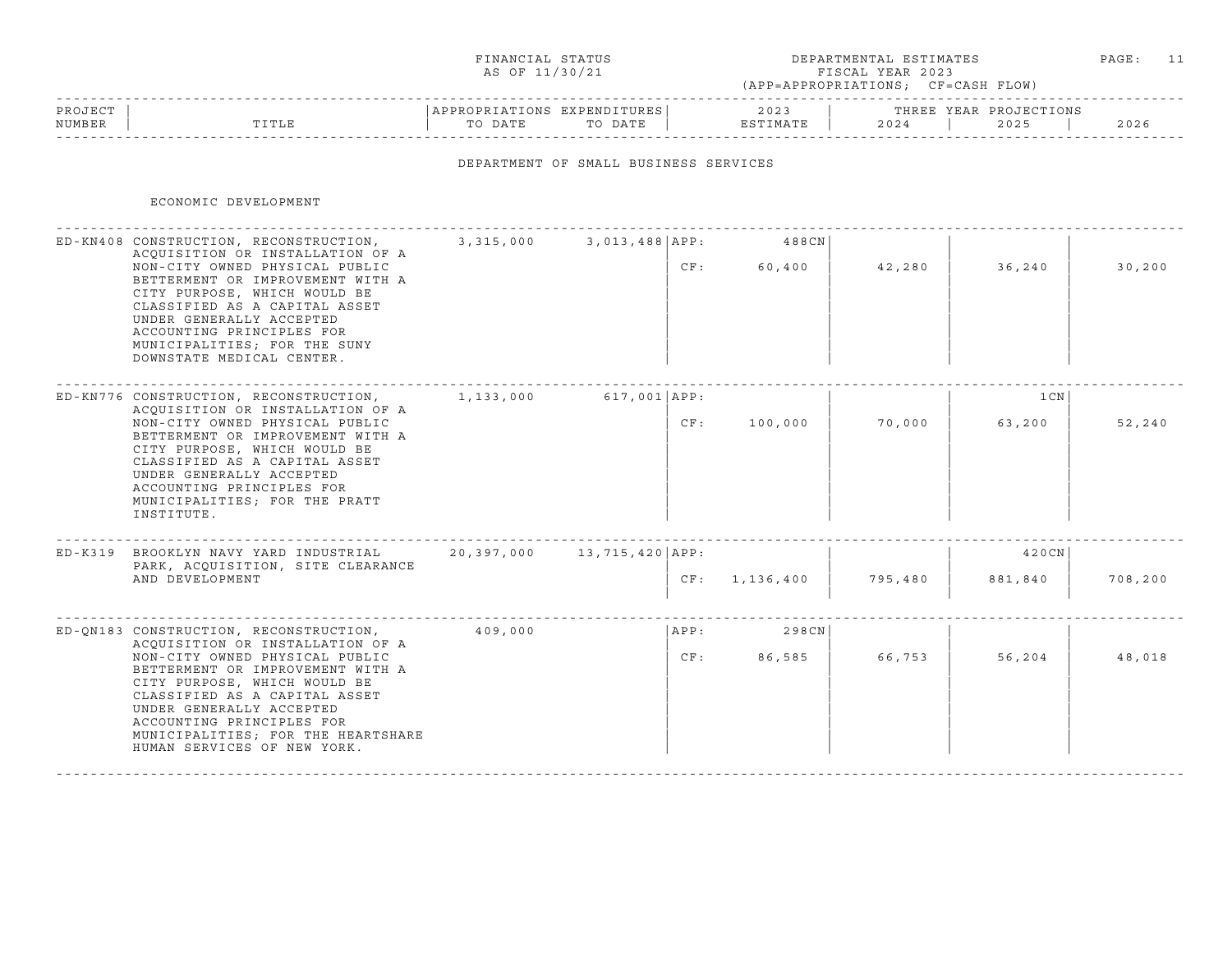| FINANCIAI.<br>STATUS                                                                                                                                                                                                                             | DEPARTMENTAL ESTIMATES | ^AGE |
|--------------------------------------------------------------------------------------------------------------------------------------------------------------------------------------------------------------------------------------------------|------------------------|------|
| and the contract of the contract of the contract of the contract of the contract of the contract of the contract of the contract of the contract of the contract of the contract of the contract of the contract of the contra<br>AS OF 11/30/21 | FISCAL YEAR 2023       |      |

| PROJEC |       |              | ,,,,,,,, | 202.           |                               | $\cap$ NT $\subset$<br>꼬ㅁㅈ.<br>ᆂᆂᇦᇌᇦ<br>$\left  \right $ |              |
|--------|-------|--------------|----------|----------------|-------------------------------|----------------------------------------------------------|--------------|
| NUMBER | ⊥⊥⊥⊥⊥ | 五九中形<br>DATE | DATE     | <b>TASA MT</b> | $\cap$ $\cap$ $\cap$<br>2 U Z | 2025                                                     | 2022<br>ていてん |
|        |       |              |          |                |                               |                                                          |              |

#### DEPARTMENT OF SMALL BUSINESS SERVICES

ECONOMIC DEVELOPMENT

| $ED - 75$ | ACOUISITION, SITE DEVELOPMENT,<br>CONSTRUCTION AND RECONSTRUCTION,<br>INCLUDING EQUIPMENT AND OTHER<br>PURCHASES, FOR INDUSTRIAL AND<br>COMMERCIAL REDEVELOPMENT AND<br>PROJECTS WITH A CITY PURPOSE,<br>CITYWIDE | 3853079164   |                      |     | 3130564155   APP: 114, 864, 786CN   305, 581, 000CN   342, 912, 000CN   318, 330, 000CN<br>13,840,773 F |                             | 2,392,000 F 10,054,000 F     |                             |
|-----------|-------------------------------------------------------------------------------------------------------------------------------------------------------------------------------------------------------------------|--------------|----------------------|-----|---------------------------------------------------------------------------------------------------------|-----------------------------|------------------------------|-----------------------------|
|           |                                                                                                                                                                                                                   |              |                      |     | CF: 135,650,421<br>39,839,930NC                                                                         | 162,942,611<br>29,649,088NC | 197,510,919<br>27,537,687NC  | 221,454,085<br>22,881,285NC |
| $ED-83$   | COLLEGE POINT INDUSTRIAL PARK -                                                                                                                                                                                   | 96, 313, 444 | $96,312,231$ $APP:$  |     |                                                                                                         |                             |                              | 4,300,000 S                 |
|           | ACOUISITION, SITE CLEARANCE AND<br>SITE DEVELOPMENT, QUEENS                                                                                                                                                       |              |                      | CF: | 99                                                                                                      | 81                          | 67                           | 58<br>860,000NC             |
| $ED-319$  | BROOKLYN NAVY YARD INDUSTRIAL<br>PARK, ACOUISITION, CONSTRUCTION,<br>RECONSTRUCTION, CLEARANCE,                                                                                                                   | 667,464,852  |                      |     | 431,233,899   APP: 58,050,022 CN   99,438,000 CN   108,758,000 CN   73,157,000 CN<br>248 F              |                             |                              |                             |
|           | DEVELOPMENT AND IMPROVEMENTS<br>INCLUDING EQUIPMENT AND OTHER<br>PURCHASES, BROOKLYN                                                                                                                              |              |                      |     | CF: 35, 228, 449<br>23,692,000NC                                                                        | 44,630,980<br>16,584,400NC  | 56,867,773<br>14, 215, 200NC | 59,468,508<br>11,846,000NC  |
| $ED-373$  | BROOKLYN ARMY TERMINAL,                                                                                                                                                                                           | 209,819,305  | $167,019,674$ $APP:$ |     |                                                                                                         |                             | 47,990CN                     | 45,904,000CN                |
|           | ACOUISITION AND IMPROVEMENTS                                                                                                                                                                                      |              |                      | CF: | 4,720,036                                                                                               | 6,288,791                   | 5,959,003                    | 14,075,170                  |
| $ED-380$  | ACOUISITION, SITE PREPARATION AND                                                                                                                                                                                 | 169,106,681  | 165, 612, 287   APP: |     |                                                                                                         |                             |                              | 4,539,986CN                 |
|           | INFRASTRUCTURE CONSTRUCTION FOR<br>INDUSTRIAL AND COMMERCIAL<br>DEVELOPMENT, ALL BOROUGHS                                                                                                                         |              |                      | CF: | 27,452                                                                                                  | 76,661                      | 352,857                      | 1,222,282                   |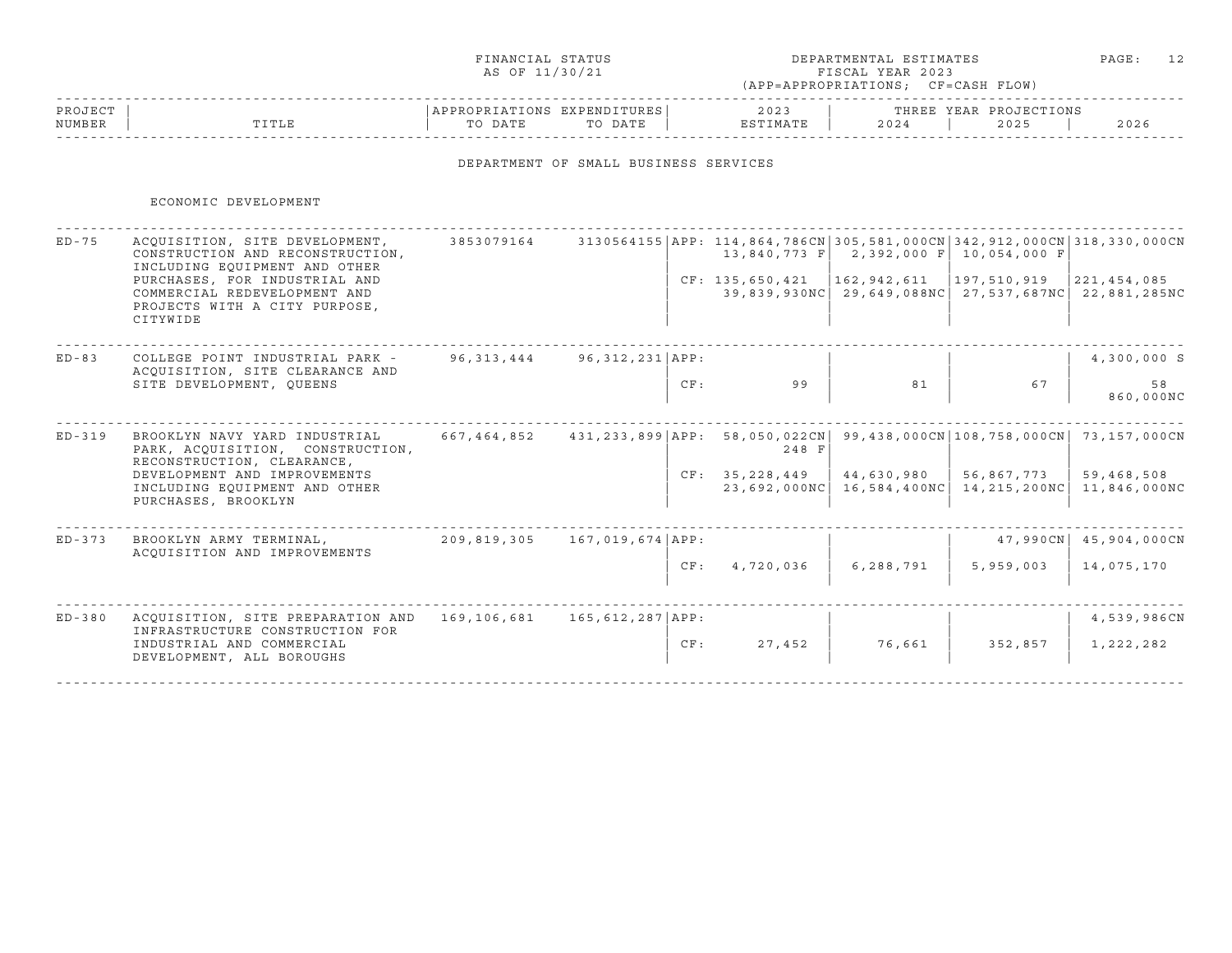| FINANCIAL STATUS                                                                                                                  | TIMATES<br>DEPARTMENTAL ESTI | PAGE |
|-----------------------------------------------------------------------------------------------------------------------------------|------------------------------|------|
| the contract of the contract of the contract of the contract of the contract of the contract of the contract of<br>AS OF 11/30/21 | FISCAL YEAR 2023             |      |

|        |                          |                                              |                        |                                 |        |                                                         | - - - - -    |
|--------|--------------------------|----------------------------------------------|------------------------|---------------------------------|--------|---------------------------------------------------------|--------------|
| PRO.   |                          | $\cap$ <sub>NT</sub><br>$\sim$ $\sim$ $\sim$ | ENDITURES.<br>$\cdots$ | $\cap$ $\cap$<br>: U 2          |        | $\cap$ <sub>NT</sub> $\subset$<br>YEAR<br>, L ∪ T ∩ T ∩ |              |
| NUMBER | mr <del>n</del><br>⊥⊥⊥⊥⊥ |                                              | DATE                   | ⊤ M ⊼ ጥ T<br>1 O IT<br>$\cdots$ | $\sim$ | 202!                                                    | 2022<br>ていてん |
|        |                          |                                              |                        |                                 |        |                                                         |              |

#### DEPARTMENT OF SMALL BUSINESS SERVICES

ECONOMIC DEVELOPMENT

| $ED-384$ | NEIGHBORHOOD REDEVELOPMENT;<br>ACQUISITION, SITE DEVELOPMENT,<br>CONSTRUCTION AND RECONSTRUCTION,<br>INCLUDING EQUIPMENT AND OTHER<br>PURCHASES, COMMUNITY FACILITIES,<br>PARKS AND COMMERCIAL<br>REVITALIZATION PROJECTS WITH A<br>CITY PURPOSE; STREET, SIDEWALK AND<br>INFRASTRUCTURE IMPROVEMENTS;<br>CITYWIDE |                                    | 671, 727, 238 160, 716, 816   APP: |     | CF: 87,099,951                  | 69,244,094                            | $ 180, 152, 059$ CN   91,716,000CN<br>106,050,232                | 100,992,884                                          |
|----------|--------------------------------------------------------------------------------------------------------------------------------------------------------------------------------------------------------------------------------------------------------------------------------------------------------------------|------------------------------------|------------------------------------|-----|---------------------------------|---------------------------------------|------------------------------------------------------------------|------------------------------------------------------|
| $ED-401$ | CONSTRUCTION, RECONSTRUCTION, $68, 946, 554$ $68, 652, 653$   APP:<br>ALTERATIONS AND CAPITAL<br>IMPROVEMENTS TO BUILDINGS, PIERS,<br>BULKHEADS, STREETS, AND PEDESTRIAN<br>PLAZAS FOR NON-COMMERCIAL<br>WATERFRONT DEVELOPMENT, CITYWIDE                                                                          |                                    |                                    | CF: | 243,000 F<br>40,852<br>48,600NC | 33,188  <br>34,020NC                  | 27,690<br>29,160NC                                               | 23,958<br>24,300NC                                   |
| $ED-404$ | ECONOMIC DEVELOPMENT PROGRAMS FOR 282,732,345 257,641,002   APP:<br>INDUSTRIAL, WATERFRONT AND<br>COMMERCIAL PURPOSES, INCLUDING<br>ACOUISITION, CONSTRUCTION,<br>RECONSTRUCTION, AND SITE<br>IMPROVEMENTS, CITYWIDE                                                                                               |                                    |                                    | CF: | 851,270<br>540,000NC            | 2,863,213<br>769,400NC                | 4,437,491<br>597,980NC                                           | 6,401,067CN   13,500,000CN<br>6,132,783<br>504,840NC |
| $ED-408$ | MARKETS, ALL BOROUGHS:<br>RECONSTRUCTION, IMPROVEMENTS,<br>ALTERATIONS TO MARKETS AND RELATED<br>AREAS                                                                                                                                                                                                             | $224, 715, 777$ 190,348,927   APP: |                                    | CF: | 3,140,891<br>99,000NC           |                                       | 4,530,863   5,210,493   10,270,599<br>69,300NC 59,400NC          | 1,269,274 CN 30,508,000 CN<br>49,500NC               |
| $ED-409$ | MODERNIZATION, RECONSTRUCTION,<br>REHABILITATION, FIRE PROTECTION<br>AND WATER SUPPLY SYSTEMS FOR CITY<br>OWNED PIERS AND STRUCTURES,<br>INCLUDING REMOVALS AND DREDGING,<br>ALL BOROUGHS                                                                                                                          |                                    |                                    |     | CF: 46, 911, 013<br>778,226NC   | 34,998 S<br>  37,278,485   38,415,114 | 2,062,999 F<br>36,000 S<br>770,812NC   1,446,387NC   1,103,829NC | 27, 167, 567CN   113, 267, 000CN<br>53,949,620       |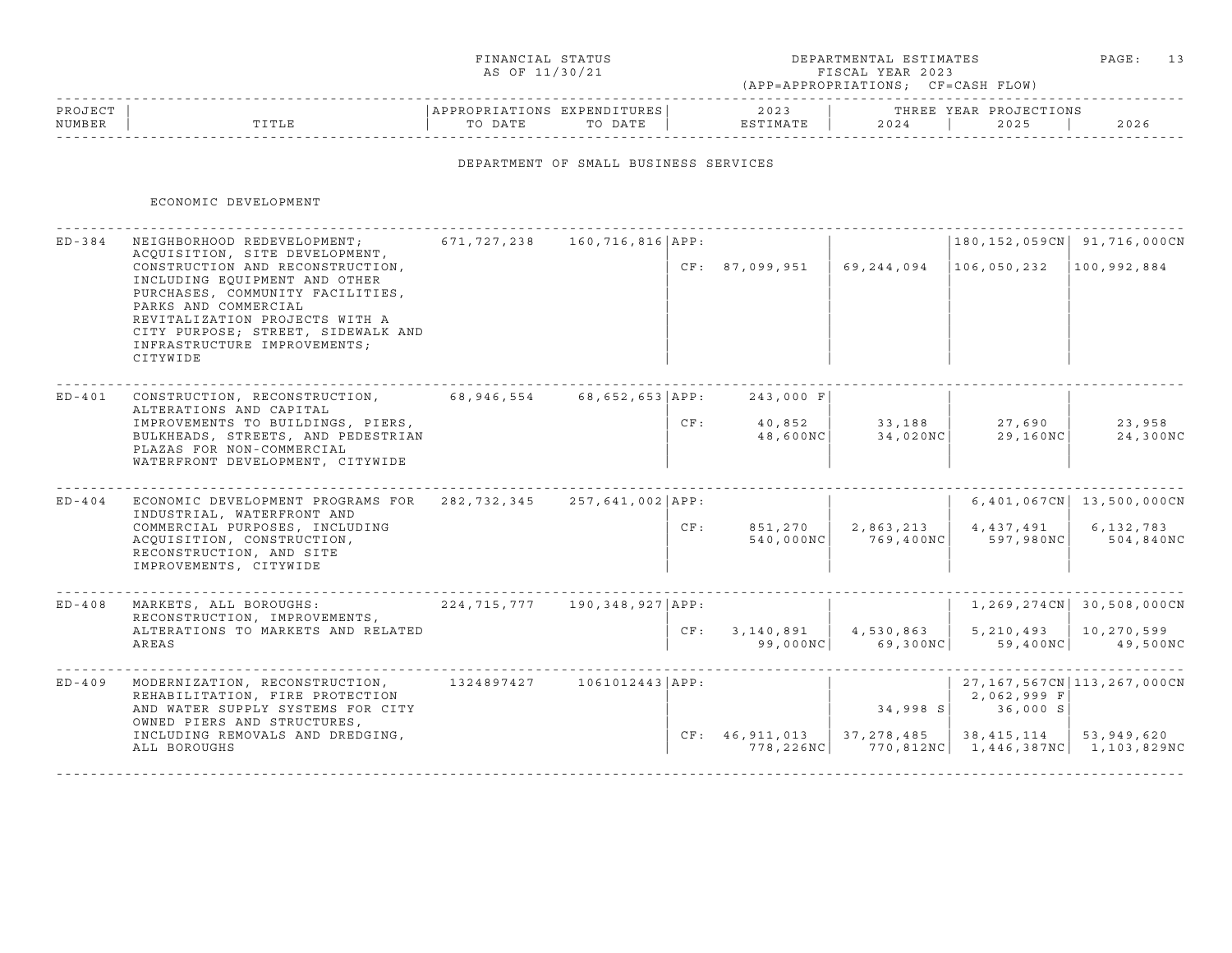|                   |                                                                                                                                                                           | FINANCIAL STATUS<br>AS OF 11/30/21     |         |                                                                         | DEPARTMENTAL ESTIMATES<br>FISCAL YEAR 2023<br>(APP=APPROPRIATIONS; CF=CASH FLOW) |                                            | PAGE:                                  | 14 |
|-------------------|---------------------------------------------------------------------------------------------------------------------------------------------------------------------------|----------------------------------------|---------|-------------------------------------------------------------------------|----------------------------------------------------------------------------------|--------------------------------------------|----------------------------------------|----|
| PROJECT<br>NUMBER | TITLE                                                                                                                                                                     | APPROPRIATIONS EXPENDITURES<br>TO DATE | TO DATE | 2023<br>ESTIMATE                                                        | 2024                                                                             | THREE YEAR PROJECTIONS<br>2025             | 2026                                   |    |
|                   |                                                                                                                                                                           | DEPARTMENT OF SMALL BUSINESS SERVICES  |         |                                                                         |                                                                                  |                                            |                                        |    |
|                   | ECONOMIC DEVELOPMENT                                                                                                                                                      |                                        |         |                                                                         |                                                                                  |                                            |                                        |    |
| $ED-831$          | THE TRUST FOR GOVERNORS ISLAND:<br>ACOUISITION, CONSTRUCTION,<br>RECONSTRUCTION, CLEARANCE,<br>DEVELOPMENT AND IMPROVEMENTS<br>INCLUDING EQUIPMENT AND OTHER<br>PURCHASES | 103,235,710                            |         | $35,329,077$   APP: $47,055,814$ CN  <br>22,795,618<br>CF:<br>312,600NC | 98,555,000CN<br>35,875,580<br>218,820NC                                          | $40,885,000$ CN<br>35,795,827<br>187,560NC | 4,124,000CN<br>29,932,838<br>156,300NC |    |

------------------------------------------------------------------------------------------------------------------------------------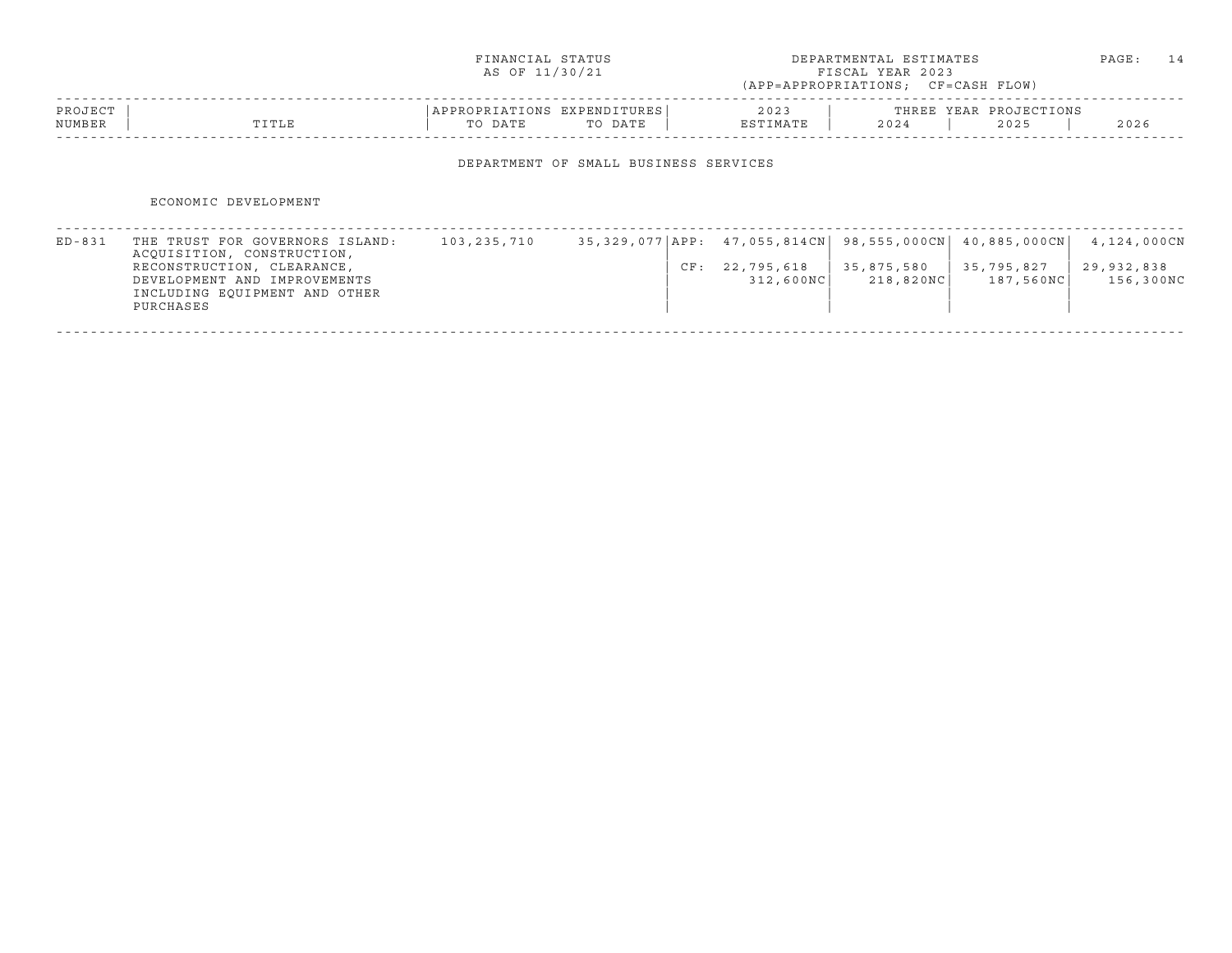| FINANCIAL STATUS                                                                                                                  | DEPARTMENTAL ESTIMATES | ^AGE | $\sim$ |
|-----------------------------------------------------------------------------------------------------------------------------------|------------------------|------|--------|
| the contract of the contract of the contract of the contract of the contract of the contract of the contract of<br>AS OF 11/30/21 | FISCAL YEAR 2023       |      |        |

| PROJECT |                 | $\tau \cap M$ C<br>. |      | $\sim$ $\sim$ $\sim$<br>2023 | וסמטי<br>. | IONS<br>YEAR<br>∩ ם ח |      |
|---------|-----------------|----------------------|------|------------------------------|------------|-----------------------|------|
| NUMBER  | יה דרחי<br>⊥⊥⊥≞ | תחגם                 | DATE | <b>A</b> A m T               | 202        | 2025                  | 2026 |
|         |                 |                      |      |                              |            |                       |      |

DEPARTMENT OF ENVIRONMENTAL PROTECT.

DEP EQUIPMENT

| $EP-4$<br>247,729,695<br>$222, 956, 063$ $APP: 10, 790, 218$ CN   13,997,000CN  <br>13,866,000CN<br>PURCHASE OF AUTOMOTIVE AND OTHER<br>16,135,000CN<br>EQUIPMENT HAVING A UNIT COST OF AT<br>6, 120, 992<br>7,228,205<br>8,669,907<br>10,006,970<br>LEAST \$35,000 AFTER NOVEMBER 1,<br>CF:<br>1999 AND A LIFE EXPECTANCY OF AT<br>LEAST FIVE YEARS FOR USE BY THE<br>DEPARTMENT OF ENVIRONMENTAL<br>PROTECTION<br>$EP-5$<br>PURCHASE OF ELECTRONIC DATA<br>158,225,979<br>143,034,103 APP: 18,832,040CN<br>PROCESSING EQUIPMENT FOR THE<br>5,890,684<br>DEPARTMENT OF ENVIRONMENTAL<br>CF:<br>4,742,966<br>4,402,727<br>12, 222, 248<br>PROTECTION<br>$EP-6$<br>ACOUISITION AND/OR RECONSTRUCTION<br>310,564,203<br>$256,681,849$   APP:<br>3,561,121CN<br>$13,800,000 \, \text{CN}$<br>20,500,000CN<br>AND/OR CONSTRUCTION OF CITY OWNED<br>5,999,997CX<br>AND/OR LEASED FACILITIES FOR USE<br>BY THE DEPARTMENT OF ENVIRONMENTAL<br>8,464,829<br>8,802,791<br>CF:<br>10,171,812<br>12, 205, 354<br>75,015NC<br>PROTECTION.<br>98,072NC<br>69,246NC<br>$EP-7$<br>845,499,780<br>$644, 510, 080$ $APP:$<br>$3,641,620$ CX<br>$6,195,000$ CX<br>$6,623,000$ CX<br>MANDATED PAYMENTS FOR PRIVATE GAS<br>UTILITY RELOCATION RELATED TO<br>CF: 36,326,879<br>WATERMAIN AND SEWER CONSTRUCTION<br>32,928,770<br>31,777,801<br>29,160,262<br>AND RECONSTRUCTION, CITYWIDE<br>$EP-9$<br>339,403,975<br>323,984,921 APP:<br>$20,424,915$ CX<br>1,409,000CX<br>IMPROVEMENTS FOR WATER<br>CONSERVATION AND MEASUREMENT,<br>2,040,944<br>CITYWIDE<br>CF:<br>5,617,425<br>4, 248, 356<br>4,783,135<br>$EP-10$<br>646,773,458<br>596, 526, 557   APP:<br>$10, 367, 246$ CX<br>INSTALLATION OF WATER MEASURING<br>DEVICES, CITYWIDE<br>CF:<br>7,726,226<br>7,138,511<br>8,612,813<br>11,884,238 |  |  |  |  |                         |
|-------------------------------------------------------------------------------------------------------------------------------------------------------------------------------------------------------------------------------------------------------------------------------------------------------------------------------------------------------------------------------------------------------------------------------------------------------------------------------------------------------------------------------------------------------------------------------------------------------------------------------------------------------------------------------------------------------------------------------------------------------------------------------------------------------------------------------------------------------------------------------------------------------------------------------------------------------------------------------------------------------------------------------------------------------------------------------------------------------------------------------------------------------------------------------------------------------------------------------------------------------------------------------------------------------------------------------------------------------------------------------------------------------------------------------------------------------------------------------------------------------------------------------------------------------------------------------------------------------------------------------------------------------------------------------------------------------------------------------------------------------------------------------------|--|--|--|--|-------------------------|
|                                                                                                                                                                                                                                                                                                                                                                                                                                                                                                                                                                                                                                                                                                                                                                                                                                                                                                                                                                                                                                                                                                                                                                                                                                                                                                                                                                                                                                                                                                                                                                                                                                                                                                                                                                                     |  |  |  |  |                         |
|                                                                                                                                                                                                                                                                                                                                                                                                                                                                                                                                                                                                                                                                                                                                                                                                                                                                                                                                                                                                                                                                                                                                                                                                                                                                                                                                                                                                                                                                                                                                                                                                                                                                                                                                                                                     |  |  |  |  | 50,000,000CN            |
|                                                                                                                                                                                                                                                                                                                                                                                                                                                                                                                                                                                                                                                                                                                                                                                                                                                                                                                                                                                                                                                                                                                                                                                                                                                                                                                                                                                                                                                                                                                                                                                                                                                                                                                                                                                     |  |  |  |  | 1,200,000CX<br>57,709NC |
|                                                                                                                                                                                                                                                                                                                                                                                                                                                                                                                                                                                                                                                                                                                                                                                                                                                                                                                                                                                                                                                                                                                                                                                                                                                                                                                                                                                                                                                                                                                                                                                                                                                                                                                                                                                     |  |  |  |  | 10,397,000CX            |
|                                                                                                                                                                                                                                                                                                                                                                                                                                                                                                                                                                                                                                                                                                                                                                                                                                                                                                                                                                                                                                                                                                                                                                                                                                                                                                                                                                                                                                                                                                                                                                                                                                                                                                                                                                                     |  |  |  |  |                         |
|                                                                                                                                                                                                                                                                                                                                                                                                                                                                                                                                                                                                                                                                                                                                                                                                                                                                                                                                                                                                                                                                                                                                                                                                                                                                                                                                                                                                                                                                                                                                                                                                                                                                                                                                                                                     |  |  |  |  | 27,440,000CX            |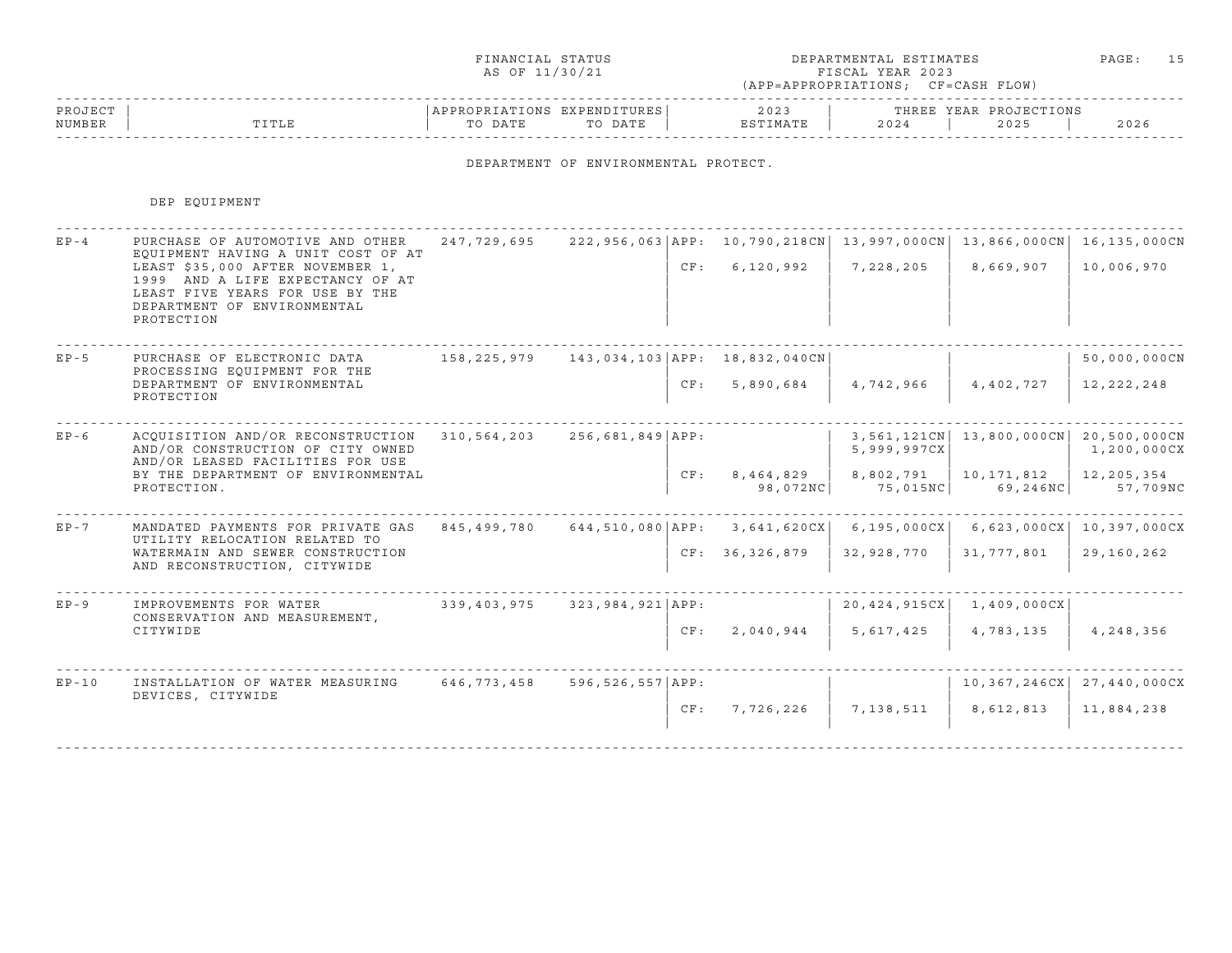| FINANCIAL STATUS | DEPARTMENTAL ESTIMATES | PAGE | $\sim$ |
|------------------|------------------------|------|--------|
| AS OF 11/30/21   | FISCAL YEAR 2023       |      |        |

| PROJECT |            |         | .     | $\cap$ $\cap$ $\cap$ | T.H.B. | 'ONS       |  |
|---------|------------|---------|-------|----------------------|--------|------------|--|
| NUMBER  | m T m<br>. | זיח גרו | ח מו. | . <del>. .</del>     | .02    | ົົ<br>202- |  |
|         |            |         |       |                      |        |            |  |

#### FIRE DEPARTMENT

FIRE

| $F - 0175$ | FACILITY IMPROVEMENTS:<br>ACQUISITION, CONSTRUCTION,<br>RECONSTRUCTION, ADDITIONS AND<br>IMPROVEMENTS TO ALL BUILDINGS,<br>INCLUDING EOUIPMENT AND<br>FURNISHINGS, QUEENS        | 4,173,000   | 1,142,784   APP: | CF: | 817,284CN<br>790,329                                                                                                    | 580,309                              | 492,944                                                                  | 415,994                                 |
|------------|----------------------------------------------------------------------------------------------------------------------------------------------------------------------------------|-------------|------------------|-----|-------------------------------------------------------------------------------------------------------------------------|--------------------------------------|--------------------------------------------------------------------------|-----------------------------------------|
| $F - X175$ | FACILITY IMPROVEMENTS:<br>ACQUISITION, CONSTRUCTION,<br>RECONSTRUCTION, ADDITIONS AND<br>IMPROVEMENTS TO ALL BUILDINGS,<br>INCLUDING EQUIPMENT AND<br>FURNISHINGS, THE BRONX     | 1,300,000   | $534,007$ $APP:$ | CF: | $203, 137$ CN<br>200,008                                                                                                | 148,043                              | 125,569                                                                  | 106,186                                 |
| $F - 1$    | FIRE ALARM COMMUNICATION SYSTEM:<br>ACOUISITION, CONSTRUCTION,<br>RECONSTRUCTION, ADDITIONS AND<br>IMPROVEMENTS TO SYSTEM, CITYWIDE                                              | 334,775,776 |                  |     | $197, 243, 734$ $ APP:$ 3, 925, 525CN $  4, 192, 000CN   1,078,000CN  $<br>CF: 11, 182, 033                             | 7,856,595 F<br>9,084,356             | 7,801,453<br>$13,962,795NC$   14,957,565NC   12,005,307NC   10,111,262NC | 1,000,000CN<br>6,766,925                |
| $F - 109$  | VEHICLE ACQUISITION: PURCHASE OF<br>FIREFIGHTING, EMERGENCY RESPONSE<br>AND AUXILIARY TRUCKS, INCLUDING<br>EQUIPMENT, CITYWIDE                                                   | 1277142758  |                  |     | $1034813464$   APP: 68, 222, 814 CN   77, 488, 000 CN   109, 814, 000 CN  <br>CF: 64, 263, 258<br>97,130NC              | 63,625,027<br>68,006NC               | 73,545,099<br>58,288NC                                                   | 83,281,000CN<br>75,878,154<br>48,576NC  |
| $F - 175$  | FACILITY IMPROVEMENTS: SITE<br>ACOUISITION, CONSTRUCTION,<br>RECONSTRUCTION, ADDITIONS AND<br>IMPROVEMENTS TO ALL BUILDINGS,<br>INCLUDING EOUIPMENT AND<br>FURNISHINGS, CITYWIDE | 1317413815  |                  |     | 1195870846   APP: 59, 180, 035 CN   88, 477, 000 CN   106, 607, 000 CN   30, 000, 000 CN<br>CF: 35,607,183<br>499,581NC | 165,929 F<br>43,409,384<br>534,835NC | 55,618,690<br>429,336NC                                                  | 49,952,701<br>360,923NC                 |
| $F - 204$  | TRAINING CENTER FOR THE NEW YORK<br>FIRE DEPARTMENT, RANDALLS ISLAND<br>AND FORT TOTTEN, CONSTRUCTION AND<br>RECONSTRUCTION OF FACILITIES.                                       | 132,493,409 |                  | CF: | $118,612,063$ $ APP: 3,589,562CN$ 52,756,000CN<br>3,672,504                                                             | 13,355,138                           | 9,750,778                                                                | $224,000,000 \text{CN}$<br>53, 146, 345 |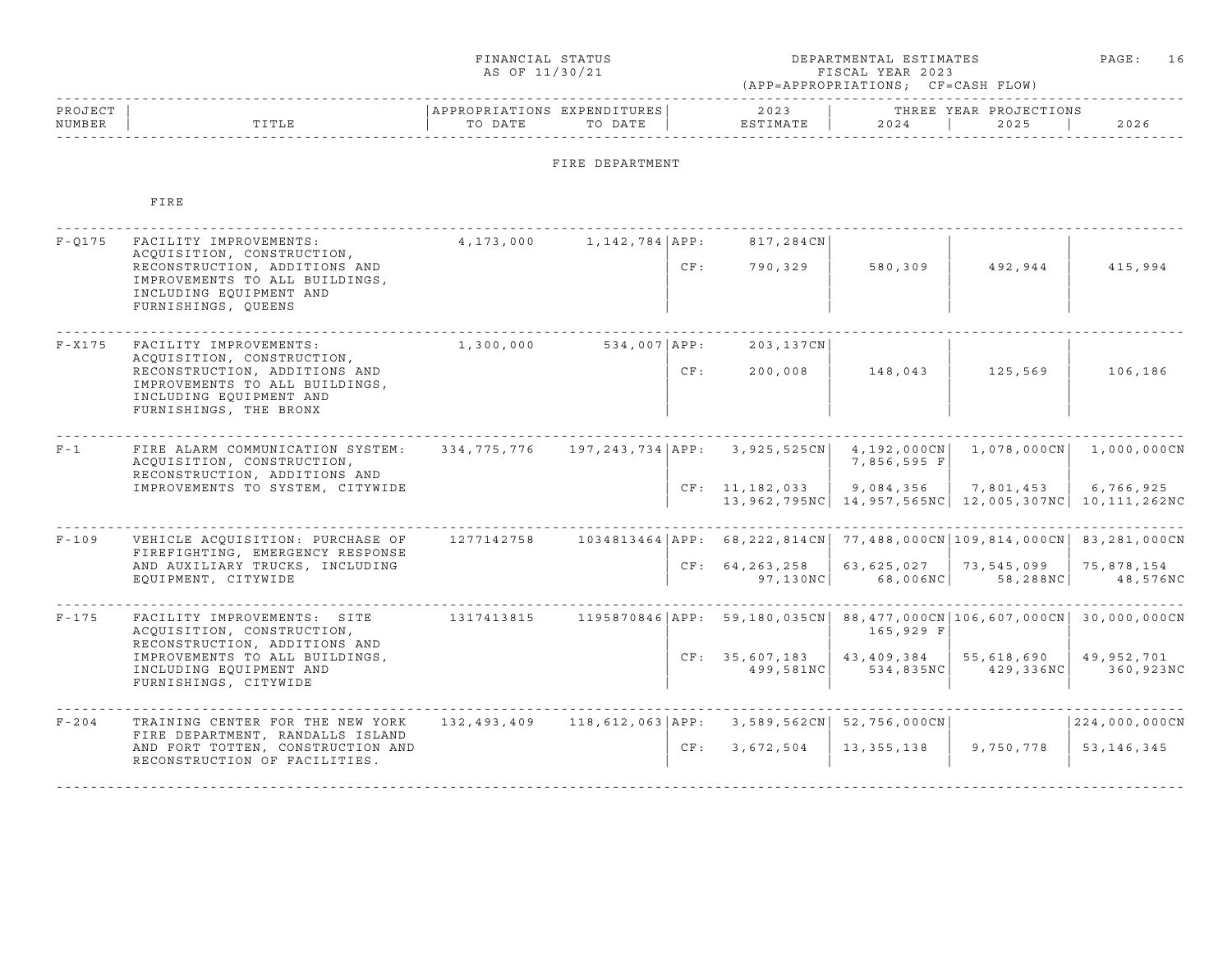|                   |                                                                                                                                                                            | FINANCIAL STATUS<br>AS OF 11/30/21     |                 |                                                       | DEPARTMENTAL ESTIMATES<br>FISCAL YEAR 2023<br>(APP=APPROPRIATIONS; CF=CASH FLOW) |                                | PAGE:                     | 17 |
|-------------------|----------------------------------------------------------------------------------------------------------------------------------------------------------------------------|----------------------------------------|-----------------|-------------------------------------------------------|----------------------------------------------------------------------------------|--------------------------------|---------------------------|----|
| PROJECT<br>NUMBER | TITLE                                                                                                                                                                      | APPROPRIATIONS EXPENDITURES<br>TO DATE | TO DATE         | 2023<br>ESTIMATE                                      | 2024                                                                             | THREE YEAR PROJECTIONS<br>2025 | 2026                      |    |
|                   |                                                                                                                                                                            |                                        | FIRE DEPARTMENT |                                                       |                                                                                  |                                |                           |    |
|                   | FIRE                                                                                                                                                                       |                                        |                 |                                                       |                                                                                  |                                |                           |    |
| $F - 212$         | PURCHASE AND INSTALLATION OF<br>EQUIPMENT FOR MEDICAL TECHNOLOGY,<br>MANAGEMENT INFORMATION AND CONTROL<br>SYSTEMS (MICS), AND OPERATIONAL<br>SUPPORT SYSTEMS, IN THE FIRE | 307,555,476                            |                 | 252,826,817   APP: 27,161,792CN  <br>CF: 16, 919, 699 | $5,000,000 \, \text{CN}$<br>13,557,217                                           | $2,000,000$ CN<br>11,745,731   | 3,500,000CN<br>10,588,640 |    |

------------------------------------------------------------------------------------------------------------------------------------

DEPARTMENT, ALL BOROUGHS.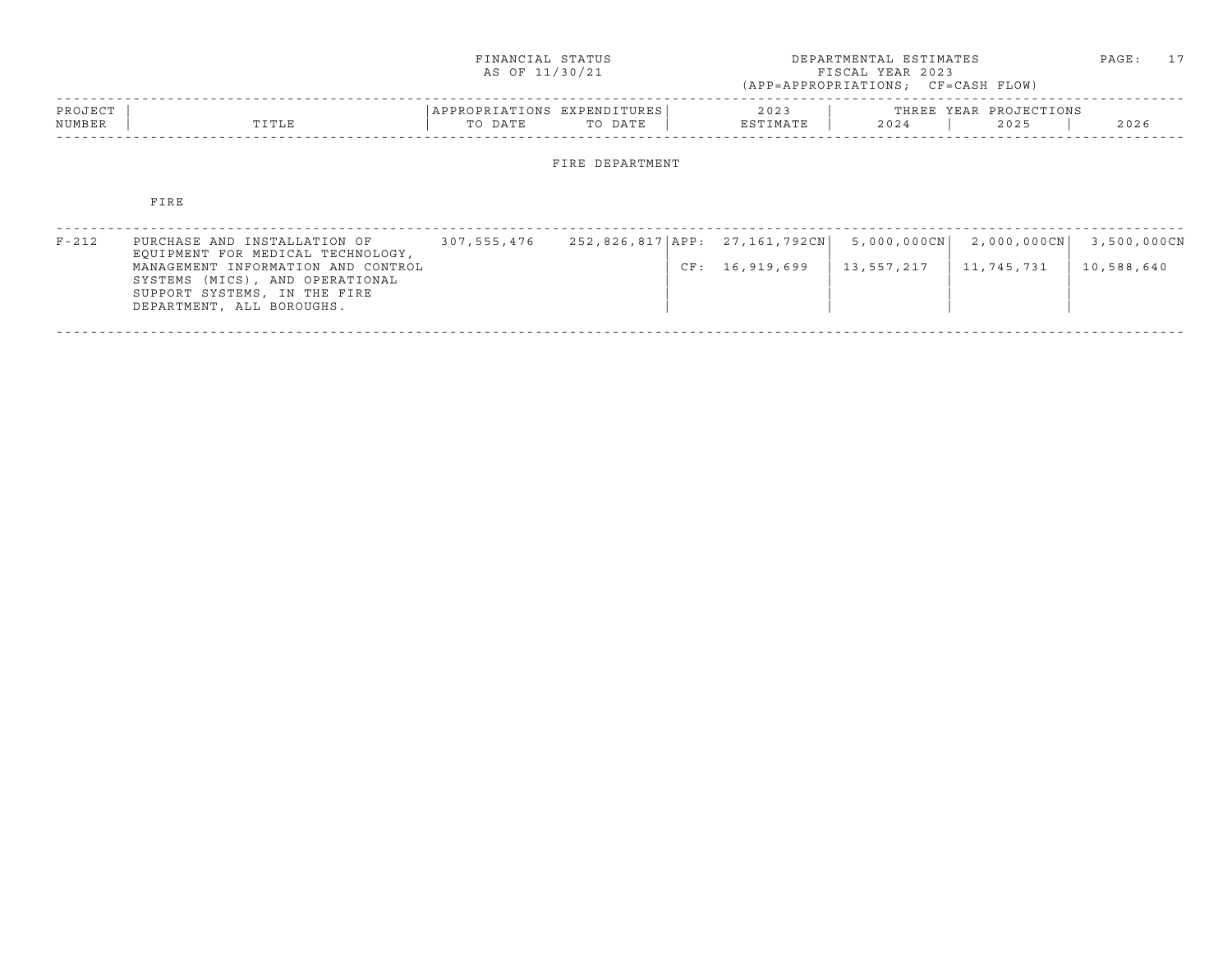| FINANCIAL STATUS                                                                                                                  | DEPARTMENTAL ESTIMATES | ^AGE | $\sim$ |
|-----------------------------------------------------------------------------------------------------------------------------------|------------------------|------|--------|
| the contract of the contract of the contract of the contract of the contract of the contract of the contract of<br>AS OF 11/30/21 | FISCAL YEAR 2023       |      |        |

| PROJECT |               |      |      | $\cap$ $\cap$ $\cap$<br>202. | הם הוד<br>ت تا دا 11 | IONS<br>YEAR<br>ית ה |      |
|---------|---------------|------|------|------------------------------|----------------------|----------------------|------|
| NUMBER  | ㅠㅜㅠㅜ ㅠ<br>ᆂᆂᅭ | DATE | DATE |                              | 202                  | 2025                 | 2026 |
|         |               |      |      |                              |                      |                      |      |

### DEPARTMENT OF TRANSPORTATION

#### FERRIES & AVIATION

| FA-21  | ACOUISITION, CONSTRUCTION,<br>RECONSTRUCTION AND IMPROVEMENTS TO<br>FERRY BOATS, FERRY TERMINALS AND                                    | 512, 375, 893 |                    |     | $407,053,322$   APP: 21,334,367CN  <br>$2,998,659$ F | 22,296,000CN 31,736,000CN<br>$15,982,000$ F | 3,235,000 F                             | 27,459,000CN              |
|--------|-----------------------------------------------------------------------------------------------------------------------------------------|---------------|--------------------|-----|------------------------------------------------------|---------------------------------------------|-----------------------------------------|---------------------------|
|        | FLOATING EOUIPMENT, INCLUDING<br>PIERS, BULKHEADS AND RELATED<br>AREAS.                                                                 |               |                    |     | CF: 15,875,595<br>10,156,216NC                       | 15,840,365<br>10,420,577NC                  | 19,179,707<br>9,058,027NC               | 20,754,502<br>7,534,607NC |
| FA-26  | ACOUISITION, IMPROVEMENTS AND<br>MODERNIZATION OF FERRY MAINTENANCE<br>FACILITY, ST. GEORGE TERMINAL,<br>PIERS, & ENVIRONS; ST. GEORGE, | 76,488,363    | 68,131,359 APP:    |     | 3,514,514CN<br>3,692,997 F<br>591,000 S              |                                             |                                         |                           |
|        | STATEN ISLAND                                                                                                                           |               |                    | CF: | 1,169,405<br>2,078,548NC                             | 827,447<br>1,468,024NC                      | 707,779<br>1,256,157NC                  | 591,521<br>1,049,305NC    |
| FA-313 | RECONSTRUCTION OF FERRY VESSELS,<br>STATEN ISLAND AND MANHATTAN                                                                         | 713,528,451   | 549,133,673   APP: |     | $1,200,000$ P                                        |                                             |                                         |                           |
|        | SERVICE                                                                                                                                 |               |                    | CF: | 9,835,452<br>10,948,006NC                            | 9,347,026                                   | 7,827,712<br>8,570,887NC   16,333,722NC | 7,308,249<br>12,602,272NC |
|        |                                                                                                                                         |               |                    |     |                                                      |                                             |                                         |                           |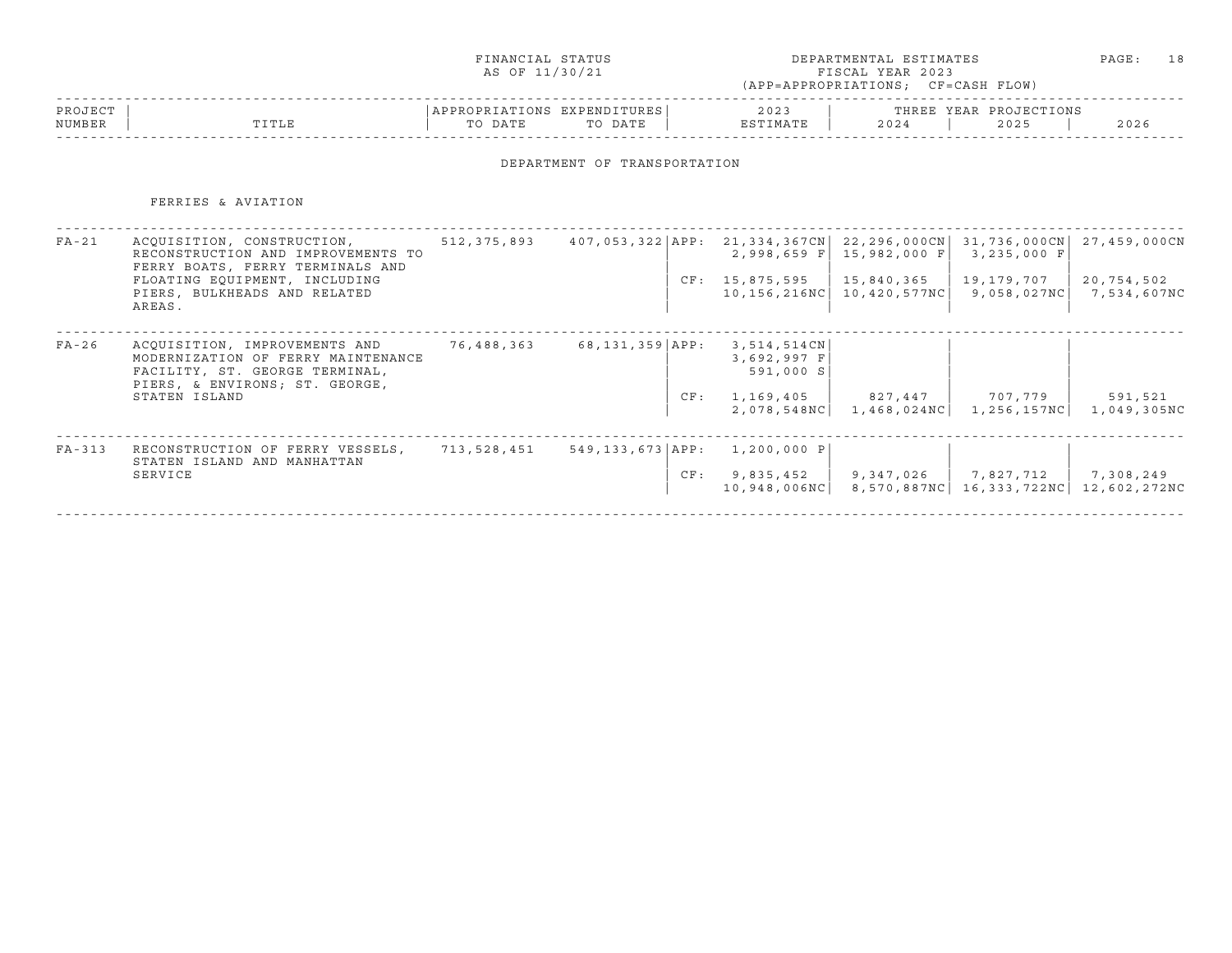|                   |                                                                                                                                                               | FINANCIAL STATUS<br>AS OF 11/30/21     |                                      |     |                                  | DEPARTMENTAL ESTIMATES<br>FISCAL YEAR 2023<br>(APP=APPROPRIATIONS; CF=CASH FLOW) |                                                                                  | PAGE:<br>19              |
|-------------------|---------------------------------------------------------------------------------------------------------------------------------------------------------------|----------------------------------------|--------------------------------------|-----|----------------------------------|----------------------------------------------------------------------------------|----------------------------------------------------------------------------------|--------------------------|
| PROJECT<br>NUMBER | TITLE                                                                                                                                                         | APPROPRIATIONS EXPENDITURES<br>TO DATE | TO DATE                              |     | 2023<br>ESTIMATE                 | 2024                                                                             | THREE YEAR PROJECTIONS<br>2025                                                   | 2026                     |
|                   |                                                                                                                                                               |                                        | HOUSING PRESERVATION AND DEVELOPMENT |     |                                  |                                                                                  |                                                                                  |                          |
|                   | HOUSING AUTHORITY                                                                                                                                             |                                        |                                      |     |                                  |                                                                                  |                                                                                  |                          |
| $HA - MOO1$       | BOROUGH PRESIDENT CAPITAL<br>SUBSIDIES FOR HOUSING AUTHORITY<br>CAPITAL PROJECTS, PROVIDED<br>PURSUANT TO SECTION 102 OF THE<br>PUBLIC HOUSING LAW, MANHATTAN | 7,622,475                              | $4,732,485$ $APP:$                   | CF: | 913CN<br>585,398                 | 419,162                                                                          | 357,735                                                                          | 299,917                  |
| $HA-1$            | CITY CAPITAL SUBSIDIES FOR HOUSING<br>AUTHORITY CAPITAL PROJECTS,<br>PROVIDED PURSUANT TO SECTION 102<br>OF THE PUBLIC HOUSING LAW,<br>CITYWIDE.              | 2828690080                             | 746,023,033   APP:                   |     | CF: 378,992,288<br>1, 173, 558NC | 395,849,841<br>960, 183NC                                                        | 376,191,892CN 661,590,000CN 425,760,000CN<br>$ 451,020,031\rangle$<br>800, 153NC | 447,408,097<br>693,466NC |

------------------------------------------------------------------------------------------------------------------------------------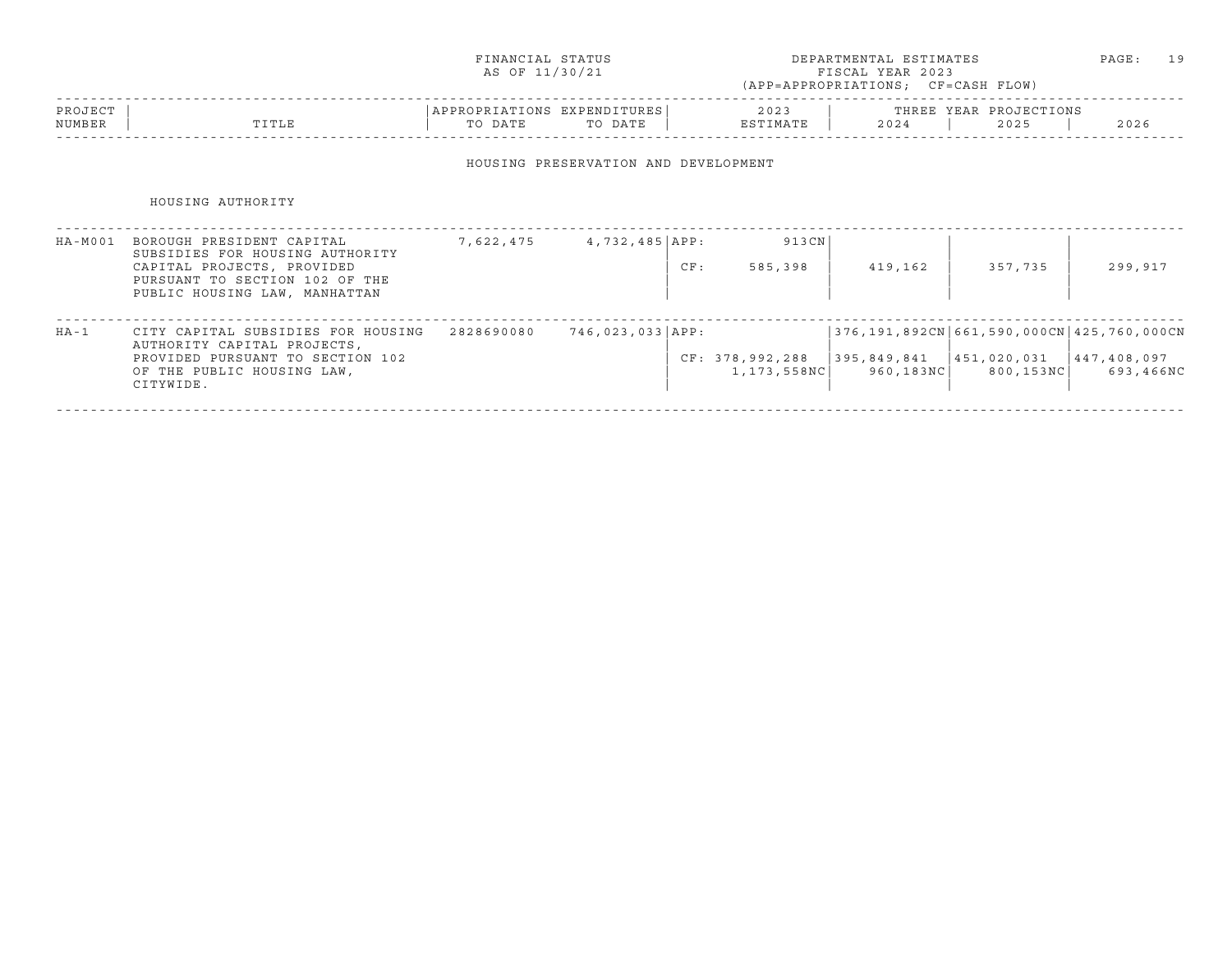| FINANCIAL STATUS                                                                                                                  | DEPARTMENTAL ESTIMATES | PAGE | $\sim$ |
|-----------------------------------------------------------------------------------------------------------------------------------|------------------------|------|--------|
| the contract of the contract of the contract of the contract of the contract of the contract of the contract of<br>AS OF 11/30/21 | YEAR 2023<br>FTSCAL    |      |        |

| PROJECT<br>NUMBER | TITLE                                                                                                                                            | APPROPRIATIONS EXPENDITURES<br>TO DATE | TO DATE                      |     | 2023<br>ESTIMATE                                                                                            | 2024                        | THREE YEAR PROJECTIONS<br>2025                                           | 2026                        |
|-------------------|--------------------------------------------------------------------------------------------------------------------------------------------------|----------------------------------------|------------------------------|-----|-------------------------------------------------------------------------------------------------------------|-----------------------------|--------------------------------------------------------------------------|-----------------------------|
|                   |                                                                                                                                                  |                                        | DEPARTMENT OF TRANSPORTATION |     |                                                                                                             |                             |                                                                          |                             |
|                   | HIGHWAY BRIDGES                                                                                                                                  |                                        |                              |     |                                                                                                             |                             |                                                                          |                             |
| $HB-163$          | REHABILITATION OF FIVE BRIDGES,<br>MELROSE SECTION OF THE BRONX,                                                                                 | 11,746,302                             | 9,335,127   APP:             |     | 286,000CN                                                                                                   |                             |                                                                          |                             |
|                   | INCLUDING REQUIRED ANCILLARY WORK,<br>THE BRONX                                                                                                  |                                        |                              | CF: | 505,115                                                                                                     | 392,003                     | 329,669                                                                  | 282,113                     |
| $HB-215$          | RECONSTRUCTION OF AND IMPROVEMENTS<br>TO EXISTING HIGHWAY BRIDGES,<br>VIADUCTS, TUNNELS, UNDER AND                                               | 1603486379                             |                              |     | $1078795862$   APP: 155, 632, 090CN   590, 576, 000CN   1350870000CN   483, 211, 000CN<br>8,910,823 F       |                             |                                                                          |                             |
|                   | OVERPASSES, ALL BOROUGHS                                                                                                                         |                                        |                              |     | CF: 123,683,846                                                                                             | 207, 746, 274               | 429,178,135<br>$15,366,363NC$   11,235,534NC   9,551,489NC   8,051,705NC | 420,823,029                 |
| HB-278            | REHABILITATION OF BOE (278-I)<br>CANTILEVER FROM SANDS STREET TO                                                                                 | 409,095,000                            | $4,039,875$ $APP:$           |     |                                                                                                             |                             | 463,781,403CN                                                            |                             |
|                   | ATLANTIC AVENUE, INCLUDING<br>REQUIRED ANCILLARY WORK, BROOKLYN                                                                                  |                                        |                              |     | CF: 48,751,578                                                                                              | 36,341,422                  | 129,201,565<br>24,381,800NC   17,067,260NC   14,629,080NC   12,190,900NC | 94,587,267                  |
| $HB-431$          | RECONSTRUCTION AND STRUCTURAL<br>REHABILITATION OF BRIDGE AT 49TH                                                                                | 1,689,441                              | 1,689,441   APP:             |     |                                                                                                             |                             | 6,996,000CN   81,681,000CN                                               |                             |
|                   | AVENUE AND SKILLMAN AVENUE, QUEENS                                                                                                               |                                        |                              | CF: |                                                                                                             | 1,399,200                   | 17,315,640                                                               | 12,274,860                  |
| HB-530            | RECONSTRUCTION AND STRUCTURAL<br>REHABILITATION OF R.R. BRIDGE AT                                                                                | 9,826,966                              | 3,424,788   APP:             |     |                                                                                                             | $50, 136, 085$ CN           |                                                                          |                             |
|                   | PARKSIDE AVE. AND OCEAN AVE.,<br><b>BROOKLYN</b>                                                                                                 |                                        |                              | CF: | 1,297,617                                                                                                   | 11,189,687                  | 7,974,339                                                                | 6,843,574                   |
| $HB-644$          | RECONSTRUCTION OF MADISON AVENUE<br>BRIDGE OVER THE HARLEM RIVER, THE                                                                            | 130,231,697                            | 103,289,223   APP:           |     | 1,848,260CN                                                                                                 |                             |                                                                          |                             |
|                   | BRONX                                                                                                                                            |                                        |                              | CF: | 4,215,907<br>1,914,996NC                                                                                    | 3,233,980                   | 2,725,360<br>$1,565,869NC$ $1,305,024NC$ $1,130,861NC$                   | 2,325,527                   |
|                   |                                                                                                                                                  |                                        |                              |     |                                                                                                             |                             |                                                                          |                             |
|                   | HB-1012 ENGINEERING, ARCHITECTURAL,<br>ADMINISTRATIVE AND OTHER COSTS IN<br>CONNECTION WITH CAPITAL BUDGET<br>PROJECTS UNDER THE JURISDICTION OF | 656,353,047                            |                              |     | $357,509,409$   APP: 30,832,665CN   56,952,000CN   26,563,000CN   59,859,000CN<br>33,618,000 F<br>200,000 S |                             |                                                                          |                             |
|                   | BUREAU OF BRIDGES TO BE<br>IMPLEMENTED THROUGH INTERFUND<br>AGREEMENTS OR OTHER CONTRACTS.                                                       |                                        |                              |     | CF: 69, 605, 373<br>6,791,248NCl                                                                            | 65, 242, 492<br>4,757,140NC | 58,599,487<br>4,077,011NC                                                | 61, 272, 417<br>3,398,136NC |
|                   |                                                                                                                                                  |                                        |                              |     |                                                                                                             |                             |                                                                          |                             |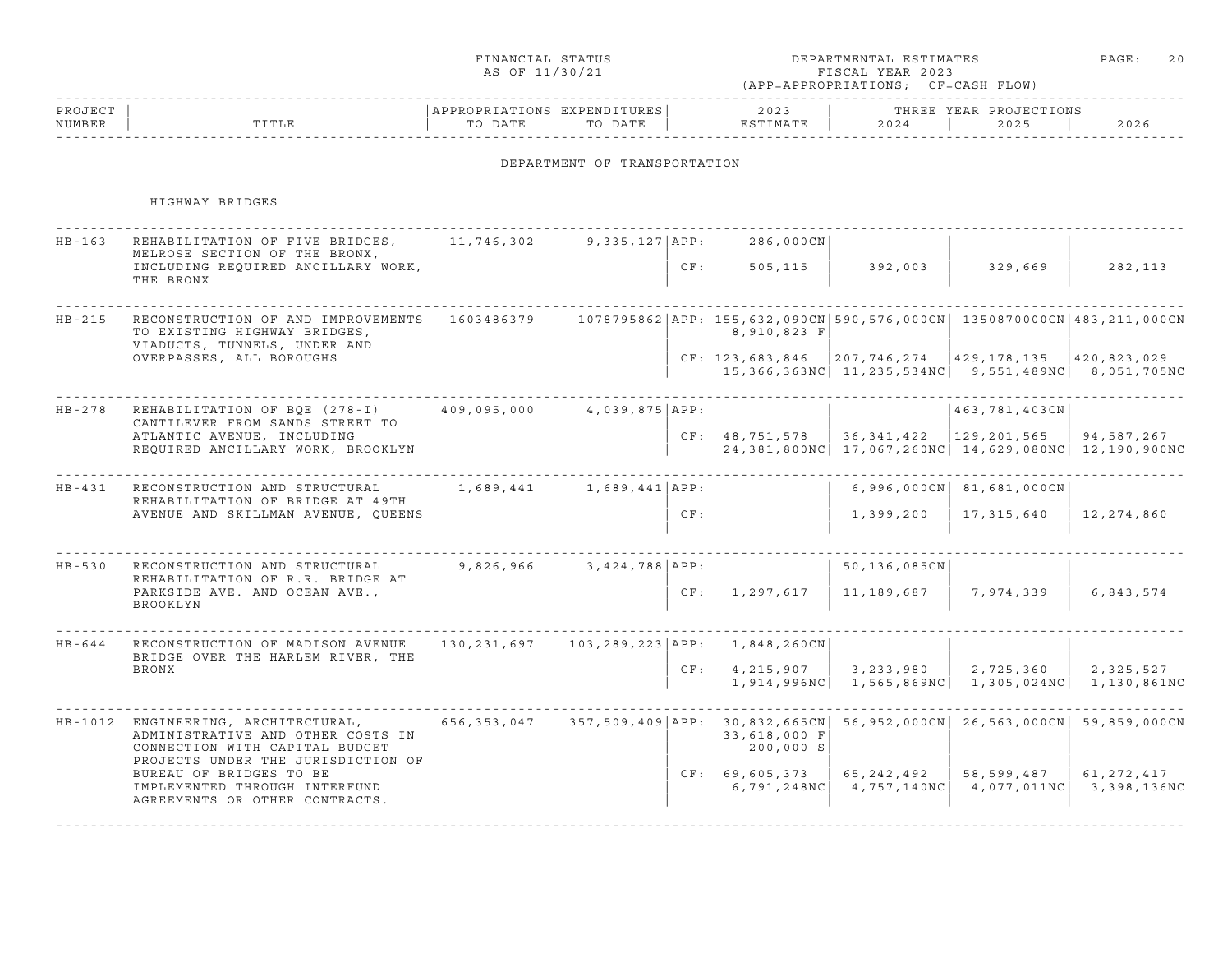| FINANCIAL STATUS                                                                                                                  | DEPARTMENTAL ESTIMATES | 70 O D<br>$'$ $A$ $G$ $E$ . | $\sim$ $\sim$ |
|-----------------------------------------------------------------------------------------------------------------------------------|------------------------|-----------------------------|---------------|
| the contract of the contract of the contract of the contract of the contract of the contract of the contract of<br>AS OF 11/30/21 | T S C A L<br>YEAR 2023 |                             |               |

|                                                   |      | THREE YEAR PROJECTIONS |      |
|---------------------------------------------------|------|------------------------|------|
| NUMBER<br>ESTIMATE<br>DATE<br>DATE<br>™∩<br>TITLE | 2024 | 2025                   | 2026 |

### DEPARTMENT OF TRANSPORTATION

HIGHWAY BRIDGES

| HB-1013 | PURCHASE OF AUTOMOTIVE AND OTHER<br>EQUIPMENT FOR USE BY THE<br>DEPARTMENT OF TRANSPORTATION<br>(BRIDGES)                                                          | 57, 297, 534  | 47, 203, 954   APP: | CF:         | 1,699,327                                | 1,286,784                                                | 1,120,326                              | 5,108,000CN<br>2,330,255                   |
|---------|--------------------------------------------------------------------------------------------------------------------------------------------------------------------|---------------|---------------------|-------------|------------------------------------------|----------------------------------------------------------|----------------------------------------|--------------------------------------------|
| HB-1014 | REHABILITATION AND RECONSTRUCTION<br>OF YARDS, SHOPS, GARAGES, AND<br>OTHER BRIDGE FACILITIES, ALL<br><b>BOROUGHS</b>                                              | 31, 219, 271  | 27,590,047 APP:     | CF:         | 711,632                                  | 501,148                                                  | 429,060                                | 920,000CN<br>543,728                       |
| HB-1028 | RECONSTRUCTION OF THE EAST 14TH<br>STREET BRIDGE OVER BELT PARKWAY,<br><b>BROOKLYN</b>                                                                             |               |                     | APP:<br>CF: | 548,600                                  | 2,743,000CN   16,951,000CN<br>3,774,220                  | 2,702,300                              | 2,308,420                                  |
| HB-1070 | PAINTING AND PROTECTIVE TREATMENT<br>TO PRESERVE WATERWAY AND HIGHWAY<br>BRIDGES, CITYWIDE                                                                         | 385, 141, 815 | 244,888,457   APP:  |             | CF: 30,027,751                           | $9, 216, 962$ CN $ 104, 370, 000$ CN $ $<br>42, 272, 216 | $3,100,000 \, \text{CN}$<br>33,510,690 | 49,908,000CN<br>38, 245, 253               |
|         | HB-1078 RECONSTRUCTION OF RAMP FROM HARLEM<br>RIVER DRIVE TO TRANS-MANHATTAN<br>EXPRESSWAY OVER HARLEM RIVER DRIVE<br>$(SOUTHBOUND)$ , BIN 2-26724-0,<br>MANHATTAN | 87, 295, 347  | 3,348,937 APP:      | CF:         | 6,999,234                                | 5,034,289                                                | 4,292,881                              | 346,608,199CN<br>73,818,729<br>9,000,000NC |
| HB-1086 | RECONSTRUCTION OF WESTCHESTER<br>AVENUE BRIDGE OVER THE HUTCHINSON<br>RIVER PARKWAY, BIN 2-07583-7, THE<br><b>BRONX</b>                                            | 88, 334, 148  | 55, 373, 355   APP: | CF:         | 4,509,820CN<br>4,118,646<br>3,831,048NC  | 3,058,156<br>3,126,363NC                                 | 2,592,413<br>2,606,449NC               | 2,194,018<br>2,257,547NC                   |
| HB-1090 | RECONSTRUCTION OF THE BELT/SHORE<br>PARKWAY BRIDGE OVER NOSTRAND<br>AVENUE, BIN 2-23143-9, BROOKLYN                                                                | 7,754,260     | 2,901,205 APP:      | CF:         | 41,853,709CN<br>9,310,000 F<br>9,360,219 | 6,582,670<br>$1,862,000NC$ $1,303,400NC$                 | 5,637,259<br>1,117,200NC               | 4,703,584<br>931,000NC                     |
|         |                                                                                                                                                                    |               |                     |             |                                          |                                                          |                                        |                                            |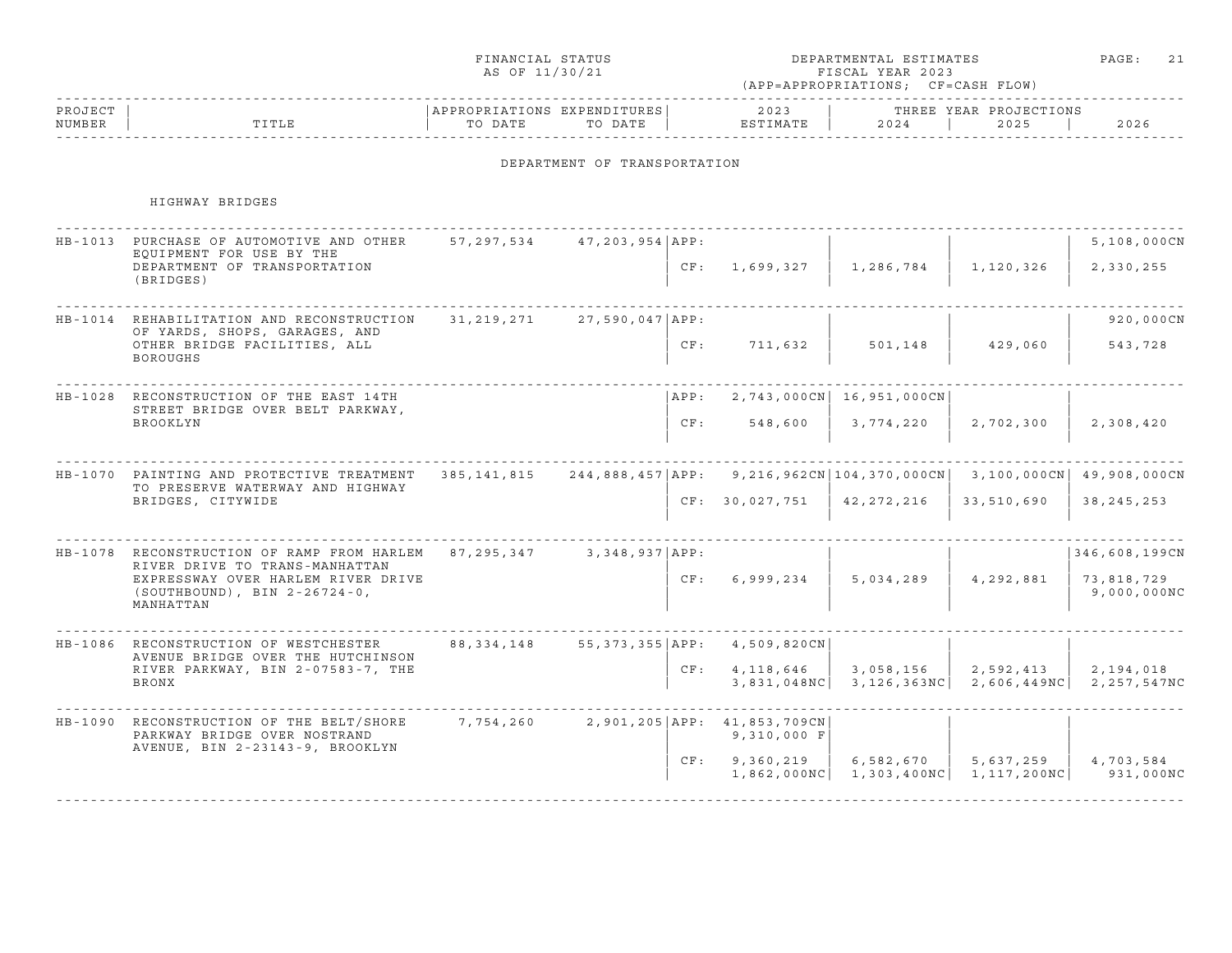| FINANCIAL STATUS                                                                                                                      | DEPARTMENTAL ESTIMATES | 70 O D  |  |
|---------------------------------------------------------------------------------------------------------------------------------------|------------------------|---------|--|
|                                                                                                                                       |                        | $AGE$ . |  |
|                                                                                                                                       |                        |         |  |
| and the contract of the contract of the contract of the contract of the contract of the contract of the contract of<br>AS OF 11/30/21 | T S C A L<br>YEAR 2023 |         |  |

| PROJECT |       | UN 3      |                               | 2022<br>2 U 2 |     | ONS<br>VF∆ P<br>∩ ס פ |      |
|---------|-------|-----------|-------------------------------|---------------|-----|-----------------------|------|
| NUMBER  | TITLE | DATE<br>᠇ | n a m p<br>$m \wedge$<br>DAIL | IMATE         | 302 | 2025                  | 202t |
|         |       |           |                               |               |     |                       |      |

#### DEPARTMENT OF TRANSPORTATION

HIGHWAY BRIDGES

| HB-1103 | RECONSTRUCTION OF THE CONCOURSE<br>VILLAGE AVENUE BRIDGE OVER THE<br>METRO-NORTH BRIDGE, BIN 2-24159-0,<br>THE BRONX | 6, 246, 702   | 1,601,673   APP:    |     |                            | 44,647,000CN             |                            |                            |
|---------|----------------------------------------------------------------------------------------------------------------------|---------------|---------------------|-----|----------------------------|--------------------------|----------------------------|----------------------------|
|         |                                                                                                                      |               |                     | CF: | 659,426                    | 9,690,065                | 6,855,454                  | 5,869,613                  |
|         | HB-1114 RECONSTRUCTION OF TWO BRIDGES                                                                                | 3,124,650     | 1,020,650   APP :   |     | 147,000CN                  |                          |                            | 6,740,000CN                |
|         | CARRYING HEMPSTEAD AVENUE OVER THE<br>CROSS ISLAND PARKWAY (BIN<br>2-23178-0 AND 2-26614-9), OUEENS                  |               |                     | CF: | 450,200                    | 315,140                  | 270,120                    | 1,573,100                  |
| HB-1115 | RECONSTRUCTION OF UNION TURNPIKE                                                                                     | 2,276,084     | 2, 276, 083   APP:  |     |                            |                          | 7,018,999CN                | 53,990,000CN               |
|         | BRIDGE OVER THE CROSS ISLAND<br>PARKWAY, BIN 2-23185, QUEENS                                                         |               |                     | CF: |                            |                          | 1,403,800                  | 11,780,660                 |
| HB-1120 | RECONSTRUCTION OF THE 11TH AVENUE                                                                                    | 85,849,649    | $46,998,312$ $APP:$ |     |                            |                          |                            | 74,969,999CN               |
|         | VIADUCT OVER THE L.I.R.R. WESTSIDE<br>YARD, BIN 2-24501, MANHATTAN                                                   |               |                     | CF: | 1,137,963                  | 948,150                  | 787,715                    | 15,972,978                 |
| HB-1127 | RECONSTRUCTION OF THE PELHAM                                                                                         | 2,445,546     | 1,107,707   APP:    |     |                            | 58,140,000CN             |                            |                            |
|         | PARKWAY BRIDGE OVER THE HUTCHINSON<br>RIVER PARKWAY, BIN 2-07584-9, THE<br>BRONX                                     |               |                     | CF: | 83,885                     | 11,887,833               | 8,330,634                  | 7,141,088                  |
| HB-1131 | RECONSTRUCTION OF THE UNIONPORT<br>ROAD BRIDGE OVER WESTCHESTER                                                      | 283, 547, 439 | 183,796,973   APP:  |     | $3,369,347$ CN             |                          |                            |                            |
|         | CREEK, BIN 1-06651, THE BRONX                                                                                        |               |                     | CF: | 9,373,342<br>11,982,335NCI | 7,429,259<br>9,803,728NC | 6, 224, 873<br>8,169,774NC | 5, 354, 302<br>7,080,470NC |
| HB-1137 | RECONSTRUCTION OF THE ELLIOT                                                                                         | 1,550,384     | $1,023,116$ $APP:$  |     |                            |                          |                            | 1,532,000CN                |
|         | AVENUE BRIDGE OVER OUEENS<br>BOULEVARD, QUEENS                                                                       |               |                     | CF: | 115,998                    | 94,908                   | 79,090                     | 374,944                    |
|         |                                                                                                                      |               |                     |     |                            |                          |                            |                            |

------------------------------------------------------------------------------------------------------------------------------------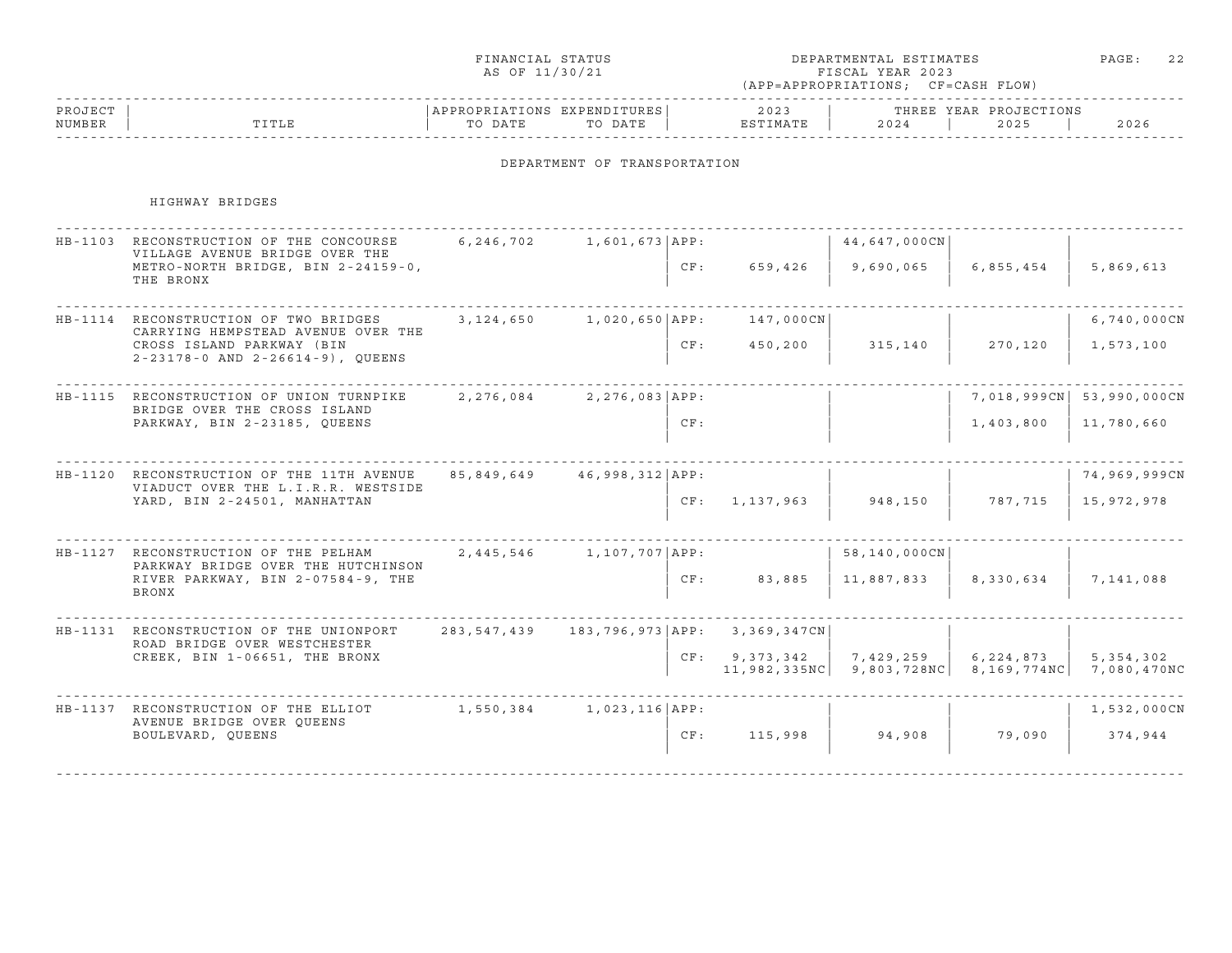| FINANCIAL STATUS                                                                                                                  | DEPARTMENTAL ESTIMATES | <b>DAGE</b> |  |
|-----------------------------------------------------------------------------------------------------------------------------------|------------------------|-------------|--|
| the contract of the contract of the contract of the contract of the contract of the contract of the contract of<br>AS OF 11/30/21 | FISCAL YEAR 2023       |             |  |

| PROJECT |                                   |      | LUK LO'            | 2023 | סים מוז<br>--------    | IONS<br>YEAR<br>ית ה |      |
|---------|-----------------------------------|------|--------------------|------|------------------------|----------------------|------|
| NUMBER  | m T m T m<br>L ⊥ ⊥ ⊥ <del>∟</del> | DATE | DATE<br>$m \wedge$ |      | $\cap$ $\cap$<br>2 U Z | 2025                 | 2026 |
|         |                                   |      |                    |      |                        |                      |      |

### DEPARTMENT OF TRANSPORTATION

HIGHWAY BRIDGES

| HB-1139 | RECONSTRUCTION OF THE EAST 183RD<br>STREET BRIDGE OVER THE METRO-NORT<br>RAILROAD HARLEM LINE, BIN 2-24180,<br>THE BRONX | 3,168,983   |                    |     | 1,300,842 APP: 13,659,850CN<br>11,200,000 F<br>CF: 3, 109, 377<br>2, 240, 000NC | 2, 181, 478<br>1,568,000NC   1,344,000NC                | 1,869,028                | 1,558,468<br>1,120,000NC      |
|---------|--------------------------------------------------------------------------------------------------------------------------|-------------|--------------------|-----|---------------------------------------------------------------------------------|---------------------------------------------------------|--------------------------|-------------------------------|
|         |                                                                                                                          |             |                    |     |                                                                                 |                                                         |                          |                               |
| HB-1141 | RECONSTRUCTION OF THE METROPOLITAN<br>AVENUE BRIDGE OVER CONRAIL, BIN                                                    | 19,804,394  | 1, 285, 560   APP: |     |                                                                                 | 62,497,000CN                                            |                          |                               |
|         | 2-24750, QUEENS                                                                                                          |             |                    | CF: | 1,698,583                                                                       | 14,010,110                                              | 9,992,545                | 8,572,228                     |
|         | HB-1147 RECONSTRUCTION OF THE BROADWAY                                                                                   | 145,893,686 |                    |     | 42,501,185   APP: 11,873,000 CN   11,183,000 CN                                 |                                                         |                          |                               |
|         | BRIDGE OVER THE HARLEM RIVER, BIN<br>2-24013, MANHATTAN                                                                  |             |                    |     | 193,797 S                                                                       |                                                         |                          |                               |
|         |                                                                                                                          |             |                    | CF: | 6,194,898                                                                       | 6,940,775<br>17,015,118NC   13,852,852NC   11,555,764NC | 5,537,152                | 4,722,290<br>9,956,631NC      |
| HB-1148 | RECONSTRUCTION OF SHORE ROAD<br>BRIDGE OVER THE HUTCHINSON RIVER                                                         | 29,768,778  | 14,595,106   APP:  |     |                                                                                 | 7,727,110CN                                             |                          | 244,411,000CN<br>60,000,000 F |
|         | PARKWAY, BIN 2-24020, THE BRONX                                                                                          |             |                    |     |                                                                                 |                                                         |                          | 7,365,000 S                   |
|         |                                                                                                                          |             |                    | CF: | 2,521,432                                                                       | 4,321,620                                               | 3,300,327                | 51,724,511<br>13,473,000NC    |
|         | HB-1165 RECONSTRUCTION OF RIVERSIDE DRIVE<br>WEST 158TH STREET BRIDGE, BIN                                               | 114,494,777 |                    |     | 56,804,786   APP: 16,359,968CN                                                  |                                                         |                          |                               |
|         | 2-246720, MANHATTAN                                                                                                      |             |                    |     | CF: 6, 947, 324<br>8,608,062NC                                                  | 5,219,365<br>7,042,960NC                                | 4,415,021<br>5,869,133NC | 3,747,691<br>5,086,582NC      |
|         | HB-1172 RECONSTRUCTION OF THE EAST 188TH                                                                                 | 11,766,707  |                    |     | 1,094,049 APP: 27,050,000CN                                                     |                                                         |                          |                               |
|         | ST STREET BRIDGE OVER METRO NORTH<br>RAILROAD, BIN 2-24181-0, THE BRONX                                                  |             |                    | CF: | 7,556,084                                                                       | 5,304,278                                               | 4,544,048                | 3,789,595                     |
|         |                                                                                                                          |             |                    |     |                                                                                 |                                                         |                          |                               |
|         | HB-1173 RECONSTRUCTION OF THE STREET                                                                                     | 3,009,171   |                    |     | 788,426 APP: 37,545,000CN                                                       |                                                         |                          |                               |
|         | BRIDGE OVER THE CROSS ISLAND<br>PARKWAY AT 115TH AVENUE, BIN<br>2-23176-0, QUEENS                                        |             |                    | CF: | 7,958,163                                                                       | 5, 577, 234                                             | 4,779,411                | 3,984,096                     |
|         |                                                                                                                          |             |                    |     |                                                                                 |                                                         |                          |                               |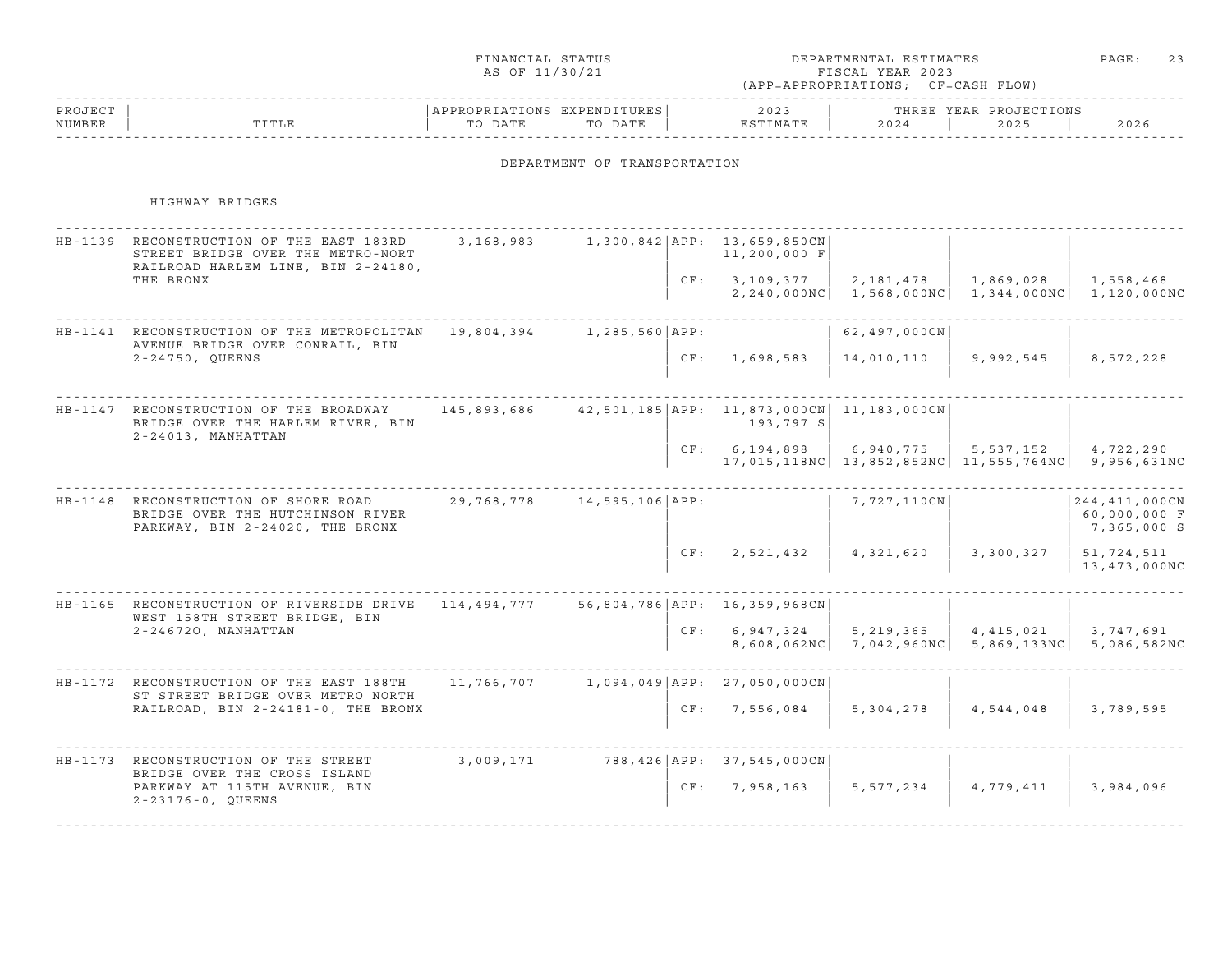| FINANCIAL STATUS                                                                                                                  | DEPARTMENTAL ESTIMATES | ≀AGE |  |
|-----------------------------------------------------------------------------------------------------------------------------------|------------------------|------|--|
| the contract of the contract of the contract of the contract of the contract of the contract of the contract of<br>AS OF 11/30/21 | FISCAL YEAR 2023       |      |  |

| PROJECT |       |                 | .IURES '                    | 2023  |                        | IONS<br>YEAR<br>ת ה |      |
|---------|-------|-----------------|-----------------------------|-------|------------------------|---------------------|------|
| NUMBER  | TITLE | ת היה ה<br>DATE | DATE<br>$\mathsf{m} \wedge$ | TMATR | $\cap$ $\cap$<br>2 U 2 | つのつに<br>2 U Z :     | 2026 |
|         |       |                 |                             |       |                        |                     |      |

### DEPARTMENT OF TRANSPORTATION

HIGHWAY BRIDGES

| HB-1189 | RECONSTRUCTION OF WEST 79TH<br>STREET, 79TH STREET BOAT BASIN<br>BRIDGE, BIN 2-22929-0, 2-26771-7,<br>$2 - 26771 - 8$ , $2 - 26771 - A$ , $2 - 26771 - B$ ,<br>2-26771-C, 2-26771-D, MANHATTAN | 33,958,740  | $6,790,966$ $APP:$ | CF: | 3,898,677                                             | 41,956,000 F<br>3, 314, 237<br>8,391,200NC | 2,745,858<br>5,873,840NC                                | 2,365,618<br>5,034,720NC  |
|---------|------------------------------------------------------------------------------------------------------------------------------------------------------------------------------------------------|-------------|--------------------|-----|-------------------------------------------------------|--------------------------------------------|---------------------------------------------------------|---------------------------|
| HB-1190 | RECONSTRUCTION OF GRAND CONCOURSE<br>BRIDGE OVER METRO-NORTH RAILROAD<br>HUD, BIN 2-24140-9, THE BRONX                                                                                         | 75,160,558  |                    |     | 12, 168, 915   APP: 1, 216, 500 CN<br>CF: 13,573,954  | 10,962,726<br>$329,404NC$ 241,976NC        | 9,155,805<br>205,530NC                                  | 7,910,791<br>173,466NC    |
| HB-1205 | RECONSTRUCTION OF THE 5TH AVENUE<br>BRIDGE OVER THE LONG ISLAND<br>RAILROAD AND SEA BEACH, BIN<br>2-243580, BROOKLYN                                                                           | 67,194,539  | 1,482,539   APP:   | CF: | 540,890CN<br>29,400,000 F<br>4,045,000 S<br>9,031,035 | 6,445,040                                  | 5,503,993<br>$11,003,400NC$ 7, 702, 380NC 6, 602, 040NC | 4,610,375<br>5,501,700NC  |
| HB-1208 | RECONSTRUCTION OF FOSTER AVENUE /<br>BMT SUBWAY, BRIGHTON, BROOKLYN                                                                                                                            | 4, 175, 685 | 1, 114, 685   APP: | CF: | 612,200                                               | 428,540                                    | 3,000,000CN<br>967,320                                  | 23,168,000CN<br>5,359,700 |
| HB-1221 | RECONSTRUCTION OF EAST 25TH STREET<br>PEDESTRIAN BRIDGE OVER THE FDR,<br>MANHATTAN                                                                                                             | 924,201     | 905, 487   APP:    | CF: |                                                       | 699,998CN<br>140,000                       | 98,000                                                  | 9,276,000CN<br>1,939,200  |
| HB-2934 | REHABILITATION OF THE RAMP TO<br>NORTHBOUND HENRY HUDSON PARKWAY<br>OVER AMTRAK (BIN 222934A),<br>INCLUDING REQUIRED ANCILLARY WORK,<br>MANHATTAN                                              | 4, 285, 625 | $442, 248$ $APP:$  | CF: | 746,362                                               | $4,323,000 \, \text{CN}$<br>1,487,307      | 45,443,000CN<br>10, 211, 476                            | 7,321,568                 |
|         |                                                                                                                                                                                                |             |                    |     |                                                       |                                            |                                                         |                           |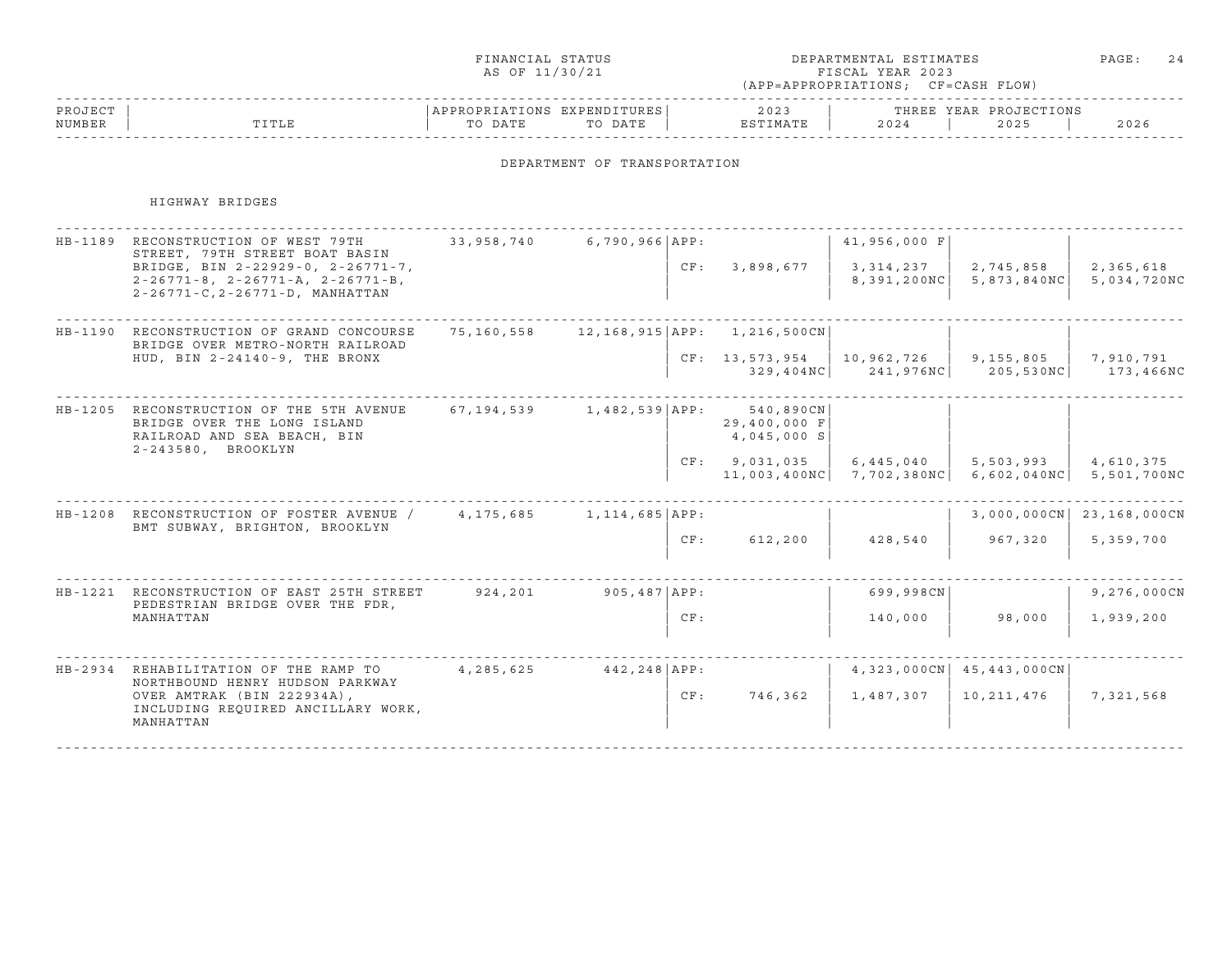| FINANCIAL STATUS | DEPARTMENTAL ESTIMATES | PAGE | $\sim$ |
|------------------|------------------------|------|--------|
| AS OF 11/30/21   | FISCAL YEAR 2023       |      |        |

### ------------------------------------------------------------------------------------------------------------------------------------PROJECT | |APPROPRIATIONS EXPENDITURES| 2023 | THREE YEAR PROJECTIONS NUMBER | TITLE | TO DATE TO DATE | ESTIMATE | 2024 | 2025 | 2026 ------------------------------------------------------------------------------------------------------------------------------------

### DEPARTMENT OF TRANSPORTATION

HIGHWAY BRIDGES

|         | HB-4146 REHABILITATION OF THE WEST TREMONT<br>AVENUE BRIDGE OVER METRO NORTH<br>RAIL ROAD (BIN 2241460), INCLUDING | 94, 911, 088 |                  |      | 3,673,790 APP: 26,080,000 F<br>10,057,000 S |              |                                                                          |              |
|---------|--------------------------------------------------------------------------------------------------------------------|--------------|------------------|------|---------------------------------------------|--------------|--------------------------------------------------------------------------|--------------|
|         | REQUIRED ANCILLARY WORK, THE BRONX                                                                                 |              |                  |      | CF: 3,671,965                               | 2,668,793    | 2, 271, 314<br>20,285,000NC   14,199,500NC   12,171,000NC   10,142,500NC | 1,911,688    |
| HB-4310 | REHABILITATION OF BEVERLY ROAD<br>OVER THE BMT SUBWAY, BRIGHTON,                                                   | 4,992,235    | 202, 125   APP:  |      |                                             |              | 1,537,000CN   41,952,000CN                                               |              |
|         | (BIN 2243100), INCLUDING REQUIRED<br>ANCILLARY WORK, BROOKLYN                                                      |              |                  | CF:  | 945,664                                     | 1,051,279    | 9,230,016                                                                | 6,586,354    |
| HB-4939 | REHABILITATION OF CEDARVIEW AVENUE<br>PEDESTRIAN BRIDGE OVER SIRT SOUTH                                            |              |                  | APP: |                                             |              | 8,823,000CN                                                              |              |
|         | SHORE (BIN 2249390), INCLUDING<br>REQUIRED ANCILLARY WORK, STATEN<br>ISLAND                                        |              |                  | CF:  |                                             |              | 1,764,600                                                                | 1,235,220    |
|         | HB-4982 REHABILITATION OF ARTHUR KILL ROAD<br>BRIDGE OVER ARTHUR KILL STREAM                                       | 958,210      | $667,809$ $APP:$ |      | 622,999CN                                   |              | 9,350,000CN                                                              |              |
|         | (BIN 2249820), INCLUDING REQUIRED<br>ANCILLARY WORK, STATEN ISLAND                                                 |              |                  | CF:  | 187,308                                     | 137,132      | 1,986,550                                                                | 1,407,282    |
|         | HB-6672 REHABILITATION OF THE EAST 174TH<br>STREET BRIDGE OVER THE SHERIDAN                                        | 13,160,882   | 1,361,357   APP: |      |                                             |              | 128,279,000CN                                                            |              |
|         | EXPRESSWAY (I-895), THE BRONX<br>RIVER AND AMTRAK, THE BRONX                                                       |              |                  | CF:  | 1,872,655                                   | 1,372,154    | 27,356,228                                                               | 19, 316, 618 |
|         | HB-7003 REHABILITATION OF THE EAST 156TH                                                                           | 7,816,331    | 1,147,787   APP: |      |                                             | 58,159,823CN |                                                                          |              |
|         | STREET BRIDGE OVER ACCESS TO<br>HOUSING (BIN 2270030), INCLUDING<br>REQUIRED ANCILLARY WORK, THE BRONX             |              |                  | CF:  | 984,020                                     | 12,712,666   | 9,006,925                                                                | 7,710,357    |
|         |                                                                                                                    |              |                  |      |                                             |              |                                                                          |              |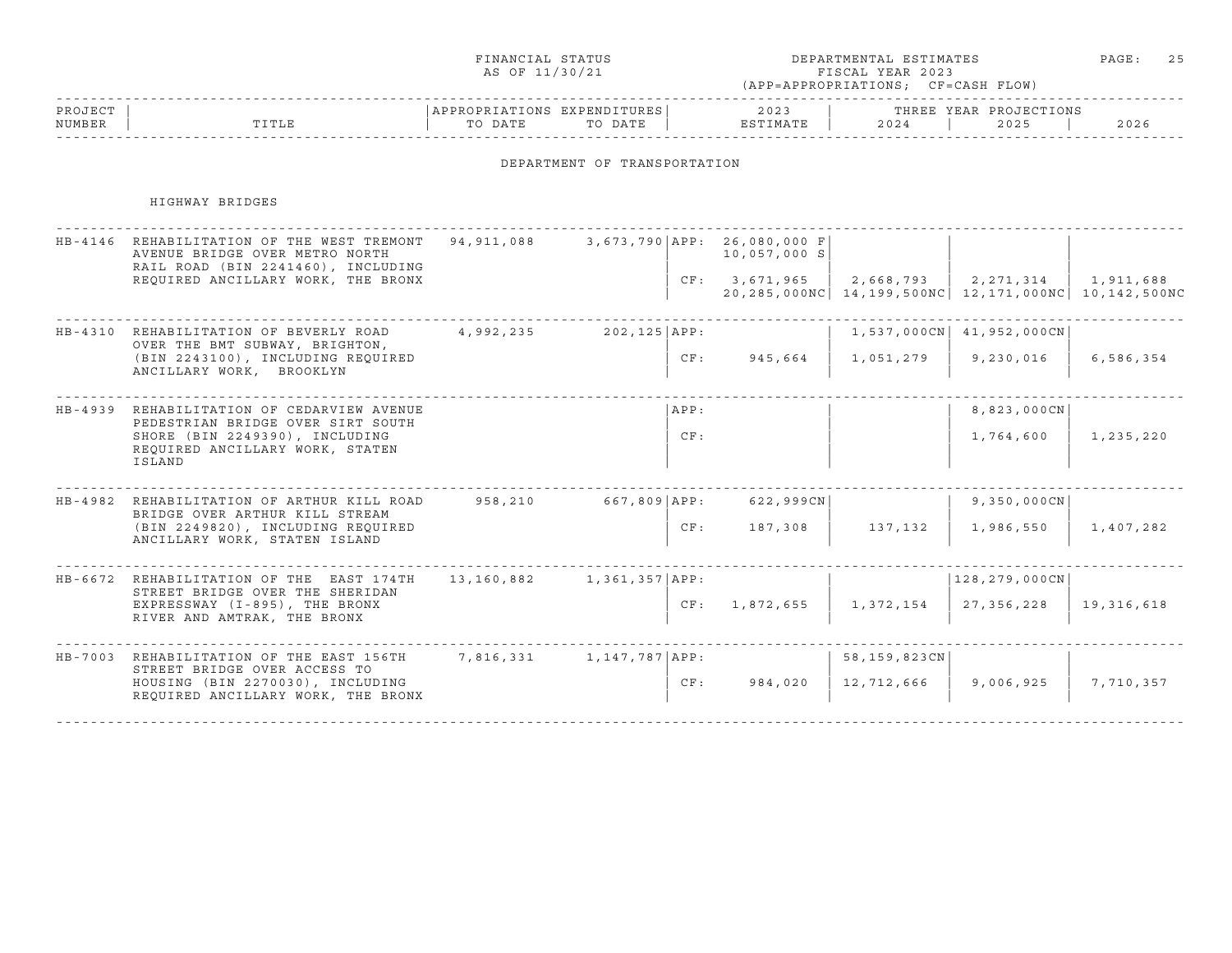| FINANCIAL STATUS                                                                                                                                                                                                                                 | DEPARTMENTAL ESTIMATES | $\sim$ $\sim$       | $\sim$ |
|--------------------------------------------------------------------------------------------------------------------------------------------------------------------------------------------------------------------------------------------------|------------------------|---------------------|--------|
|                                                                                                                                                                                                                                                  |                        | $(A)$ $A$ $(A)$ $B$ |        |
|                                                                                                                                                                                                                                                  |                        |                     |        |
| and the contract of the contract of the contract of the contract of the contract of the contract of the contract of the contract of the contract of the contract of the contract of the contract of the contract of the contra<br>AS OF 11/30/21 | T S C A L<br>YEAR 2023 |                     |        |

| PROJECT |                                   |      | LUK LO'            | 2023 | סים מוז<br>---------   | IONS<br>YEAR<br>ית ה |      |
|---------|-----------------------------------|------|--------------------|------|------------------------|----------------------|------|
| NUMBER  | m T m T m<br>L ⊥ ⊥ ⊥ <del>∟</del> | DATE | DATE<br>$m \wedge$ |      | $\cap$ $\cap$<br>2 U Z | 2025                 | 2026 |
|         |                                   |      |                    |      |                        |                      |      |

#### HOUSING PRESERVATION AND DEVELOPMENT

| HD-K082 | PURCHASE OF AUTOMOTIVE AND OTHER                                                                                                                                                         | 250,000     | $248,569$ $APP:$    |     | 569CN                                                                            |                         |                            |              |
|---------|------------------------------------------------------------------------------------------------------------------------------------------------------------------------------------------|-------------|---------------------|-----|----------------------------------------------------------------------------------|-------------------------|----------------------------|--------------|
|         | EQUIPMENT HAVING A UNIT COST OF AT<br>LEAST \$35,000 AND A LIFE<br>EXPECTANCY OF AT LEAST FIVE YEARS<br>FOR USE BY HOUSING PRESERVATION<br>AND DEVELOPMENT                               |             |                     | CF: | 400                                                                              | 280                     | 240                        | 200          |
| $HD-1$  | RECONSTRUCTION OF RESIDENTIAL<br>BUILDINGS AND BUILDING SYSTEMS IN                                                                                                                       | 279,402,893 |                     |     | $130,529,012$ $ APP: 73,587,420CN$ $  28,780,000CN$ $  63,386,000CN$             |                         |                            | 64,576,000CN |
|         | THE DIVISION OF PROPERTY<br>DISPOSITION AND FINANCE INCLUDING<br>THE AFFORDABLE NEIGHBORHOOD<br>COOPERATIVE PROGRAM, CITYWIDE                                                            |             |                     |     | CF: 45, 325, 826                                                                 | 38,567,714              | 44,652,105                 | 48,739,319   |
| $HD-4$  | LOW-INCOME HOUSING PROVISION OF                                                                                                                                                          | 809,656,187 |                     |     | 551,933,237   APP: 194,119,830CN   229,860,000CN   103,572,000CN   103,570,000CN |                         |                            |              |
|         | LOANS PURSUANT TO STATE LAW FOR<br>ACOUISITION, REHABILITATION AND<br>NEW CONSTRUCTION OF HOUSING UNITS<br>TARGETING VERY LOW-INCOME AND<br>EXTREMELY LOW-INCOME RESIDENTS,<br>CITYWIDE. |             |                     |     | CF: 90,406,411                                                                   | 109,305,700             | 107, 172, 717              | 108,038,341  |
| $HD-5$  | RECONSTRUCTION OF RESIDENTIAL<br>BUILDINGS AND BUILDING SYSTEMS IN                                                                                                                       | 130,883,244 | 94,310,764   APP:   |     |                                                                                  |                         | 1,213,730CN   14,588,000CN | 15,040,000CN |
|         | THE DIVISION OF PROPERTY<br>DISPOSITION AND FINANCE INCLUDING<br>THE MULTIFAMILY PRESERVATION LOAN<br>PROGRAM, CITYWIDE                                                                  |             |                     | CF: | 4,729,626                                                                        | 6,213,757               | 7,787,161                  | 9, 164, 157  |
| $HD-9$  | HOUSING PROJECTS UNDERTAKEN IN<br>WHOLE OR IN PART BY THE CITY OF                                                                                                                        | 422,496,782 | 408,405,225   APP : |     | 3, 272, 001CN                                                                    | 5,631,000C <sub>N</sub> | 5,743,000CN                | 5,921,000CN  |
|         | NEW YORK INCLUDING PROGRAMS TO<br>PREVENT HOUSING ABANDONMENT,<br>CITYWIDE                                                                                                               |             |                     | CF: | 3,570,439                                                                        | 3,753,621               | 4,167,898                  | 4,547,708    |
|         |                                                                                                                                                                                          |             |                     |     |                                                                                  |                         |                            |              |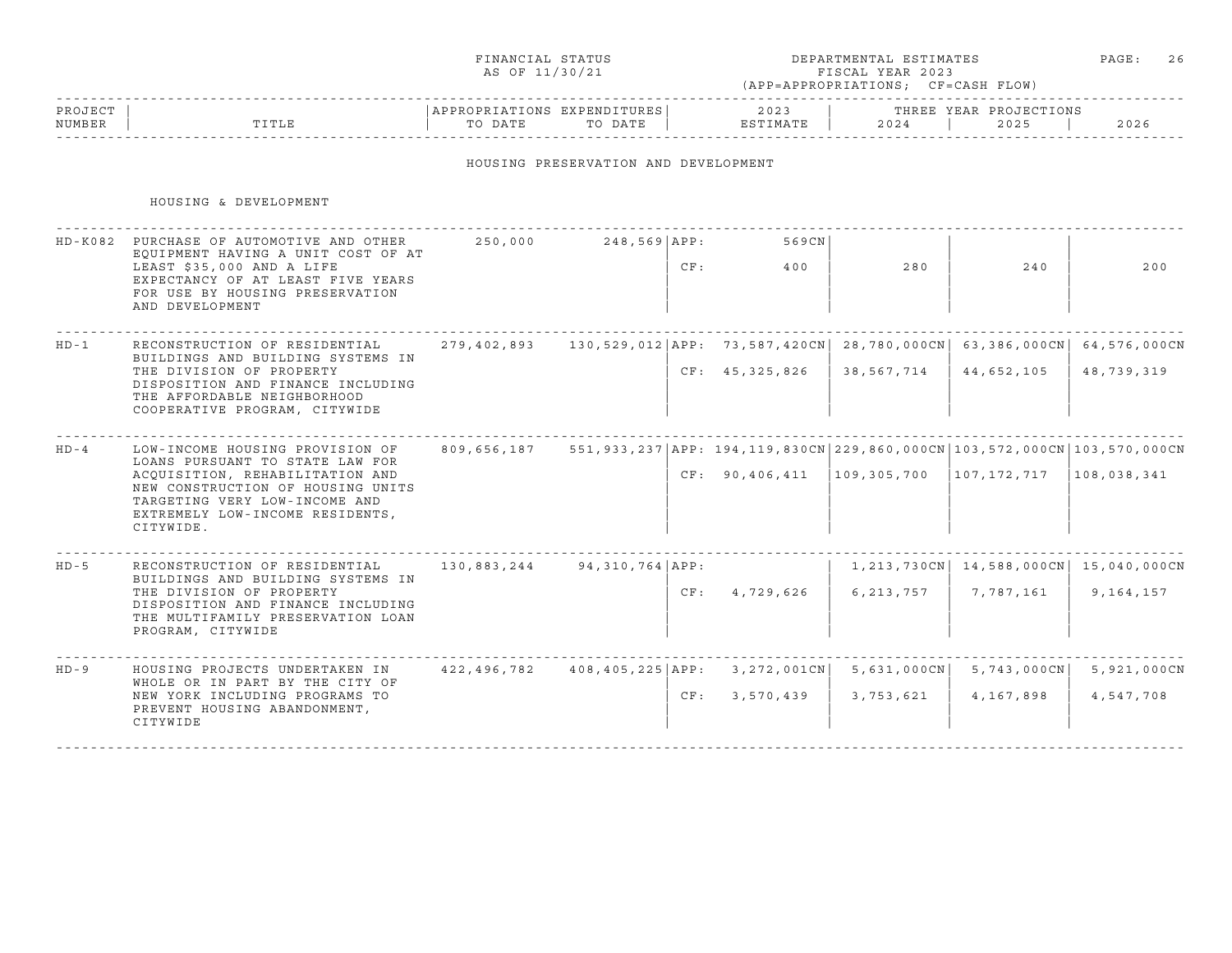|  | FINANCIAL STATUS |
|--|------------------|
|  | AS OF 11/30/21   |

FINANCIAL STATUS DEPARTMENTAL ESTIMATES PAGE: 27 FISCAL YEAR 2023 (APP=APPROPRIATIONS; CF=CASH FLOW)

| PROJEC |       |              | ,,,,,,,, | 202.           |                               | $\cap$ NT $\subset$<br>꼬ㅁㅈ.<br>ᆂᆂᇦᇌᇦ<br>$\left  \right $ |              |
|--------|-------|--------------|----------|----------------|-------------------------------|----------------------------------------------------------|--------------|
| NUMBER | ⊥⊥⊥⊥⊥ | 五九中形<br>DATE | DATE     | <b>TASA MT</b> | $\cap$ $\cap$ $\cap$<br>2 U Z | 2025                                                     | 2022<br>ていてん |
|        |       |              |          |                |                               |                                                          |              |

#### HOUSING PRESERVATION AND DEVELOPMENT

| $HD-10$  | THE EFFECTUATION OF A CAPITAL<br>PROGRAM, INVOLVING CAPITAL<br>INVESTMENTS PURSUANT TO STATE LAW,<br>TO ENSURE LONG-TERM AFFORDABILITY<br>OF LOW INCOME HOUSING TAX CREDIT<br>(LIHTC) PROJECTS, CITYWIDE                            |                                      |                      |     | CF: 42, 438, 106 | 59,746,555 | 442,940,931 340,954,622   APP: 109,465,446CN   149,239,000CN   125,108,000CN   141,514,000CN<br>71,510,903 | 85,093,408                            |
|----------|-------------------------------------------------------------------------------------------------------------------------------------------------------------------------------------------------------------------------------------|--------------------------------------|----------------------|-----|------------------|------------|------------------------------------------------------------------------------------------------------------|---------------------------------------|
| $HD-51$  | HOMEOWNERSHIP PROGRAM - CAPITAL<br>IMPROVEMENTS IN URBAN RENEWAL<br>AREAS PURSUANT TO URBAN RENEWAL<br>PLANS OR FOR PROJECTS WITHIN URBAN<br>DEVELOPMENT ACTIONS AREAS OR<br>DEVELOPMENT OF SMALL HOMES -<br>SCATTER SITE, CITYWIDE | 328,771,378                          | $316,605,426$ $APP:$ |     | CF: 45,061       | 36,868     | 30,723                                                                                                     | 3,733,984CN<br>3,122,027              |
| $HD-90$  | PURCHASE OF ELECTRONIC DATA<br>PROCESSING AND ANCILLARY<br>EQUIPMENT, CITYWIDE                                                                                                                                                      |                                      |                      |     | CF: 4, 252, 388  | 5,149,746  | 6,305,915                                                                                                  | 8,592,509CN 11,601,000CN<br>7,315,154 |
| $HD-107$ | RECONSTRUCTION OF RESIDENTIAL<br>BUILDINGS AND BUILDING SYSTEMS IN<br>THE ARTICLE 8A LOAN PROGRAM<br>PURSUANT TO ARTICLES 8, 8A AND 8B<br>OF THE PHFL.                                                                              | $717, 768, 667$ 637, 509, 144   APP: |                      |     | CF: 13,885,454   | 13,548,299 | $6,002,365CN$   48,088,000CN   50,087,000CN<br>20,626,802                                                  | 26,033,685                            |
| $HD-110$ | PROVISION OF LOANS FOR THE<br>RECONSTRUCTION OF RESIDENTIAL<br>BUILDINGS AND BUILDING SYSTEMS IN<br>CONNECTION WITH THE PARTICIPATION<br>LOAN PROGRAM, PURSUANT TO STATE<br>LAW, CITYWIDE                                           | 1285357366                           |                      |     | CF: 58, 673, 433 | 73,777,354 | $1027068114$ $APP: 34,082,720CN$ $162,236,000CN$ $191,262,000CN$ $231,409,000CN$<br>96,348,635             | 122,062,556                           |
| $HD-157$ | COSTS INCIDENTAL TO PROJECTS IN<br>URBAN RENEWAL AND OTHER AREAS,<br>INCLUDING ACOUISITION, RELOCATION,<br>ENVIRONMENTAL AND OTHER ASSOCIATED<br>COSTS, CITYWIDE                                                                    | 48,582,762                           | 36,008,295   APP:    | CF: | 440,633          | 436,881    | 2,385,468                                                                                                  | 509,631CN   10,472,000CN<br>3,818,572 |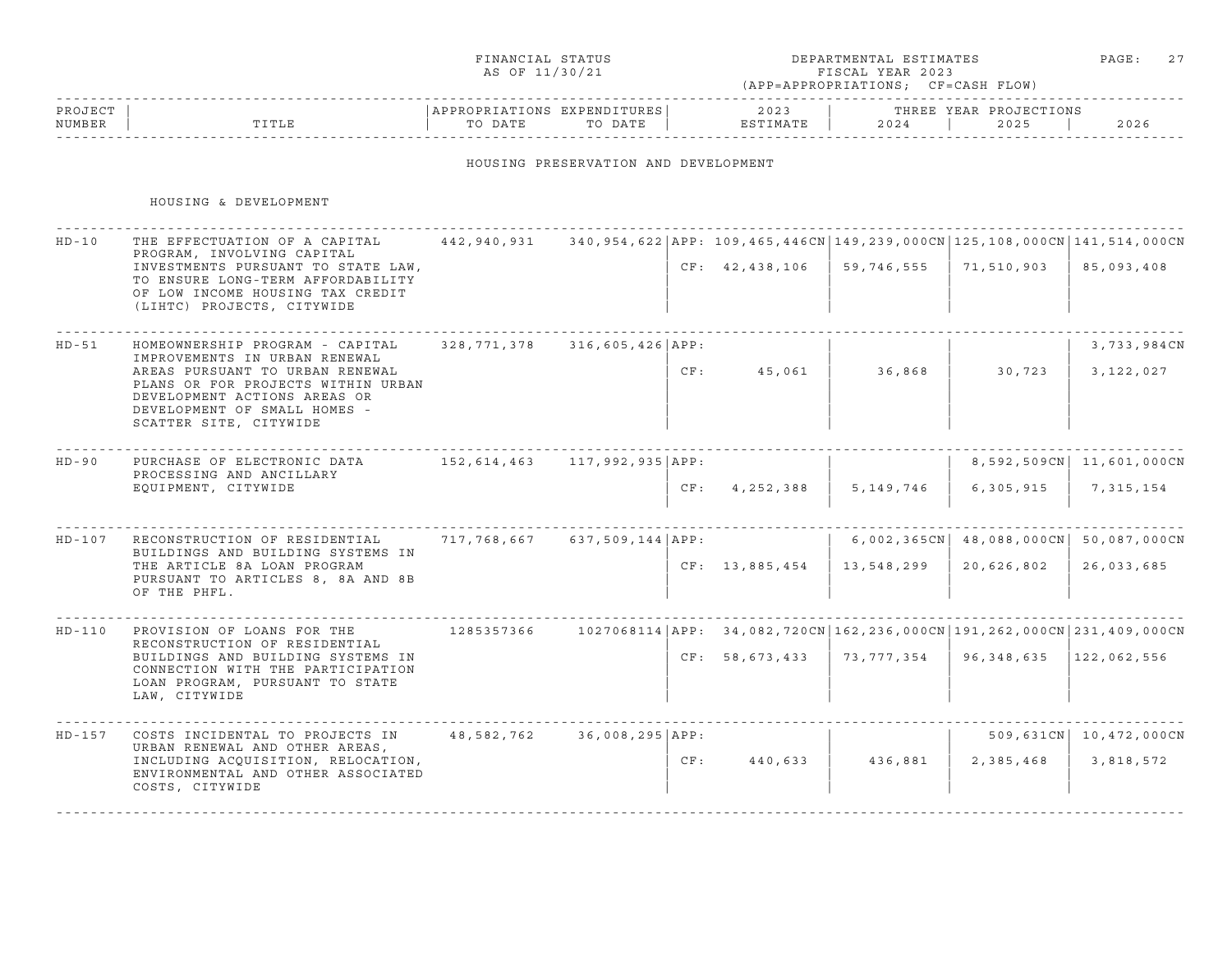|  | FINANCIAL STATUS |
|--|------------------|
|  | AS OF 11/30/21   |

FINANCIAL STATUS DEPARTMENTAL ESTIMATES PAGE: 28 FISCAL YEAR 2023 (APP=APPROPRIATIONS; CF=CASH FLOW)

| PROJEC |       |              | ,,,,,,,, | 202.           |                               | $\cap$ NT $\subset$<br>꼬ㅁㅈ.<br>ᆂᆂᇦᇌᇦ<br>$\left  \right $ |              |
|--------|-------|--------------|----------|----------------|-------------------------------|----------------------------------------------------------|--------------|
| NUMBER | ⊥⊥⊥⊥⊥ | 五九中形<br>DATE | DATE     | <b>TASA MT</b> | $\cap$ $\cap$ $\cap$<br>2 U Z | 2025                                                     | 2022<br>ていてん |
|        |       |              |          |                |                               |                                                          |              |

#### HOUSING PRESERVATION AND DEVELOPMENT

| SPRING CREEK: ACOUISITION,<br>RELOCATION, DEMOLITION AND OTHER<br>COSTS, PURSUANT TO STATE LAW,<br>ASSOCIATED WITH REHABILITATION AND                                                                                                | 102,637,122                      |     | 83,868,690 APP: 28,660,852CN |                                                           | $9,527,000$ CN                             |                                                                                                                                                                                                                                        |
|--------------------------------------------------------------------------------------------------------------------------------------------------------------------------------------------------------------------------------------|----------------------------------|-----|------------------------------|-----------------------------------------------------------|--------------------------------------------|----------------------------------------------------------------------------------------------------------------------------------------------------------------------------------------------------------------------------------------|
| SPRING CREEK AREA OF BROOKLYN.                                                                                                                                                                                                       |                                  | CF: | 9,491,454                    | 6,868,002                                                 | 7,755,338                                  | 6, 251, 803                                                                                                                                                                                                                            |
| PROVISION OF LOANS OR GRANTS<br>PURSUANT TO STATE LAW FOR THE<br>REHABILITATION OF PRIVATELY-OWNED<br>RESIDENTIAL PROPERTIES UNDER LOCAL<br>LAW #37 THIRD PARTY TRANSFER<br>PROGRAMS, CITYWIDE.                                      | 654,098,917                      |     |                              | 26,914,245                                                | 31,069,554                                 | 50,882,000CN<br>34,983,207                                                                                                                                                                                                             |
| PROVISION OF LOANS OR GRANTS FOR<br>THE DEVELOPMENT OF ASSISTED LIVING<br>PROJECTS ON PRIVATELY-OWNED<br>PROPERTY, PURSUANT TO ARTICLE 11<br>OF PHFL OR ANY OTHER GRANT OR LOAN<br>AUTHORITY OR PROJECTS ON PUBLIC<br>LAND, CITYWIDE | 584,844,224                      |     | 103,639,359 F                | 32,000,000 F<br>61,581,330                                | 32,000,000 F<br>63,809,925<br>26,334,440NC | 72,529,000CN<br>32,000,000 F<br>66,193,761<br>27,602,500NC                                                                                                                                                                             |
| PROVISION OF LOANS OR GRANTS<br>PURSUANT TO STATE LAW FOR THE<br>REHABILITATION OF LARGE HUD<br>MULTI-FAMILY PROJECTS THAT HAVE<br>BEEN TRANSFERRED THROUGH<br>FORECLOSURE OR OTHER MECHANISMS,<br>CITWIDE.                          | 207, 214, 218                    |     | 3,969,768                    | 8,611,670                                                 | 10,884,282                                 | 32,489,742CN<br>17,776,463                                                                                                                                                                                                             |
| THE EFFECTUATION OF A CAPITAL<br>PROGRAM FOR THE ACOUISITION,<br>CONSTRUCTION, AND/OR<br>RECONSTRUCTION OF HOUSING<br>TARGETING LOW INCOME FAMILIES,<br>CITYWIDE                                                                     | 2040586061                       |     |                              | 109,114,329                                               | 140,285,694                                | 177, 273, 464                                                                                                                                                                                                                          |
|                                                                                                                                                                                                                                      | NEW CONSTRUCTION PROJECTS IN THE |     | $122,806,011$ $APP:$         | CF: 24,983,439<br>CF: 80,100,837<br>CF:<br>CF: 71,879,629 | 25,734,600NC                               | $550, 740, 145$ APP: 21,060,591CN 46,482,000CN 47,412,000CN<br>$315,554,532$ APP: 156,023,119CN 27,360,000CN 59,461,000CN<br>24,433,980NC<br>$1783014513$ $APP: 101, 278, 949CN$ $293, 281, 000CN$ $280, 000, 000CN$ $334, 152, 000CN$ |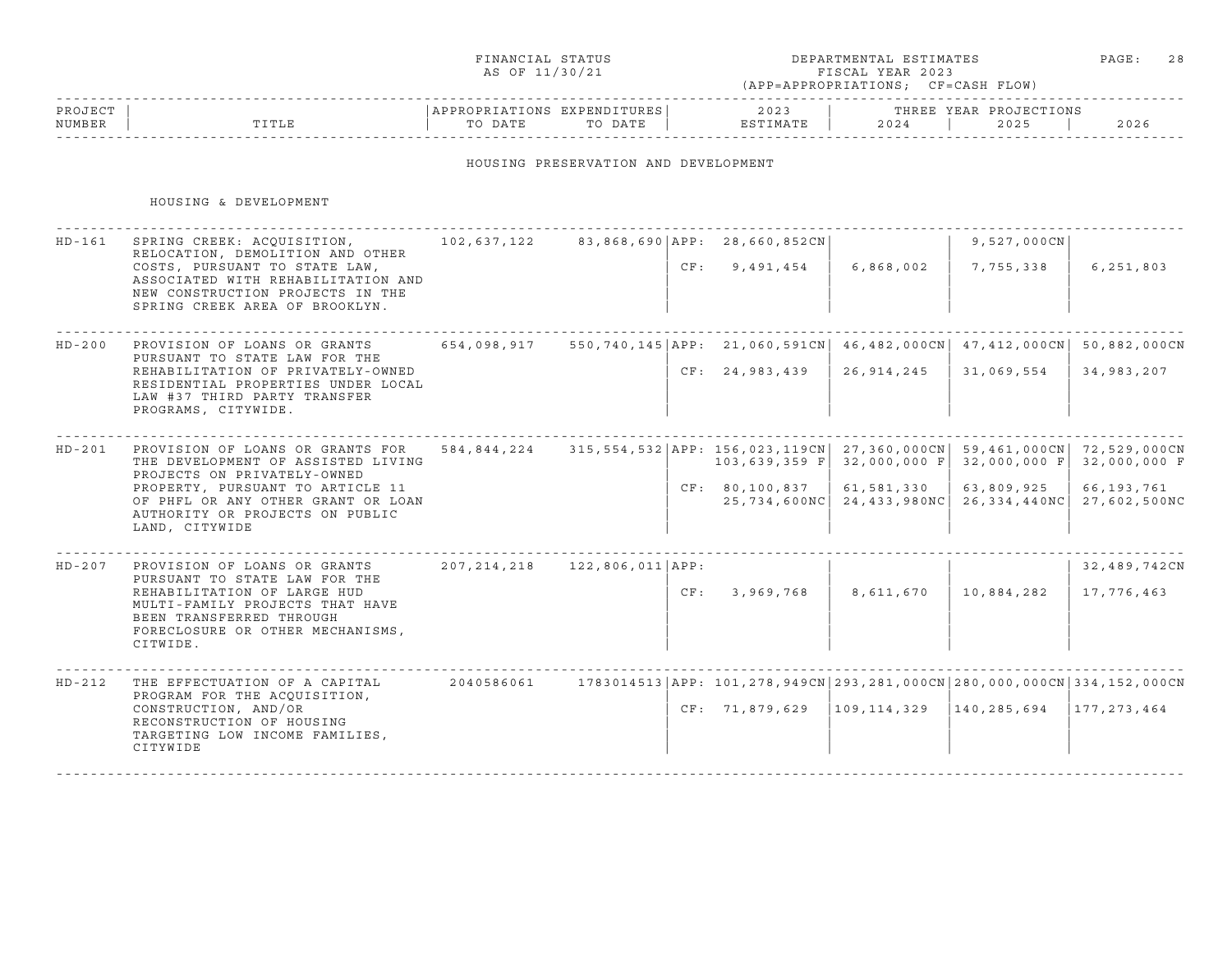|  | FINANCIAL STATUS |
|--|------------------|
|  | AS OF 11/30/21   |

FINANCIAL STATUS DEPARTMENTAL ESTIMATES PAGE: 29 FISCAL YEAR 2023 (APP=APPROPRIATIONS; CF=CASH FLOW)

| PROJECT |                                  | ON:  | URES                 | $\lambda$<br>ے ں ،           | 'HRJ | ON S<br>ט גידי<br>⊿ ר           |      |
|---------|----------------------------------|------|----------------------|------------------------------|------|---------------------------------|------|
| NUMBER  | m <del>r</del> m r n<br>د سال سا | DATE | DATE<br>$\pi \wedge$ | <b>TMATH</b><br><b>IMAIR</b> | 202  | $\cap$ $\cap$ $\cap$<br>2 U 2 D | 7026 |

#### HOUSING PRESERVATION AND DEVELOPMENT

| $HD-213$ | THE EFFECTUATION OF A CAPITAL<br>PROGRAM FOR ACOUISITION,<br>CONSTRUCTION, AND/OR<br>RECONSTRUCTION OF MIXED INCOME<br>HOUSING, WITH A PORTION OF UNITS<br>FOR LOW-INCOME FAMILIES, CITYWIDE                                               | 1387020475  |                     |     | CF: 39, 105, 173 | $1271489834$   APP: 79, 034, 694 CN   184, 764, 000 CN   97, 256, 000 CN   137, 025, 000 CN<br>64,576,160 | 68,954,160             | 82,937,213               |
|----------|--------------------------------------------------------------------------------------------------------------------------------------------------------------------------------------------------------------------------------------------|-------------|---------------------|-----|------------------|-----------------------------------------------------------------------------------------------------------|------------------------|--------------------------|
| $HD-215$ | THE EFFECTUATION OF A CAPITAL<br>PROGRAM FOR THE ACOUISITION,<br>CONSTRUCTION AND/OR RECONSTRUCTION<br>OF MULTIFAMILY HOMEOWNERSHIP<br>PROJECTS, CITYWIDE                                                                                  | 128,067,719 | 55, 210, 341   APP: |     | CF: 14, 172, 400 | 10,296,680                                                                                                | 641,623CN<br>9,064,600 | 1,539,000CN<br>7,842,700 |
| $HD-222$ | PROVISION OF LOANS PURSUANT TO<br>STATE LAW FOR THE ACOUISITION,<br>CONSTRUCTION AND/OR RECONSTRUCTION<br>OF RESIDENTIAL BUILDINGS AND<br>BUILDING SYSTEMS UNDER THE<br>SUPPORTIVE HOUSING LOAN PROGRAM                                    | 1131069504  |                     |     | CF: 57,637,742   | 897,185,017   APP: 100,743,799CN   192,046,000CN   212,149,000CN   231,988,000CN<br>79,168,185            | 104,184,507            | 128,280,209              |
| $HD-223$ | HOMEOWNERSHIP PROGRAM - CAPITAL<br>IMPROVEMENTS IN URBAN RENEWAL<br>AREAS PURSUANT TO URBAN RENEWAL<br>PLANS OR FOR PROJECTS WITHIN URBAN<br>DEVELOPMENT ACTION AREAS OR FOR<br>DEVELOPMENT OR OTHER SMALL HOMES,<br>LARGE SITES, CITYWIDE | 19,080,149  | 16,280,149   APP:   | CF: |                  |                                                                                                           |                        | 969,000CN<br>753,800     |
|          |                                                                                                                                                                                                                                            |             |                     |     |                  |                                                                                                           |                        |                          |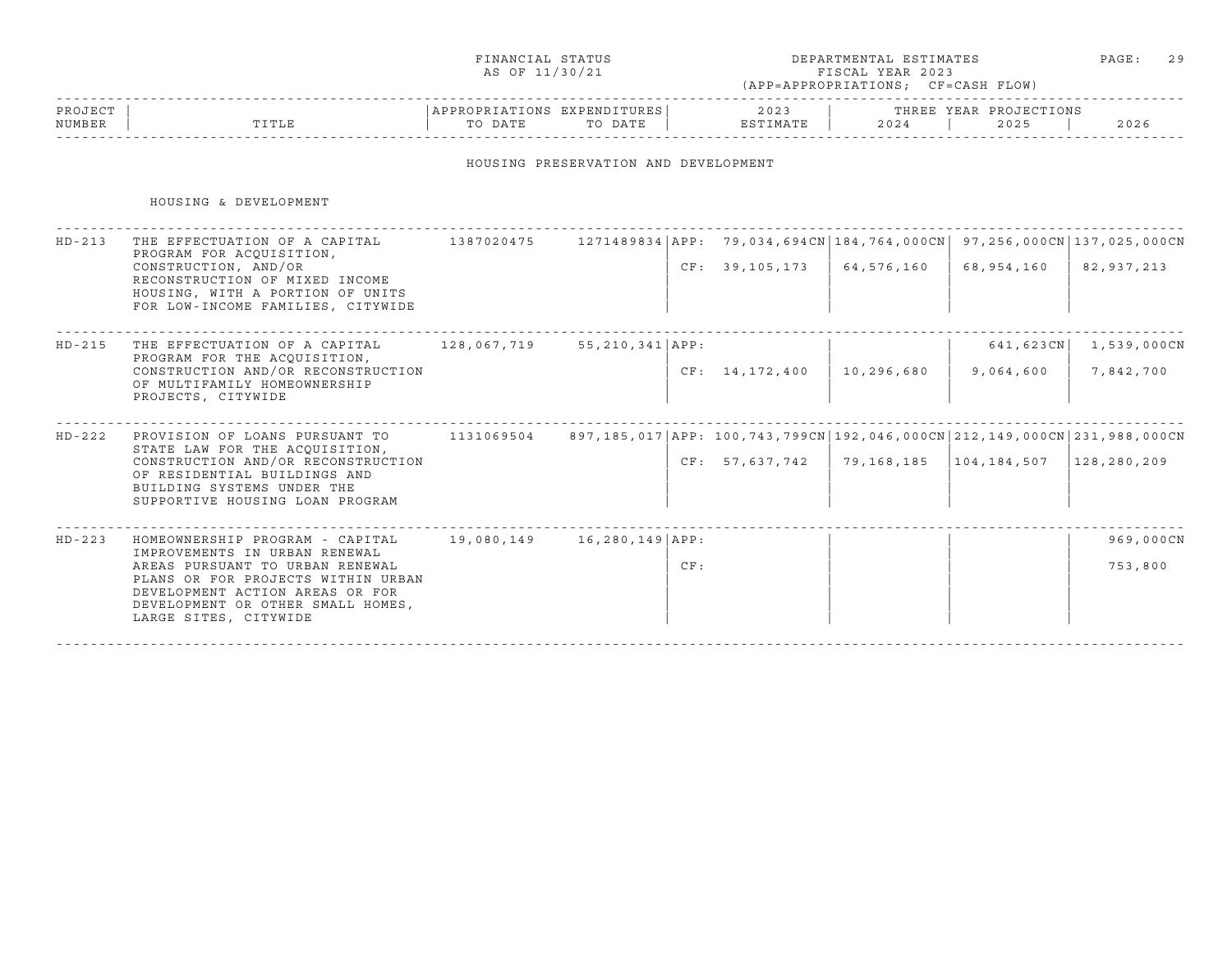| FINANCIAI.<br>STATUS                                                                                                              | DEPARTMENTAL ESTIMATES | ^AGE |  |
|-----------------------------------------------------------------------------------------------------------------------------------|------------------------|------|--|
| the contract of the contract of the contract of the contract of the contract of the contract of the contract of<br>AS OF 11/30/21 | FISCAL YEAR 2023       |      |  |

| PROJECT |               |      |      | $\cap$ $\cap$ $\cap$<br>202. | הם הוד<br>ت تا دا 11 | IONS<br>YEAR<br>ית ה |      |
|---------|---------------|------|------|------------------------------|----------------------|----------------------|------|
| NUMBER  | ㅠㅜㅠㅜ ㅠ<br>ᆂᆂᅭ | DATE | DATE |                              | 202                  | 2025                 | 2026 |
|         |               |      |      |                              |                      |                      |      |

#### DEPARTMENT OF HOMELESS SERVICES

#### HOMELESS SERVICES

| HH-105 | PURCHASE OF AUTOMOTIVE, COMPUTER,<br>TELECOMMUNICATION AND OTHER<br>EQUIPMENT HAVING A UNIT COST OF AT<br>LEAST \$35,000 AFTER NOVEMBER 1,<br>1999 AND A LIFE EXPECTANCY OF AT<br>LEAST FIVE YEARS FOR USE BY THE<br>DEPARTMENT FOR HOMELESS SERVICES,<br>CITYWIDE | 143,589,431 | $117,982,472$ $APP:$   | CF: | 5,158,581                   | $1,465,544$ CN<br>4,086,295                                     | 2,713,000CN<br>3,969,496                | 4,510,000CN<br>4,167,283                |
|--------|--------------------------------------------------------------------------------------------------------------------------------------------------------------------------------------------------------------------------------------------------------------------|-------------|------------------------|-----|-----------------------------|-----------------------------------------------------------------|-----------------------------------------|-----------------------------------------|
| HH-112 | CONSTRUCTION, RECONSTRUCTION AND<br>IMPROVEMENTS, INCLUDING SITE<br>ACOUISITION, OF FACILITIES FOR<br>HOMELESS INDIVIDUALS, CITYWIDE                                                                                                                               | 413,918,306 | $265, 331, 222$ $APP:$ |     | CF: 25,359,326<br>353,427NC | 54,225,548CN<br>34,321,036<br>248,253NC                         | 69,141,000CN<br>40,633,413<br>212,647NC | 62,354,000CN<br>44,970,738<br>177,370NC |
| HH-115 | CONSTRUCTION, RECONSTRUCTION AND<br>IMPROVEMENTS, INCLUDING SITE<br>ACQUISITION, OF FACILITIES FOR<br>HOMELESS FAMILIES, CITYWIDE                                                                                                                                  | 241,159,995 | 195,869,275   APP:     |     | CF: 10,494,655              | 5, 941, 112CN   17, 935, 000CN   28, 406, 000CN  <br>11,446,978 | 14,844,545                              | 19,297,000CN<br>15,630,936              |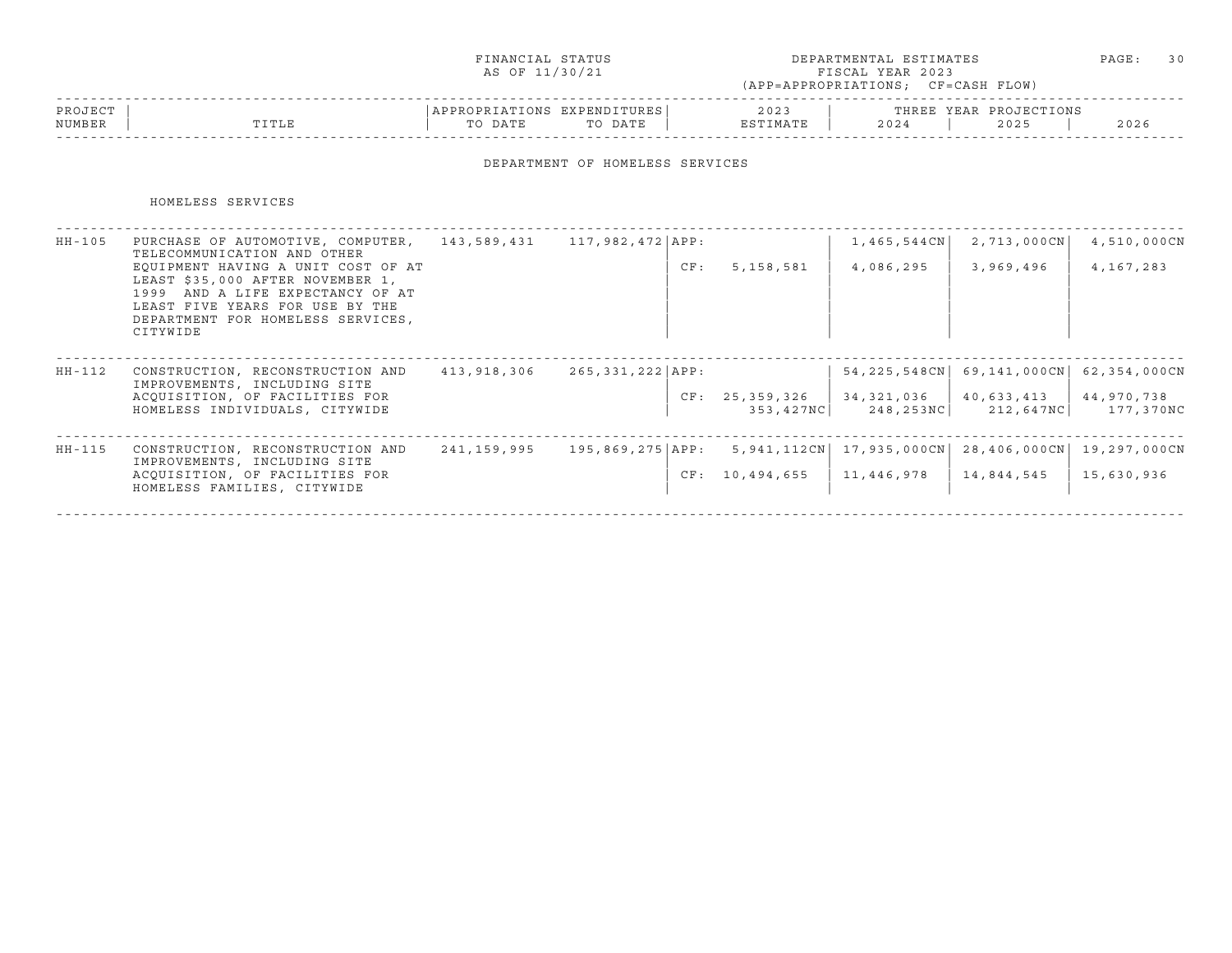| FINANCIAL STATUS                                                                                                                  | DEPARTMENTAL ESTIMATES | ›AGE |  |
|-----------------------------------------------------------------------------------------------------------------------------------|------------------------|------|--|
| the contract of the contract of the contract of the contract of the contract of the contract of the contract of<br>AS OF 11/30/21 | T S C A L<br>YEAR 2023 |      |  |

|         |                 |                                              |                      |                              |                               |                                                                              | - - - - - |
|---------|-----------------|----------------------------------------------|----------------------|------------------------------|-------------------------------|------------------------------------------------------------------------------|-----------|
| PROJECT |                 |                                              | . N 1 1<br>.         | $\sim$ $\sim$ $\sim$<br>202. |                               | $\cap$ NT $\subset$<br>ת הדי<br>. H.<br>U 11 JUNIO 11 JUNIO 11<br>$\sqrt{2}$ |           |
| NUMBER  | 고 따고 교<br>פחודד | n a m n<br>$m \wedge$<br>DA I E<br>$\lambda$ | DATE<br>$\mathsf{m}$ | . 352 m 1<br>I'IA I E        | $\cap$ $\cap$ $\cap$<br>2 U 2 | 202F                                                                         | 2026      |
|         |                 |                                              |                      |                              |                               |                                                                              |           |

#### DEPARTMENT OF HEALTH AND MENTAL HYGIENE

HEALTH

| ACOUISITION OR INSTALLATION OF A<br>NON-CITY OWNED PHYSICAL PUBLIC<br>BETTERMENT OR IMPROVEMENT WITH A<br>CITY PURPOSE, WHICH WOULD BE<br>CLASSIFIED AS A CAPITAL ASSET<br>UNDER GENERALLY ACCEPTED<br>ACCOUNTING PRINCIPLES FOR<br>MUNICIPALITIES; FOR THE AMERICAN<br>RED CROSS IN GREATER NEW YORK.           |                                                                                                                                                                                                    | CF:                  | 25,000          | 17,500  | 15,000 | 50CN<br>12,700 |
|------------------------------------------------------------------------------------------------------------------------------------------------------------------------------------------------------------------------------------------------------------------------------------------------------------------|----------------------------------------------------------------------------------------------------------------------------------------------------------------------------------------------------|----------------------|-----------------|---------|--------|----------------|
|                                                                                                                                                                                                                                                                                                                  | 802,000                                                                                                                                                                                            | APP:                 |                 |         |        | 450CN          |
| NON-CITY OWNED PHYSICAL PUBLIC<br>BETTERMENT OR IMPROVEMENT WITH A<br>CITY PURPOSE, WHICH WOULD BE<br>CLASSIFIED AS A CAPITAL ASSET<br>UNDER GENERALLY ACCEPTED<br>ACCOUNTING PRINCIPLES FOR<br>MUNICIPALITIES; FOR THE NEW YORK<br>BLOOD CENTER.                                                                |                                                                                                                                                                                                    | CF:                  | 98,979          | 126,781 | 99,627 | 89,738         |
|                                                                                                                                                                                                                                                                                                                  |                                                                                                                                                                                                    | 472,195   APP:       |                 | 195CN   |        |                |
| NON-CITY OWNED PHYSICAL PUBLIC<br>BETTERMENT OR IMPROVEMENT WITH A<br>CITY PURPOSE, WHICH WOULD BE<br>CLASSIFIED AS A CAPITAL ASSET<br>UNDER GENERALLY ACCEPTED<br>ACCOUNTING PRINCIPLES FOR<br>MUNICIPALITIES; FOR THE NEW YORK<br>AND PRESBYTERIAN HOSPITAL<br>(FORMERLY NEW YORK HOSPITAL<br>QUEENS), QUEENS. |                                                                                                                                                                                                    | CF:                  | 67,000          | 126,900 | 96,200 | 81,500         |
|                                                                                                                                                                                                                                                                                                                  | HL-KN023 CONSTRUCTION, RECONSTRUCTION,<br>HL-QN201 CONSTRUCTION, RECONSTRUCTION,<br>ACOUISITION OR INSTALLATION OF A<br>HL-ON305 CONSTRUCTION, RECONSTRUCTION,<br>ACQUISITION OR INSTALLATION OF A | 163,000<br>1,207,000 | $37,050$ $APP:$ |         |        |                |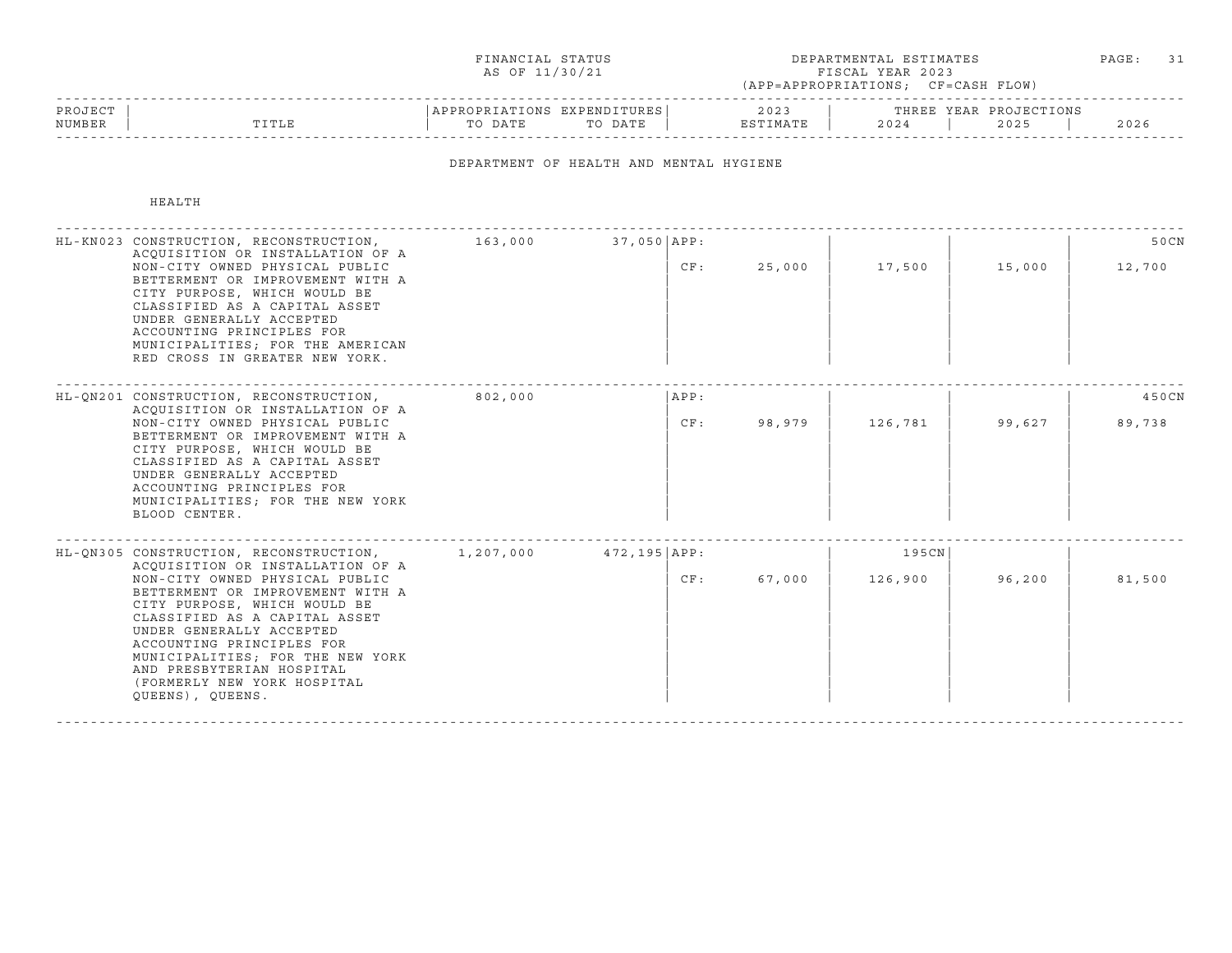|  | FINANCIAL STATUS |  |
|--|------------------|--|
|  | AS OF 11/30/21   |  |

FINANCIAL STATUS DEPARTMENTAL ESTIMATES PAGE: 32 FISCAL YEAR 2023 (APP=APPROPRIATIONS; CF=CASH FLOW)

| PROJEC |       |              | ,,,,,,,, | 202.           |                               | $\cap$ NT $\subset$<br>꼬ㅁㅈ.<br>ᆂᆂᇦᇌᇦ<br>$\left  \cdot \right $ |              |
|--------|-------|--------------|----------|----------------|-------------------------------|----------------------------------------------------------------|--------------|
| NUMBER | ⊥⊥⊥⊥⊥ | 五九中形<br>DATE | DATE     | <b>TASA MT</b> | $\cap$ $\cap$ $\cap$<br>2 U Z | 2025                                                           | 2022<br>ていてん |
|        |       |              |          |                |                               |                                                                |              |

#### DEPARTMENT OF HEALTH AND MENTAL HYGIENE

HEALTH

|         | HL-RN404 CONSTRUCTION, RECONSTRUCTION,<br>ACOUISITION OR INSTALLATION OF A<br>NON-CITY OWNED PHYSICAL PUBLIC<br>BETTERMENT OR IMPROVEMENT WITH A<br>CITY PURPOSE, WHICH WOULD BE<br>CLASSIFIED AS A CAPITAL ASSET<br>UNDER GENERALLY ACCEPTED<br>ACCOUNTING PRINCIPLES FOR<br>MUNICIPALITIES; FOR THE STATEN<br>ISLAND UNIVERSITY HOSPITAL. | 6,227,000  | 431,052   APP: |             | 1,052CN<br>CF: 1, 159, 400                                                                                                                           | 811,580                 | 695,640               | 579,700                                  |
|---------|---------------------------------------------------------------------------------------------------------------------------------------------------------------------------------------------------------------------------------------------------------------------------------------------------------------------------------------------|------------|----------------|-------------|------------------------------------------------------------------------------------------------------------------------------------------------------|-------------------------|-----------------------|------------------------------------------|
|         | HL-XN267 CONSTRUCTION, RECONSTRUCTION,<br>ACOUISITION OR INSTALLATION OF A<br>NON-CITY OWNED PHYSICAL PUBLIC<br>BETTERMENT OR IMPROVEMENT WITH A<br>CITY PURPOSE, WHICH WOULD BE<br>CLASSIFIED AS A CAPITAL ASSET<br>UNDER GENERALLY ACCEPTED<br>ACCOUNTING PRINCIPLES FOR<br>MUNICIPALITIES; FOR MONTEFIORE<br>HOSPITAL.                   | 1,072,000  |                | APP:<br>CF: | 141,000CN<br>242,600                                                                                                                                 | 169,820                 | 145,560               | 121,300                                  |
| $HL-82$ | ALL BUILDINGS, ALL BOROUGHS,<br>CONSTRUCTION, RECONSTRUCTION,<br>REHABILITATION, MODERNIZATION,<br>EQUIPMENT, VEHICLES,<br>FIRE-PREVENTION, ELEVATOR<br>REPLACEMENTS AND RELATED COSTS                                                                                                                                                      |            |                |             | $1259144064$ 914,517,409 APP: 335,100,036CN 76,836,000CN 84,859,000CN 41,113,000CN<br>$CF: 136,652,924$   113, 447, 698   111, 398, 368<br>267,715NC | 405,541NC               | 420,851NC             | 2,086,137 S<br>99,513,835<br>1,105,944NC |
| $HL-83$ | ALL BUILDINGS, ALL BOROUGHS,<br>CONSTRUCTION, RECONSTRUCTION,<br>REHABILITATION, MODERNIZATION,<br>EQUIPMENT, VEHICLES,<br>FIRE-PREVENTION, ELEVATOR<br>REPLACEMENTS AND RELATED COSTS,<br>FOR IMPROVEMENTS TO MEDICAL<br>EXAMINER FACILITIES.                                                                                              | 41,538,269 |                | CF:         | $28,301,557$ $\vert$ APP: $4,633,195$ CN $\vert$ $4,199,000$ CN $\vert$ 11,281,000CN $\vert$ 7,161,000CN<br>3,528,649<br>68,264NC                    | 3, 336, 215<br>52,685NC | 4,979,499<br>44,351NC | 5,300,022<br>37,901NC                    |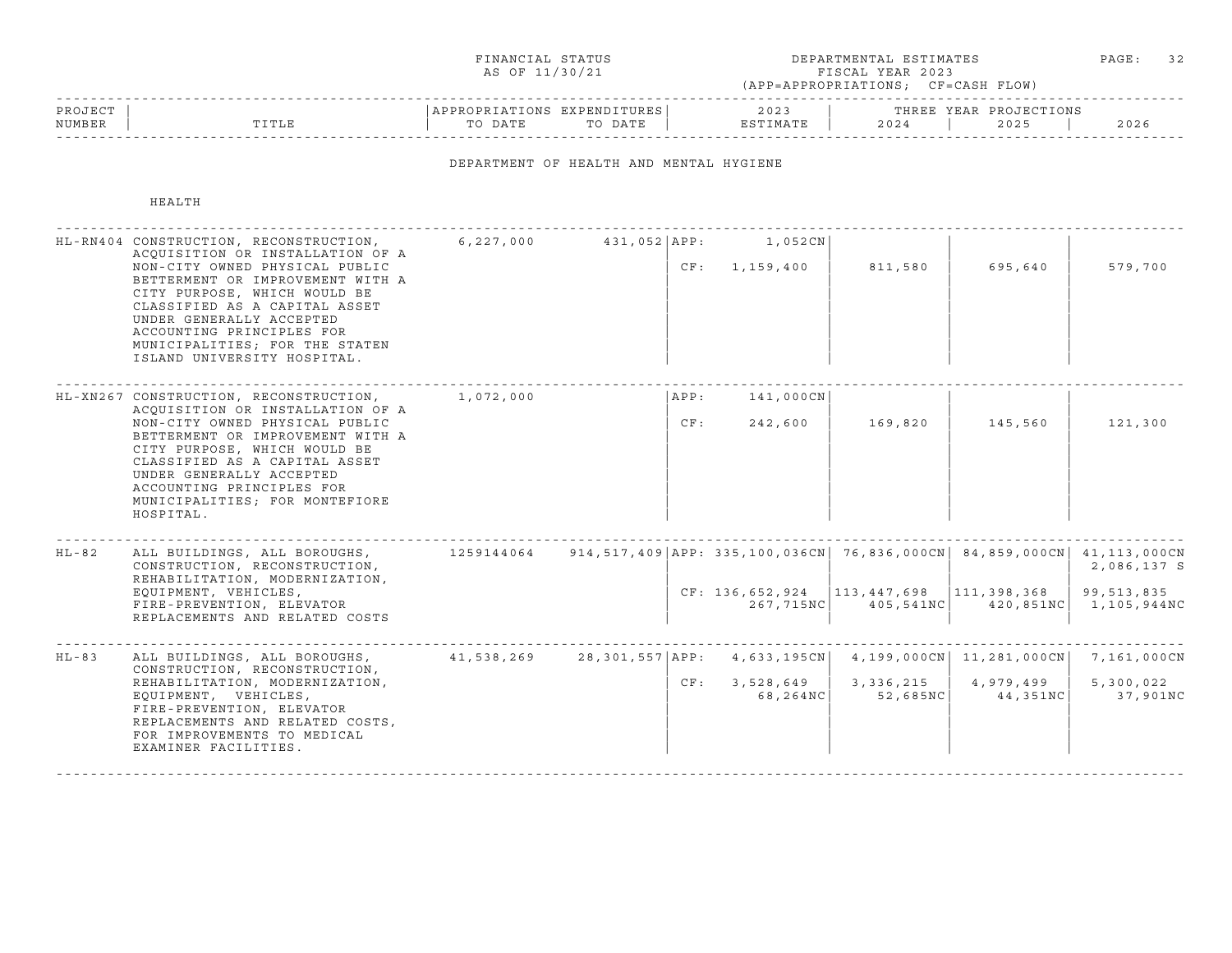|  | FINANCIAL STATUS |
|--|------------------|
|  | AS OF 11/30/21   |

FINANCIAL STATUS DEPARTMENTAL ESTIMATES PAGE: 33 FISCAL YEAR 2023 (APP=APPROPRIATIONS; CF=CASH FLOW)

| PROJECT<br>NUMBER | TITLE | APPROPRIATIONS<br>DATE<br>TO | EXPENDITURES<br>DATE<br><u>ጥ ଠ</u> | 2023<br>ESTIMATE | THREE YEAR<br>2024 | IONS<br>. PROJECT <sup>.</sup><br>2025 | 2026 |
|-------------------|-------|------------------------------|------------------------------------|------------------|--------------------|----------------------------------------|------|
|                   |       |                              |                                    |                  |                    |                                        |      |

# CITY UNIVERSITY OF NEW YORK

HIGHER EDUCATION

| HN-K001 IMPROVEMENTS, ALTERATIONS TO,<br>INCLUDING PURCHASE AND<br>INSTALLATION OF COMPUTER AND OTHER<br>EQUIPMENT AND SYSTEMS, MEDGAR<br>EVERS COLLEGE, BROOKLYN                                                                                                                                                                       | $6,641,924$ $6,276,820$ $\text{APP:}$ |                   | CF: | 70,220    | 352CN<br>66,582 | 54,268             | 46,959    |
|-----------------------------------------------------------------------------------------------------------------------------------------------------------------------------------------------------------------------------------------------------------------------------------------------------------------------------------------|---------------------------------------|-------------------|-----|-----------|-----------------|--------------------|-----------|
| HN-K300 SITE ACOUISITION, CONSTRUCTION,<br>RECONSTRUCTION, IMPROVEMENTS,<br>COMPREHENSIVE RENOVATIONS AND<br>ADDITIONS OF CITY UNIVERSITY<br>SENIOR COLLEGE CAMPUS BUILDINGS<br>AND FACILITIES, INCLUDING THE<br>PURCHASE OF EQUIPMENT AND OTHER<br>SYSTEMS, BROOKLYN.                                                                  | 13,682,000                            | 4,842,607   APP:  | CF: | 851,600   | 785,720         | 607CN<br>1,370,480 | 1,048,320 |
| HN-M005 SITE ACQUISITION, CONSTRUCTION,<br>RECONSTRUCTION, IMPROVEMENTS,<br>COMPREHENSIVE RENOVATIONS AND<br>ADDITIONS TO CITY UNIVERSITY<br>COMMUNITY COLLEGE CAMPUSES,<br>INCLUDING THE PURCHASE AND<br>INSTALLATION OF COMPUTER AND OTHER<br>EQUIPMENT, AND VEHICLE PURCHASES,<br>MANHATTAN                                          | 2,261,000                             | $878,578$ $APP:$  | CF: | 197,396   | 203,324         | 381CN<br>194,170   | 160,474   |
| HN-0300 SITE ACOUISITION, CONSTRUCTION,<br>RECONSTRUCTION, IMPROVEMENTS,<br>COMPREHENSIVE RENOVATIONS AND<br>ADDITIONS OF CITY UNIVERSITY<br>SENIOR COLLEGE CAMPUS BUILDINGS,<br>PROFESSIONAL SCHOOLS, LAW SCHOOLS,<br>AND OTHER RELATED UNIVERSITY<br>FACILITIES, INCLUDING THE PURCHASE<br>OF EQUIPMENT AND OTHER SYSTEMS,<br>OUEENS. | 37,120,000                            | 13,316,807   APP: | CF: | 2,579,134 | 3,944,093       | 327CN<br>3,097,128 | 2,610,537 |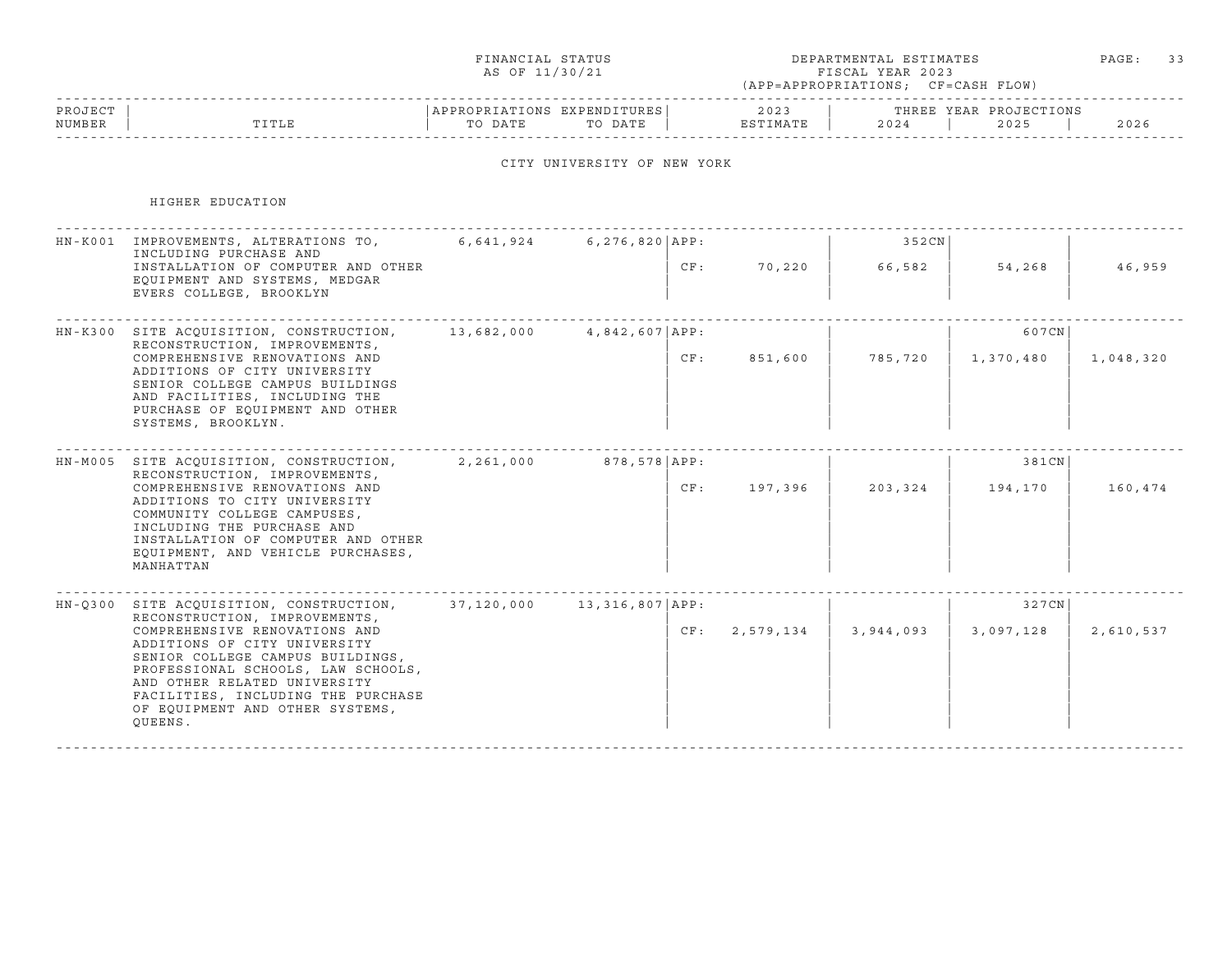| FINANCIAI.<br>STATUS                                                                                                                                                                                                                             | DEPARTMENTAL ESTIMATES | ^AGE | ___ |
|--------------------------------------------------------------------------------------------------------------------------------------------------------------------------------------------------------------------------------------------------|------------------------|------|-----|
| and the contract of the contract of the contract of the contract of the contract of the contract of the contract of the contract of the contract of the contract of the contract of the contract of the contract of the contra<br>AS OF 11/30/21 | FISCAL YEAR 2023       |      |     |

| PROJECT |                 | $\tau \cap M$ C<br>. |      | $\sim$ $\sim$ $\sim$<br>2023 | וסמטי<br>. | IONS<br>YEAR<br>∩ ם ח |      |
|---------|-----------------|----------------------|------|------------------------------|------------|-----------------------|------|
| NUMBER  | יה דרחי<br>⊥⊥⊥≞ | תחגם                 | DATE | <b>A</b> A m T               | 202        | 2025                  | 2026 |
|         |                 |                      |      |                              |            |                       |      |

### CITY UNIVERSITY OF NEW YORK

HIGHER EDUCATION

| HN-206   | SITE ACOUISITION, CONSTRUCTION,<br>RECONSTRUCTION, IMPROVEMENTS,<br>COMPREHENSIVE RENOVATIONS AND<br>ADDITIONS OF CITY UNIVERSITY<br>COMMUNITY COLLEGE CAMPUS BUILDINGS<br>AND FACILITIES, INCLUDING THE<br>PURCHASE OF EQUIPMENT AND OTHER<br>SYSTEMS, CITYWIDE | 680,328,018 | 541, 407, 036   APP: | CF: | 24,154,476<br>1,142,625NC              | 35,616,320CN<br>29,349,409<br>833,995NC | 45,207,000CN<br>32,230,044<br>709,222NC | 51,772,000CN<br>36,509,941<br>597,587NC |
|----------|------------------------------------------------------------------------------------------------------------------------------------------------------------------------------------------------------------------------------------------------------------------|-------------|----------------------|-----|----------------------------------------|-----------------------------------------|-----------------------------------------|-----------------------------------------|
| $HN-300$ | SITE ACQUISITION, CONSTRUCTION,<br>RECONSTRUCTION, IMPROVEMENTS,<br>COMPREHENSIVE RENOVATIONS AND<br>ADDITIONS OF CITY UNIVERSITY<br>SENIOR COLLEGE CAMPUS BUILDINGS<br>AND FACILITIES, INCLUDING THE<br>PURCHASE OF EQUIPMENT AND OTHER<br>SYSTEMS, CITYWIDE.   | 314,000     |                      | CF: | 24,000 APP: 25,711,000 CN<br>5,200,200 | $4,047,000 \, \text{CN}$<br>4,449,540   | $10,000$ CN<br>3,688,700                | 13,505,000CN<br>5,788,140               |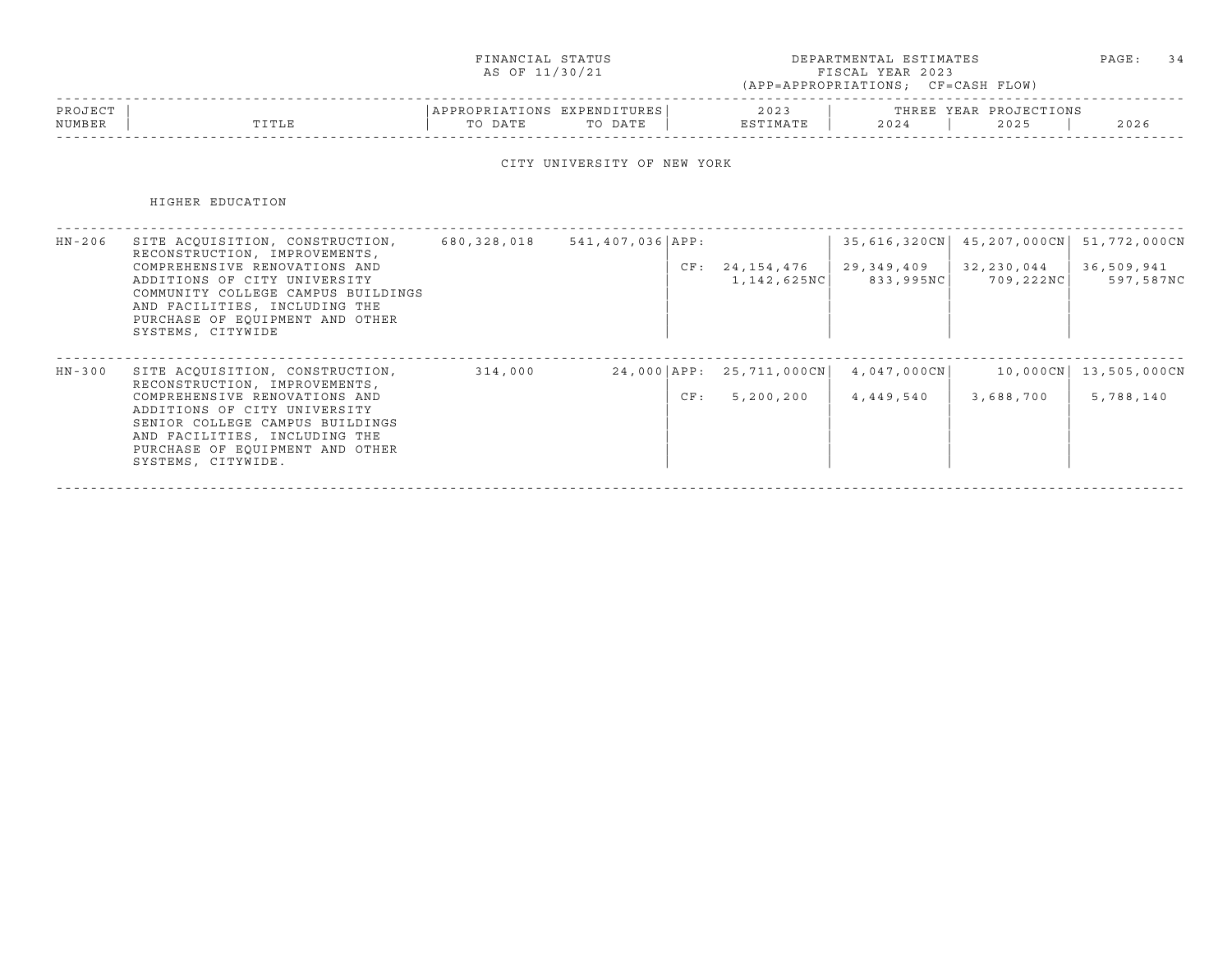| FINANCIAL STATUS                                                                                                                  | DEPARTMENTAL ESTIMATES | ^AGE |  |
|-----------------------------------------------------------------------------------------------------------------------------------|------------------------|------|--|
| the contract of the contract of the contract of the contract of the contract of the contract of the contract of<br>AS OF 11/30/21 | FISCAL YEAR 2023       |      |  |

| PROJECT |                                        | . J IN 2 | TURES | ? 0 2 .                                                | IRABB | IONS<br>Vロハロ<br>^ חרי<br>11 D.A.IV |      |
|---------|----------------------------------------|----------|-------|--------------------------------------------------------|-------|------------------------------------|------|
| NUMBER  | m <del>.</del> m <del>.</del> n<br>ᆠᆡᆄ | DATE     | DATF  | <b>TMATR</b><br>$\mathbf{H}$ $\mathbf{H}$ $\mathbf{H}$ | 202   | つのつに<br>2 U Z 3                    | 2026 |
|         |                                        |          |       |                                                        |       |                                    |      |

#### HEALTH AND HOSPITALS CORP

HEALTH & HOSPITALS CORP.

|          | HO-K001 ALL BUILDINGS, CONSTRUCTION,<br>RECONSTRUCTION, REHABILITATION,                                                                                                                                                                                                                                | 7,070,092 3,310,225 APP: |  | 658,590<br>CF: |                                                                                                | 1,000CN                                                               |                             | 392,512                |  |
|----------|--------------------------------------------------------------------------------------------------------------------------------------------------------------------------------------------------------------------------------------------------------------------------------------------------------|--------------------------|--|----------------|------------------------------------------------------------------------------------------------|-----------------------------------------------------------------------|-----------------------------|------------------------|--|
|          | MODERNIZATION, FIRE PREVENTION AND<br>ELEVATOR REPLACEMENTS (INCLUDING<br>COMMUNITY MENTAL HEALTH FACILITIES<br>PREVIOUSLY LISTED AS PROJECT<br>MH-36), FOR THE NEW YORK CITY<br>HEALTH AND HOSPITALS CORPORATION,<br>BROOKLYN                                                                         |                          |  |                |                                                                                                | 564,756                                                               | 467,730                     |                        |  |
| $HO-214$ | ALL BUILDINGS, ALL BOROUGHS,<br>CONSTRUCTION, RECONSTRUCTION,<br>REHABILITATION, MODERNIZATION,<br>FIRE PREVENTION AND ELEVATOR<br>REPLACEMENTS (INCLUDING COMMUNITY<br>MENTAL HEALTH FACILITIES<br>PREVIOUSLY LISTED AS PROJECT<br>MH-36), FOR THE NEW YORK CITY<br>HEALTH AND HOSPITALS CORPORATION. | 4175044025               |  |                | 2888671239   APP: 343,827,712CN   323,767,000CN   213,398,000CN   282,164,000CN<br>2,500,000 S |                                                                       | 237,360,212 F 141,844,000 F |                        |  |
|          |                                                                                                                                                                                                                                                                                                        |                          |  |                | $CF: 191, 462, 673$ 205, 792, 032 207, 740, 957 226, 287, 866                                  | 111, 932, 181NC   114, 184, 156NC   141, 260, 396NC   141, 047, 243NC |                             |                        |  |
| $HO-341$ | ALL BUILDINGS, ALL BOROUGHS,<br>CONSTRUCTION, RECONSTRUCTION,                                                                                                                                                                                                                                          | 222,000,000              |  |                | 4,905,055   APP: 173,000,000CN   269,571,000CN                                                 |                                                                       |                             |                        |  |
|          | REHABILITATION, MODERNIZATION,<br>EQUIPMENT, VEHICLES,<br>FIRE-PREVENTION, ELEVATOR<br>REPLACEMENTS AND RELATED COSTS,<br>FOR THE NEW YORK CITY HEALTH AND<br>HOSPITALS CORPORATION/CORRECTIONAL<br>HEALTH SERVICES.                                                                                   |                          |  |                | CF: 78, 327, 147                                                                               | 109, 143, 810                                                         | 85,013,571                  | 71,820,252             |  |
| $HO-410$ | EMERGENCY MEDICAL SERVICES,<br>EQUIPMENT AND AMBULANCES, UNDER                                                                                                                                                                                                                                         | 432,613,200              |  |                | 303,663,777   APP: 37,554,326CN   27,856,000CN   34,967,000CN                                  |                                                                       |                             | 38, 339, 000CN         |  |
|          | THE MANAGEMENT OF THE FIRE<br>DEPARTMENT, CITYWIDE                                                                                                                                                                                                                                                     |                          |  |                | CF: 34, 135, 764<br>27,800NC                                                                   | 30,696,314<br>19,460NC                                                | 32,226,292<br>16,680NC      | 33,919,997<br>13,900NC |  |
|          |                                                                                                                                                                                                                                                                                                        |                          |  |                |                                                                                                |                                                                       |                             |                        |  |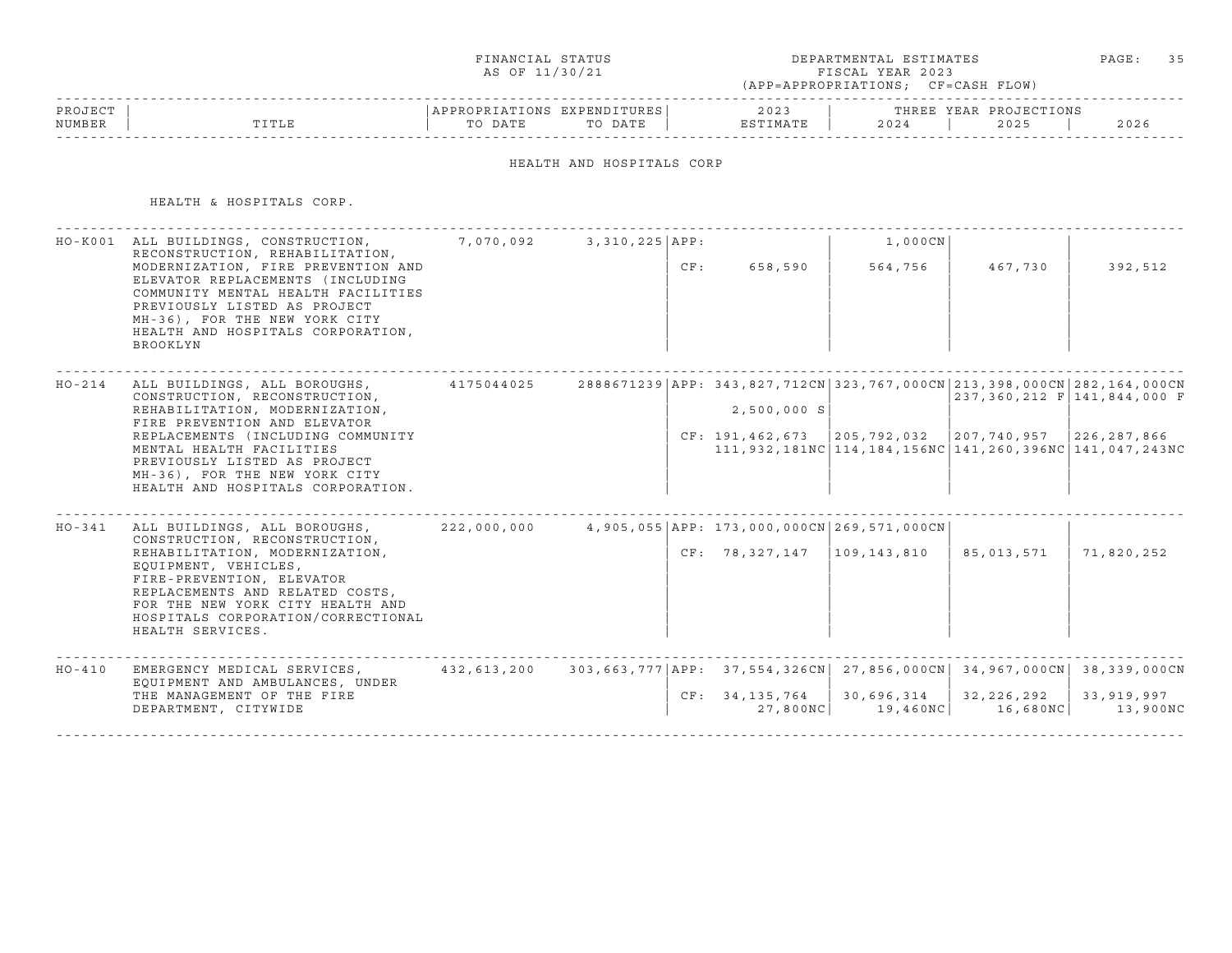| FINANCIAL STATUS | DEPARTMENTAL ESTIMATES | PAGE |  |
|------------------|------------------------|------|--|
| AS OF 11/30/21   | FISCAL YEAR 2023       |      |  |

### ------------------------------------------------------------------------------------------------------------------------------------PROJECT | |APPROPRIATIONS EXPENDITURES| 2023 | THREE YEAR PROJECTIONS NUMBER | TITLE | TO DATE TO DATE | ESTIMATE | 2024 | 2025 | 2026 ------------------------------------------------------------------------------------------------------------------------------------

HUMAN RESOURCES ADMINISTRATION

HUMAN RESOURCES

|                                                                                                                                                                                                                                                                                          | 172,000                                                                                                                                                                              |             |                                                             |               | $274$ CN                                                                  |                                                                                                                                                   |  |
|------------------------------------------------------------------------------------------------------------------------------------------------------------------------------------------------------------------------------------------------------------------------------------------|--------------------------------------------------------------------------------------------------------------------------------------------------------------------------------------|-------------|-------------------------------------------------------------|---------------|---------------------------------------------------------------------------|---------------------------------------------------------------------------------------------------------------------------------------------------|--|
| NON-CITY OWNED PHYSICAL PUBLIC<br>BETTERMENT OR IMPROVEMENT WITH A<br>CITY PURPOSE, WHICH WOULD BE<br>CLASSIFIED AS A CAPITAL ASSET<br>UNDER GENERALLY ACCEPTED<br>ACCOUNTING PRINCIPLES FOR<br>MUNICIPALITIES; FOR THE CENTER FOR<br>ALTERNATIVE SENTENCING AND<br>EMPLOYMENT SERVICES. |                                                                                                                                                                                      | CF:         | 7,200                                                       | 5,040         | 24,120                                                                    | 17,460                                                                                                                                            |  |
|                                                                                                                                                                                                                                                                                          | 36,000                                                                                                                                                                               |             | 122CN                                                       |               |                                                                           |                                                                                                                                                   |  |
| NON-CITY OWNED PHYSICAL PUBLIC<br>BETTERMENT OR IMPROVEMENT WITH A<br>CITY PURPOSE, WHICH WOULD BE<br>CLASSIFIED AS A CAPITAL ASSET<br>UNDER GENERALLY ACCEPTED<br>ACCOUNTING PRINCIPLES FOR<br>MUNICIPALITIES; FOR EMERALD ISLE<br>IMMIGRATION CENTER INC.                              |                                                                                                                                                                                      | CF:         | 200                                                         | 140           | 120                                                                       | 100                                                                                                                                               |  |
| ACOUISITION, CONSTRUCTION,<br>RECONSTRUCTION AND IMPROVEMENTS,<br>INCLUDING FURNISHINGS AND                                                                                                                                                                                              |                                                                                                                                                                                      |             |                                                             | 1,609,582 S   | 4,846,000 F<br>2,306,000 S                                                | 1,681,000 F<br>571,000 S                                                                                                                          |  |
| FACILITIES FOR USE BY HUMAN<br>RESOURCES ADMINISTRATION                                                                                                                                                                                                                                  |                                                                                                                                                                                      |             |                                                             |               | 25,773,663                                                                | 21,579,930                                                                                                                                        |  |
| PURCHASE OF AUTOMOTIVE AND OTHER<br>EQUIPMENT HAVING A UNIT COST OF AT<br>LEAST \$35,000 AFTER NOVEMBER 1,<br>1999 AND A LIFE EXPECTANCY OF AT                                                                                                                                           |                                                                                                                                                                                      |             |                                                             | 63,783 F      | 192,000CN <br>129,000 F                                                   | 146,000CN<br>98,000 F<br>31,863 S                                                                                                                 |  |
| LEAST FIVE YEARS FOR USE BY HUMAN<br>RESOURCES                                                                                                                                                                                                                                           |                                                                                                                                                                                      | CF:         | 38,600                                                      | 71,020        | $92,360$  <br>96,180NC                                                    | 101,780<br>105,980NC                                                                                                                              |  |
|                                                                                                                                                                                                                                                                                          | HR-MN833 CONSTRUCTION, RECONSTRUCTION,<br>ACQUISITION OR INSTALLATION OF A<br>HR-QN942 CONSTRUCTION, RECONSTRUCTION,<br>ACOUISITION OR INSTALLATION OF A<br>EQUIPMENT, FOR SITES AND | 602,397,882 | $37, 274$ $APP:$<br>$35,122$   APP:<br>$450,897,578$ $APP:$ | CF: 8,915,036 | $\mid$ 25,770,231<br>$4,557,316$ $3,908,962$ $RPP:$ $4,000CN$<br>40,200NC | $1, 295, 106$ CN   33,773,000CN   3,299,000CN<br>$412, 236$ F<br>$1,529,322NC$ 2, 196, 421NC 3, 135, 821NC 2, 898, 461NC<br>220,000CN<br>73,940NC |  |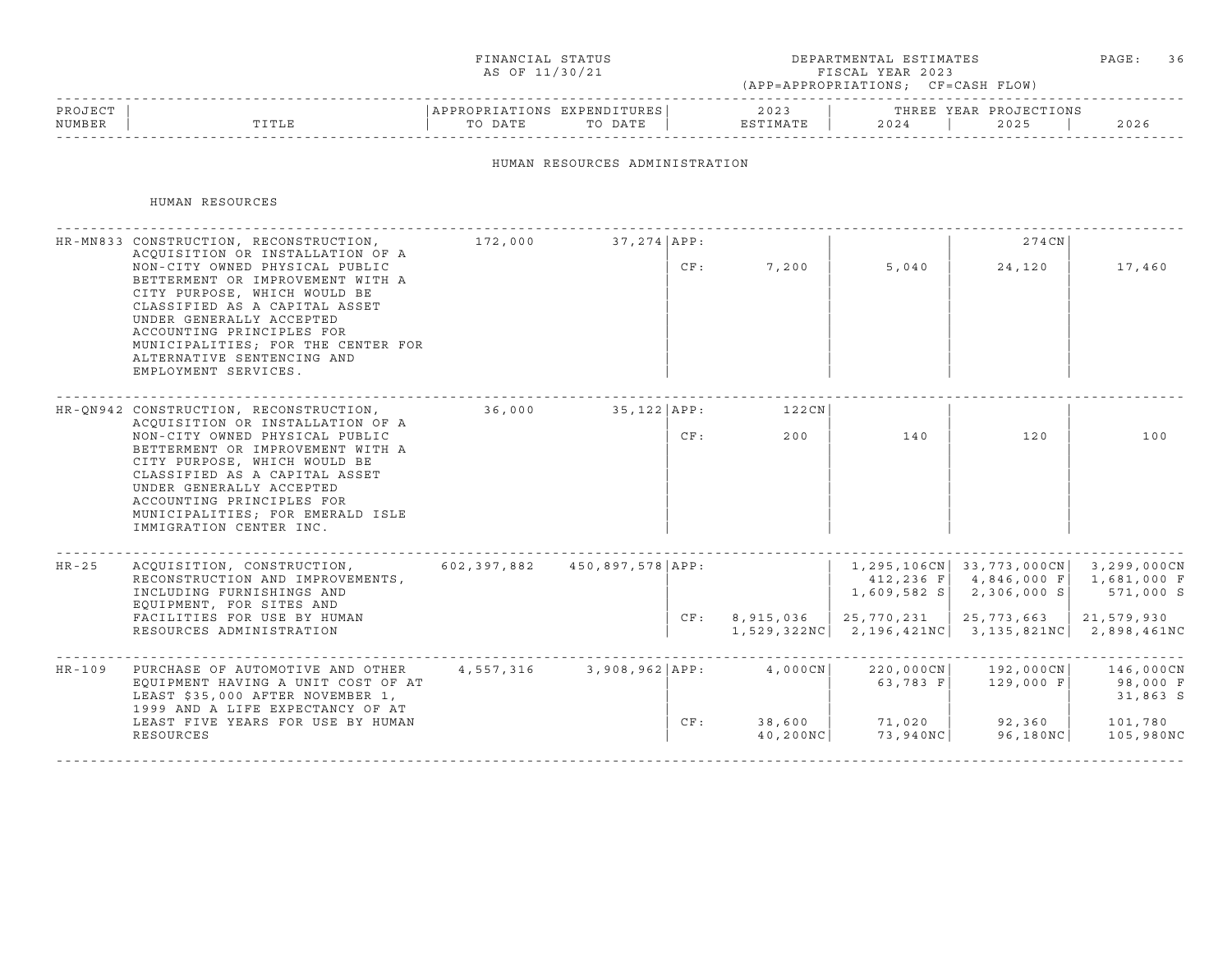|                                                                    | AS OF 11/30/21 |         |                                                 |                                             | PAGE:<br>37                                      |                                           |                                                                                                                                                         |
|--------------------------------------------------------------------|----------------|---------|-------------------------------------------------|---------------------------------------------|--------------------------------------------------|-------------------------------------------|---------------------------------------------------------------------------------------------------------------------------------------------------------|
| TITLE                                                              | TO DATE        | TO DATE |                                                 | 2023<br>ESTIMATE                            | 2024                                             | 2025                                      | 2026                                                                                                                                                    |
|                                                                    |                |         |                                                 |                                             |                                                  |                                           |                                                                                                                                                         |
| HUMAN RESOURCES                                                    |                |         |                                                 |                                             |                                                  |                                           |                                                                                                                                                         |
| PURCHASE OF TELECOMMUNICATIONS<br>EOUIPMENT.                       | 75,568,233     |         |                                                 | 19,207,401CN<br>8,601,739 F                 | 760,000 F<br>348,090 S                           | 93,000CN<br>67,000 F<br>30,000 S          | 3,103,000CN<br>2,217,000 F<br>1,013,000 S                                                                                                               |
|                                                                    |                |         | CF:                                             | 5,882,437<br>3,507,448NCl                   | 4,422,525<br>2,748,706NC                         | 3,760,890<br>2,328,865NC                  | 3,769,714<br>2,599,265NC                                                                                                                                |
| PROVISION OF COMPUTER EQUIPMENT<br>AND AUTOMATED SYSTEMS, CITYWIDE | 504,615,158    |         |                                                 | $26, 494, 385$ CN<br>20,920,407 F           | 6,632,000CN<br>3,176,000 F<br>956,456 S          | 4,766,000CN<br>2,970,000 F<br>1,606,000 S | 12,767,000CN<br>7,855,000 F<br>4,314,000 S                                                                                                              |
|                                                                    |                |         |                                                 | 9,956,350NC                                 | 13,359,508                                       | 12,181,400<br>7,711,340NC                 | 12,616,348<br>8,762,617NC                                                                                                                               |
|                                                                    | PROJECT        |         | FINANCIAL STATUS<br>APPROPRIATIONS EXPENDITURES | 56, 856, 615   APP:<br>$415,673,062$ $APP:$ | HUMAN RESOURCES ADMINISTRATION<br>CF: 17,065,592 |                                           | DEPARTMENTAL ESTIMATES<br>FISCAL YEAR 2023<br>(APP=APPROPRIATIONS; CF=CASH FLOW)<br>THREE YEAR PROJECTIONS<br>$1, 170, 000 \, \text{CN}$<br>8,144,525NC |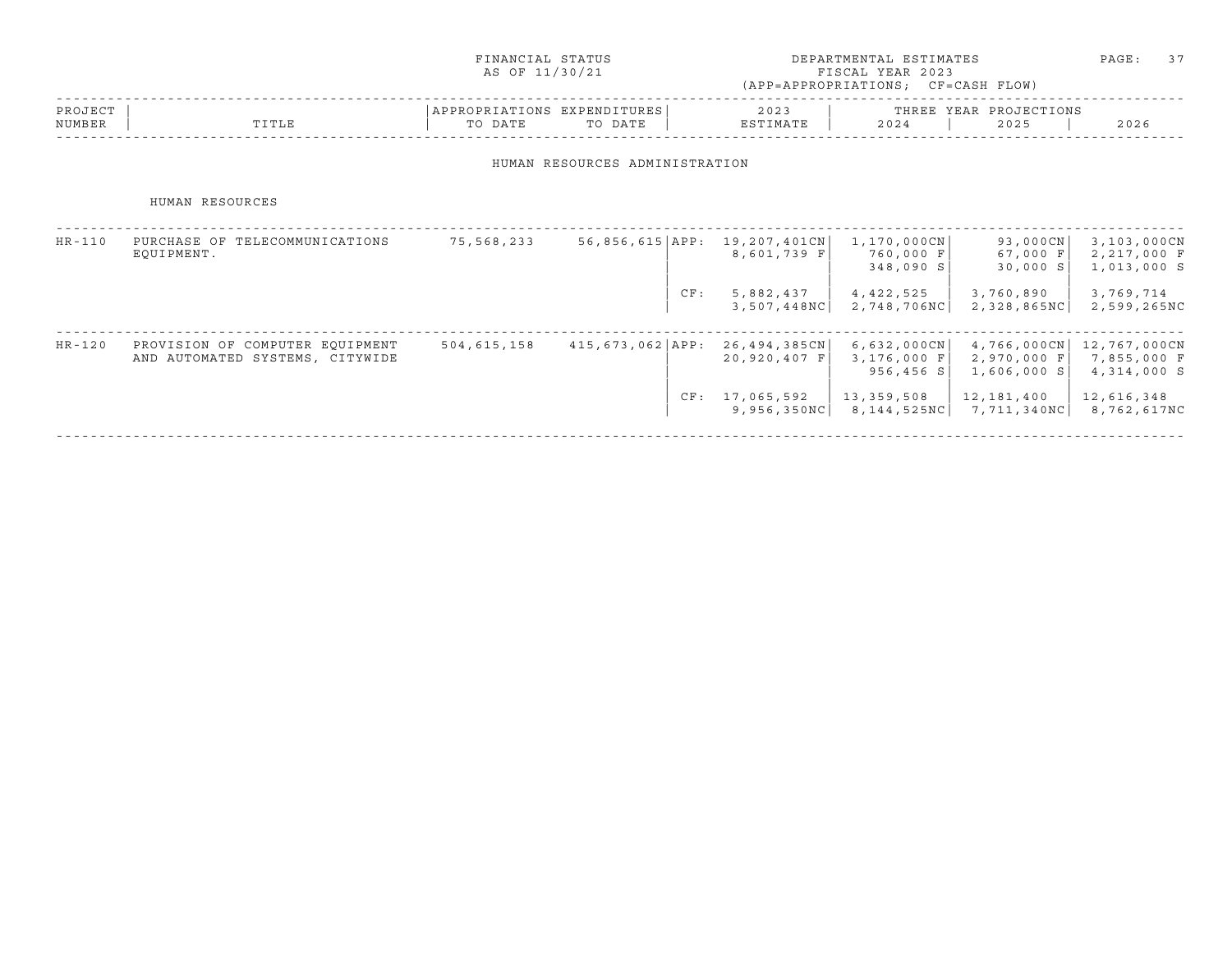| FINANCIAL STATUS                                                                                                                  | DEPARTMENTAL ESTIMATES | הרתי    | __ |
|-----------------------------------------------------------------------------------------------------------------------------------|------------------------|---------|----|
|                                                                                                                                   |                        | $AGE$ . |    |
|                                                                                                                                   |                        |         |    |
| the contract of the contract of the contract of the contract of the contract of the contract of the contract of<br>AS OF 11/30/21 | T S C A L<br>YEAR 2023 |         |    |

| PROJECT<br>NUMBER                                                                                 | TITLE                                                                                                                                             | APPROPRIATIONS EXPENDITURES<br>TO DATE | TO DATE                      |              | 2023<br>ESTIMATE                                                                                                                        | 2024                                                                                | THREE YEAR PROJECTIONS<br>2025               | 2026                             |
|---------------------------------------------------------------------------------------------------|---------------------------------------------------------------------------------------------------------------------------------------------------|----------------------------------------|------------------------------|--------------|-----------------------------------------------------------------------------------------------------------------------------------------|-------------------------------------------------------------------------------------|----------------------------------------------|----------------------------------|
|                                                                                                   |                                                                                                                                                   |                                        | DEPARTMENT OF TRANSPORTATION |              |                                                                                                                                         |                                                                                     |                                              |                                  |
|                                                                                                   | HIGHWAYS                                                                                                                                          |                                        |                              |              |                                                                                                                                         |                                                                                     |                                              |                                  |
|                                                                                                   | HW-Q001 CONSTRUCTION, RECONSTRUCTION,<br>REPAVING, RESURFACING AND                                                                                | 8,586,674                              | $6,976,201$ $\vert$ APP:     |              |                                                                                                                                         |                                                                                     | $208, 221$ CN                                | 154,000CN                        |
|                                                                                                   | IMPROVEMENTS TO HIGHWAYS AND<br>STREETS, QUEENS                                                                                                   |                                        |                              | CF:          | 147,592                                                                                                                                 | 105,204                                                                             | 307,464                                      | 258,370                          |
|                                                                                                   | HW-C01Q CONSTRUCTION AND RECONSTRUCTION OF<br>HIGHWAYS AND INCIDENTAL STRUCTURES                                                                  | 2,980,551                              | 2,971,195 APP:               |              | 345,000 F                                                                                                                               |                                                                                     |                                              |                                  |
| AND REPAVING AND RESURFACING OF<br>STREETS, AND ALL REQUIRED<br>ANCILLARY WORK, BOROUGH OF QUEENS |                                                                                                                                                   |                                        |                              | CF: 71,037NC | 49,967NC                                                                                                                                | 42,789NC                                                                            | 35,704NC                                     |                                  |
| $HW - 1$                                                                                          | CONSTRUCTION AND RECONSTRUCTION OF 159,516,151<br>HIGHWAYS AND INCIDENTAL STRUCTURES<br>AND REPAVING AND RESURFACING OF<br>STREETS, ALL BOROUGHS. |                                        |                              |              | $89,832,816$ $\vert$ APP: $8$ , 246, 497CN $\vert$ 19,099,000CN $\vert$ 36,891,000CN $\vert$ 219,003,000CN<br>240,000 F<br>16,181,000 S |                                                                                     |                                              |                                  |
|                                                                                                   |                                                                                                                                                   |                                        |                              |              | $CF: 15,783,941 \mid 15,145,333 \mid 19,714,038$                                                                                        | $3,284,200NC$   2,298,940NC   1,970,520NC   1,642,100NC                             |                                              | 59,362,094                       |
| $HW-1K$                                                                                           | CONSTRUCTION AND RECONSTRUCTION OF 668,843,109 351,173,079 APP:<br>HIGHWAYS AND INCIDENTAL STRUCTURES<br>AND REPAVING AND RESURFACING OF          |                                        |                              |              |                                                                                                                                         | $48,469,653$ CN   58,133,000CN   230,409,000CN<br>$5,760,340 \text{ F}$ 9,000,000 F |                                              | $24, 457, 074$ S $5, 599, 000$ S |
|                                                                                                   | STREETS, BOROUGH OF BROOKLYN                                                                                                                      |                                        |                              |              | $CF: 45,490,074$   53,870,140                                                                                                           | 12,979,280NC   12,245,683NC   15,604,636NC   13,666,517NC                           | 54,314,250                                   | 90,739,543                       |
| $HW - 1M$                                                                                         | CONSTRUCTION AND RECONSTRUCTION OF 523,865,492<br>HIGHWAYS AND INCIDENTAL STRUCTURES<br>AND REPAVING AND RESURFACING OF                           |                                        |                              |              | $264, 875, 990$   APP: 28, 196, 121 CN   17, 757, 000 CN   28, 340, 000 CN   87, 859, 000 CN                                            |                                                                                     | 19,885,385 F   1,461,000 F                   |                                  |
|                                                                                                   | STREETS, BOROUGH OF MANHATTAN                                                                                                                     |                                        |                              |              | CF: 27, 955, 325                                                                                                                        | 24,066,590<br>19,865,813NC   19,392,597NC   16,046,361NC   13,559,084NC             | 25,582,418                                   | 38,375,950                       |
| $HW-1Q$                                                                                           | CONSTRUCTION AND RECONSTRUCTION OF 655,529,486<br>HIGHWAYS AND INCIDENTAL STRUCTURES                                                              |                                        | 384,836,784   APP:           |              |                                                                                                                                         |                                                                                     | 29,069,688CN   138,417,000CN   267,837,000CN |                                  |
|                                                                                                   | AND REPAVING AND RESURFACING OF<br>STREETS, INCLUDING REQUIRED<br>ANCILLARY WORK, BOROUGH OF QUEENS                                               |                                        |                              |              | CF: 30, 170, 761<br>5, 204, 650NC                                                                                                       | 41,513,112                                                                          | 60,049,410                                   | 100,530,255<br>5,591,420NC       |
|                                                                                                   |                                                                                                                                                   |                                        |                              |              |                                                                                                                                         |                                                                                     |                                              |                                  |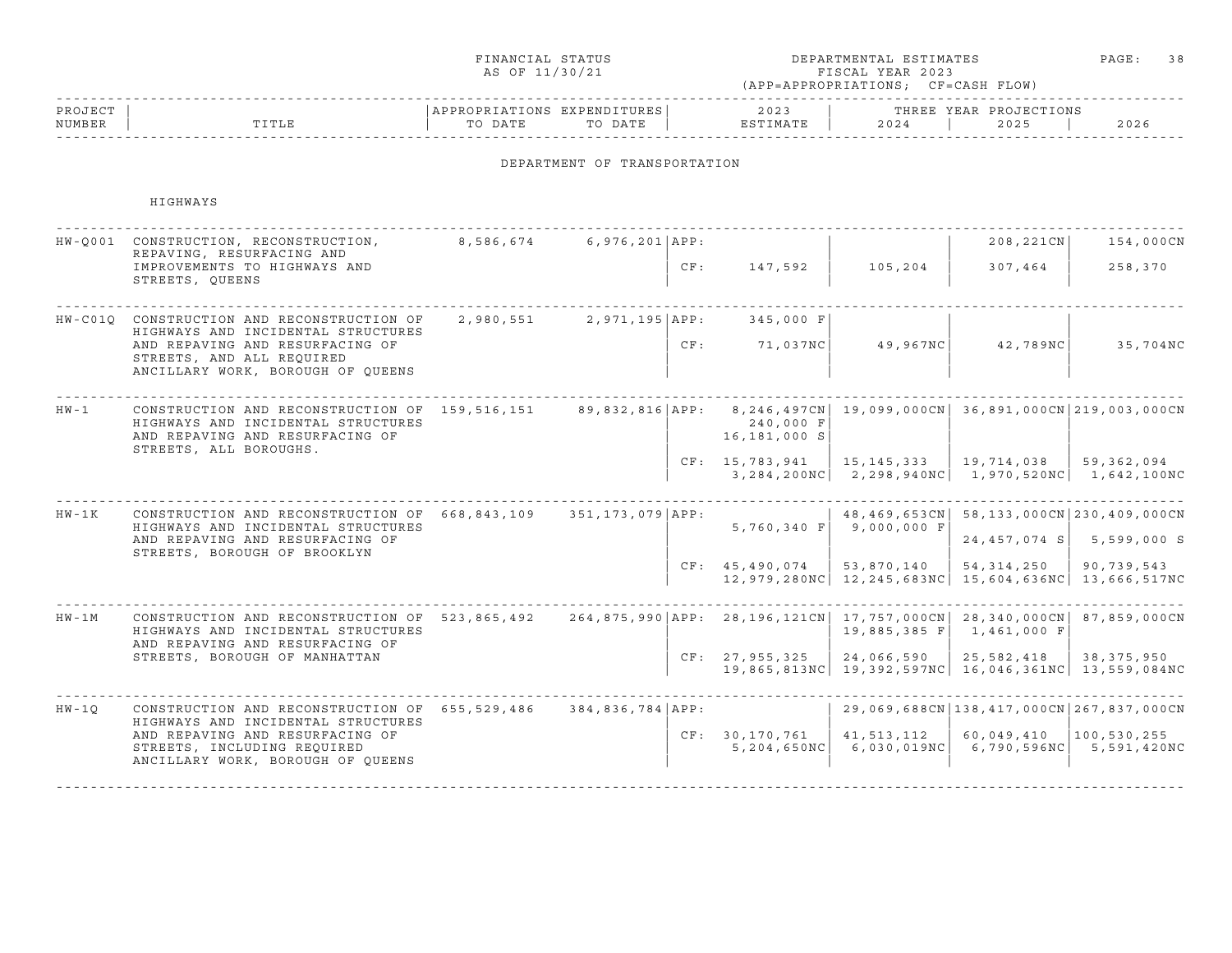| FINANCIAL STATUS                                                                                                                  | DEPARTMENTAL ESTIMATES | הרתי       | __ |
|-----------------------------------------------------------------------------------------------------------------------------------|------------------------|------------|----|
|                                                                                                                                   |                        | $A \cap A$ |    |
|                                                                                                                                   |                        |            |    |
| the contract of the contract of the contract of the contract of the contract of the contract of the contract of<br>AS OF 11/30/21 | T S C A L<br>YEAR 2023 |            |    |

| PROJEC |       |              | ,,,,,,,, | 202.           |                               | $\cap$ NT $\subset$<br>꼬ㅁㅈ.<br>ᆂᆂᇦᇌᇦ<br>$\left  \cdot \right $ |              |
|--------|-------|--------------|----------|----------------|-------------------------------|----------------------------------------------------------------|--------------|
| NUMBER | ⊥⊥⊥⊥⊥ | 五九中形<br>DATE | DATE     | <b>TASA MT</b> | $\cap$ $\cap$ $\cap$<br>2 U Z | 2025                                                           | 2022<br>ていてん |
|        |       |              |          |                |                               |                                                                |              |

### DEPARTMENT OF TRANSPORTATION

HIGHWAYS

| $HW-1R$   | CONSTRUCTION AND RECONSTRUCTION OF 194,517,523<br>HIGHWAYS AND INCIDENTAL<br>STRUCTURES, AND REPAVING AND<br>RESURFACING OF STREETS, BOROUGH OF |               | $136,477,229$ $APP:$ |     | $3,383,996$ F                                                                         | 1,632,000 F                                            | 8, 138, 524 CN   49, 055, 000 CN<br>1,295,000 F<br>747,098 S | 14,603,000CN              |
|-----------|-------------------------------------------------------------------------------------------------------------------------------------------------|---------------|----------------------|-----|---------------------------------------------------------------------------------------|--------------------------------------------------------|--------------------------------------------------------------|---------------------------|
|           | STATEN ISLAND                                                                                                                                   |               |                      | CF: | 7,497,026                                                                             | 8,144,001<br>$3,922,067NC$ 3, 299, 543NC 3, 148, 356NC | 16,334,838                                                   | 15,310,455<br>2,618,325NC |
| $HW - 1X$ | CONSTRUCTION AND RECONSTRUCTION OF<br>HIGHWAYS AND INCIDENTAL STRUCTURES<br>AND REPAVING AND RESURFACING OF                                     | 380, 343, 405 |                      |     | $285, 264, 643$   APP: 9, 404, 191CN   33, 744, 000CN   63, 309, 000CN  <br>446,999 S |                                                        |                                                              | 34,450,000CN<br>738,999 F |
|           | STREETS, BOROUGH OF THE BRONX                                                                                                                   |               |                      |     | CF: 17,455,433   20,018,810                                                           | $4,741,742NC$ 3,865,543NC 3,223,269NC                  | 28,586,979                                                   | 29,338,877<br>2,941,120NC |
| $HW - 2M$ | RESURFACING OF STREETS, MANHATTAN                                                                                                               | 218,620,495   | $125,676,003$ $APP:$ |     |                                                                                       |                                                        | 61,564,002CN   73,777,000CN                                  | 75,946,000CN              |
|           |                                                                                                                                                 |               |                      |     | CF: 16, 461, 883<br>264,436NC                                                         | 26,087,210<br>216,357NC                                | 34,825,575<br>180,297NC                                      | 42,524,198<br>156,257NC   |
| $HW - 3$  | REHABILITATION AND RECONSTRUCTION<br>OF YARDS, SHOPS, GARAGES, AND                                                                              | 398,433,303   |                      |     | 279,754,586 APP: 145,773,284 CN   106,060,000 CN   7,739,000 CN                       |                                                        |                                                              | 63,356,000CN              |
|           | OTHER FACILITIES, DEPARTMENT OF<br>TRANSPORTATION, ALL BOROUGHS                                                                                 |               |                      |     | $CF: 51, 703, 197$   58,084,185<br>379,050NC                                          |                                                        | 47,888,851<br>$265,411NC$ 1,408,883NC                        | 52,856,494<br>1,016,564NC |
| $HW - 61$ | LAND ACQUISITION FOR STREET                                                                                                                     | 119,430,798   | 62, 126, 427   APP:  |     |                                                                                       |                                                        | 9,642,761CN   15,576,000CN                                   | 1,000,000CN               |
|           | PURPOSES AND SEWER CONSTRUCTION,<br>ALL BOROUGHS                                                                                                |               |                      |     | CF: 10,372,558                                                                        | 10,221,240                                             | 11,409,617                                                   | 9,374,708                 |
| $HW-121$  | CONSTRUCTION, STREETS IN THE SOUTH                                                                                                              | 24, 116, 795  | 21, 353, 869   APP:  |     |                                                                                       | 27,767,000CN                                           |                                                              |                           |
|           | JAMAICA AREA BOUNDED BY SOUTH<br>ROAD, NEW YORK, BAISLEY AND<br>SUTPHIN BOULEVARDS, OUEENS                                                      |               |                      | CF: | 253,250                                                                               | 6,048,786                                              | 4,261,868                                                    | 3,652,597                 |
|           |                                                                                                                                                 |               |                      |     |                                                                                       |                                                        |                                                              |                           |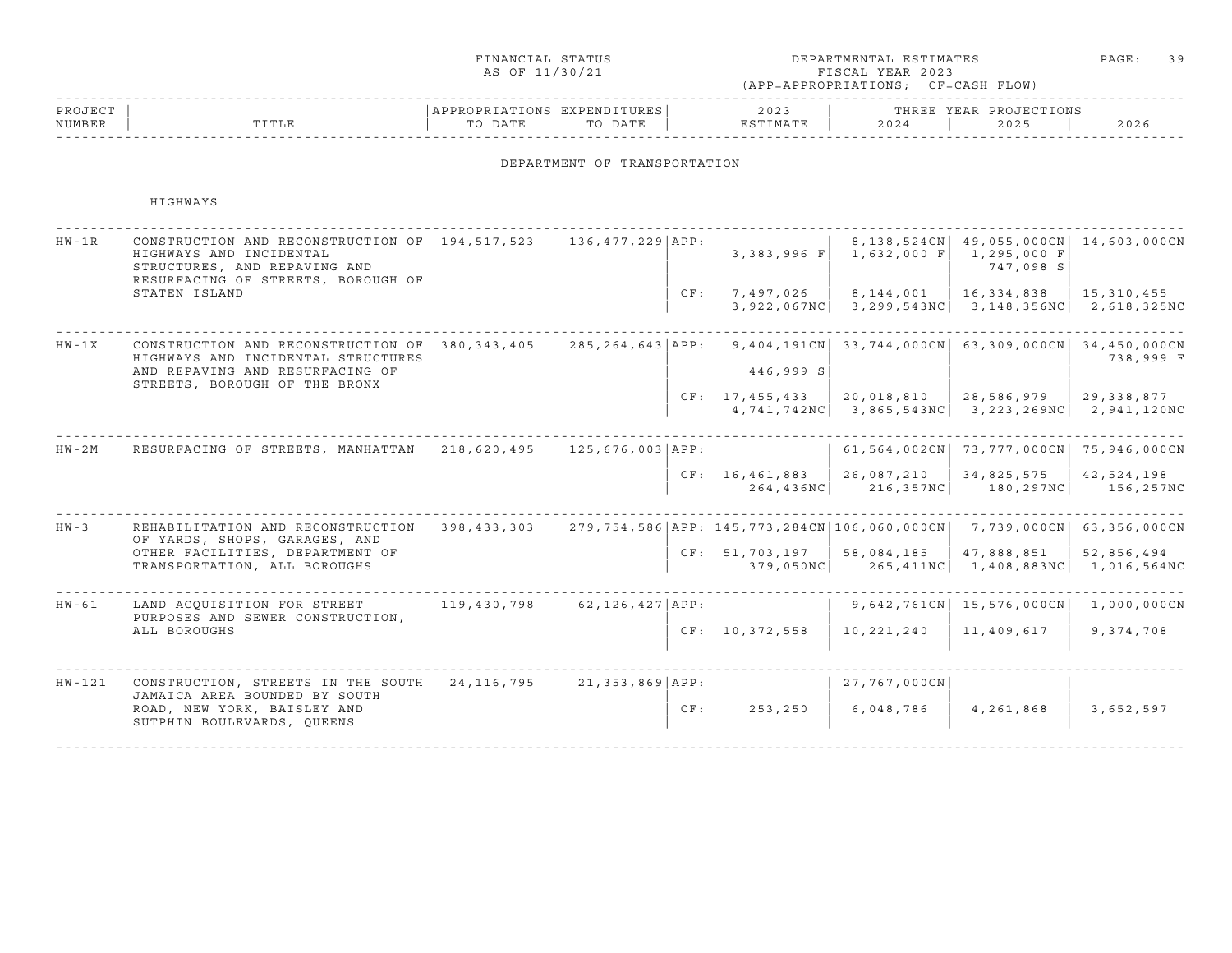|                                                                                                                                                                                                                                               | AS OF 11/30/21                                                                                                                      |         |                                                      |                                                  | FISCAL YEAR 2023<br>(APP=APPROPRIATIONS; CF=CASH FLOW)                                                                                           |             |                                                                                                                                                                                                                                                                                                                                                                                                                                                                                                                                                           |
|-----------------------------------------------------------------------------------------------------------------------------------------------------------------------------------------------------------------------------------------------|-------------------------------------------------------------------------------------------------------------------------------------|---------|------------------------------------------------------|--------------------------------------------------|--------------------------------------------------------------------------------------------------------------------------------------------------|-------------|-----------------------------------------------------------------------------------------------------------------------------------------------------------------------------------------------------------------------------------------------------------------------------------------------------------------------------------------------------------------------------------------------------------------------------------------------------------------------------------------------------------------------------------------------------------|
| TITLE                                                                                                                                                                                                                                         | TO DATE                                                                                                                             | TO DATE |                                                      | 2023<br>ESTIMATE                                 | 2024                                                                                                                                             | 2025        | 2026                                                                                                                                                                                                                                                                                                                                                                                                                                                                                                                                                      |
|                                                                                                                                                                                                                                               |                                                                                                                                     |         |                                                      |                                                  |                                                                                                                                                  |             |                                                                                                                                                                                                                                                                                                                                                                                                                                                                                                                                                           |
| HIGHWAYS                                                                                                                                                                                                                                      |                                                                                                                                     |         |                                                      |                                                  |                                                                                                                                                  |             |                                                                                                                                                                                                                                                                                                                                                                                                                                                                                                                                                           |
| SIDEWALK AND CURB CONSTRUCTION,<br>FENCING VACANT LOTS, FILLING<br>SUNKEN LOTS, ALL BOROUGHS                                                                                                                                                  | 2493732204                                                                                                                          |         |                                                      | 333,847 F                                        |                                                                                                                                                  |             |                                                                                                                                                                                                                                                                                                                                                                                                                                                                                                                                                           |
|                                                                                                                                                                                                                                               |                                                                                                                                     |         |                                                      |                                                  |                                                                                                                                                  |             | 248,088,856                                                                                                                                                                                                                                                                                                                                                                                                                                                                                                                                               |
| RECONSTRUCTION OF STEP STREETS,                                                                                                                                                                                                               |                                                                                                                                     |         |                                                      |                                                  |                                                                                                                                                  |             |                                                                                                                                                                                                                                                                                                                                                                                                                                                                                                                                                           |
|                                                                                                                                                                                                                                               |                                                                                                                                     |         |                                                      |                                                  | 2,313,501                                                                                                                                        | 4,229,171   | 3, 234, 037                                                                                                                                                                                                                                                                                                                                                                                                                                                                                                                                               |
| CONSTRUCTION, RECONSTRUCTION OF<br>BROOKVILLE BOULEVARD FROM SOUTH<br>CONDUIT AVENUE TO NEWHALL AVENUE,<br>(IN CONJUNCTION WITH SE-179), AND<br>OTHER STREETS GENERALLY IN THE                                                                |                                                                                                                                     |         |                                                      |                                                  | 7,059,841                                                                                                                                        | 5,268,521   | 4, 465, 734                                                                                                                                                                                                                                                                                                                                                                                                                                                                                                                                               |
| AND HOOK CREEK BOULEVARD, QUEENS                                                                                                                                                                                                              |                                                                                                                                     |         |                                                      |                                                  |                                                                                                                                                  |             |                                                                                                                                                                                                                                                                                                                                                                                                                                                                                                                                                           |
| ENGINEERING, ARCHITECTURAL,<br>ADMINISTRATIVE AND OTHER COSTS IN<br>CONNECTION WITH CAPITAL BUDGET<br>PROJECTS UNDER JURISDICTION OF<br>BUREAU OF HIGHWAY OPERATIONS TO BE<br>IMPLEMENTED THROUGH INTERFUND<br>AGREEMENTS OR OTHER CONTRACTS. |                                                                                                                                     |         |                                                      |                                                  | 7,699,923                                                                                                                                        | 8,297,373   | 4,103,000CN<br>7,562,326                                                                                                                                                                                                                                                                                                                                                                                                                                                                                                                                  |
| REPAVING AND RESURFACING OF                                                                                                                                                                                                                   | 4209770685                                                                                                                          |         |                                                      |                                                  |                                                                                                                                                  |             |                                                                                                                                                                                                                                                                                                                                                                                                                                                                                                                                                           |
| THROUGH INTERFUND AGREEMENTS, AND<br>PURCHASE OF MATERIALS TO BE<br><b>UTILIZED</b>                                                                                                                                                           |                                                                                                                                     |         |                                                      |                                                  |                                                                                                                                                  |             | 147,663,142                                                                                                                                                                                                                                                                                                                                                                                                                                                                                                                                               |
| REHABILITATION OF THE 47TH AND                                                                                                                                                                                                                |                                                                                                                                     |         |                                                      |                                                  |                                                                                                                                                  |             |                                                                                                                                                                                                                                                                                                                                                                                                                                                                                                                                                           |
| CENTRAL PARKWAY, QUEENS                                                                                                                                                                                                                       |                                                                                                                                     |         | CF:                                                  |                                                  | 40,000                                                                                                                                           | 28,000      | 24,000                                                                                                                                                                                                                                                                                                                                                                                                                                                                                                                                                    |
|                                                                                                                                                                                                                                               | BOROUGH OF THE BRONX<br>VICINITY OF SOUTH CONDUIT AVENUE<br>STREETS BY DEPARTMENTAL EMPLOYEES<br>49TH STREET BRIDGES OVER THE GRAND |         | 60,896,481<br>39,574,584<br>107,984,161<br>2,159,543 | APPROPRIATIONS EXPENDITURES<br>61,955,211   APP: | DEPARTMENT OF TRANSPORTATION<br>49,343,972   APP:<br>CF: 1, 223, 648<br>35,183,256   APP:<br>CF: 242, 294<br>CF: 6, 323, 678<br>2,159,442   APP: | 1,933,511 S | THREE YEAR PROJECTIONS<br>$1812004176$ $APP: 94,828,467CN$ $253,504,000CN$ $414,748,000CN$ $407,569,000CN$<br>8,284,999 P 6,668,000 P<br>$CF: 148,409,572$   159,638,092   210,982,466<br>6,551,823NC 6,418,062NC 7,878,052NC 7,630,452NC<br>1,117,019CN   12,379,000CN  <br>1,500,000CN<br>31,252,829CN<br>9,787,147CN<br>3474862742   APP: 1, 060, 079CN   200, 567, 000CN   206, 708, 000CN   212, 962, 000CN<br>$CF: 104, 051, 324   112, 998, 623   131, 885, 903$<br>43, 140, 000NC   30, 198, 000NC   25, 884, 000NC   21, 570, 000NC<br>199,999CN |

FINANCIAL STATUS **EXECUTAL STATUS** DEPARTMENTAL ESTIMATES

 $PAGE: 40$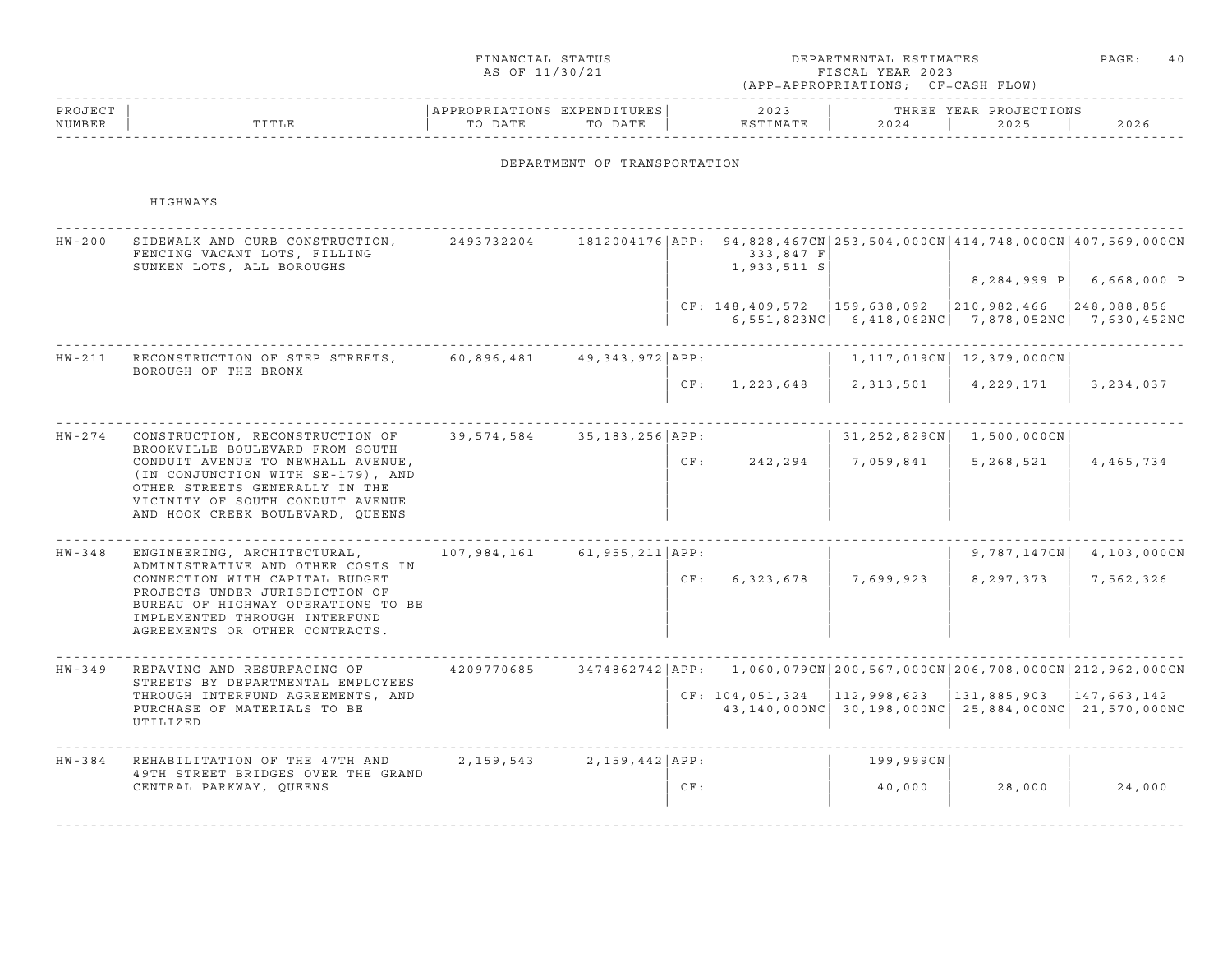| FINANCIAL STATUS<br>$\sim$ $\sim$ $\sim$ $\sim$ $\sim$ $\sim$ | DEPARTMENTAL ESTIMATES | PAGE |  |
|---------------------------------------------------------------|------------------------|------|--|
| AS OF 11/30/21                                                | FISCAL YEAR 2023       |      |  |

| PROJECT |                   |                | . IUK B.S. I                    | $\sim$ $\sim$ $\sim$<br>202. |      | ∩N⊺⊂<br>VロAE<br>. H.<br>17 UU LU JU LU UU<br>$\mathbf{A}$ |      |
|---------|-------------------|----------------|---------------------------------|------------------------------|------|-----------------------------------------------------------|------|
| NUMBER  | $m + r$<br>פחודדו | namn -<br>DATE | <b>DAME</b><br>$m \cap$<br>DATE | ורח הוא ז<br>$-1173$ $+10$   | 2024 | 202F                                                      | 2026 |
|         |                   |                |                                 |                              |      |                                                           |      |

### DEPARTMENT OF TRANSPORTATION

HIGHWAYS

| $HW-662$ | RECONSTRUCTION OF STREETS WITHIN<br>THE AREA BOUNDED BY SOUTH CONDUIT<br>AVENUE, 153RD PLACE, 146TH AVENUE,<br>159TH STREET, ROCKAWAY BOULEVARD<br>AND SPRINGFIELD BOULEVARD, QUEENS                                                       | 42,635,920   | 41,833,478 APP:   | CF: | 140,917                  | 99,459                                 | 85,116                                                 | 4,352,000CN<br>961,687 |
|----------|--------------------------------------------------------------------------------------------------------------------------------------------------------------------------------------------------------------------------------------------|--------------|-------------------|-----|--------------------------|----------------------------------------|--------------------------------------------------------|------------------------|
| HW-700   | RECONSTRUCTION OF COLUMBIA STREET<br>FROM ATLANTIC AVENUE TO HAMILTON<br>AVENUE AND OTHER STREETS IN THE<br>VICINITY OF THE INTERSECTION OF<br>COLUMBIA STREET AND DEGRAW STREET,<br>INCLUDING REQUIRED ANCILLARY<br>STREET WORK, BROOKLYN | 18,486,317   | 17,139,156   APP: | CF: | $926, 485$ CN<br>443,709 | 339,398                                | 286,165                                                | 244,010                |
| HW-710   | RECONSTRUCTION OF PELHAM PARKWAY<br>WEST AND EAST BOUNDS AND NORTH AND<br>SOUTH BOUNDS FROM BRONX RIVER<br>PARKWAY TO HUTCHINSON RIVER,<br>INCLUDING REQUIRED ANCILLARY<br>STREET WORK, THE BRONX                                          | 53, 314, 178 | 47,594,675   APP: | CF: | 960,740                  | 998,233CN<br>1,241,169                 | 2,250,000CN<br>1,423,681                               | 1, 154, 575            |
| HW-724   | RECONSTRUCTION OF BROOKVILLE<br>BOULEVARD FROM ROCKAWAY BOULEVARD<br>TO NEWHALL AVENUE AND FROM SUNRISE<br>HIGHWAY TO MERRICK BOULEVARD,<br>INCLUDING REQUIRED ANCILLARY<br>STREET WORK, QUEENS                                            | 26,129,679   | 23,715,937   APP: | CF: | 403,673                  | 304,467                                | 6,257,408CN<br>1,604,762                               | 1,161,859              |
| HW-796   | RECONSTRUCTION OF SCHENCK AVENUE<br>FROM JAMAICA AVE. TO FLATLANDS<br>AVE., INCLUDING REQUIRED ANCILLARY<br>STREET WORK, BROOKLYN                                                                                                          | 17,720,622   | 1,400,622   APP:  | CF: | 2,312,200<br>720,000NC   | $255,000$ CN<br>1,901,340<br>504,000NC | 1,585,280<br>432,000NC                                 | 1,325,780<br>360,000NC |
| HW-876   | RECONSTRUCTION OF WYCKOFF AVENUE<br>FROM GATES AVENUE TO FLUSHING<br>AVENUE, INCLUDING REQUIRED<br>ANCILLARY STREET WORK, BROOKLYN                                                                                                         | 19,915,115   | 5,331,808   APP:  | CF: | 24,849                   | 20,331                                 | 13,020,648CN<br>2,127,000 F<br>5,515,143<br>425, 400NC | 3,863,424<br>297,780NC |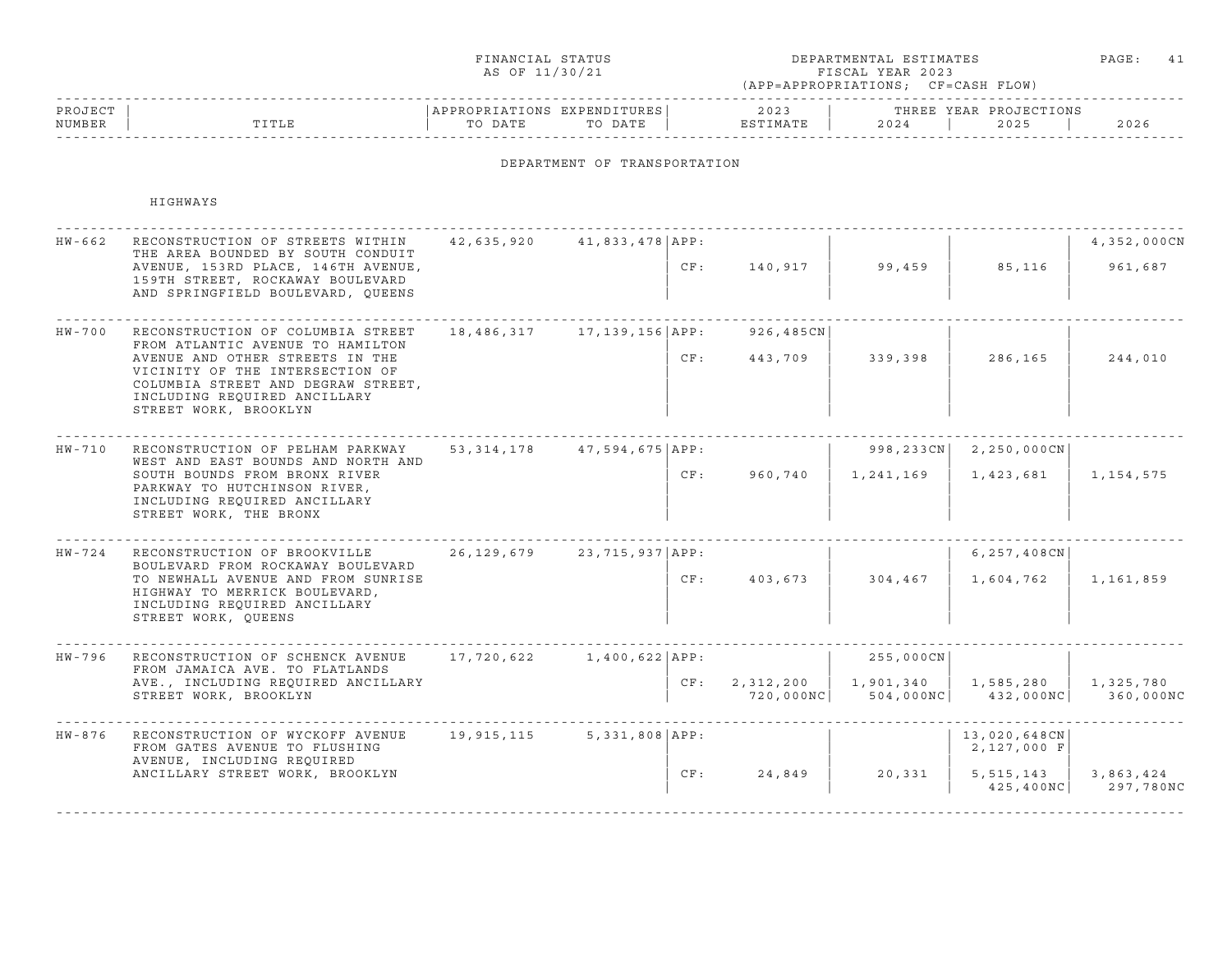|  | FINANCIAL STATUS |
|--|------------------|
|  | AS OF 11/30/21   |

DEPARTMENTAL ESTIMATES FISCAL YEAR 2023 (APP=APPROPRIATIONS; CF=CASH FLOW)  $PAGE: 42$ 

| PROJECT<br>NUMBER | TITLE                                                                                                                                                                                                                 | APPROPRIATIONS EXPENDITURES<br>TO DATE | TO DATE                          |     | 2023<br>ESTIMATE                                              | 2024                                                                                                                                                                        | THREE YEAR PROJECTIONS<br>2025   | 2026                      |
|-------------------|-----------------------------------------------------------------------------------------------------------------------------------------------------------------------------------------------------------------------|----------------------------------------|----------------------------------|-----|---------------------------------------------------------------|-----------------------------------------------------------------------------------------------------------------------------------------------------------------------------|----------------------------------|---------------------------|
|                   |                                                                                                                                                                                                                       |                                        | DEPARTMENT OF TRANSPORTATION     |     |                                                               |                                                                                                                                                                             |                                  |                           |
|                   | HIGHWAYS                                                                                                                                                                                                              |                                        |                                  |     |                                                               |                                                                                                                                                                             |                                  |                           |
| HW-919            | RECONSTRUCTION OF BLOOMINGDALE<br>ROAD FROM THE WEST SHORE<br>EXPRESSWAY, EAST SERVICE ROAD TO<br>AMBOY ROAD, (EXCLUDING THE BRIDGE<br>OVER RICHMOND PARKWAY).                                                        | 2,231,435                              | 1,737,823   APP:                 |     | CF: 108,594                                                   | 144,998CN<br>117,849                                                                                                                                                        | 94,341                           | 81,569                    |
| HW-944            | CONSTRUCTION OR RECONSTRUCTION<br>PROJECTS FUNDED BY PRIVATE PARTIES<br>IN CONNECTION WITH CAPITAL HIGHWAY<br>PROJECTS TO BE CARRIED OUT BY THE<br>DEPARTMENT OF TRANSPORTATION,<br>CITYWIDE                          | 382,575,901                            |                                  |     | 261, 134, 433   APP: 831, 999CN<br>9,436,302 P<br>CF: 166,400 | 116,480<br>27,920,959NC 22,117,248NC 23,181,910NC 19,167,785NC                                                                                                              | 728,000 P 23,236,000 P<br>99,840 | 83,200                    |
| HW-988            | RECONSTRUCTION OF ROADWAYS FOR<br>HAZARD ELIMINATION AT HIGH<br>ACCIDENT LOCATIONS, CITYWIDE.                                                                                                                         |                                        |                                  |     | 14,708,707 F<br>20,000 P<br>CF: 14, 655, 843                  | $268, 637, 110$ 191,856,577 APP: 18,541,710CN   7,580,000CN   16,125,000CN   23,000,000CN<br>$1,730,000$ F<br>12,298,405<br>7,716,758NC 6,109,605NC 5,131,250NC 4,326,035NC | 37,000 F<br>13,442,000           | 15,497,571                |
|                   | HW-1132 RECONSTRUCTION OF MCCLEAN AVENUE<br>AND OTHER STREETS GENERALLY IN THE<br>VICINITY OF THE INTERSECTION OF<br>FOCH AVENUE AND LAMPORT BOULEVARD,<br>INCLUDING REQUIRED ANCILLARY<br>STREET WORK, STATEN ISLAND | 30,844,820                             |                                  |     | 14,900,511   APP: 1,117,763CN  <br>CF: 3, 605, 425            | 2,863,951                                                                                                                                                                   | 2,398,746                        | 2,064,369                 |
|                   | HW-1140 RECONSTRUCTION OF ARTHUR KILL ROAD<br>FROM A POINT APPROXIMATELY 880<br>FEET WEST OF BLOOMINGDALE ROAD TO<br>BENTLEY STREET, STATEN ISLAND.                                                                   |                                        | $5, 713, 914$ 3, 573, 815   APP: | CF: | 469,621                                                       | 382,817                                                                                                                                                                     | 15,335,999CN<br>3,386,414        | 2,423,452                 |
| HW-1148           | RECONSTRUCTION OF STREETS IN THE<br>JEWEL STREET AREA INCLUDING<br>REQUIRED ANCILLARY STREET WORK,<br>BROOKLYN                                                                                                        |                                        | $2, 291, 621$ 1, 962, 149   APP: | CF: | 72,483                                                        | 59,304                                                                                                                                                                      | 49,420                           | 27,760,000CN<br>5,594,831 |

------------------------------------------------------------------------------------------------------------------------------------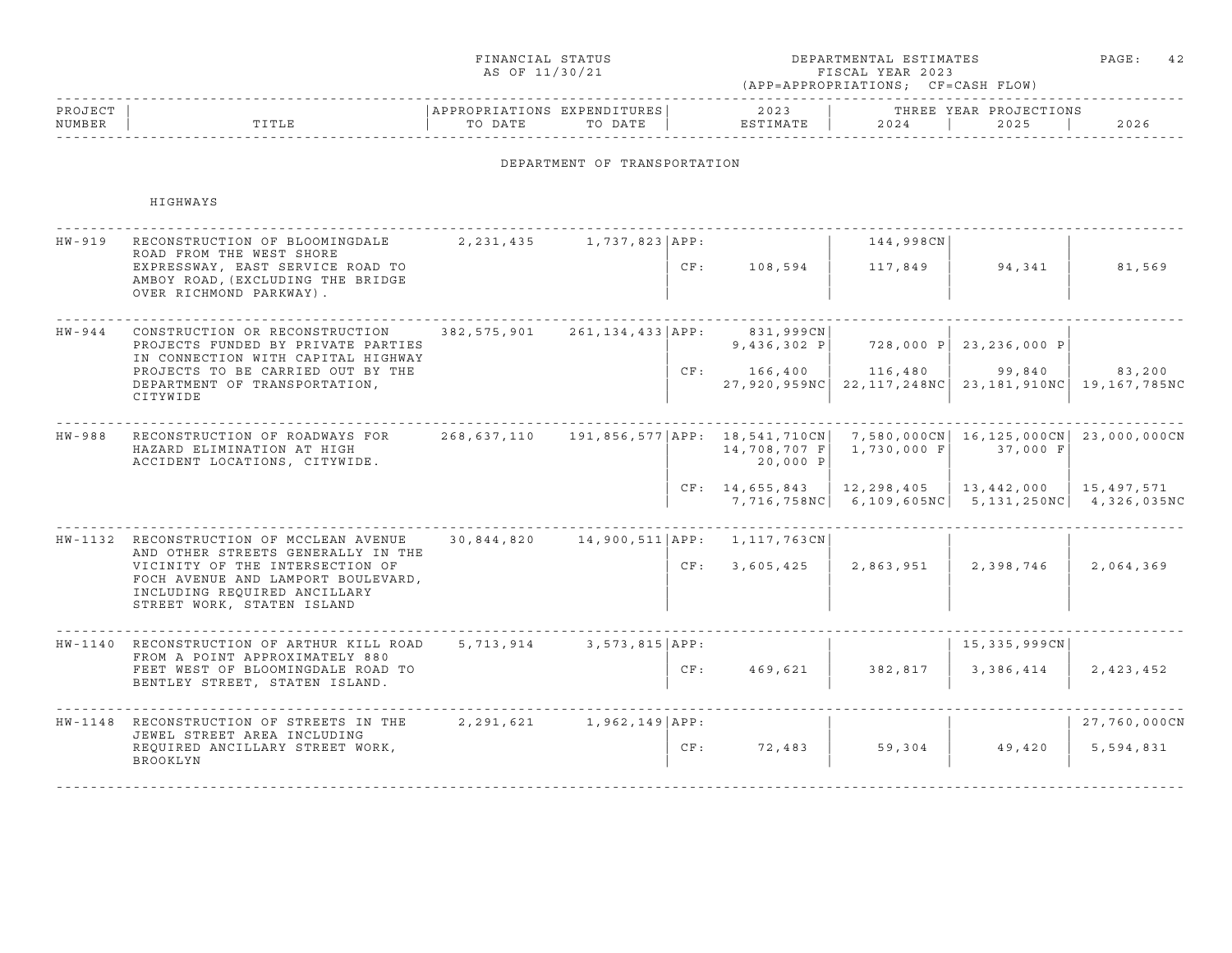| FINANCIAL STATUS                                                                                                                  | DEPARTMENTAL ESTIMATES | ⊅∆⊄F | __ |
|-----------------------------------------------------------------------------------------------------------------------------------|------------------------|------|----|
| the contract of the contract of the contract of the contract of the contract of the contract of the contract of<br>AS OF 11/30/21 | FISCAL YEAR 2023       |      |    |

| PROJECT |                   |                | . IUK B.S. I                    | $\sim$ $\sim$ $\sim$<br>202. |      | ∩N⊺⊂<br>VロAE<br>. H.<br>17 UU LU JU LU UU<br>$\mathbf{A}$ |      |
|---------|-------------------|----------------|---------------------------------|------------------------------|------|-----------------------------------------------------------|------|
| NUMBER  | $m + r$<br>פחודדו | namn -<br>DATE | <b>DAME</b><br>$m \cap$<br>DATE | ורח הוא ז<br>$-1173$ $+10$   | 2024 | 202F                                                      | 2026 |
|         |                   |                |                                 |                              |      |                                                           |      |

### DEPARTMENT OF TRANSPORTATION

HIGHWAYS

| HW-1666 | RECONSTRUCTION OF BROADWAY AND<br>SEVENTH AVENUE BETWEEN WEST 41ST<br>AND WEST 49TH STREETS, INCLUDING<br>REQUIRED ANCILLARY STREET WORK,<br>MANHATTAN.                                                                | 48,571,953  | 47, 213, 487   APP: | CF:         | 298,862                                                                                          | 244,523                                                      | 200,000 F<br>203,769<br>40,000NC          | 176,600<br>28,000NC                         |
|---------|------------------------------------------------------------------------------------------------------------------------------------------------------------------------------------------------------------------------|-------------|---------------------|-------------|--------------------------------------------------------------------------------------------------|--------------------------------------------------------------|-------------------------------------------|---------------------------------------------|
| HW-1672 | RECONSTRUCTION OF GRAND CONCOURSE-<br>LOU GEHRIG PLAZA (BETWEEN E. 161ST<br>STREET AND WALTON AVENUE), BOROUGH<br>OF THE BRONX                                                                                         | 29,177,039  | 26, 317, 113   APP: | CF:         | 74,447<br>553,204NC                                                                              | 60,911<br>452,621NC                                          | 172,036CN<br>86,559<br>377,184NC          | 69,051<br>326,893NC                         |
| HW-1678 | FOR PROJECTS WITH FEDERAL<br>TRANSPORTATION AUTHORIZATION FOR<br>THE CONSTRUCTION, RECONSTRUCTION,<br>ACOUISITION OR INSTALLATION OF A<br>PHYSICAL PUBLIC BETTERMENT AT<br>VARIOUS CULTURAL INSTITUTIONS,<br>CITYWIDE. |             |                     | APP:<br>CF: | $3,145,000$ F<br>629,000NC                                                                       | 440,300NC                                                    | 377,400NC                                 | 314,500NC                                   |
| HW-1684 | CONSTRUCTION, RECONSTRUCTION OF<br>AND IMPROVEMENTS TO STREETS,<br>MALLS, TRIANGLES, SOUARES, AND<br>SIDEWALKS, INCLUDING REQUIRED<br>ANCILLARY WORK, FOR PLANYC 2030,<br>CITYWIDE.                                    | 214,374,994 |                     |             | $146, 193, 217$ APP: 38,708,619CN 61,856,000CN<br>17,382,400 F<br>20,188,500 S<br>CF: 19,990,715 | 10,000,000 F<br>27,129,398<br>$9, 299, 539NCl$ 8, 638, 606NC | 57,868,000CN<br>32,757,275<br>7,068,982NC | 40,200,000CN<br>34, 147, 826<br>5,948,945NC |
|         |                                                                                                                                                                                                                        |             |                     |             |                                                                                                  |                                                              |                                           |                                             |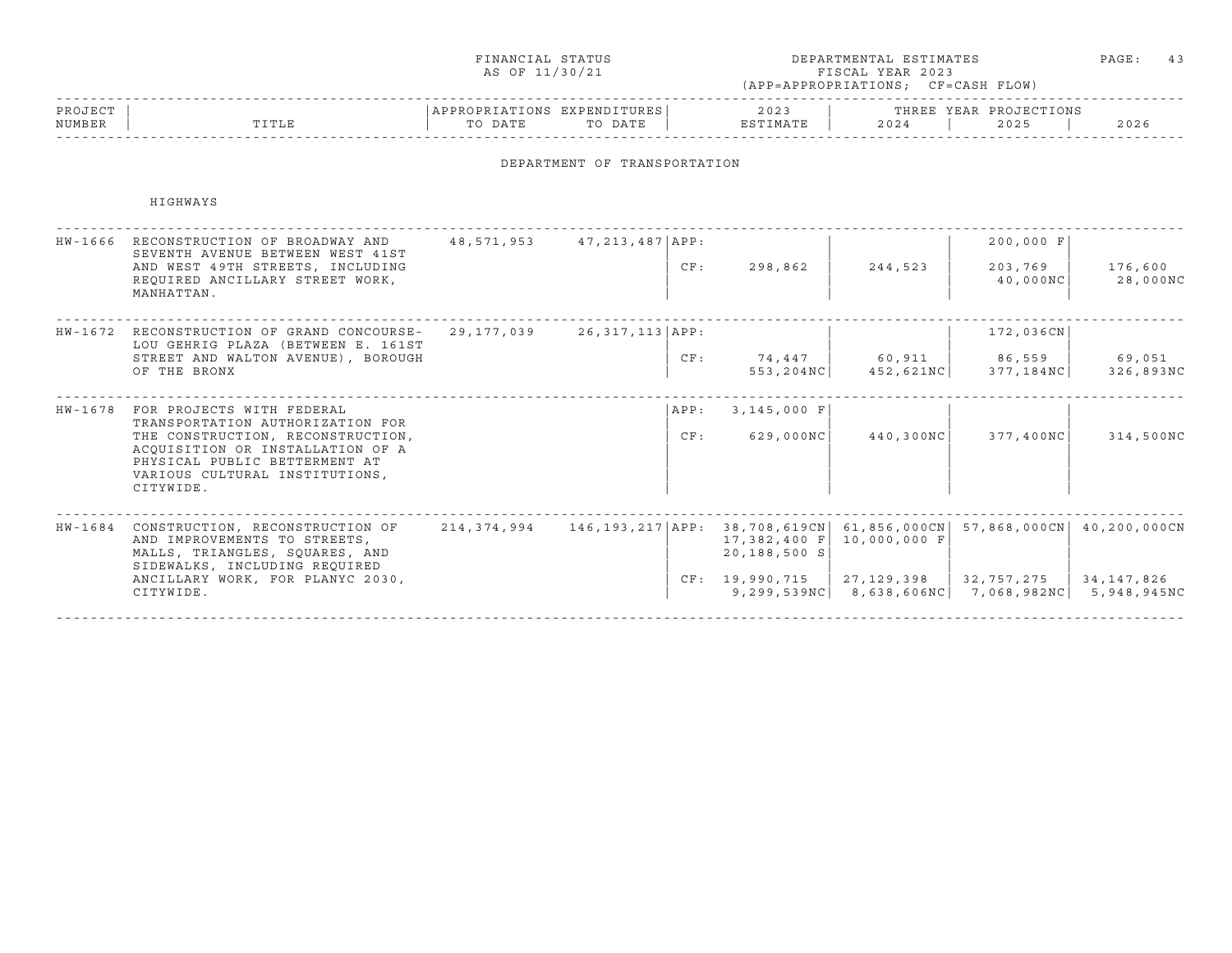|                   |                                                                                                                                                     | FINANCIAL STATUS<br>AS OF 11/30/21     |                     |                  | DEPARTMENTAL ESTIMATES<br>FISCAL YEAR 2023<br>(APP=APPROPRIATIONS; CF=CASH FLOW) |                     |                       |  |  |  |  |
|-------------------|-----------------------------------------------------------------------------------------------------------------------------------------------------|----------------------------------------|---------------------|------------------|----------------------------------------------------------------------------------|---------------------|-----------------------|--|--|--|--|
| PROJECT<br>NUMBER | TITLE                                                                                                                                               | APPROPRIATIONS EXPENDITURES<br>TO DATE | TO DATE             | 2023<br>ESTIMATE | THREE YEAR<br>2024                                                               | PROJECTIONS<br>2025 | 2026                  |  |  |  |  |
|                   | NEW YORK RESEARCH LIBRARIES                                                                                                                         |                                        |                     |                  |                                                                                  |                     |                       |  |  |  |  |
|                   | NEW YORK RESEARCH LIBRARY                                                                                                                           |                                        |                     |                  |                                                                                  |                     |                       |  |  |  |  |
| $L-101$           | RECONSTRUCTION, REHABILITATION,<br>IMPROVEMENTS, INITIAL OUTFITTING<br>AND PURCHASES OF FURNITURE AND<br>EOUIPMENT - ALL NYPL RESEARCH<br>LIBRARIES | 86,208,401                             | $67,027,918$ $APP:$ | 3,938,083<br>CF: | 3, 264, 777                                                                      | 2,715,147           | 98,908CN<br>2,536,194 |  |  |  |  |

------------------------------------------------------------------------------------------------------------------------------------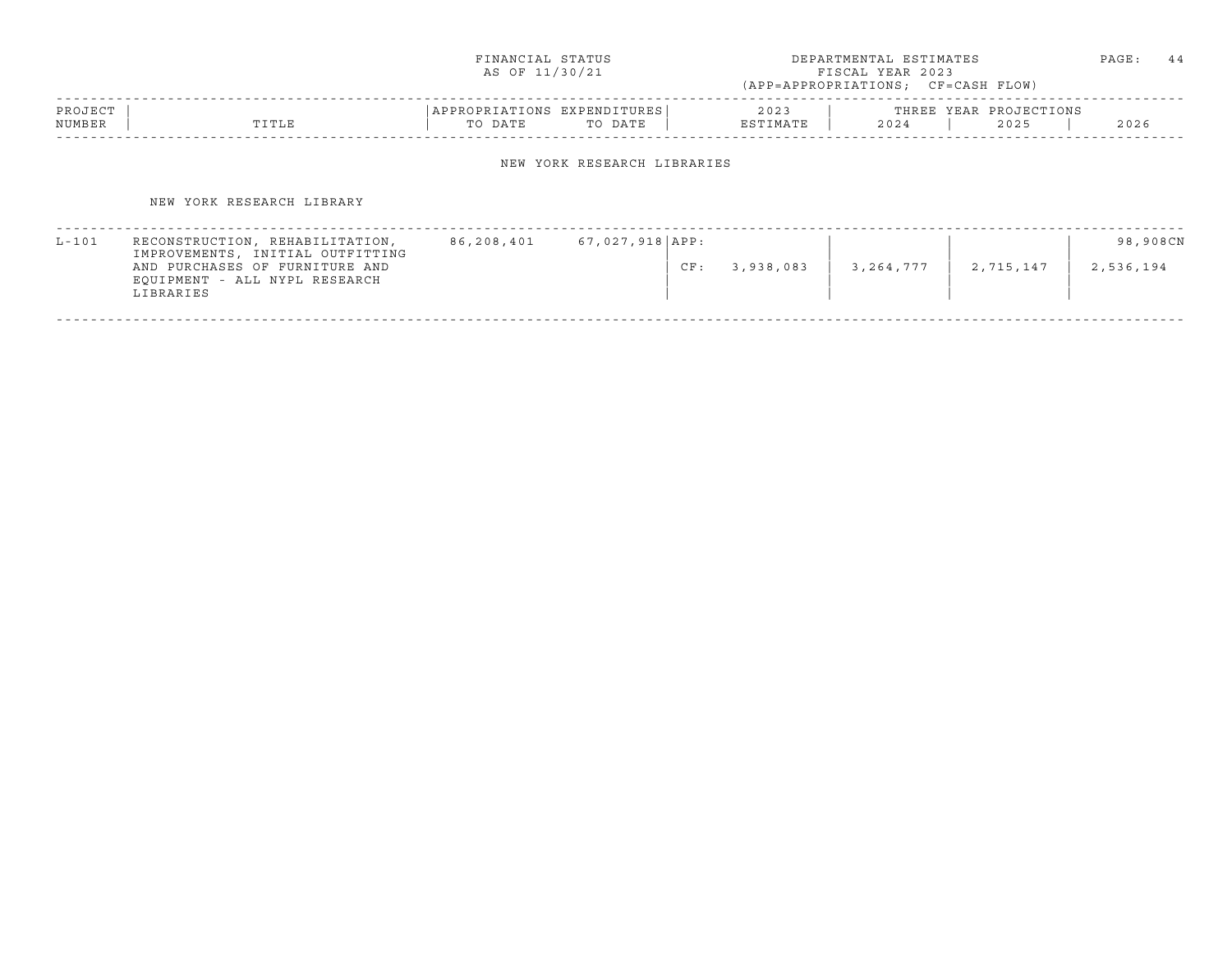| FINANCIAL STATUS                                                                                                                  | DEPARTMENTAL ESTIMATES | ንAGE. |
|-----------------------------------------------------------------------------------------------------------------------------------|------------------------|-------|
|                                                                                                                                   |                        |       |
|                                                                                                                                   |                        | __    |
| the contract of the contract of the contract of the contract of the contract of the contract of the contract of<br>AS OF 11/30/21 | FISCAL YEAR 2023       |       |

|               |                    |                  |                                 |                         |                               |             | ------ |
|---------------|--------------------|------------------|---------------------------------|-------------------------|-------------------------------|-------------|--------|
| <b>PROJEC</b> |                    | $\pm$ 0.19 $\pm$ | TIUKED :                        | 2023                    |                               | IONS<br>EAR |        |
| NUMBER        | m T m T m<br>⊥⊥⊥⊥⊥ | DATE<br>. .      | D 3 m D<br>$\mathbb{R}$<br>DATE | $-342$ m<br>$\sim$<br>. | $\sim$ $\sim$ $\sim$<br>- 202 | 2025        | 2026   |
|               |                    |                  |                                 |                         |                               |             |        |

### BROOKLYN PUBLIC LIBRARY

BROOKLYN PUBLIC LIBRARY

| $LB-104$ | CONSTRUCTION, RECONSTRUCTION,<br>REHABILITATION, IMPROVEMENTS, SITE<br>ACOUISITION, INITIAL OUTFITTING<br>AND PURCHASES OF FURNITURE AND<br>EQUIPMENT FOR BRANCH LIBRARIES,<br>BROOKLYN | 282,228,970 | 141, 370, 350   APP: | CF: | 15,444,949<br>10.671NCl | 19,995,744<br>8,730NC | $55,404,513$ CN<br>31,324,760<br>7,275NC | 24,828,000CN<br>29,270,577<br>6,305NC |
|----------|-----------------------------------------------------------------------------------------------------------------------------------------------------------------------------------------|-------------|----------------------|-----|-------------------------|-----------------------|------------------------------------------|---------------------------------------|
| $LB-108$ | CONSTRUCTION, RECONSTRUCTION,<br>REHABILITATION, IMPROVEMENTS, SITE<br>ACOUISITION, INITIAL OUTFITTING<br>AND PURCHASES OF FURNITURE AND<br>EOUIPMENT FOR BRANCH LIBRARIES,<br>BROOKLYN | 3,967,437   | 229,437 APP:         | CF: | 680,000                 | 515,000               | 1,702,000CN<br>873,000                   | 676,600                               |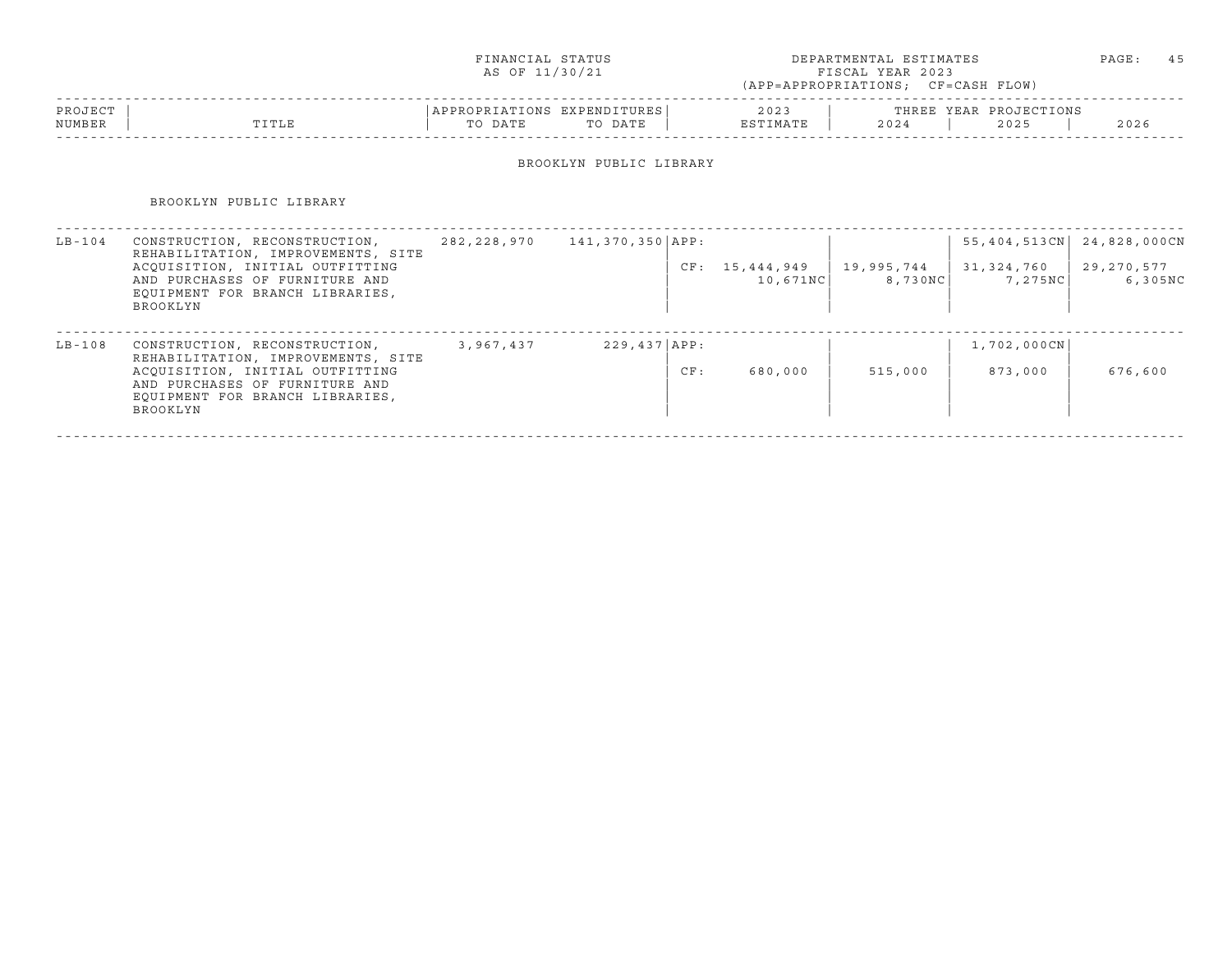|  | FINANCIAL STATUS |                |
|--|------------------|----------------|
|  |                  | AS OF 11/30/21 |

FINANCIAL STATUS DEPARTMENTAL ESTIMATES PAGE: 46 FISCAL YEAR 2023 (APP=APPROPRIATIONS; CF=CASH FLOW)

### ------------------------------------------------------------------------------------------------------------------------------------PROJECT | |APPROPRIATIONS EXPENDITURES| 2023 | THREE YEAR PROJECTIONS NUMBER | TITLE | TO DATE TO DATE | ESTIMATE | 2024 | 2025 | 2026 ------------------------------------------------------------------------------------------------------------------------------------

#### NEW YORK PUBLIC LIBRARY

NEW YORK PUBLIC LIBRARY

| $LN - 8$ | SITE ACQUISITION, RECONSTRUCTION,                                                                                                                                                                                                             | 372,557,983 |                   |     |                              |                         |                                                                                                   |                                        |
|----------|-----------------------------------------------------------------------------------------------------------------------------------------------------------------------------------------------------------------------------------------------|-------------|-------------------|-----|------------------------------|-------------------------|---------------------------------------------------------------------------------------------------|----------------------------------------|
|          | CONSTRUCTION, REHABILITATION,<br>IMPROVEMENTS, INCLUDING<br>ACOUISITION OF FURNITURE AND<br>EQUIPMENT FOR FACILITIES OF THE<br>NEW YORK PUBLIC LIBRARY, CITYWIDE.                                                                             |             |                   |     | CF: 45, 206, 453<br>19,063NC | 39,526,729<br>15,597NC  | $175, 893, 386$ APP: 24, 499, 874 CN   25, 976, 000 CN   5, 167, 000 CN<br>33,654,151<br>12,998NC | 11,227,000CN<br>30,756,058<br>11,265NC |
|          | LN-101M ACQUISITION, CONSTRUCTION,<br>RECONSTRUCTION, IMPROVEMENTS,<br>INITIAL OUTFITTING, PURCHASES OF<br>FURNITURE AND EQUIPMENT AND SITE<br>ACOUISITION FOR ALL FACILITIES OF<br>THE NEW YORK PUBLIC LIBRARY,<br>MANHATTAN AND SYSTEM-WIDE | 46,837,827  | 44,062,061 APP:   | CF: | 547,676                      | 414,818                 | 350,375                                                                                           | 203,562CN<br>360,026                   |
|          | LN-101X ACQUISITION, CONSTRUCTION,<br>RECONSTRUCTION, IMPROVEMENTS,<br>INITIAL OUTFITTING, PURCHASES OF<br>FURNITURE AND EQUIPMENT AND SITE<br>ACOUISITION FOR ALL FACILITIES OF<br>THE NEW YORK PUBLIC LIBRARY, THE<br>BRONX AND SYSTEM-WIDE | 50,988,385  | 50,096,481   APP: | CF: | 1,878,947CN<br>535,170       | $107,000$ CN<br>401,854 | 340,121                                                                                           | 17,000CN<br>288,313                    |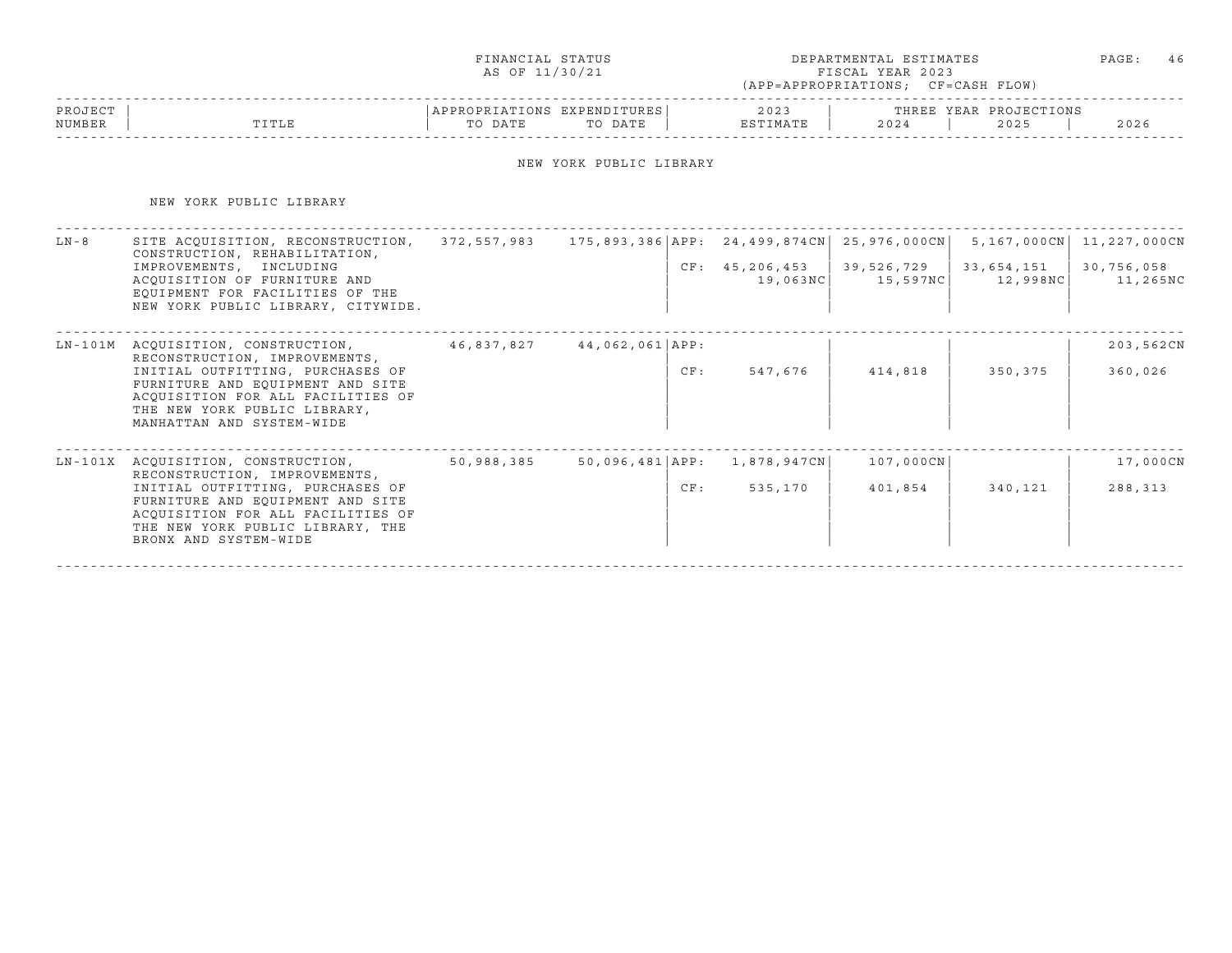| FINANCIAL STATUS                                                                                                                  | DEPARTMENTAL ESTIMATES | ንAGE. |  |
|-----------------------------------------------------------------------------------------------------------------------------------|------------------------|-------|--|
| the contract of the contract of the contract of the contract of the contract of the contract of the contract of<br>AS OF 11/30/21 | FISCAL YEAR 2023       |       |  |

| PROJECT |                   |                | . IUK B.S. I                    | $\sim$ $\sim$ $\sim$<br>202. |      | ∩N⊺⊂<br>VロAE<br>. H.<br>17 UU LU JU LU UU<br>$\mathbf{A}$ |      |
|---------|-------------------|----------------|---------------------------------|------------------------------|------|-----------------------------------------------------------|------|
| NUMBER  | $m + r$<br>פחודדו | namn -<br>DATE | <b>DAME</b><br>$m \cap$<br>DATE | ורח הוא ז<br>$-1173$ $+10$   | 2024 | 202F                                                      | 2026 |
|         |                   |                |                                 |                              |      |                                                           |      |

### QUEENS BOROUGH PUBLIC LIBRARY

QUEENS BOROUGH PUB. LIB.

| $LO-0122$ | CONSTRUCTION, RECONSTRUCTION,<br>REHABILITATION, IMPROVEMENTS, SITE<br>ACOUISITION, INITIAL OUTFITTING                                                                             | $91,601,279$ $APP:$<br>166,291,502 |                      |     | 6, 383, 439               | 9,652,943               | 1,954,076CN<br>11,376,215 |                                    |
|-----------|------------------------------------------------------------------------------------------------------------------------------------------------------------------------------------|------------------------------------|----------------------|-----|---------------------------|-------------------------|---------------------------|------------------------------------|
|           | AND PURCHASES OF FURNITURE AND<br>EQUIPMENT FOR BRANCH LIBRARIES,<br>OUEENS                                                                                                        |                                    |                      | CF: |                           |                         |                           | 9,094,777                          |
| $LO-122$  | ACOUISITION, CONSTRUCTION,<br>RECONSTRUCTION, IMPROVEMENTS,<br>INITIAL OUTFITTING, PURCHASES OF<br>FURNITURE AND EQUIPMENT AND SITE<br>ACOUISITION FOR BRANCH LIBRARIES,<br>OUEENS | 244,997,285                        | 136, 722, 787   APP: |     | 137,886 P                 |                         |                           | 11, 377, 773 CN   105, 214, 000 CN |
|           |                                                                                                                                                                                    |                                    |                      | CF: | 13,207,412<br>1,232,000NC | 12,854,619<br>862,400NC | 15,514,999<br>739,200NC   | 33,398,912<br>1,436,200NC          |

------------------------------------------------------------------------------------------------------------------------------------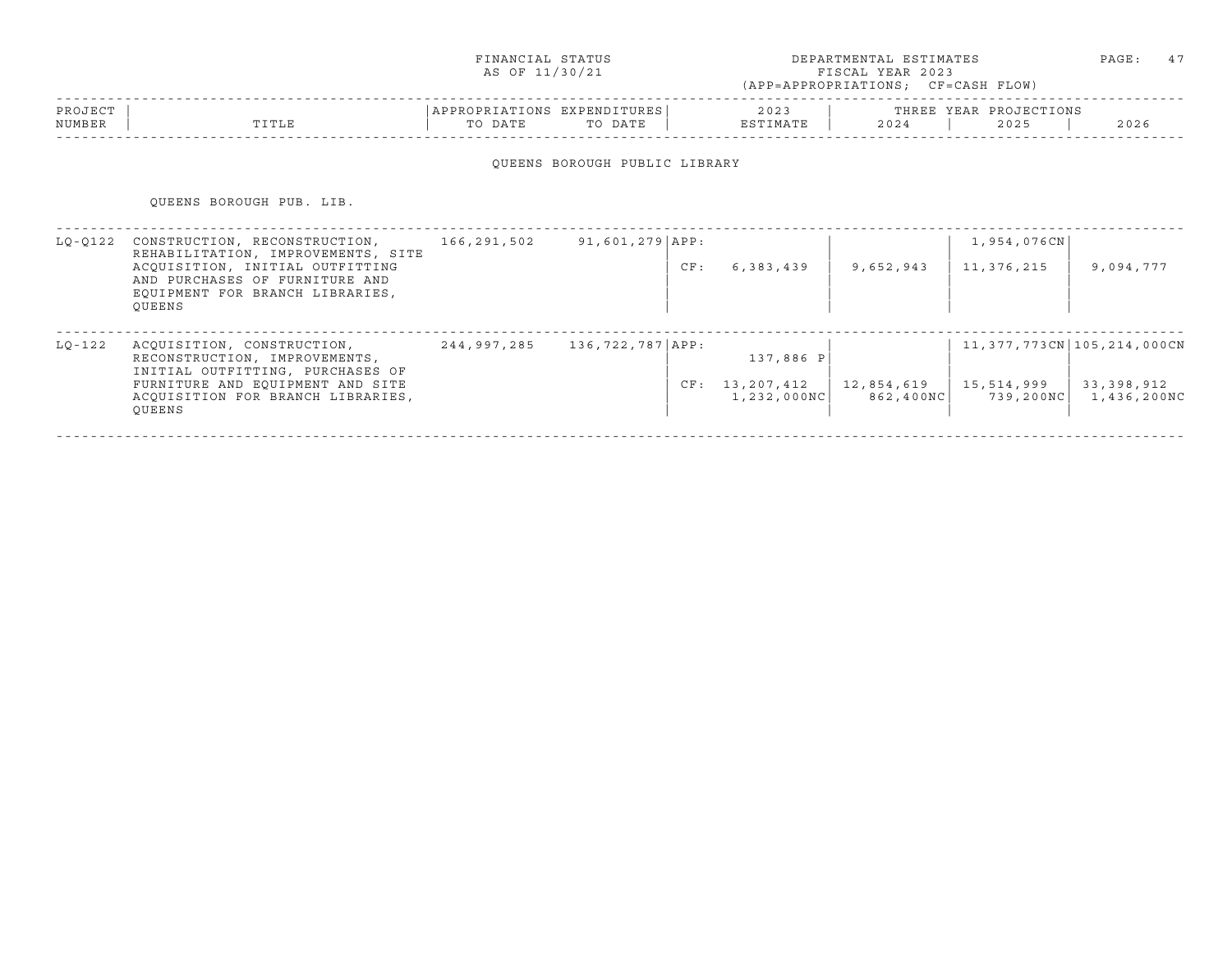| FINANCIAL STATUS                                                                                                                  | DEPARTMENTAL ESTIMATES | ヮAGE. | __ |
|-----------------------------------------------------------------------------------------------------------------------------------|------------------------|-------|----|
| the contract of the contract of the contract of the contract of the contract of the contract of the contract of<br>AS OF 11/30/21 | T S C A L<br>YEAR 2023 |       |    |

### ------------------------------------------------------------------------------------------------------------------------------------PROJECT | |APPROPRIATIONS EXPENDITURES| 2023 | THREE YEAR PROJECTIONS NUMBER | TITLE | TO DATE TO DATE | ESTIMATE | 2024 | 2025 | 2026 ------------------------------------------------------------------------------------------------------------------------------------

DEPARTMENT OF PARKS AND RECREATION

| $P-M245$      | BOROUGH PRESIDENT FUNDING FOR<br>MISCELLANEOUS PARKS, PARKWAYS,<br>PLAYGROUNDS AND STRUCTURES:<br>ACQUISITION, CONSTRUCTION,<br>RECONSTRUCTION, ORIGINAL<br>IMPROVEMENT AND EMBELLISHMENT,<br>INCLUDING VEHICLES AND EQUIPMENT,<br>MANHATTAN | 74,493,514  | 51, 475, 052   APP:  | CF: | 1,459,055           | 2,792,314           | 3, 419, 329          | 4,734CN<br>2,892,938      |
|---------------|----------------------------------------------------------------------------------------------------------------------------------------------------------------------------------------------------------------------------------------------|-------------|----------------------|-----|---------------------|---------------------|----------------------|---------------------------|
| $P - O 0 0 3$ | MISCELLANEOUS PARKS, PARKWAYS,<br>PLAYGROUNDS AND STRUCTURES:<br>CONSTRUCTION, RECONSTRUCTION AND<br>IMPROVEMENTS, QUEENS                                                                                                                    | 7,188,281   | $3,573,437$ $APP:$   | CF: | 627,787             | 45,099CN<br>566,649 | 465,611              | 392,412                   |
| $P-0126$      | CONSTRUCTION, RECONSTRUCTION OF<br>AND IMPROVEMENTS TO, INCLUDING<br>ACQUISITION OF VEHICLES AND<br>EQUIPMENT FOR, FRANK GOLDEN PARK,<br>OUEENS                                                                                              | 2,540,000   | $2,375,278$ $APP:$   | CF: | 8,814CN<br>14,845   | 11,649              | 9,778                | 8,390                     |
| $P - Q245$    | BOROUGH PRESIDENT FUNDING FOR<br>MISCELLANEOUS PARKS, PARKWAYS,<br>PLAYGROUNDS AND STRUCTURES:<br>ACOUISITION, CONSTRUCTION,<br>RECONSTRUCTION, ORIGINAL<br>IMPROVEMENT AND EMBELLISHMENT,<br>OUEENS                                         | 257,750,569 | 154, 567, 333   APP: | CF: | 9,727,802           | 12,412,916          | 15,704,666           | 2,986,417CN<br>13,084,153 |
| $P - O771$    | RECONSTRUCTION, IMPROVEMENTS TO<br>FOREST PARK, OUEENS                                                                                                                                                                                       | 5, 261, 455 | $4,940,203$ $APP:$   | CF: | 142,390CN<br>99,081 | 77,615              | 65,166               | 55,893                    |
| $P - O847$    | CONSTRUCTION, RECONSTRUCTION OF,<br>IMPROVEMENTS TO, INCLUDING<br>ACOUISITION OF VEHICLES AND<br>EOUIPMENT FOR, ROY WILKINS PARK,<br>OUEENS                                                                                                  | 12,738,619  | 12,542,541   APP:    | CF: | 40,096              | 32,806              | 663,036CN<br>160,338 | 116,793                   |
|               |                                                                                                                                                                                                                                              |             |                      |     |                     |                     |                      |                           |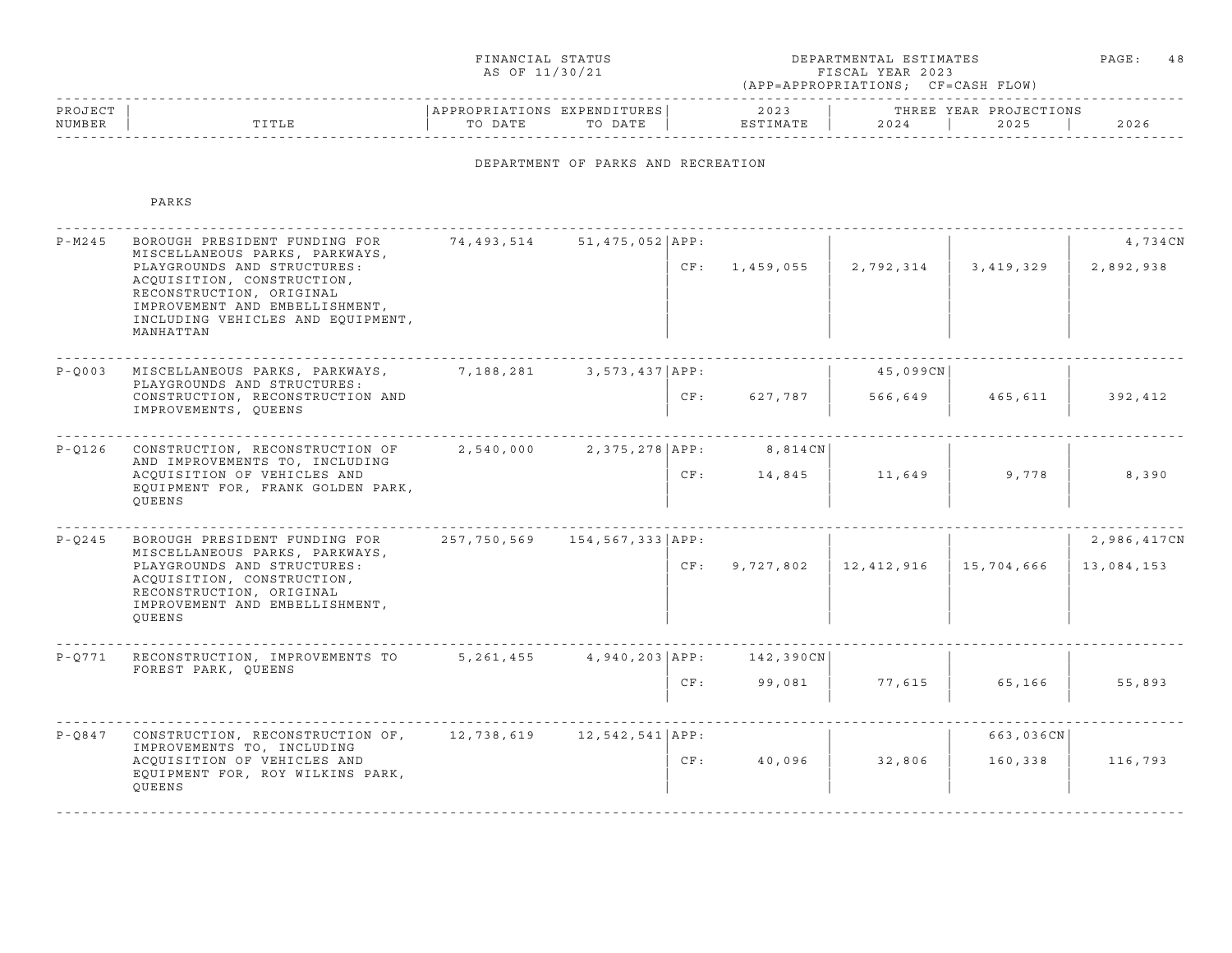| FINANCIAL STATUS | DEPARTMENTAL ESTIMATES | PAGE   |
|------------------|------------------------|--------|
|                  |                        |        |
|                  |                        | $\sim$ |
| AS OF 11/30/21   | FISCAL YEAR 2023       |        |

|         |                 |                                              |                      |                              |                               |                                                                              | - - - - - |
|---------|-----------------|----------------------------------------------|----------------------|------------------------------|-------------------------------|------------------------------------------------------------------------------|-----------|
| PROJECT |                 |                                              | . N 1 1<br>.         | $\sim$ $\sim$ $\sim$<br>202. |                               | $\cap$ NT $\subset$<br>ת הדי<br>. H.<br>U 11 JUNIO 11 JUNIO 11<br>$\sqrt{2}$ |           |
| NUMBER  | 고 따고 교<br>פחודד | n a m n<br>$m \wedge$<br>DA I E<br>$\lambda$ | DATE<br>$\mathsf{m}$ | . 352 m 1<br>I'IA I E        | $\cap$ $\cap$ $\cap$<br>2 U 2 | 202F                                                                         | 2026      |
|         |                 |                                              |                      |                              |                               |                                                                              |           |

DEPARTMENT OF PARKS AND RECREATION

| $P-X003$   | PURCHASE OF AUTOMOTIVE AND OTHER<br>EQUIPMENT HAVING A UNIT COST OF AT<br>LEAST \$35,000 AFTER NOVEMBER 1,<br>1999 AND A LIFE EXPECTANCY OF AT<br>LEAST FIVE YEARS FOR USE BY THE<br>DEPARTMENT OF PARKS AND<br>RECREATION, THE BRONX | 1,127,378   | 884,136 APP:<br>CF:         |                  | 42,400      | 29,680                       | 25,440                                                                                                                               | 758CN<br>27,600                                     |
|------------|---------------------------------------------------------------------------------------------------------------------------------------------------------------------------------------------------------------------------------------|-------------|-----------------------------|------------------|-------------|------------------------------|--------------------------------------------------------------------------------------------------------------------------------------|-----------------------------------------------------|
| $P - 7$    | CONEY ISLAND, BROOKLYN,<br>RECONSTRUCTION AND IMPROVEMENT OF<br>BOARDWALK, COMFORT STATIONS,<br>LIFEGUARD AND CONCESSION BUILDING<br>AND PARK DEVELOPMENT                                                                             | 28,683,223  | 28,664,684   APP:<br>CF:    |                  |             | $2, 249, 998$ CN<br>450,000  | 315,000                                                                                                                              | 5,750,000CN<br>1,420,000                            |
| $P - 13$   | IMPROVEMENTS TO FLUSHING MEADOW<br>PARK, OUEENS.                                                                                                                                                                                      | 91,610,578  | 84,411,164   APP:           | 1,153,486<br>CF: |             | $10,868,602$ CN<br>3,070,838 | 2, 276, 211                                                                                                                          | 1,940,467                                           |
| $P - 56$   | ACOUISITION OF PROPERTY FOR<br>PLAYGROUNDS AND PARKS, CITYWIDE.                                                                                                                                                                       | 387,879,306 | 365, 566, 597   APP:<br>CF: |                  | 8           | 160,007                      | 846,006                                                                                                                              | 6,622,000CN<br>5, 445, 405                          |
| $P - 245K$ | MISCELLANEOUS PARKS, PARKWAYS,<br>PLAYGROUNDS AND STRUCTURES:<br>CONSTRUCTION, RECONSTRUCTION AND<br>IMPROVEMENTS, BROOKLYN                                                                                                           | 370,329,197 | 222,381,656 APP:            | CF: 19,660,063   | 1,050,691NC | 19,701,694<br>753,104NC      | 42,841,218CN<br>43,996 F<br>$17,000$ P<br>29,108,401<br>728,813NC                                                                    | 34,065,000CN<br>40,000 P<br>29,632,766<br>607,239NC |
| P-245M     | MISCELLANEOUS PARKS, PARKWAYS,<br>PLAYGROUNDS AND STUCTURES:<br>CONSTRUCTION, RECONSTRUCTION AND<br>IMPROVEMENTS, MANHATTAN                                                                                                           | 367,498,092 | 309, 728, 843   APP:        | 4,290,366<br>CF: |             | 5,723,960                    | 11,655,503CN   4,390,000CN   14,970,000CN<br>$1, 103, 636$ F<br>5,355,890<br>$5,871,850NC$ 4, 761, 155NC 4, 397, 119NC 3, 782, 681NC | 409,000 F<br>7,404,296                              |
|            |                                                                                                                                                                                                                                       |             |                             |                  |             |                              |                                                                                                                                      |                                                     |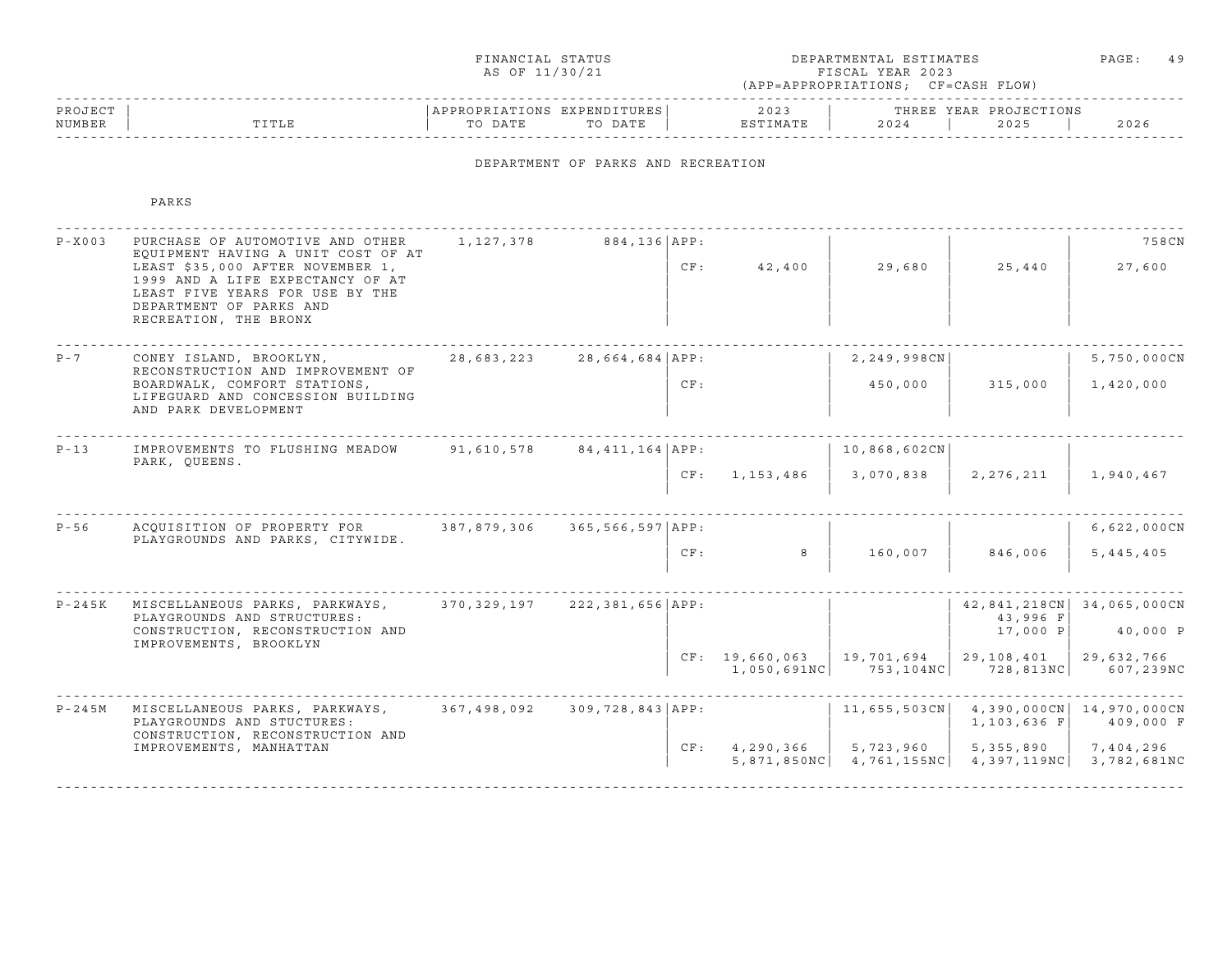| FINANCIAL STATUS                                                                                                                  | DEPARTMENTAL ESTIMATES | החת ה<br>AGE | $\sim$ $\sim$<br>__ |
|-----------------------------------------------------------------------------------------------------------------------------------|------------------------|--------------|---------------------|
| the contract of the contract of the contract of the contract of the contract of the contract of the contract of<br>AS OF 11/30/21 | YEAR 2023<br>FISCAL.   |              |                     |

### ------------------------------------------------------------------------------------------------------------------------------------PROJECT | |APPROPRIATIONS EXPENDITURES| 2023 | THREE YEAR PROJECTIONS NUMBER | TITLE | TO DATE TO DATE | ESTIMATE | 2024 | 2025 | 2026 ------------------------------------------------------------------------------------------------------------------------------------

#### DEPARTMENT OF PARKS AND RECREATION

| $P - 2450$ | MISCELLANEOUS PARKS, PARKWAYS,                                                                                                                                                                                                                                                                      |             | 332, 453, 611 199, 150, 152 APP: |      |                                                        |               | 3, 022, 346CN   30, 776, 000CN   210, 402, 000CN |                             |
|------------|-----------------------------------------------------------------------------------------------------------------------------------------------------------------------------------------------------------------------------------------------------------------------------------------------------|-------------|----------------------------------|------|--------------------------------------------------------|---------------|--------------------------------------------------|-----------------------------|
|            | PLAYGROUNDS AND STRUCTURES:<br>CONSTRUCTION, RECONSTRUCTION AND                                                                                                                                                                                                                                     |             |                                  |      |                                                        |               | $51,250$ S                                       | 38,000 S                    |
|            | IMPROVEMENTS, QUEENS                                                                                                                                                                                                                                                                                |             |                                  |      | $CF: 21,825,200   21,701,055   23,741,765$<br>23,312NC | 18,176NC      | 32,073NC                                         | 61,264,473<br>32,445NC      |
| $P - 245X$ | MISCELLANEOUS PARKS, PARKWAYS,<br>PLAYGROUNDS AND STRUCTURES:<br>CONSTRUCTION, RECONSTRUCTION AND<br>IMPROVEMENTS, THE BRONX                                                                                                                                                                        | 269,968,520 | 124, 231, 681   APP:             |      |                                                        | $2,303,616$ S | 180,000 S                                        | 1,978,990CN                 |
|            |                                                                                                                                                                                                                                                                                                     |             |                                  |      | $CF: 15,847,391 \mid 16,766,556 \mid 16,169,890 \mid$  |               | 251,460NC 798,217NC 622,193NC                    | 18,418,773<br>533,452NC     |
| $P - 380$  | RIVERSIDE PARK, INCLUDING 79TH                                                                                                                                                                                                                                                                      | 43,020,928  | 32,369,210   APP:                |      |                                                        |               | 2,184,000 P                                      |                             |
|            | STREET MARINA, MANHATTAN, GENERAL<br>RECONSTRUCTION                                                                                                                                                                                                                                                 |             |                                  | CF:  | 274,598<br>584,600NC                                   | 664,993       | 1,178,104<br>409,220NC   893,360NC               | 903,111<br>672,120NC        |
| $P - 412$  | PROSPECT PARK, IMPROVEMENTS AND<br>ALTERATIONS, FLATBUSH, WASHINGTON<br>AND PARKSIDE AVENUES, BROOKLYN.                                                                                                                                                                                             | 79,789,807  | 35,290,094   APP:                |      |                                                        |               | 999 S                                            |                             |
|            |                                                                                                                                                                                                                                                                                                     |             |                                  | CF:  | 815,484                                                | 826,774       | 4,490,032<br>200NC                               | 6,665,117<br>140NC          |
| $P - 501$  | CONSTRUCTION, RECONSTRUCTION, AND                                                                                                                                                                                                                                                                   | 11,219,000  |                                  | APP: |                                                        |               |                                                  | 18,935,482CN   19,118,000CN |
|            | IMPROVEMENTS TO DPR WATERFRONT<br>PARKS AND PROPERTY, INCLUDING<br>BULKHEADS, SEAWALLS, SUBSTRUCTURE<br>INFRASTRUCTURE, TOPSIDE PARK<br>FEATURES, AND ALL ASSOCIATED SITE<br>WORK AND PURCHASE OF EQUIPMENT AND<br>VEHICLES, THROUGH THE CITYWIDE<br>WATERFRONT INFRASTRUCTURE PROGRAM,<br>CITYWIDE |             |                                  |      | CF: 1,715,585                                          | 1,465,566     | 5,393,252                                        | 7,777,922                   |
| $P - 505$  | CONSTRUCTION AND RECONSTRUCTION OF                                                                                                                                                                                                                                                                  | 46,809,009  | 2,478,473   APP:                 |      |                                                        |               |                                                  | 1,315,768CN                 |
|            | COMFORT STATIONS AND OTHER PARKS<br>BUILDINGS, INCLUDING ASSOCIATED<br>SITE WORK AND THE PURCHASE OF<br>FURNISHINGS AND EQUIPMENT,<br>CITYWIDE.                                                                                                                                                     |             |                                  |      | CF: 6,770,069                                          | 6,389,156     | 5,381,927                                        | 5, 363, 421                 |
|            |                                                                                                                                                                                                                                                                                                     |             |                                  |      |                                                        |               |                                                  |                             |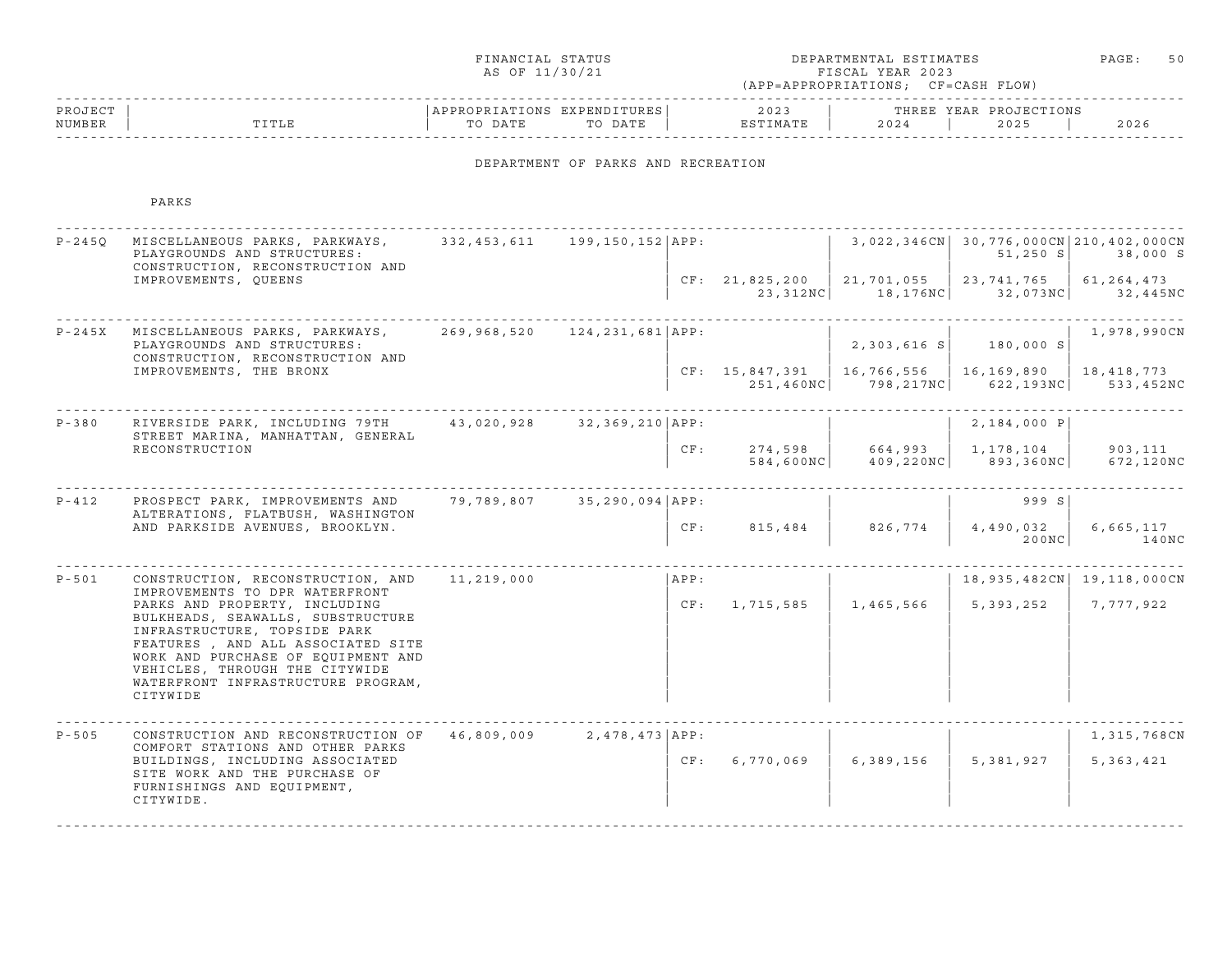| FINANCIAL STATUS                                                                                                                  | DEPARTMENTAL ESTIMATES | החת ה<br>AGE | $-1$<br>___ |
|-----------------------------------------------------------------------------------------------------------------------------------|------------------------|--------------|-------------|
| the contract of the contract of the contract of the contract of the contract of the contract of the contract of<br>AS OF 11/30/21 | YEAR 2023<br>FISCAL.   |              |             |

### ------------------------------------------------------------------------------------------------------------------------------------PROJECT | |APPROPRIATIONS EXPENDITURES| 2023 | THREE YEAR PROJECTIONS NUMBER | TITLE | TO DATE TO DATE | ESTIMATE | 2024 | 2025 | 2026 ------------------------------------------------------------------------------------------------------------------------------------

DEPARTMENT OF PARKS AND RECREATION

| $P - 506$ | CONSTRUCTION, RECONSTRUCTION, AND<br>IMPROVEMENTS TO DPR OWNED<br>RECREATION CENTERS AND NATURE<br>CENTERS, INCLUDING ASSOCIATED SITE<br>WORK AND THE PURCHASE OF<br>FURNISHINGS AND EQUIPMENT,<br>CITYWIDE.                           | 88,080,281 3,661,339 APP: |                   |             | CF: 15,987,339               | 25,944,959          | 31, 132, 349                             | 67,655,850CN   56,071,000CN   283,482,000CN<br>81,434,749         |
|-----------|----------------------------------------------------------------------------------------------------------------------------------------------------------------------------------------------------------------------------------------|---------------------------|-------------------|-------------|------------------------------|---------------------|------------------------------------------|-------------------------------------------------------------------|
| $P - 508$ | CONSTRUCTION, REHABILITATION, AND 395,288,453<br>IMPROVEMENTS TO DPR OWNED BRIDGES<br>AND ARCHWAYS, INCLUDING ALL<br>APPROACHES, RAMPS, UNDERPASSES,<br>AND OVERPASSES IN PARKS, CITYWIDE.                                             |                           | 7,359,766 APP:    |             | CF: 51,014,735               | 49,773,196          | 96,439,606                               | $ 188, 187, 213$ CN 363, 493, 000CN<br>146, 498, 427<br>800,000NC |
| $P - 510$ | CONSTRUCTION AND RECONSTRUCTION OF<br>SYNTHETIC TURF FIELDS, INCLUDING<br>THE CONVERSION OF ASPHALT AND<br>NATURAL GRASS TO SYNTHETIC TURF<br>AND ALL ASSOCIATED SITE WORK AND<br>THE PURCHASE OF VEHICLES AND<br>EOUIPMENT, CITYWIDE. | 32,734,554                | 8,741,646   APP:  |             | CF: 2,779,148                | 4,532,790           | 2,323,814CN   6,479,000CN  <br>4,773,892 | 800,000CN<br>4,021,553                                            |
| $P - 568$ | ST. MARY'S PARK, EAST 149TH STREET 38,526,489<br>AND ST. ANN'S AVENUE,<br>COMPREHENSIVE RENOVATIONS, THE<br>BRONX                                                                                                                      |                           | 29,513,493   APP: |             | CF: 1,438,445                | 1,164,666           | 178,795CN<br>1,302,882                   | 1,071,992                                                         |
| $P - 581$ | RECONSTRUCTION OF ROCKWAY BEACH<br>INCLUDING BOARDWALK, MARGINAL<br>PLAYGROUNDS, COMFORT STATIONS,<br>LIFEGUARD AND CONCESSION<br>BUILDINGS, NEW BENCHES AND<br>REPLACEMENT OF DRINKING FOUNTAINS,<br>OUEENS                           | 42,083,045                | 40,263,139   APP: | CF:         | 240 F<br>70,607<br>300,018NC | 57,770<br>210,889NC | 48,141<br>180,618NC                      | 41,722<br>150,683NC                                               |
| $P - 632$ | NEW SWIMMING POOL, STATEN ISLAND. 10,000,000                                                                                                                                                                                           |                           |                   | APP:<br>CF: |                              |                     |                                          | 5,000,000CN<br>3,000,000                                          |
|           |                                                                                                                                                                                                                                        |                           |                   |             |                              |                     |                                          |                                                                   |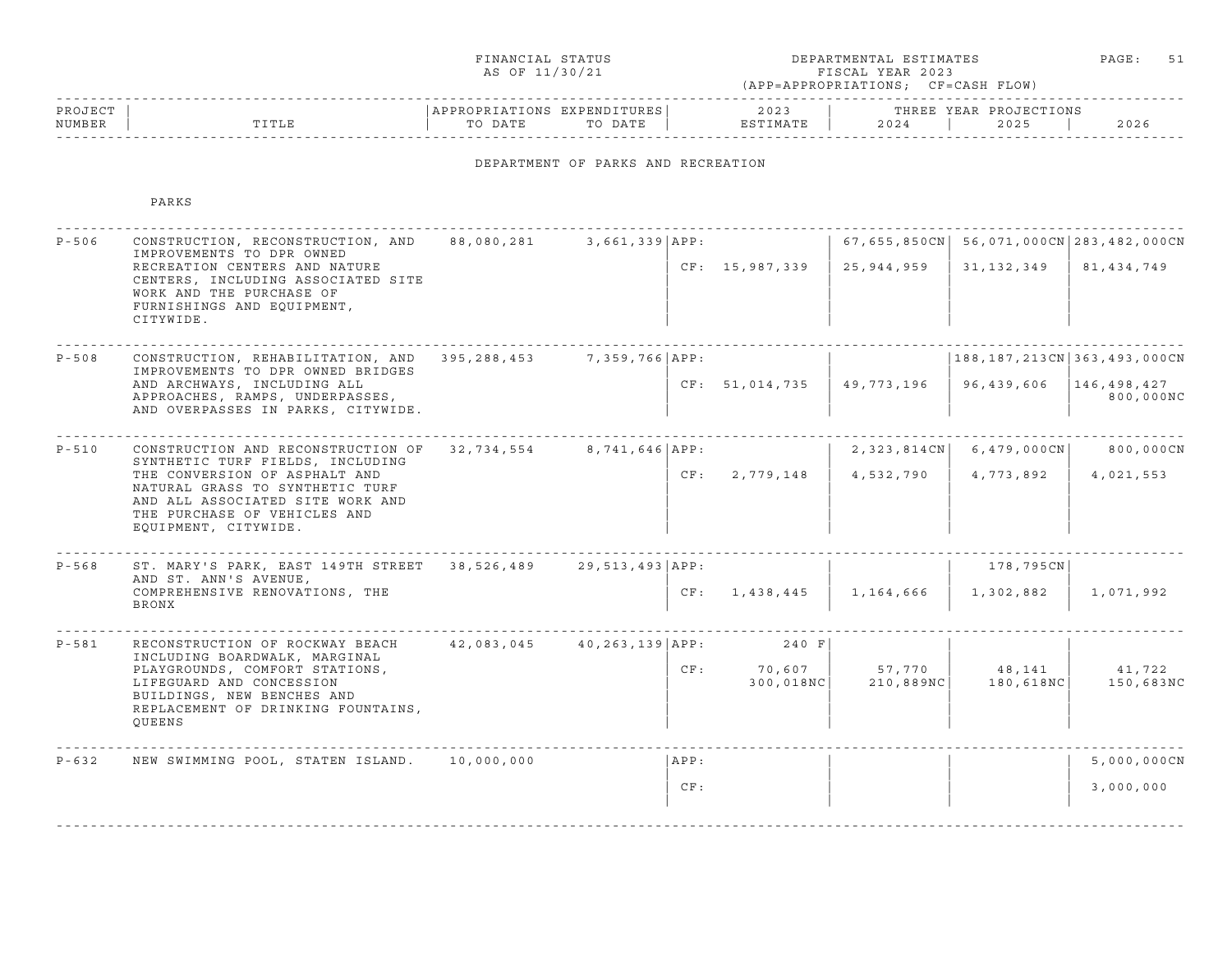|                                                                                                                                                                                                          |                                                                                               | FINANCIAL STATUS<br>AS OF 11/30/21     |                                    |     | DEPARTMENTAL ESTIMATES<br>FISCAL YEAR 2023<br>(APP=APPROPRIATIONS; CF=CASH FLOW) | PAGE:<br>52      |                                                       |                         |
|----------------------------------------------------------------------------------------------------------------------------------------------------------------------------------------------------------|-----------------------------------------------------------------------------------------------|----------------------------------------|------------------------------------|-----|----------------------------------------------------------------------------------|------------------|-------------------------------------------------------|-------------------------|
| PROJECT<br>NUMBER                                                                                                                                                                                        | TITLE                                                                                         | APPROPRIATIONS EXPENDITURES<br>TO DATE | TO DATE                            |     | 2023<br>ESTIMATE                                                                 |                  | THREE YEAR PROJECTIONS<br>2024   2025                 | 2026                    |
|                                                                                                                                                                                                          |                                                                                               |                                        | DEPARTMENT OF PARKS AND RECREATION |     |                                                                                  |                  |                                                       |                         |
|                                                                                                                                                                                                          | PARKS                                                                                         |                                        |                                    |     |                                                                                  |                  |                                                       |                         |
| $P - 697$                                                                                                                                                                                                | CROTONA PARK, THE BRONX, ORIGINAL 8,970,645 8,886,798 APP:<br>IMPROVEMENTS AND RENOVATION     |                                        |                                    |     |                                                                                  |                  | 79,999 F                                              |                         |
|                                                                                                                                                                                                          |                                                                                               |                                        |                                    |     | $CF: 9,722NC$ 7,954NC 22,628NC                                                   |                  |                                                       | 16,945NC                |
| $P - 704$                                                                                                                                                                                                | CONSTRUCTION AND RECONSTRUCTION OF 44,994,962<br>AND IMPROVEMENTS TO DEPARTMENTAL             |                                        | 11,604,105   APP:                  |     |                                                                                  |                  |                                                       | 34,680,000CN            |
|                                                                                                                                                                                                          | SHOPS, OFFICES AND GARAGE<br>FACILITIES, INCLUDING THE PURCHASE<br>OF EQUIPMENT, ALL BOROUGHS |                                        |                                    |     | CF: 1,601,982                                                                    | 3,174,416        | 4,689,516                                             | 11,491,443              |
| $P - 705$<br>AND IMPROVEMENTS TO PARKS,<br>PLAYGROUNDS, SPORTSFIELDS,<br>STRUCTURES AND OTHER PHYSICAL<br>PUBLIC BETTERMENTS INCLUDING<br>EQUIPMENT AND VEHICLE PURCHASES<br>RELATED TO PLANYC, CITYWIDE | CONSTRUCTION, RECONSTRUCTION OF $43,051,437$ $42,179,850$ APP: $485,040$ CN                   |                                        |                                    |     |                                                                                  |                  | 74,000CN                                              |                         |
|                                                                                                                                                                                                          |                                                                                               |                                        |                                    |     | CF: 279,541                                                                      | $214,533$        | 195,578                                               | 164,634                 |
| $P - 715$                                                                                                                                                                                                | ORCHARD BEACH, THE BRONX, ORIGINAL 21,729,489 11,729,488 APP: 10,154,000CN                    |                                        |                                    |     |                                                                                  |                  | $  34,000,000 \text{CN}  $                            |                         |
|                                                                                                                                                                                                          | IMPROVEMENTS, RECONSTRUCTION OF<br>BATHING FACILITIES AND BEACH AREA                          |                                        |                                    |     | CF: 4,030,800                                                                    | 2,821,560        | 9,218,480                                             | 6,775,400               |
| $P - 801$                                                                                                                                                                                                | CLAREMONT PARK, RECONSTRUCTION AND 5, 053, 852 4, 503, 851   APP:                             |                                        |                                    |     |                                                                                  |                  | 1,450,000CN                                           |                         |
|                                                                                                                                                                                                          | IMPROVEMENTS, CLAY AVENUE, MT.<br>EDEN AVENUE, THE BRONX                                      |                                        |                                    |     | CF: 94,200                                                                       | 65,940   362,320 |                                                       | 261,160                 |
| $P - 822$                                                                                                                                                                                                | GREEN STREETS, STREET AND PARK<br>TREE REHABILITATION, REPLACEMENT                            |                                        |                                    |     | 2, 248, 000 P                                                                    |                  | 45,801,488CN   10,851,000CN                           |                         |
|                                                                                                                                                                                                          | AND PLANTING, CITYWIDE                                                                        |                                        |                                    |     | $CF: 22,872,910   20,611,693   28,600,291  $                                     |                  | $1,309,820N$ C $960,249N$ C $815,921N$ C $688,275N$ C | 24,819,463              |
| $P - 848$                                                                                                                                                                                                | ASTORIA PARK RECONSTRUCTION, 16,830,726 13,496,848 APP:                                       |                                        |                                    |     |                                                                                  |                  |                                                       | 728,390CN   2,510,000CN |
|                                                                                                                                                                                                          | OUEENS                                                                                        |                                        |                                    | CF: | 294,288                                                                          | 492,950          | 568,822                                               | 960, 163                |
|                                                                                                                                                                                                          |                                                                                               |                                        |                                    |     |                                                                                  |                  |                                                       |                         |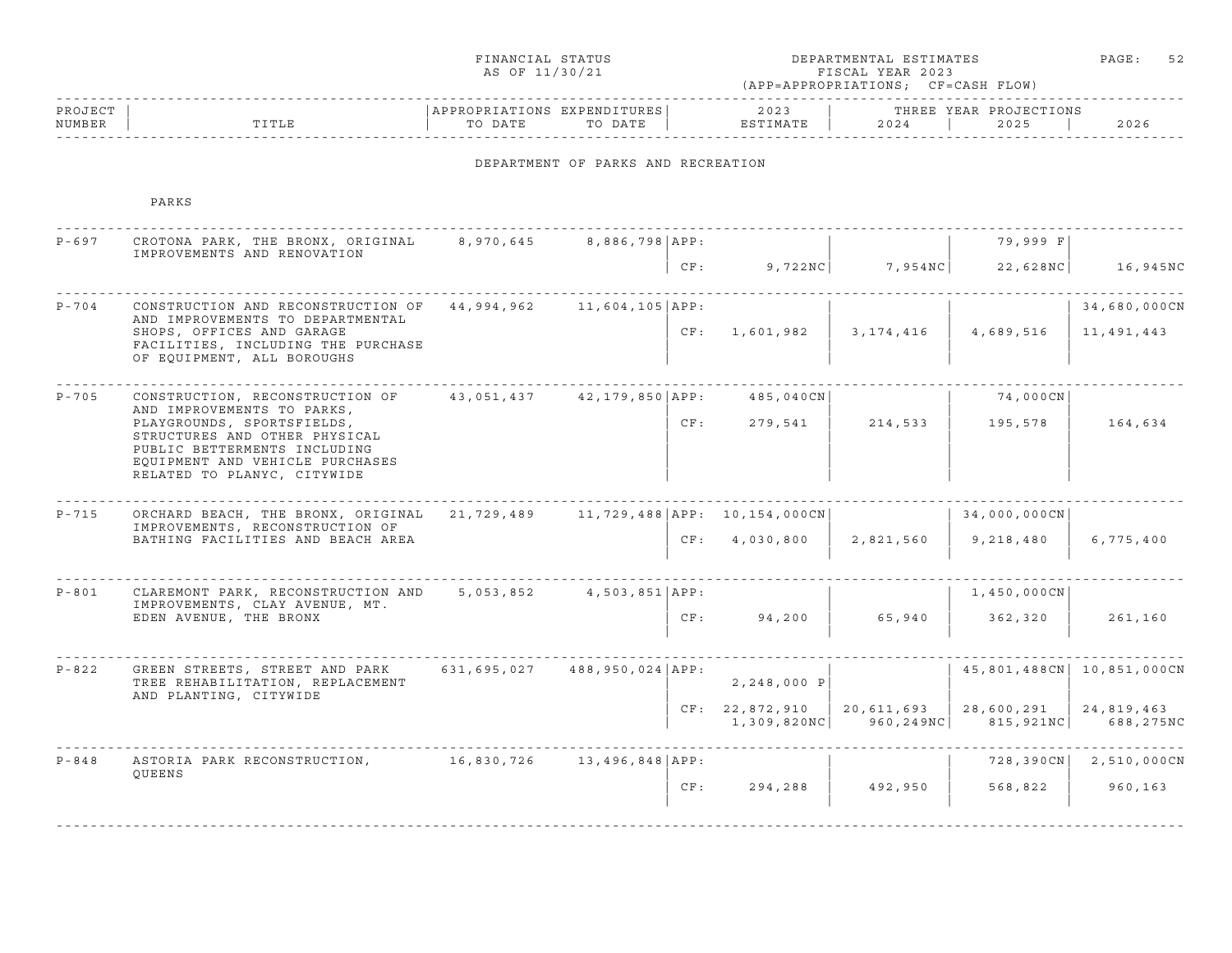|                   |                                                                                                                                                                                     | FINANCIAL STATUS<br>AS OF 11/30/21 |                                        |     | DEPARTMENTAL ESTIMATES<br>FISCAL YEAR 2023<br>(APP=APPROPRIATIONS; CF=CASH FLOW) | PAGE:<br>53   |                                |                            |
|-------------------|-------------------------------------------------------------------------------------------------------------------------------------------------------------------------------------|------------------------------------|----------------------------------------|-----|----------------------------------------------------------------------------------|---------------|--------------------------------|----------------------------|
| PROJECT<br>NUMBER | TITLE                                                                                                                                                                               | TO DATE                            | APPROPRIATIONS EXPENDITURES<br>TO DATE |     | 2023<br>ESTIMATE                                                                 | 2024          | THREE YEAR PROJECTIONS<br>2025 | 2026                       |
|                   |                                                                                                                                                                                     |                                    | DEPARTMENT OF PARKS AND RECREATION     |     |                                                                                  |               |                                |                            |
|                   | PARKS                                                                                                                                                                               |                                    |                                        |     |                                                                                  |               |                                |                            |
| $P - 861$         | RECONSTRUCTION OF FORT WASHINGTON<br>PARK, MANHATTAN                                                                                                                                | 18,478,309                         | 15,082,845   APP:                      |     | 774 CN                                                                           |               |                                |                            |
|                   |                                                                                                                                                                                     |                                    |                                        | CF: | 719,313                                                                          | 558,345       | 469,544                        | 401,830                    |
| $P - 887$         | CONSTRUCTION, RECONSTRUCTION OF                                                                                                                                                     | 24,004,504                         | 5,747,191   APP:                       |     |                                                                                  |               |                                | 6,168,600CN                |
|                   | AND IMPROVEMENTS, INCLUDING<br>EQUIPMENT AND VEHICLES TO CITY<br>ZOOS, CITWWIDE                                                                                                     |                                    |                                        | CF: | 538,286                                                                          | 403,590       | 1,878,119                      | 4,190,371                  |
| $P - 896$         | RECONSTRUCTION OF UPPER HIGHLAND<br>PARK, QUEENS                                                                                                                                    | 21,804,428                         | 12,989,999   APP:                      |     |                                                                                  | $620, 259$ CN | 1,338,000CN                    |                            |
|                   |                                                                                                                                                                                     |                                    |                                        | CF: | 1,274,794                                                                        | 1,532,351     | 1,480,319                      | 1,212,098                  |
| $P - 931$         | COMMUNICATION SYSTEM, DEVELOPMENT,<br>CITY-WIDE                                                                                                                                     | 15,674,822                         | 10,498,865   APP:                      |     |                                                                                  |               | $293, 430$ CN                  | 191,000CN                  |
|                   |                                                                                                                                                                                     |                                    |                                        | CF: | 595,665                                                                          | 433,235       | 868,262                        | 698,267                    |
| $P - 933$         | PURCHASE OF AUTOMOTIVE AND OTHER                                                                                                                                                    | 217,648,439                        | 183,273,678   APP:                     |     |                                                                                  |               |                                | 30,925,062CN               |
|                   | EQUIPMENT HAVING A UNIT COST OF AT<br>LEAST \$35,000 AFTER NOVEMBER 1,<br>1999 AND A LIFE EXPECTANCY OF AT<br>LEAST FIVE YEARS FOR USE BY THE<br>DEPARTMENT OF PARKS AND RECREATION |                                    |                                        | CF: | 6,896,821                                                                        | 5,099,548     | 4, 356, 243                    | 10,010,666                 |
| $P - 938$         | EVERGREEN PARK, RECONSTRUCTION,                                                                                                                                                     | 1,402,396                          | 1,402,395   APP:                       |     |                                                                                  |               |                                | 499,999CN                  |
|                   | OUEENS                                                                                                                                                                              |                                    |                                        | CF: |                                                                                  |               |                                | 100,000                    |
| $P - 950$         | ACOUISITION AND INSTALLATION OF                                                                                                                                                     | 48,341,990                         | 35,061,088 APP:                        |     |                                                                                  |               |                                | 7,218,914CN   17,092,000CN |
|                   | COMPUTER EQUIPMENT                                                                                                                                                                  |                                    |                                        | CF: | 2,269,259                                                                        | 1,662,446     | 3,300,362                      | 5,931,246                  |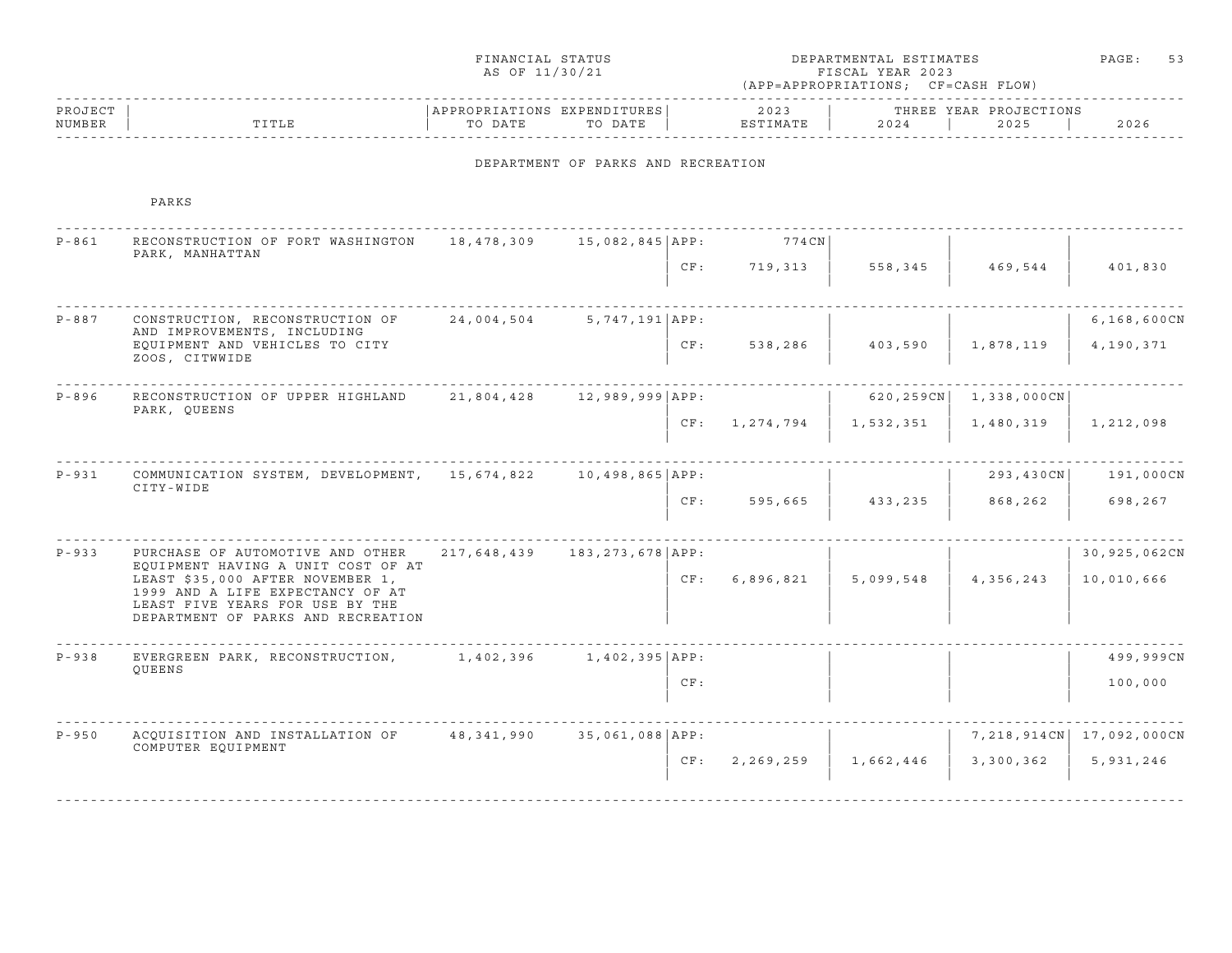| FINANCIAL STATUS                                                                                                                  | DEPARTMENTAL ESTIMATES | החתר | ___ |
|-----------------------------------------------------------------------------------------------------------------------------------|------------------------|------|-----|
|                                                                                                                                   |                        | AGE  |     |
|                                                                                                                                   |                        |      |     |
| the contract of the contract of the contract of the contract of the contract of the contract of the contract of<br>AS OF 11/30/21 | YEAR 2023<br>FISCAL.   |      |     |

| PROJECT |                                  |                 |             | ົດ ລ<br>202. |     | $\bigcap M$ $\bigcap$<br>YEAR<br>[ 17 <i>C</i><br>ں دیں ۔ |      |
|---------|----------------------------------|-----------------|-------------|--------------|-----|-----------------------------------------------------------|------|
| NUMBER  | m <del>r</del> m r n<br>د سال سا | זיח גרו<br>DATE | <b>DATI</b> |              | 202 | 202                                                       | 2026 |

#### DEPARTMENT OF PARKS AND RECREATION

| $P - 1008$ | RECONSTRUCTION OF INTERMEDIATE<br>SIZED POOLS, APPURTENANT EQUIPMENT                                                          | 34,901,685  | 20,841,305   APP:    |     |                                     | 8,752,000C <sub>N</sub>                                                  | $7,423,000$ CN<br>71,000 S | 12,146,000CN             |
|------------|-------------------------------------------------------------------------------------------------------------------------------|-------------|----------------------|-----|-------------------------------------|--------------------------------------------------------------------------|----------------------------|--------------------------|
|            | AND BATHHOUSES, CITYWIDE.                                                                                                     |             |                      | CF: | 2,724,820                           | 3,944,311                                                                | 4,544,419<br>14,200NC      | 6,073,425<br>9,940NC     |
| $P - 1018$ | ACOUISITION, CONSTRUCTION,<br>RECONSTRUCTION AND IMPROVEMENTS,<br>INCLUDING VEHICLES AND EQUIPMENT,<br>IN REGIONAL, LARGE AND | 3326744332  | 2451743055   APP:    |     | 19,757,000 S                        | $131, 223, 528$ CN $147, 768, 000$ CN $767, 581, 000$ CN<br>52,396,803 F | 24,963,000 F               | 51,753,000 F<br>58,000 S |
|            | NEIGHBORHOOD PARKS, PLAYGROUNDS<br>AND OTHER FACILITIES, CITYWIDE                                                             |             |                      |     | $CF: 101, 822, 397$   119, 952, 997 | 44, 186, 770NC   56, 849, 587NC   49, 634, 907NC   51, 823, 537NC        | 124,683,878                | 255, 141, 558            |
| $P - 1095$ | CONSTRUCTION OF BARRIERS FOR PARK                                                                                             | 9,278,961   |                      |     | 1,526,706   APP: 18,138,138 CN      |                                                                          | 5,390,000CN                |                          |
|            | PROTECTION, VARIOUS LOCATIONS,<br>CITYWIDE                                                                                    |             |                      | CF: | 5,187,846                           | 3,644,190                                                                | 4,199,499                  | 3, 358, 291              |
| $P - 1130$ | CONSTRUCTION AND RECONSTRUCTION OF<br>SHORE PARKWAY BICYCLE/PEDESTRIAN                                                        | 12,220,582  | $11,739,824$ $APP:$  |     |                                     |                                                                          |                            | 34,500CN                 |
|            | PATHS AND PARKING LOTS, BROOKLYN.                                                                                             |             |                      | CF: | 1,654<br>1,337NC                    | 1,353<br>1,094NC                                                         | 1,128<br>911NC             | 100,977<br>790NC         |
| $P - 1141$ | RECONSTRUCTION OF PROSPECT PARK                                                                                               | 8,459,068   | $656, 382$ $APP:$    |     |                                     | 664,000CN                                                                |                            |                          |
|            | ENTRANCE AND IMMEDIATE PARK AREA<br>AT GRAND ARMY PLAZA, BROOKLYN.                                                            |             |                      | CF: | 686,070                             | 1,495,643                                                                | 1,122,382                  | 953,049                  |
| $P - 1245$ | RECONSTRUCTION OF WATERFRONT PARKS                                                                                            | 12,351,375  | 8, 269, 803   APP:   |     |                                     | 3,287,849CN                                                              | $2,313,000 \, \text{CN}$   | 24,049,000CN             |
|            | AND PLAYGROUNDS, CITY WIDE                                                                                                    |             |                      | CF: | 136,744<br>506, 840NC               | 952,796<br>413,458NC                                                     | 1,144,580<br>344,722NC     | 5,716,656<br>298,551NC   |
| $P - 1246$ | HUDSON RIVER TRUST                                                                                                            | 278,769,000 | 243, 353, 296   APP: |     | $90,509$ CN                         |                                                                          | $4,609,000 \, \text{CN}$   |                          |
|            |                                                                                                                               |             |                      | CF: | 7,715,386                           | 6,199,158                                                                | 6,103,761                  | 5,117,097                |
|            |                                                                                                                               |             |                      |     |                                     |                                                                          |                            |                          |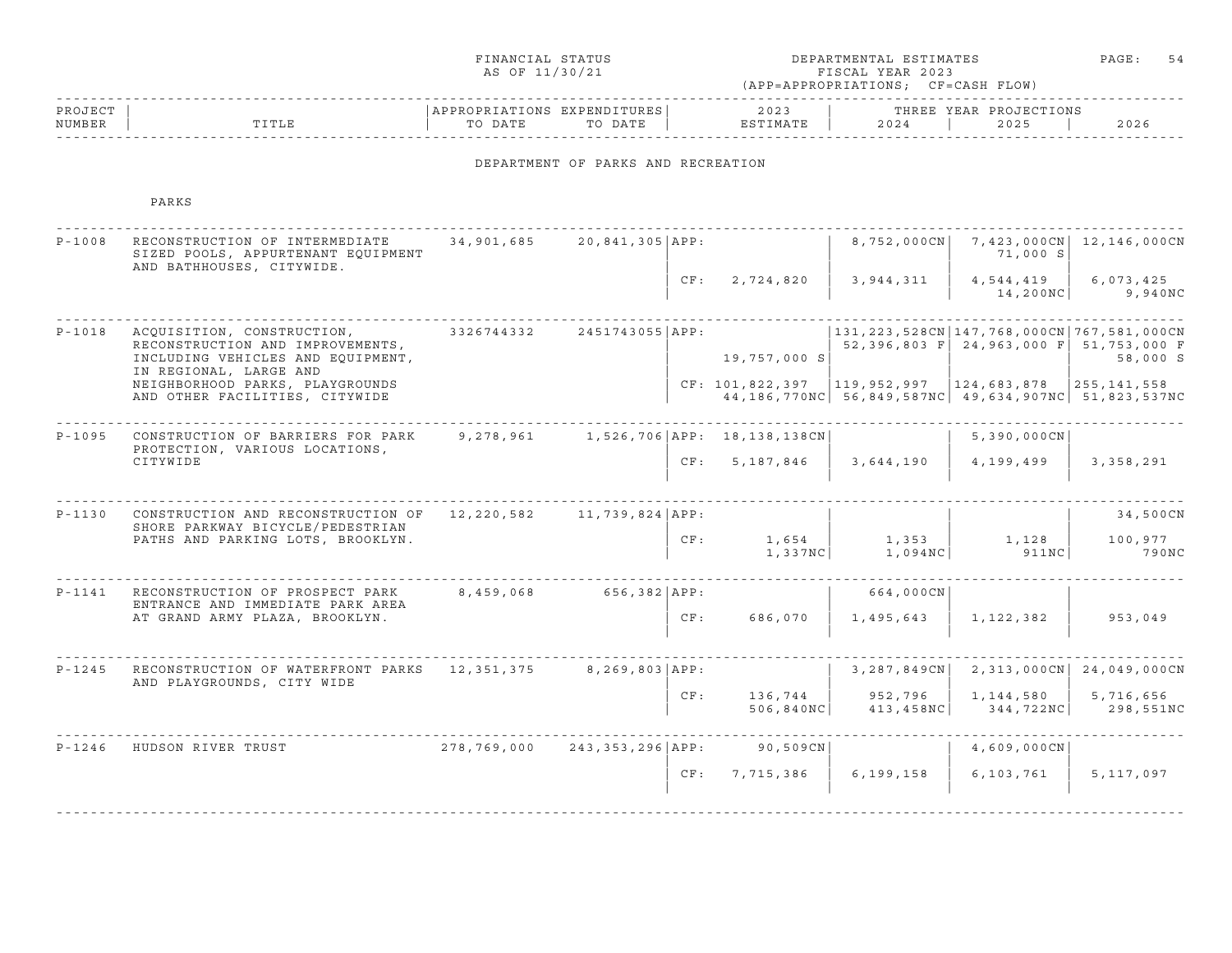|  | FINANCIAL STATUS |  |
|--|------------------|--|
|  | AS OF 11/30/21   |  |

FINANCIAL STATUS DEPARTMENTAL ESTIMATES PAGE: 55 FISCAL YEAR 2023 (APP=APPROPRIATIONS; CF=CASH FLOW)

| PROJECT |       |                 | .IURES '                    | 2023  |                        | IONS<br>YEAR<br>ת ה |      |
|---------|-------|-----------------|-----------------------------|-------|------------------------|---------------------|------|
| NUMBER  | TITLE | ת היה ה<br>DATE | DATE<br>$\mathsf{m} \wedge$ | TMATR | $\cap$ $\cap$<br>2 U 2 | つのつに<br>2 U Z :     | 2026 |
|         |       |                 |                             |       |                        |                     |      |

#### DEPARTMENT OF PARKS AND RECREATION

| $P - 1249$ | CONSTRUCTION, RECONSTRUCTION,<br>IMPROVEMENTS TO ROOFS, CITYWIDE                                                                                                                                                           | 38,712,666 | $31,032,685$ $APP:$            | CF: | 1,255,370                          | 1,471,031          | $1,371,183CN$ $1,398,000CN$<br>1,447,163   | 3,929,000CN<br>1,970,064  |
|------------|----------------------------------------------------------------------------------------------------------------------------------------------------------------------------------------------------------------------------|------------|--------------------------------|-----|------------------------------------|--------------------|--------------------------------------------|---------------------------|
| $P - 1250$ | CONSTRUCTION, RECONSTRUCTION, AND<br>IMPROVEMENTS TO BOILERS AND<br>HEATING, VENTILATION AND AIR<br>CONDITIONING SYSTEMS INCLUDING ALL<br>ASSOCIATED SITE WORK AND THE<br>PURCHASE OF VEHICLES AND<br>EOUIPMENT, CITYWIDE. | 50,937,699 | $30,798,895$ $\overline{APP:}$ | CF: | 2,630,121                          | 7,204,299          | 19,023,974CN   11,912,000CN  <br>7,713,643 | 17,302,000CN<br>9,684,832 |
| $P - 1300$ | IMPROVEMENTS TO CENTRAL PARK,<br>INCLUDING THE GREAT LAWN AND THE<br>NORTH MEADOWS BALLFIELDS, AND<br>PRELIMINARY AND INCIDENTAL COSTS<br>CONNECTED WITH SUCH IMPROVEMENTS,<br>MANHATTAN                                   | 94,425,588 | 58, 562, 998   APP:            | CF: | 7,187,958CN<br>9,212,469           | 7,286,149          | $425,000 \, \text{CN}$<br>6, 192, 234      | 13,528,000CN<br>8,015,504 |
| $P - 1326$ | CONSTRUCTION, RECONSTRUCTION OF<br>HIGH LINE PARK FROM GANSEVOORT<br>STREET TO WEST 34TH STREET,<br>MANHATTAN                                                                                                              | 89,751,115 | 88,842,205   APP:              | CF: | $247,544$ CN<br>226,319<br>9,899NC | 163,661<br>8,099NC | 4,697,000CN<br>1,078,818<br>6,749NC        | 774,768<br>5,849NC        |
| $P - 1327$ | CONSTRUCTION, RECONSTRUCTION AND<br>IMPROVEMENTS TO SPRING CREEK PARK<br>AND FRESH CREEK PARK, BROOKLYN                                                                                                                    | 8,673,000  | 735, 713   APP:                | CF: | 539,379                            | 377,681            | 163CN<br>1,371,907                         | 1,003,518                 |
| $P - 1329$ | CONSTRUCTION, RECONSTRUCTION AND<br>IMPROVEMENTS TO RETAINING WALLS<br>AND SEAWALLS AT PARKS, CITYWIDE                                                                                                                     | 50,347,640 | 27,944,755   APP:              | CF: | 3,510,509                          | 3,827,360          | 877,849CN<br>3, 483, 123                   | 13,910,000CN<br>5,719,479 |
|            |                                                                                                                                                                                                                            |            |                                |     |                                    |                    |                                            |                           |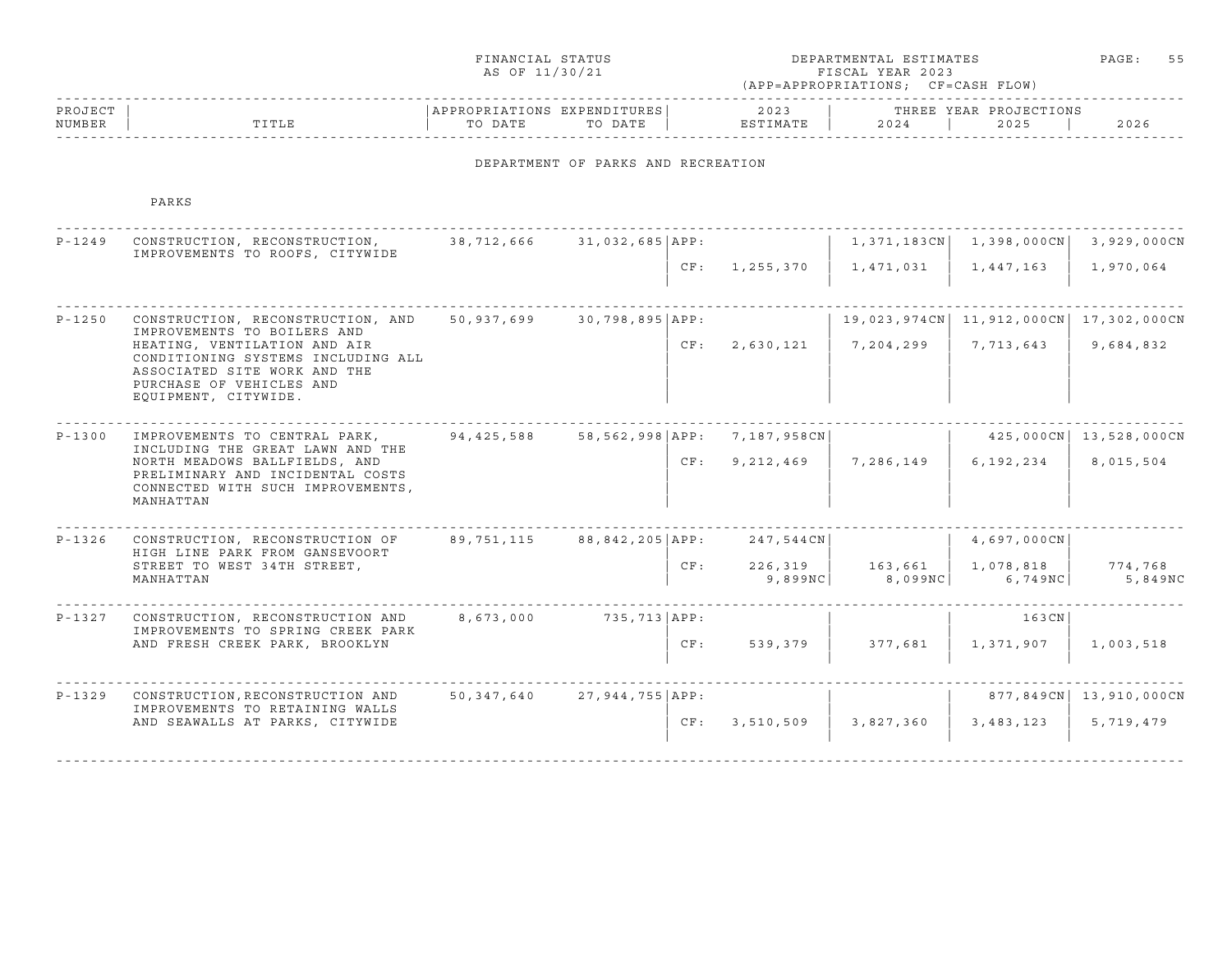| FINANCIAL STATUS | DEPARTMENTAL ESTIMATES | החת ה   | __ |
|------------------|------------------------|---------|----|
|                  |                        | $AGE$ . |    |
|                  |                        |         |    |
| AS OF 11/30/21   | FISCAL YEAR 2023       |         |    |

| PROJECT<br>200<br>'ONS<br>. דר<br>TRES<br>$T^{\sim}$<br>NUMBER<br>זרח תו<br>ົດ ລ<br><b>TMAMM</b><br>DATE<br>? 0 2<br><b>HIL</b><br>⊥⊥⊥ ∟ ∟<br>202- |  |  |  |  |
|----------------------------------------------------------------------------------------------------------------------------------------------------|--|--|--|--|
|                                                                                                                                                    |  |  |  |  |
|                                                                                                                                                    |  |  |  |  |

#### POLICE DEPARTMENT

POLICE

|                                                                                                     | PO-M185 BOROUGH PRESIDENT FUNDING FOR THE<br>PURCHASE AND INSTALLATION OF                                                                                                         | 290,000     |                     | APP:           | 219CN                                                |                           |                                                                          |                           |
|-----------------------------------------------------------------------------------------------------|-----------------------------------------------------------------------------------------------------------------------------------------------------------------------------------|-------------|---------------------|----------------|------------------------------------------------------|---------------------------|--------------------------------------------------------------------------|---------------------------|
|                                                                                                     | EQUIPMENT AND VEHICLES FOR USE BY<br>THE POLICE DEPARTMENT, MANHATTAN.                                                                                                            |             |                     | CF:            | 58,748                                               | 42,039                    | 35,882                                                                   | 30,078                    |
|                                                                                                     | PO-0185 BOROUGH PRESIDENT FUNDING FOR THE<br>PURCHASE AND INSTALLATION OF                                                                                                         | 5,550,000   | 5, 173, 947   APP:  |                | 36 CN                                                |                           |                                                                          |                           |
|                                                                                                     | EQUIPMENT AND VEHICLES FOR USE BY<br>THE POLICE DEPARTMENT, QUEENS.                                                                                                               |             |                     | CF:            | 77,059                                               | 56,336                    | 47,893                                                                   | 40,371                    |
| $PO - 2$                                                                                            | CONSTRUCTION OF A NEW 116th                                                                                                                                                       | 110,120,777 | $4,945,417$ $APP:$  |                |                                                      | 613CN                     |                                                                          |                           |
| PRECINCT STATION HOUSE IN THE<br>VICINITY OF THE EXISTING STATION<br>HOUSE IN THE ROCKAWAYS, QUEENS |                                                                                                                                                                                   |             |                     | CF: 22,416,174 | 18,312,295                                           | 15,266,985                | 13, 163, 466                                                             |                           |
| $PO - 46$                                                                                           | PURCHASE AND INSTALLATION OF ULTRA 544, 182, 497<br>HIGH FREQUENCY RADIO TELEPHONE                                                                                                |             |                     |                | 454, 155, 451   APP: 25, 582, 128CN   16, 000, 000CN |                           | 741,000CN                                                                | 27,592,000CN              |
|                                                                                                     | EQUIPMENT FOR MOBILE UNITS AND ALL<br>OTHER COMMUNICATION SYSTEMS, ALL<br><b>BOROUGHS</b>                                                                                         |             |                     |                | CF: 23,878,191                                       | 20,900,582                | 17,397,625                                                               | 20, 239, 580              |
| $PO - 79$                                                                                           | ACQUISITION, CONSTRUCTION,                                                                                                                                                        | 1101991467  |                     |                |                                                      |                           | $771, 625, 307$   APP: 99, 405, 053CN   46, 644, 000CN   268, 729, 000CN | 54,671,000CN              |
|                                                                                                     | RECONSTRUCTION, ADDITIONS AND<br>IMPROVEMENTS TO PROPERTY,<br>INCLUDING SITE IMPROVEMENTS,<br>WATERFRONT DEVELOPMENT, OFF-STREET<br>PARKING, BUILDINGS AND EQUIPMENT,<br>CITYWIDE |             |                     |                | CF: 77, 132, 004<br>8,771,914NC                      | 66,047,847<br>6,798,437NC | 108,442,839<br>5,723,174NC                                               | 94,816,961<br>4,794,946NC |
| $PO-111$                                                                                            | ACQUISITION, CONSTRUCTION,                                                                                                                                                        | 38,117,797  | 24, 467, 997   APP: |                |                                                      |                           |                                                                          | 3,617,200CN               |
|                                                                                                     | RECONSTRUCTION OF LAUNCHES AND<br>MARINE EQUIPMENT FOR HARBOR UNIT.                                                                                                               |             |                     | CF:            | 826,800                                              | 896,360                   | 718,400                                                                  | 2,912,960                 |
| $PO-141$                                                                                            | CONSTRUCTION, NEW 40TH PRECINCT                                                                                                                                                   | 82,361,408  | 48,710,480 APP:     |                | $350, 563$ CN                                        |                           |                                                                          |                           |
|                                                                                                     | STATION HOUSE, VICINITY OF<br>EXISTING STATION HOUSE, THE BRONX                                                                                                                   |             |                     | CF:            | 7,019,435                                            | 5,664,489                 | 4,731,504                                                                | 4,087,321                 |
|                                                                                                     |                                                                                                                                                                                   |             |                     |                |                                                      |                           |                                                                          |                           |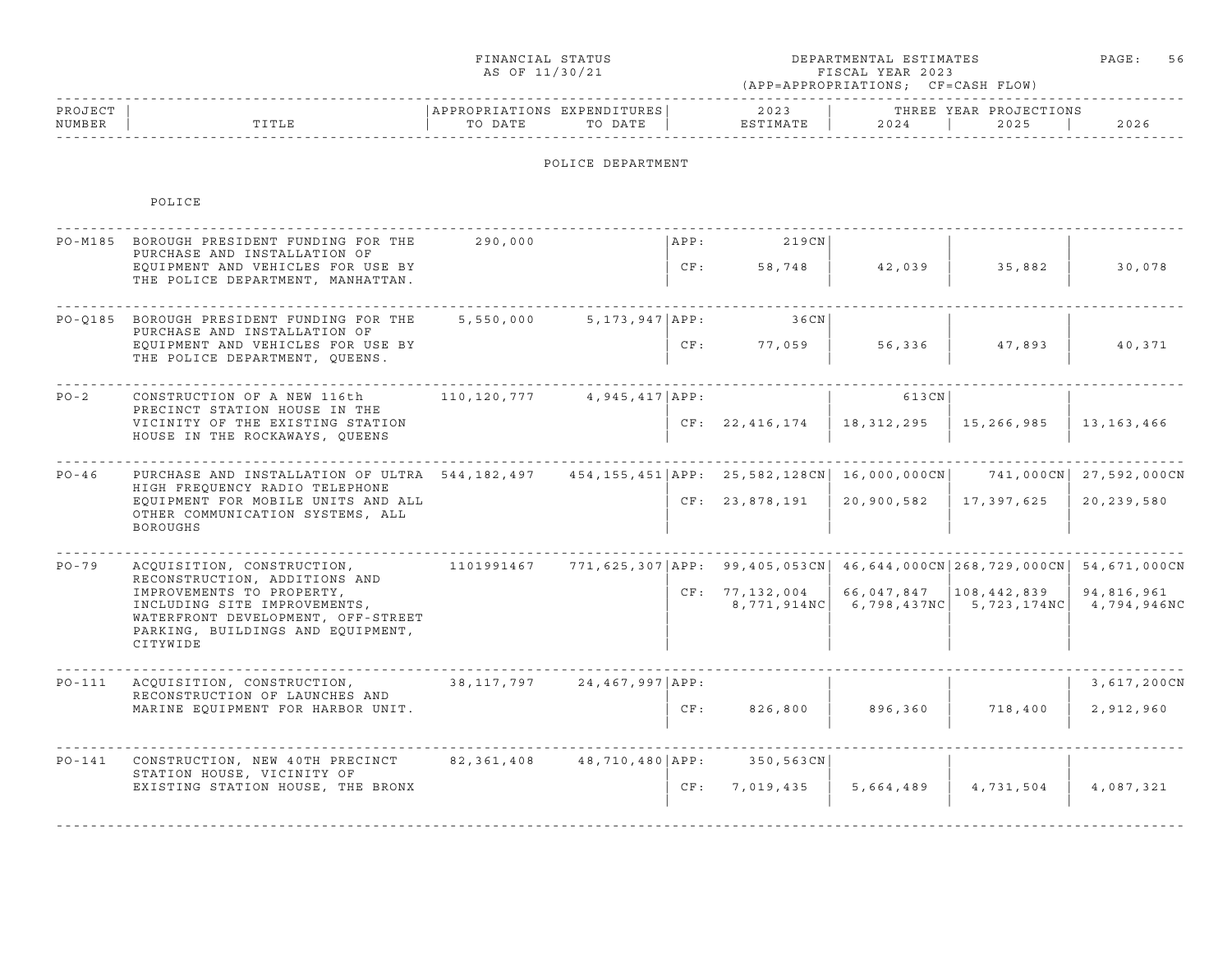|                   |                                                                                                                                                                                                        | FINANCIAL STATUS<br>AS OF 11/30/21     |                   |     |                                                                     | DEPARTMENTAL ESTIMATES<br>FISCAL YEAR 2023<br>(APP=APPROPRIATIONS; CF=CASH FLOW) |                                | PAGE:<br>57                                         |
|-------------------|--------------------------------------------------------------------------------------------------------------------------------------------------------------------------------------------------------|----------------------------------------|-------------------|-----|---------------------------------------------------------------------|----------------------------------------------------------------------------------|--------------------------------|-----------------------------------------------------|
| PROJECT<br>NUMBER | TITLE                                                                                                                                                                                                  | APPROPRIATIONS EXPENDITURES<br>TO DATE | TO DATE           |     | 2023<br>ESTIMATE                                                    | 2024                                                                             | THREE YEAR PROJECTIONS<br>2025 | 2026                                                |
|                   |                                                                                                                                                                                                        |                                        | POLICE DEPARTMENT |     |                                                                     |                                                                                  |                                |                                                     |
|                   | POLICE                                                                                                                                                                                                 |                                        |                   |     |                                                                     |                                                                                  |                                |                                                     |
| $PO - 163$        | ACOUISITION AND INSTALLATION OF<br>COMPUTER EOUIPMENT.                                                                                                                                                 | 857,832,712                            |                   |     | 776,748,520   APP: 10,964,720 CN   3,848,000 CN  <br>CF: 19,096,394 | 15,060,075                                                                       | 14,359,000CN<br>15,507,356     | 59,954,000CN<br>24,721,016                          |
| $PO - 185$        | PURCHASE OF AUTOMOTIVE AND OTHER<br>EQUIPMENT HAVING A UNIT COST OF AT<br>LEAST \$35,000 AFTER NOVEMBER 1,<br>1999 AND A LIFE EXPECTANCY OF AT<br>LEAST FIVE YEARS FOR USE BY THE<br>POLICE DEPARTMENT | 188,875,464                            | 159,197,716 APP:  | CF: | 487,999 F<br>5,416,422<br>97,600NC                                  | 4,006,971<br>68,320NC                                                            | 9,732,562<br>58,560NC          | 28,854,538CN 32,672,000CN<br>13,829,717<br>48,800NC |
| $PO-187$          | PURCHASE OF NEW EQUIPMENT FOR<br>POLICE DEPARTMENT USE, CITY WIDE                                                                                                                                      | 98,225,804                             | 73,706,846   APP: | CF: | 3,201,686                                                           | 2,532,397                                                                        | 3,000,151                      | 4,488,252CN<br>4,000,847                            |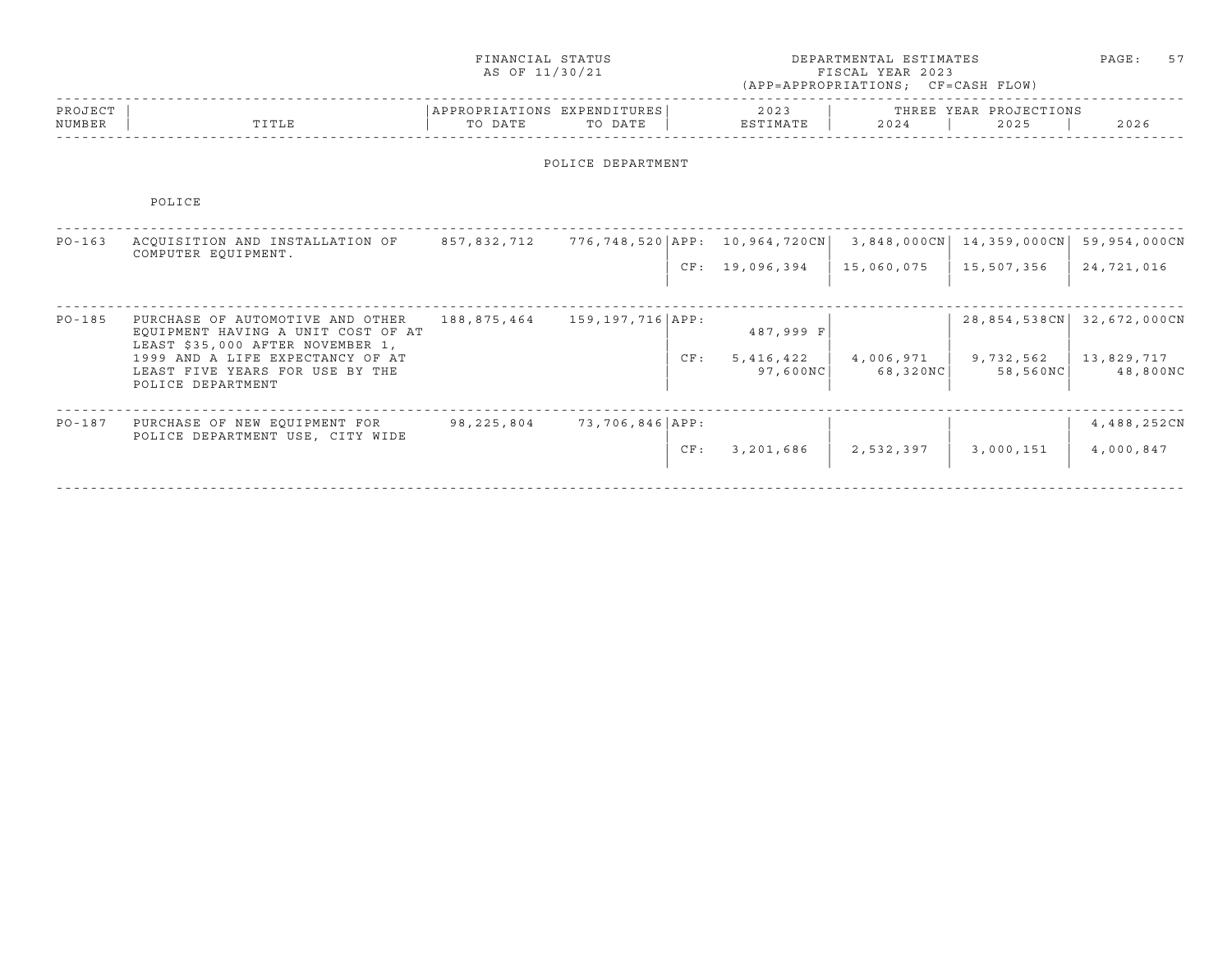|  | FINANCIAL STATUS |
|--|------------------|
|  | AS OF 11/30/21   |

FINANCIAL STATUS DEPARTMENTAL ESTIMATES PAGE: 58 FISCAL YEAR 2023 (APP=APPROPRIATIONS; CF=CASH FLOW)

| PROJEC |       |              | ,,,,,,,, | 202.           |                               | $\cap$ NT $\subset$<br>꼬ㅁㅈ.<br>ᆂᆂᇦᇌᇦ<br>$\left  \right $ |              |
|--------|-------|--------------|----------|----------------|-------------------------------|----------------------------------------------------------|--------------|
| NUMBER | ⊥⊥⊥⊥⊥ | 五九中形<br>DATE | DATE     | <b>TASA MT</b> | $\cap$ $\cap$ $\cap$<br>2 U Z | 2025                                                     | 2022<br>ていてん |
|        |       |              |          |                |                               |                                                          |              |

## DEPARTMENT OF CITYWIDE ADMIN SERVICE

RESILIENCY, TECHNOLOGY & EQUIP.

| $PIJ-16$ | PURCHASE AND INSTALLATION OF<br>ELECTRONIC DATA PROCESSING,<br>COMMUNICATION, STORAGE AND<br>RETRIEVAL EQUIPMENT INCLUDING<br>SOFTWARE, HARDWARE AND<br>INFASTRUCTURE FOR VARIOUS CITY<br>AGENCIES.                                                                                                                                                                                                      | 3829167205 |                   | 170,000NC     | $3064258335$   APP: 26, 771, 596CN   162, 257, 000CN   176, 589, 000CN   219, 477, 000CN<br>$CF: 160, 959, 857$   149, 188, 028   157, 423, 737   171, 695, 343<br>119,000NC    | 102,000NC                                                                                                                                     | 85,000NC  |
|----------|----------------------------------------------------------------------------------------------------------------------------------------------------------------------------------------------------------------------------------------------------------------------------------------------------------------------------------------------------------------------------------------------------------|------------|-------------------|---------------|---------------------------------------------------------------------------------------------------------------------------------------------------------------------------------|-----------------------------------------------------------------------------------------------------------------------------------------------|-----------|
| PU-16A   | PURCHASE AND INSTALLATION OF<br>ELECTRONIC DATA PROCESSING,<br>COMMUNICATION, STORAGE AND<br>RETRIEVAL EQUIPMENT FOR THE<br>FINANCIAL INFORMATION SERVICES<br>AGENCY.                                                                                                                                                                                                                                    |            |                   | CF: 2,735,458 | 551,046,071 540,207,015 APP: 2,798,416CN 9,305,000CN 12,164,000CN 9,635,000CN<br>3,789,253                                                                                      | 5,386,074                                                                                                                                     | 6,124,621 |
| $PU-25$  | CAPITAL INVESTMENTS TO ACHIEVE<br>ENERGY EFFICIENCY AND GREENHOUSE<br>GAS EMISSION REDUCTION, THROUGH<br>SUSTAINABILITY MEASURES INVOLVING<br>CONSTRUCTION, RECONSTRUCTION,<br>ACOUISITION OR INSTALLATION OF<br>PHYSICAL PUBLIC BETTERMENTS WITH A<br>CITY PURPOSE, WHICH WOULD BE<br>CLASSIFIED AS CAPITAL ASSETS UNDER<br>GENERALLY ACCEPTED ACCOUNTING<br>PRINCIPLES FOR MUNICIPALITIES,<br>CITYWIDE | 1076421074 |                   | 29,249NC      | $601, 609, 066$   APP: 267, 098, 842CN   200, 000, 000CN   200, 038, 000CN   175, 361, 000CN<br>$CF: 154, 378, 594$   156, 194, 601   166, 262, 931   170, 520, 344<br>23,931NC | 19,942NC                                                                                                                                      | 17,283NC  |
| $PU-100$ | CAPITAL INVESTMENTS TO ACHIEVE<br>GREATER SUSTAINABILITY AND<br>RESILIENCY, INCLUDING<br>CONSTRUCTION, RECONSTRUCTION,<br>ACQUISITION, EQUIPMENT, OR<br>INSTALLATION OF PHYSICAL PUBLIC<br>BETTERMENTS WITH A CITY PURPOSE,<br>WHICH WOULD BE CLASSIFIED AS<br>CAPITAL ASSETS UNDER GENERALLY<br>ACCEPTED ACCOUNTING PRINCIPLES FOR<br>MUNICIPALITIES, CITYWIDE.                                         | 1390807005 | 58,871,181   APP: |               | 171,272 F<br>$CF: 124, 798, 695$   204, 790, 883  <br>86,019,158NC   94,325,058NC   82,668,138NC   72,423,158NC                                                                 | $1419, 442, 245$ CN $584, 248, 000$ CN $158, 015, 000$ CN<br>6,116,238 P 36,097,000 P 14,965,000 P<br>$\vert$ 273,917,679 $\vert$ 246,550,843 |           |

------------------------------------------------------------------------------------------------------------------------------------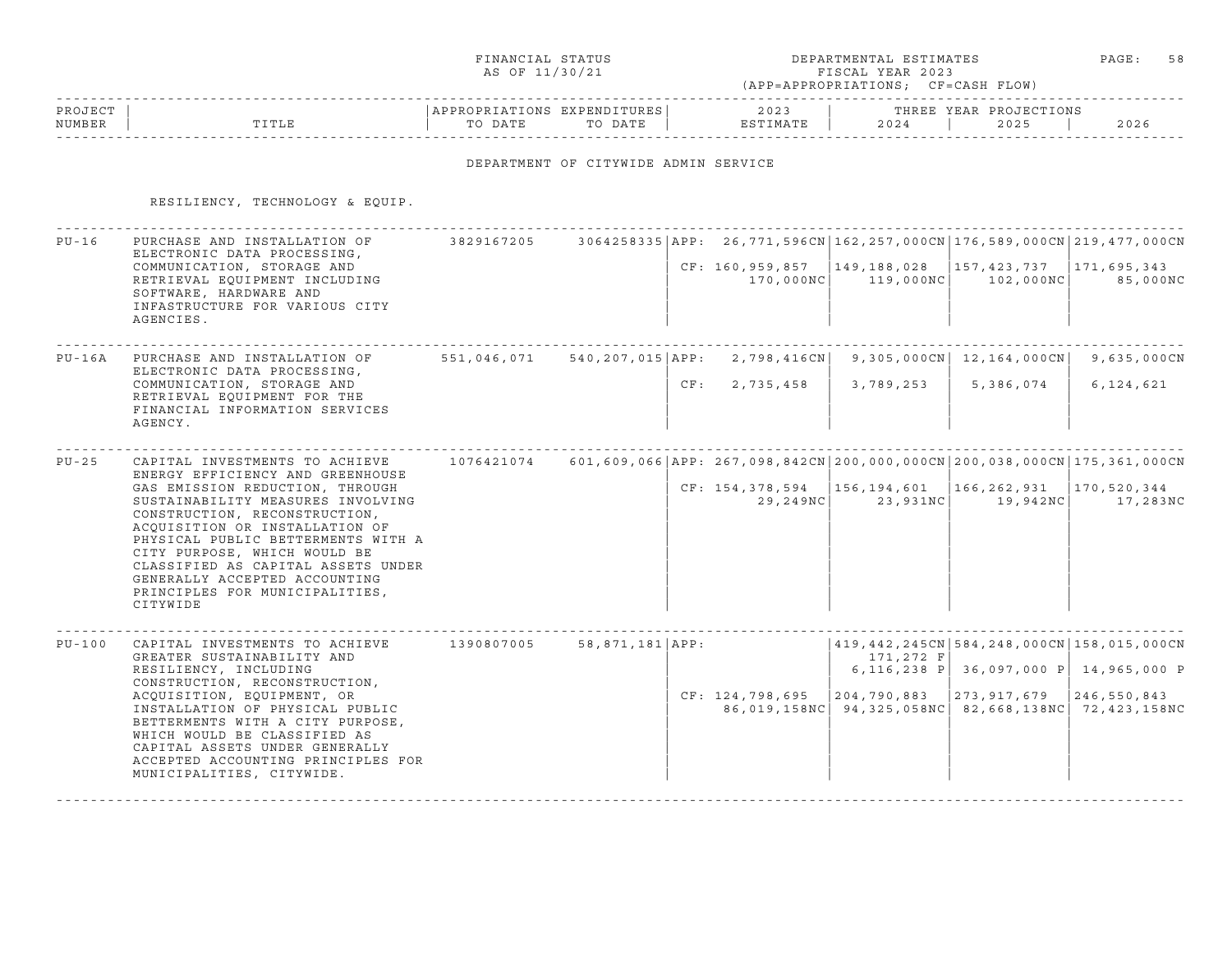|                            | FINANCIAL STATUS<br>AS OF 11/30/21                | DEPARTMENTAL ESTIMATES<br>FISCAL YEAR 2023<br>(APP=APPROPRIATIONS; CF=CASH FLOW) | PAGE : | 59 |
|----------------------------|---------------------------------------------------|----------------------------------------------------------------------------------|--------|----|
| PROJECT<br>NUMBER<br>TITLE | APPROPRIATIONS EXPENDITURES<br>TO DATE<br>TO DATE | THREE YEAR PROJECTIONS<br>2023<br>ESTIMATE<br>2025<br>2024                       | 2026   |    |

#### DEPARTMENT OF CITYWIDE ADMIN SERVICE

RESILIENCY, TECHNOLOGY & EQUIP.

| PU-200 | CAPITAL INVESTMENTS TO PROTECT                                                                                                                                                                                                                                                                                                                                                            | 337, 344, 225 | 22, 167, 591   APP: |     |            |            | $116,040,713CN$ $13,386,000CN$ |            |
|--------|-------------------------------------------------------------------------------------------------------------------------------------------------------------------------------------------------------------------------------------------------------------------------------------------------------------------------------------------------------------------------------------------|---------------|---------------------|-----|------------|------------|--------------------------------|------------|
|        | CRITICAL CITY FACILITIES TO ENSURE<br>RESILIENCY AND THE CONTINUED<br>PROVISION OF CITY SERVICES,<br>INCLUDING CONSTRUCTION,<br>RECONSTRUCTION, ACOUISITION,<br>EOUIPMENT, OR INSTALLATION OF<br>PHYSICAL PUBLIC BETTERMENTS WITH A<br>CITY PURPOSE, WHICH WOULD BE<br>CLASSIFIED AS CAPITAL ASSETS UNDER<br>GENERALLY ACCEPTED ACCOUNTING<br>PRINCIPLES FOR MUNICIPALITIES,<br>CITYWIDE. |               |                     | CF: | 49,964,213 | 43,008,823 | 64,468,116                     | 52,747,571 |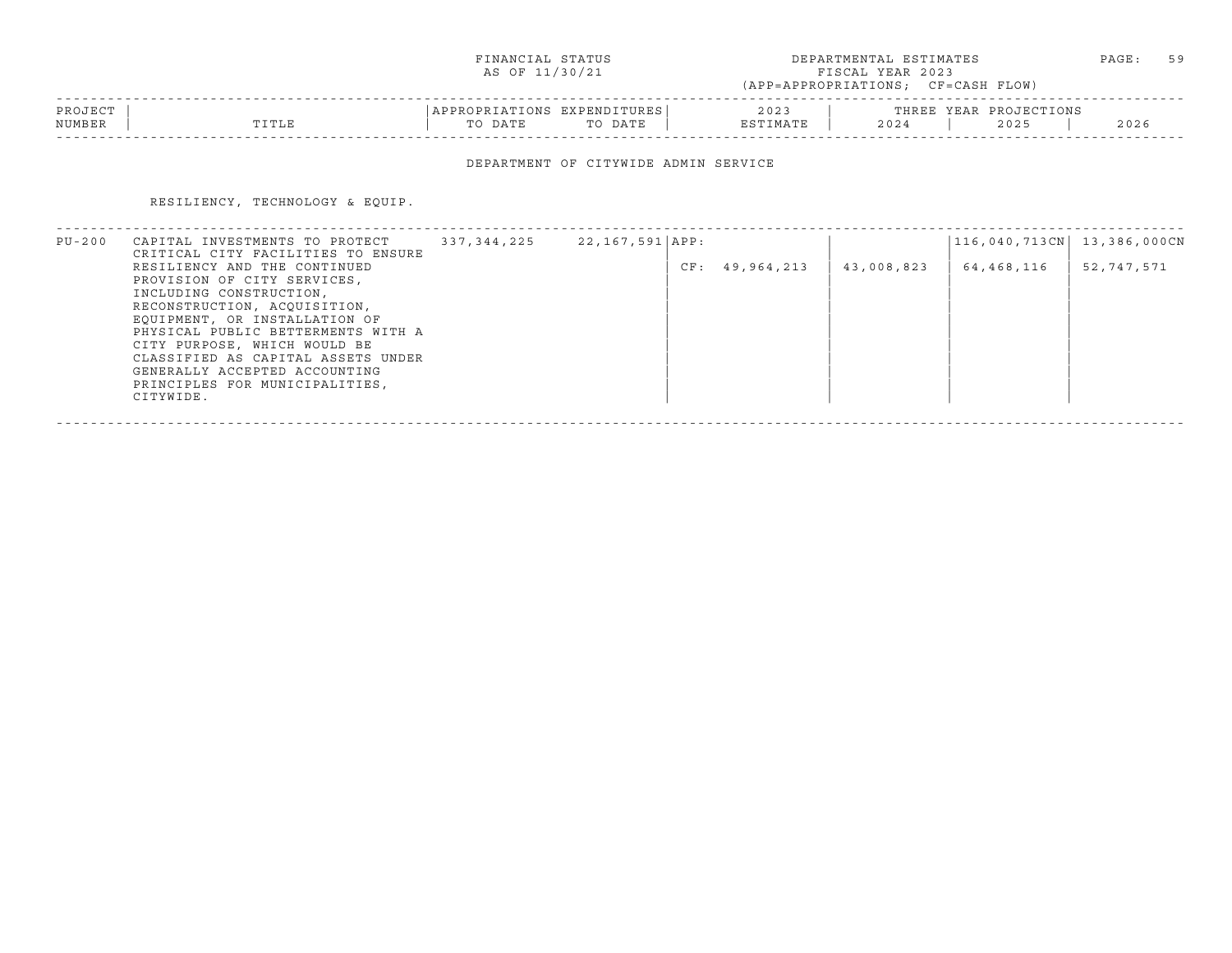| FINANCIAI.<br>STATUS                                                                                                              | DEPARTMENTAL ESTIMATES | > A G E |
|-----------------------------------------------------------------------------------------------------------------------------------|------------------------|---------|
| the contract of the contract of the contract of the contract of the contract of the contract of the contract of<br>AS OF 11/30/21 | FISCAL YEAR 2023       |         |

| PROJECT |                 | $ \cap$ $\mathbb{N}$ $\in$<br>. |      | $\sim$ $\sim$ $\sim$<br>2023 | וסמטי<br>. | IONS<br>YEAR<br>∩ ם ח |      |
|---------|-----------------|---------------------------------|------|------------------------------|------------|-----------------------|------|
| NUMBER  | יה דרחי<br>⊥⊥⊥≞ | תחגם                            | DATE | <b>A</b> A m T               | 202        | 2025                  | 2026 |
|         |                 |                                 |      |                              |            |                       |      |

### DEPARTMENT OF CULTURAL AFFAIRS

| PV-KN028 CONSTRUCTION, RECONSTRUCTION,<br>ACOUISITION OR INSTALLATION OF A                                                                                                                                                                                                             | 2,019,000  | $976, 931$ $APP:$ |     |         |          |         | 1,231CN |  |
|----------------------------------------------------------------------------------------------------------------------------------------------------------------------------------------------------------------------------------------------------------------------------------------|------------|-------------------|-----|---------|----------|---------|---------|--|
| NON-CITY OWNED PHYSICAL PUBLIC<br>BETTERMENT OR IMPROVEMENT WITH A<br>CITY PURPOSE, WHICH WOULD BE<br>CLASSIFIED AS A CAPITAL ASSET<br>UNDER GENERALLY ACCEPTED<br>ACCOUNTING PRINCIPLES FOR<br>MUNICIPALITIES; FOR THE ISSUE<br>PROJECT ROOM.                                         |            |                   | CF: | 224,025 | 183,293  | 152,744 | 137,378 |  |
| PV-KN053 CONSTRUCTION, RECONSTRUCTION,                                                                                                                                                                                                                                                 | 1,600,000  | 842,016   APP:    |     |         |          | 471CN   |         |  |
| ACQUISITION OR INSTALLATION OF A<br>NON-CITY OWNED PHYSICAL PUBLIC<br>BETTERMENT OR IMPROVEMENT WITH A<br>CITY PURPOSE, WHICH WOULD BE<br>CLASSIFIED AS A CAPITAL ASSET<br>UNDER GENERALLY ACCEPTED<br>ACCOUNTING PRINCIPLES FOR<br>MUNICIPALITIES; FOR THE BILLIE<br>HOLIDAY THEATER. |            |                   | CF: | 10,806  | 8,841    | 147,567 | 104,525 |  |
| PV-KN767 CONSTRUCTION, RECONSTRUCTION,                                                                                                                                                                                                                                                 | 124,000    | $60, 101$ $APP:$  |     |         | $101$ CN |         |         |  |
| ACQUISITION OR INSTALLATION OF A<br>NON-CITY OWNED PHYSICAL PUBLIC<br>BETTERMENT OR IMPROVEMENT WITH A<br>CITY PURPOSE, WHICH WOULD BE<br>CLASSIFIED AS A CAPITAL ASSET<br>UNDER GENERALLY ACCEPTED<br>ACCOUNTING PRINCIPLES FOR<br>MUNICIPALITIES; FOR THE ROOFTOP<br>FILMS, INC.     |            |                   | CF: | 3,800   | 11,660   | 8,580   | 7,300   |  |
| PV-K262 BROOKLYN CHILDREN'S MUSEUM,                                                                                                                                                                                                                                                    | 19,646,659 | 16,134,211   APP: |     |         |          |         | 129CN   |  |
| RECONSTRUCTION OF CHILDREN'S<br>MUSEUM AND PURCHASES OF EQUIPMENT<br>AND VEHICLES, BROOKLYN.                                                                                                                                                                                           |            |                   | CF: | 109,546 | 447,932  | 525,566 | 419,509 |  |
|                                                                                                                                                                                                                                                                                        |            |                   |     |         |          |         |         |  |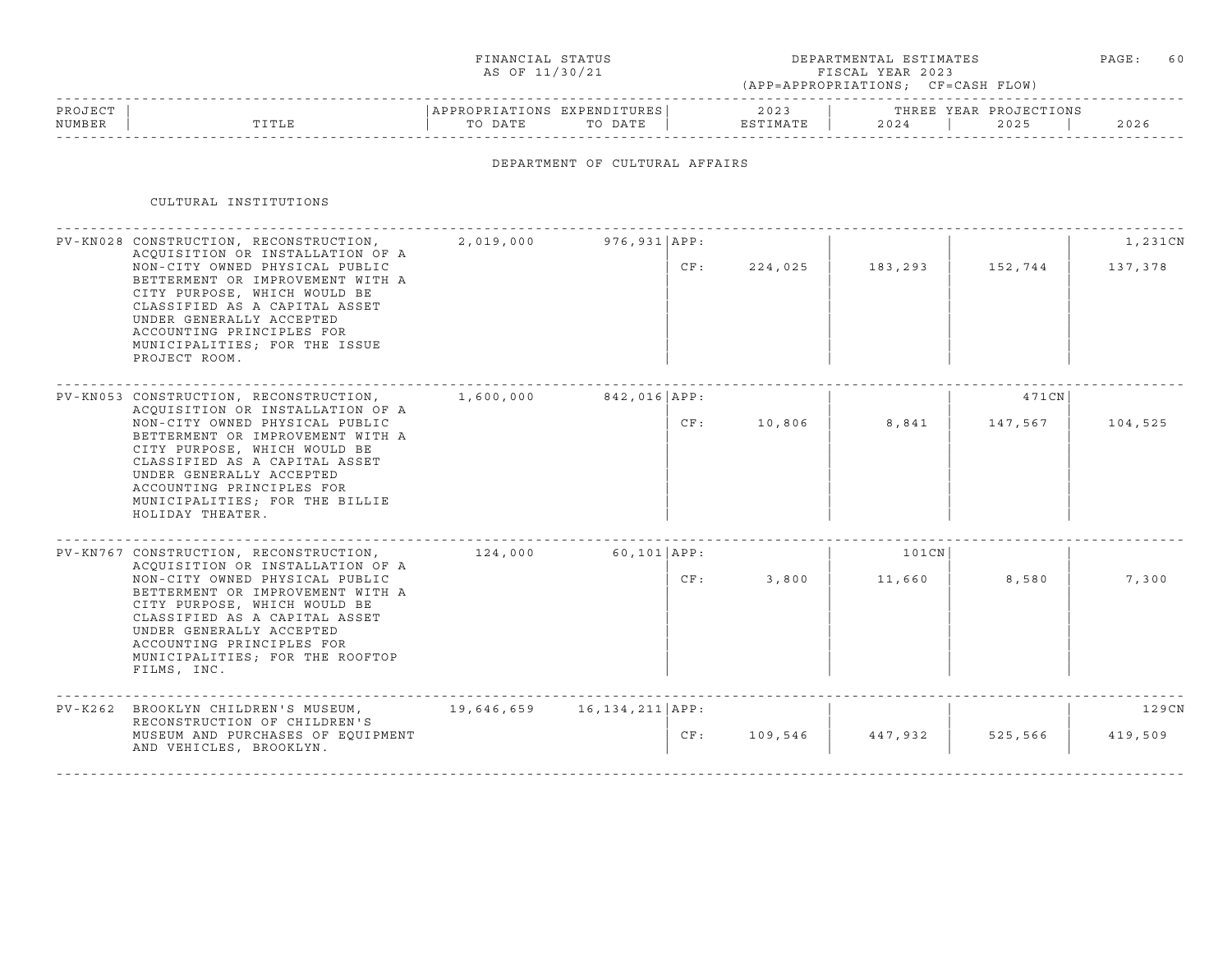| FINANCIAI.<br>STATUS                                                                                                              | DEPARTMENTAL ESTIMATES | AGE |  |
|-----------------------------------------------------------------------------------------------------------------------------------|------------------------|-----|--|
| the contract of the contract of the contract of the contract of the contract of the contract of the contract of<br>AS OF 11/30/21 | FISCAL YEAR 2023       |     |  |

| PROJECT |                           | ONS  | PENDITURES<br>$\mathbf{1}$ $\mathbf{1}$ | 202                                    |      | $\cap$ NT $\circ$<br>VFAP<br>ז ס כ<br>, 2011 1011<br>$\overline{1}$ |              |
|---------|---------------------------|------|-----------------------------------------|----------------------------------------|------|---------------------------------------------------------------------|--------------|
| NUMBER  | $m \tau m \tau$<br>11 L L | DATE | D.B. m.t.<br>$\mathsf{m}$<br>DATE       | <b>TMA 따</b> .<br>$\cdots$<br>⊥ 1'17 1 | 2024 | 202!                                                                | 2022<br>ていてい |
|         |                           |      |                                         |                                        |      |                                                                     |              |

## DEPARTMENT OF CULTURAL AFFAIRS

|                                                                                                                                                                                                                                                            |                                                                                                                                                                                                                                        |           |     |                                                    | 60,000CN |         |        |  |
|------------------------------------------------------------------------------------------------------------------------------------------------------------------------------------------------------------------------------------------------------------|----------------------------------------------------------------------------------------------------------------------------------------------------------------------------------------------------------------------------------------|-----------|-----|----------------------------------------------------|----------|---------|--------|--|
| NON-CITY OWNED PHYSICAL PUBLIC<br>BETTERMENT OR IMPROVEMENT WITH A<br>CITY PURPOSE, WHICH WOULD BE<br>CLASSIFIED AS A CAPITAL ASSET<br>UNDER GENERALLY ACCEPTED<br>ACCOUNTING PRINCIPLES FOR<br>MUNICIPALITIES; FOR THE ELAINE<br>KAUFMAN CULTURAL CENTER. |                                                                                                                                                                                                                                        |           | CF: | 39,200                                             | 147,600  | 107,620 | 91,960 |  |
|                                                                                                                                                                                                                                                            | 194,045                                                                                                                                                                                                                                |           |     | 40,000CN                                           |          |         |        |  |
| NON-CITY OWNED PHYSICAL PUBLIC<br>BETTERMENT OR IMPROVEMENT WITH A<br>CITY PURPOSE, WHICH WOULD BE<br>CLASSIFIED AS A CAPITAL ASSET<br>UNDER GENERALLY ACCEPTED<br>ACCOUNTING PRINCIPLES FOR<br>MUNICIPALITIES; FOR THE JOYCE<br>THEATER.                  |                                                                                                                                                                                                                                        |           | CF: | 16,800                                             | 12,800   | 10,800  | 9,200  |  |
|                                                                                                                                                                                                                                                            | 613,000                                                                                                                                                                                                                                |           |     |                                                    |          | 78 CN   |        |  |
| NON-CITY OWNED PHYSICAL PUBLIC<br>BETTERMENT OR IMPROVEMENT WITH A<br>CITY PURPOSE, WHICH WOULD BE<br>CLASSIFIED AS A CAPITAL ASSET<br>UNDER GENERALLY ACCEPTED<br>ACCOUNTING PRINCIPLES FOR<br>MUNICIPALITIES; FOR THE ROUNDABOUT<br>THEATRE COMPANY.     |                                                                                                                                                                                                                                        |           | CF: | 84,777                                             | 64,494   | 74,431  | 60,350 |  |
|                                                                                                                                                                                                                                                            | PV-MN143 CONSTRUCTION, RECONSTRUCTION,<br>ACOUISITION OR INSTALLATION OF A<br>PV-MN222 CONSTRUCTION, RECONSTRUCTION,<br>ACOUISITION OR INSTALLATION OF A<br>PV-MN354 CONSTRUCTION, RECONSTRUCTION,<br>ACOUISITION OR INSTALLATION OF A | 1,213,000 |     | $490,000 $ APP:<br>154,045   APP:<br>99,400   APP: |          |         |        |  |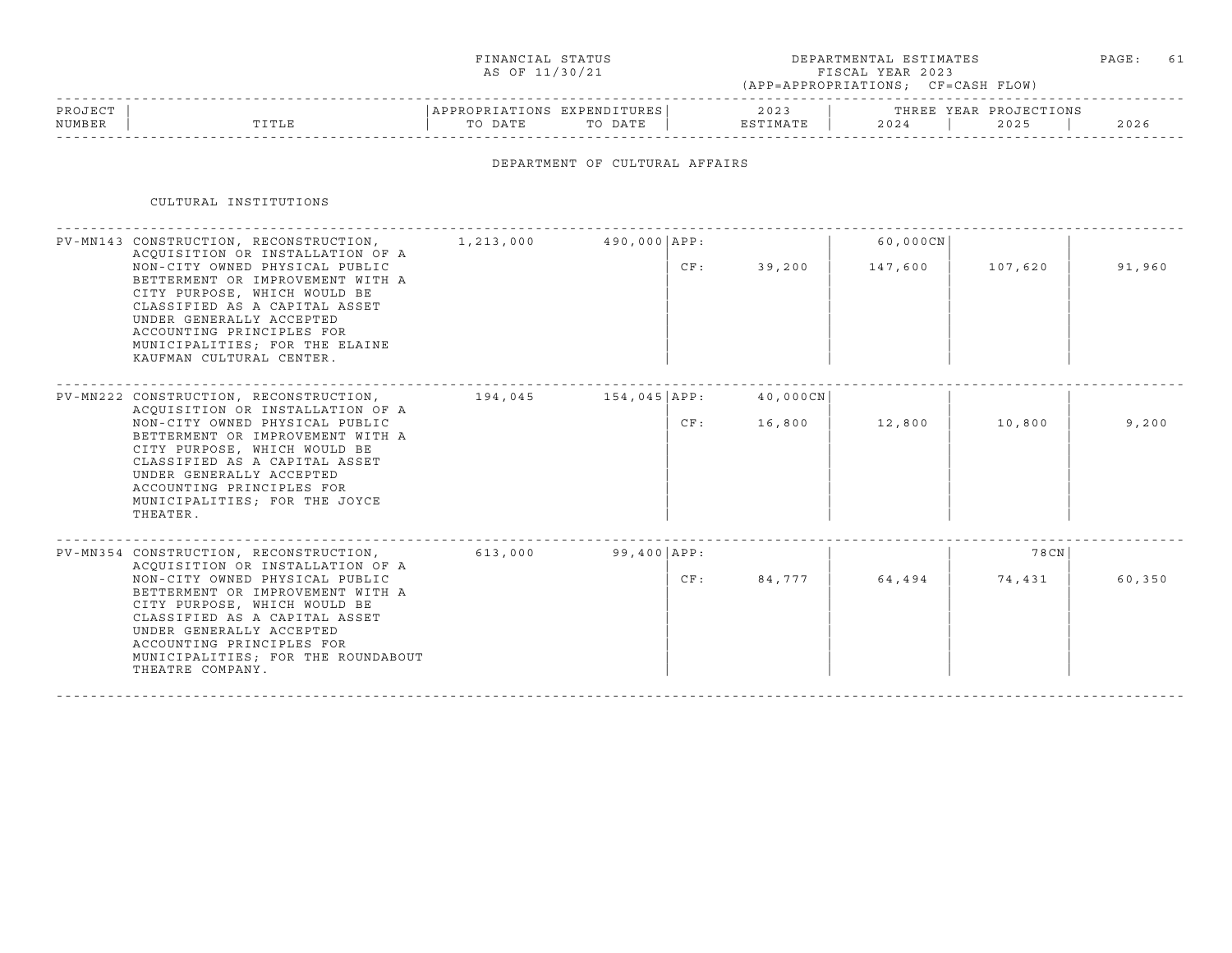| FINANCIAI.<br>STATUS                                                                                                              | DEPARTMENTAL ESTIMATES | AGE |  |
|-----------------------------------------------------------------------------------------------------------------------------------|------------------------|-----|--|
| the contract of the contract of the contract of the contract of the contract of the contract of the contract of<br>AS OF 11/30/21 | FISCAL YEAR 2023       |     |  |

|        |                          |                                              |                        |                                 |        |                                                | - - - - -    |
|--------|--------------------------|----------------------------------------------|------------------------|---------------------------------|--------|------------------------------------------------|--------------|
| PRO.   |                          | $\cap$ <sub>NT</sub><br>$\sim$ $\sim$ $\sim$ | ENDITURES.<br>$\cdots$ | $\cap$ $\cap$<br>: U 2          |        | $\bigcap M \subseteq$<br>YEAR<br>, L ∪ T ∩ T ∩ |              |
| NUMBER | mr <del>n</del><br>⊥⊥⊥⊥⊥ |                                              | DATE                   | ⊤ M ⊼ ጥ T<br>1 O IT<br>$\cdots$ | $\sim$ | 202!                                           | 2022<br>ていてん |
|        |                          |                                              |                        |                                 |        |                                                |              |

## DEPARTMENT OF CULTURAL AFFAIRS

| PV-MN394 CONSTRUCTION, RECONSTRUCTION, 2,317,000<br>ACOUISITION OR INSTALLATION OF A                                                                                                                                                                                                   |           | $50,000$ $APP:$  |         |         |         | 48,000CN |
|----------------------------------------------------------------------------------------------------------------------------------------------------------------------------------------------------------------------------------------------------------------------------------------|-----------|------------------|---------|---------|---------|----------|
| NON-CITY OWNED PHYSICAL PUBLIC<br>BETTERMENT OR IMPROVEMENT WITH A<br>CITY PURPOSE, WHICH WOULD BE<br>CLASSIFIED AS A CAPITAL ASSET<br>UNDER GENERALLY ACCEPTED<br>ACCOUNTING PRINCIPLES FOR<br>MUNICIPALITIES; FOR THE SOUTH<br>STREET SEAPORT MUSEUM.                                |           | CF:              | 231,160 | 196,460 | 322,340 | 288,160  |
| PV-MN409 CONSTRUCTION, RECONSTRUCTION,<br>ACOUISITION OR INSTALLATION OF A                                                                                                                                                                                                             | 1,052,000 | 162,225   APP:   |         | 225CN   |         |          |
| NON-CITY OWNED PHYSICAL PUBLIC<br>BETTERMENT OR IMPROVEMENT WITH A<br>CITY PURPOSE, WHICH WOULD BE<br>CLASSIFIED AS A CAPITAL ASSET<br>UNDER GENERALLY ACCEPTED<br>ACCOUNTING PRINCIPLES FOR<br>MUNICIPALITIES; FOR SYMPHONY<br>SPACE.                                                 |           | CF:              |         | 178,000 | 124,600 | 106,800  |
| PV-MN831 CONSTRUCTION, RECONSTRUCTION,                                                                                                                                                                                                                                                 | 544,000   | $313,817$ $APP:$ |         | 79CN    |         |          |
| ACOUISITION OR INSTALLATION OF A<br>NON-CITY OWNED PHYSICAL PUBLIC<br>BETTERMENT OR IMPROVEMENT WITH A<br>CITY PURPOSE, WHICH WOULD BE<br>CLASSIFIED AS A CAPITAL ASSET<br>UNDER GENERALLY ACCEPTED<br>ACCOUNTING PRINCIPLES FOR<br>MUNICIPALITIES; FOR THE GINA<br>GIBNEY DANCE, INC. |           | CF:              | 31,000  | 33,700  | 27,000  | 22,700   |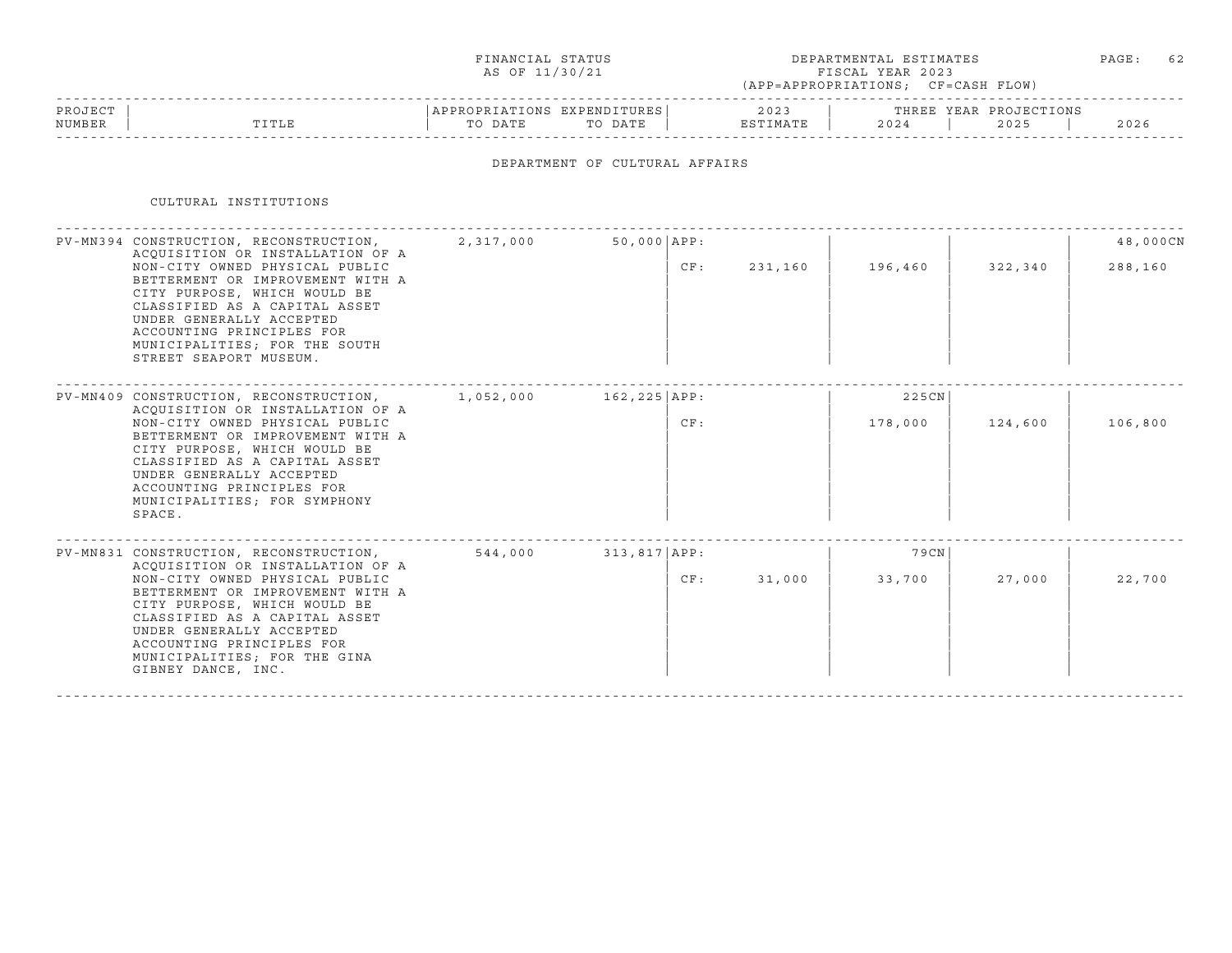| FINANCIAL STATUS | DEPARTMENTAL ESTIMATES | PAGE. |  |
|------------------|------------------------|-------|--|
| AS OF 11/30/21   | FISCAL YEAR 2023       |       |  |

|        |                          |                                              |                        |                                 |        |                                                | - - - - -    |
|--------|--------------------------|----------------------------------------------|------------------------|---------------------------------|--------|------------------------------------------------|--------------|
| PRO.   |                          | $\cap$ <sub>NT</sub><br>$\sim$ $\sim$ $\sim$ | ENDITURES.<br>$\cdots$ | $\cap$ $\cap$<br>: U 2          |        | $\bigcap M \subseteq$<br>YEAR<br>, L ∪ T ∩ T ∩ |              |
| NUMBER | mr <del>n</del><br>⊥⊥⊥⊥⊥ |                                              | DATE                   | ⊤ M ⊼ ጥ T<br>1 O IT<br>$\cdots$ | $\sim$ | 202!                                           | 2022<br>ていてん |
|        |                          |                                              |                        |                                 |        |                                                |              |

## DEPARTMENT OF CULTURAL AFFAIRS

| PV-MN933 CONSTRUCTION, RECONSTRUCTION,<br>ACOUISITION OR INSTALLATION OF A<br>NON-CITY OWNED PHYSICAL PUBLIC<br>BETTERMENT OR IMPROVEMENT WITH A<br>CITY PURPOSE, WHICH WOULD BE<br>CLASSIFIED AS A CAPITAL ASSET<br>UNDER GENERALLY ACCEPTED<br>ACCOUNTING PRINCIPLES FOR<br>MUNICIPALITIES; FOR BLOOMINGDALE<br>SCHOOL OF MUSIC. | 210,000   | $86,428$ $APP:$    | CF: |        | 428CN<br>24,800 | 17,360               | 14,880  |
|------------------------------------------------------------------------------------------------------------------------------------------------------------------------------------------------------------------------------------------------------------------------------------------------------------------------------------|-----------|--------------------|-----|--------|-----------------|----------------------|---------|
| PV-MN962 CONSTRUCTION, RECONSTRUCTION,<br>ACQUISITION OR INSTALLATION OF A<br>NON-CITY OWNED PHYSICAL PUBLIC<br>BETTERMENT OR IMPROVEMENT WITH A<br>CITY PURPOSE, WHICH WOULD BE<br>CLASSIFIED AS A CAPITAL ASSET<br>UNDER GENERALLY ACCEPTED<br>ACCOUNTING PRINCIPLES FOR<br>MUNICIPALITIES; FOR THE TANK, LTD.                   | 198,000   | 29,828 APP:        | CF: | 12,139 | 8,631           | 5,006CN<br>29,976    | 21,993  |
| PV-QN332 CONSTRUCTION, RECONSTRUCTION,<br>ACOUISITION OR INSTALLATION OF A<br>NON-CITY OWNED PHYSICAL PUBLIC<br>BETTERMENT OR IMPROVEMENT WITH A<br>CITY PURPOSE, WHICH WOULD BE<br>CLASSIFIED AS A CAPITAL ASSET<br>UNDER GENERALLY ACCEPTED<br>ACCOUNTING PRINCIPLES FOR<br>MUNICIPALITIES; FOR THE<br>POPPENHUSEN INSTITUTE.    | 8,224,000 | $2,101,689$ $APP:$ | CF: | 94,845 | 150,146         | 1,051CN<br>1,161,521 | 830,172 |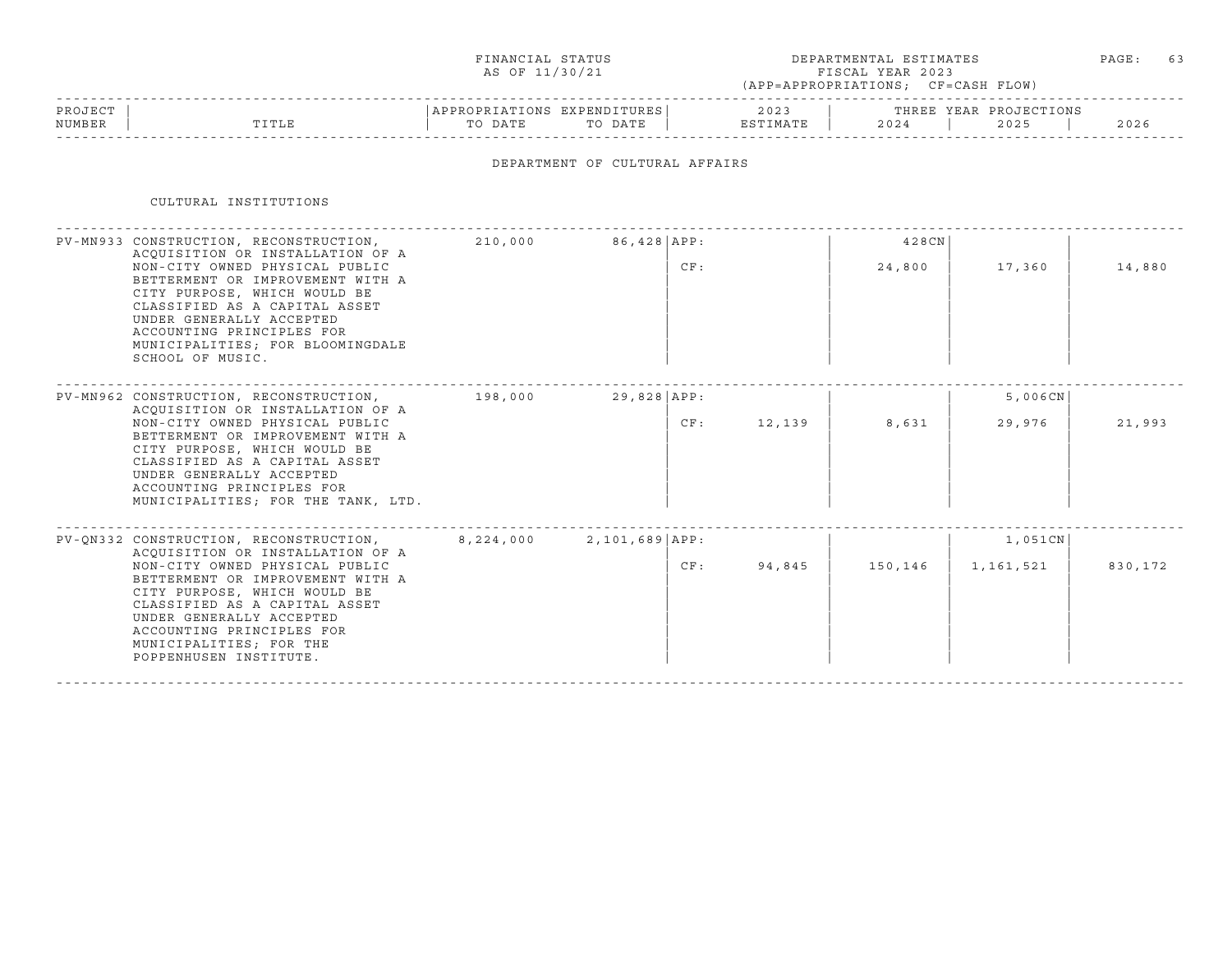| FINANCIAL STATUS                                                                                                                  | DEPARTMENTAL ESTIMATES | AGE |  |
|-----------------------------------------------------------------------------------------------------------------------------------|------------------------|-----|--|
| the contract of the contract of the contract of the contract of the contract of the contract of the contract of<br>AS OF 11/30/21 | FISCAL YEAR 2023       |     |  |

#### ------------------------------------------------------------------------------------------------------------------------------------PROJECT | |APPROPRIATIONS EXPENDITURES| 2023 | THREE YEAR PROJECTIONS NUMBER | TITLE | TO DATE TO DATE | ESTIMATE | 2024 | 2025 | 2026 ------------------------------------------------------------------------------------------------------------------------------------

## DEPARTMENT OF CULTURAL AFFAIRS

| PV-ON413 CONSTRUCTION, RECONSTRUCTION,<br>ACOUISITION OR INSTALLATION OF A<br>NON-CITY OWNED PHYSICAL PUBLIC<br>BETTERMENT OR IMPROVEMENT WITH A<br>CITY PURPOSE, WHICH WOULD BE<br>CLASSIFIED AS A CAPITAL ASSET<br>UNDER GENERALLY ACCEPTED<br>ACCOUNTING PRINCIPLES FOR<br>MUNICIPALITIES; FOR THEATER ET AL<br>INC. D/B/A THE CHOCOLATE FACTORY. | 1,992,000  | 1,242,396 APP:     | CF: |                         |                    |                  | 396CN<br>150,000 |
|------------------------------------------------------------------------------------------------------------------------------------------------------------------------------------------------------------------------------------------------------------------------------------------------------------------------------------------------------|------------|--------------------|-----|-------------------------|--------------------|------------------|------------------|
| PV-Q040 FLUSHING TOWN HALL: ACQUISITION,<br>CONSTRUCTION, RECONSTRUCTION AND<br>IMPROVEMENTS, INCLUDING PURCHASES<br>OF EQUIPMENT AND VEHICLES, QUEENS                                                                                                                                                                                               | 2,725,000  | 664, 367   APP:    | CF: | 69,822                  | 125,408            | 95,464           | 195CN<br>347,287 |
| PV-0050 THE AMERICAN MUSEUM OF THE MOVING<br>IMAGE: ACQUISITION, CONSTRUCTION,<br>RECONSTRUCTION AND IMPROVEMENTS,<br>INCLUDING PURCHASES OF EQUIPMENT<br>AND VEHICLES, QUEENS.                                                                                                                                                                      | 2,255,000  | 1,323,841   APP:   | CF: |                         |                    | 841CN<br>186,400 | 130,480          |
| PV-Q502 JAMAICA ARTS CENTER,<br>RECONSTRUCTION, IMPROVEMENTS,<br>PURCHASE OF EQUIPMENT AND<br>VEHICLES, OUEENS.                                                                                                                                                                                                                                      | 10,147,570 | 8,460,261 APP:     | CF: | 5,539                   | 4,083              | 600CN<br>335,666 | 235,468          |
| PV-R302 STATEN ISLAND INSTITUTE OF ARTS<br>AND SCIENCES, REHABILITATION,<br>IMPROVEMENTS AND PURCHASES OF<br>EQUIPMENT AND VEHICLES.                                                                                                                                                                                                                 | 4,984,135  | $2,723,087$ $APP:$ | CF: | 269CN<br>450,605        | 315,897            | 270,690          | 225,666          |
| PV-R490 DEVELOPMENT OF SNUG HARBOR SITE,<br>PURCHASE OF EQUIPMENT AND<br>VEHICLES, RECONSTRUCTION OF<br>BUILDINGS, STATEN ISLAND.                                                                                                                                                                                                                    | 8,496,483  | 3,912,673   APP:   | CF: | $225,509$ CN<br>976,009 | 3,000CN<br>712,644 | 605,990          | 510,547          |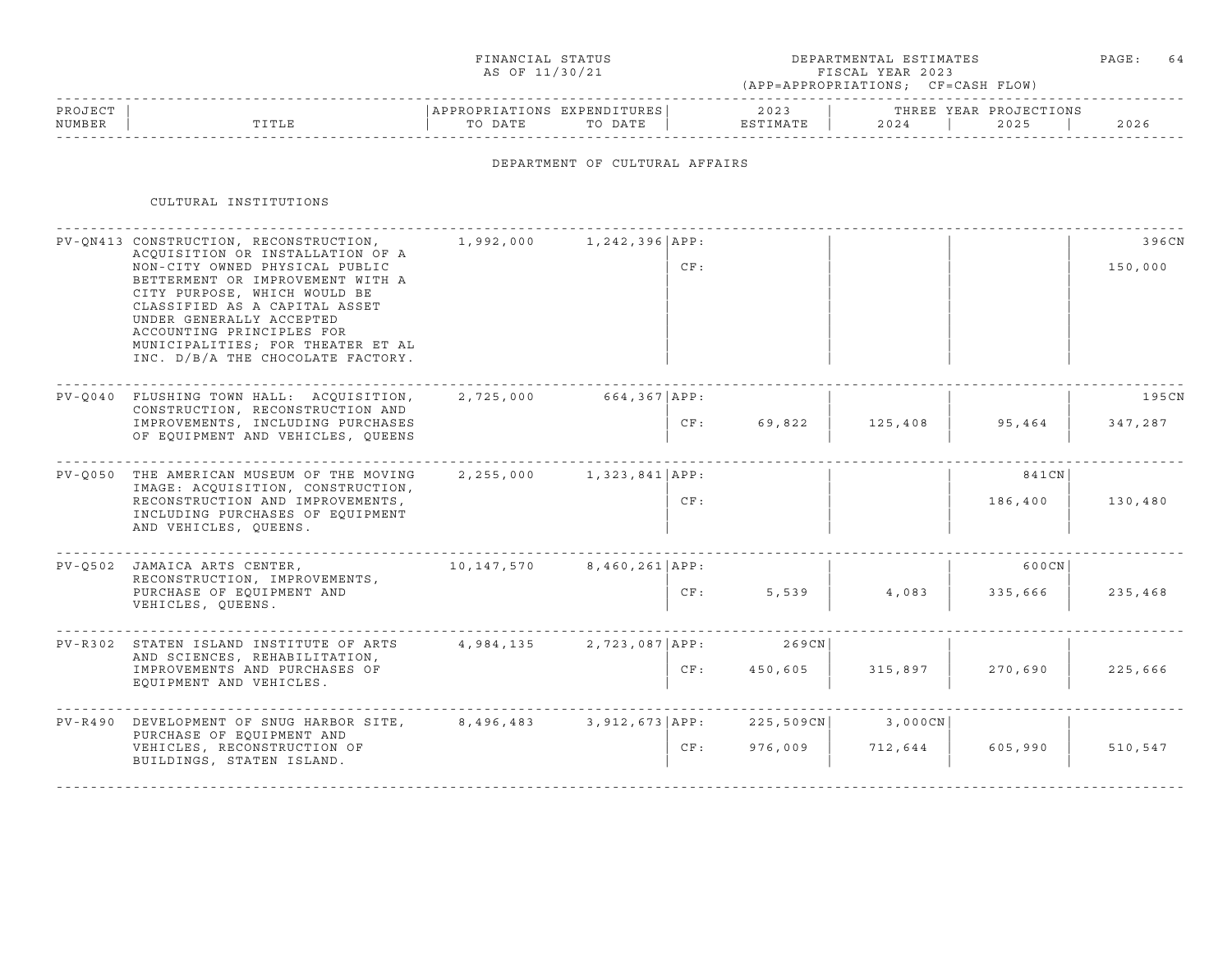|  | FINANCIAL STATUS |  |
|--|------------------|--|
|  | AS OF 11/30/21   |  |

FINANCIAL STATUS DEPARTMENTAL ESTIMATES PAGE: 65 FISCAL YEAR 2023 (APP=APPROPRIATIONS; CF=CASH FLOW)

### ------------------------------------------------------------------------------------------------------------------------------------PROJECT | |APPROPRIATIONS EXPENDITURES| 2023 | THREE YEAR PROJECTIONS NUMBER | TITLE | TO DATE TO DATE | ESTIMATE | 2024 | 2025 | 2026 ------------------------------------------------------------------------------------------------------------------------------------

#### DEPARTMENT OF CULTURAL AFFAIRS

| PV-XN448 CONSTRUCTION, RECONSTRUCTION,<br>ACOUISITION OR INSTALLATION OF A<br>NON-CITY OWNED PHYSICAL PUBLIC<br>BETTERMENT OR IMPROVEMENT WITH A<br>CITY PURPOSE, WHICH WOULD BE<br>CLASSIFIED AS A CAPITAL ASSET<br>UNDER GENERALLY ACCEPTED<br>ACCOUNTING PRINCIPLES FOR<br>MUNICIPALITIES; FOR THE BRONXNET                      |           |                |     | CF: 81,916           | 857CN<br>70,775     | 58,479  | 50,648               |
|-------------------------------------------------------------------------------------------------------------------------------------------------------------------------------------------------------------------------------------------------------------------------------------------------------------------------------------|-----------|----------------|-----|----------------------|---------------------|---------|----------------------|
| PV-XN678 CONSTRUCTION, RECONSTRUCTION,<br>ACOUISITION OR INSTALLATION OF A<br>NON-CITY OWNED PHYSICAL PUBLIC<br>BETTERMENT OR IMPROVEMENT WITH A<br>CITY PURPOSE, WHICH WOULD BE<br>CLASSIFIED AS A CAPITAL ASSET<br>UNDER GENERALLY ACCEPTED<br>ACCOUNTING PRINCIPLES FOR<br>MUNICIPALITIES; FOR THE BRONX<br>COUNCIL ON THE ARTS. | 475,000   | 430,275   APP: | CF: | 5,083                | 999CN<br>4,358      | 3,605   | 3,123                |
| PV-X467 SITE ACQUISITION, CONSTRUCTION, 5,429,056 4,350,264 APP:<br>RECONSTRUCTION AND IMPROVEMENTS,<br>INCLUDING PURCHASES OF EQUIPMENT<br>AND VEHICLES, AT CULTURAL<br>INSTITUTIONS AND THE DEPARTMENT OF<br>CULTURAL AFFAIRS, AND AT OTHER<br>LOCATIONS FOR CULTURAL PURPOSES,<br>BRONX                                          |           |                | CF: | 302,718CN<br>265,121 | 60,000CN<br>212,111 | 177,529 | 150,935              |
| PV-N028 CONSTRUCTION, RECONSTRUCTION,<br>ACOUISITION OR INSTALLATION OF A<br>NON-CITY OWNED PHYSICAL PUBLIC<br>BETTERMENT OR IMPROVEMENT WITH A<br>CITY PURPOSE, WHICH WOULD BE<br>CLASSIFIED AS A CAPITAL ASSET<br>UNDER GENERALLY ACCEPTED<br>ACCOUNTING PRINCIPLES FOR<br>MUNICIPALITIES; FOR THE ISSUE<br>PROJECT ROOM.         | 2,544,000 | 199,754   APP: | CF: | 361,240              | 290,171             | 242,569 | 228,402CN<br>388,914 |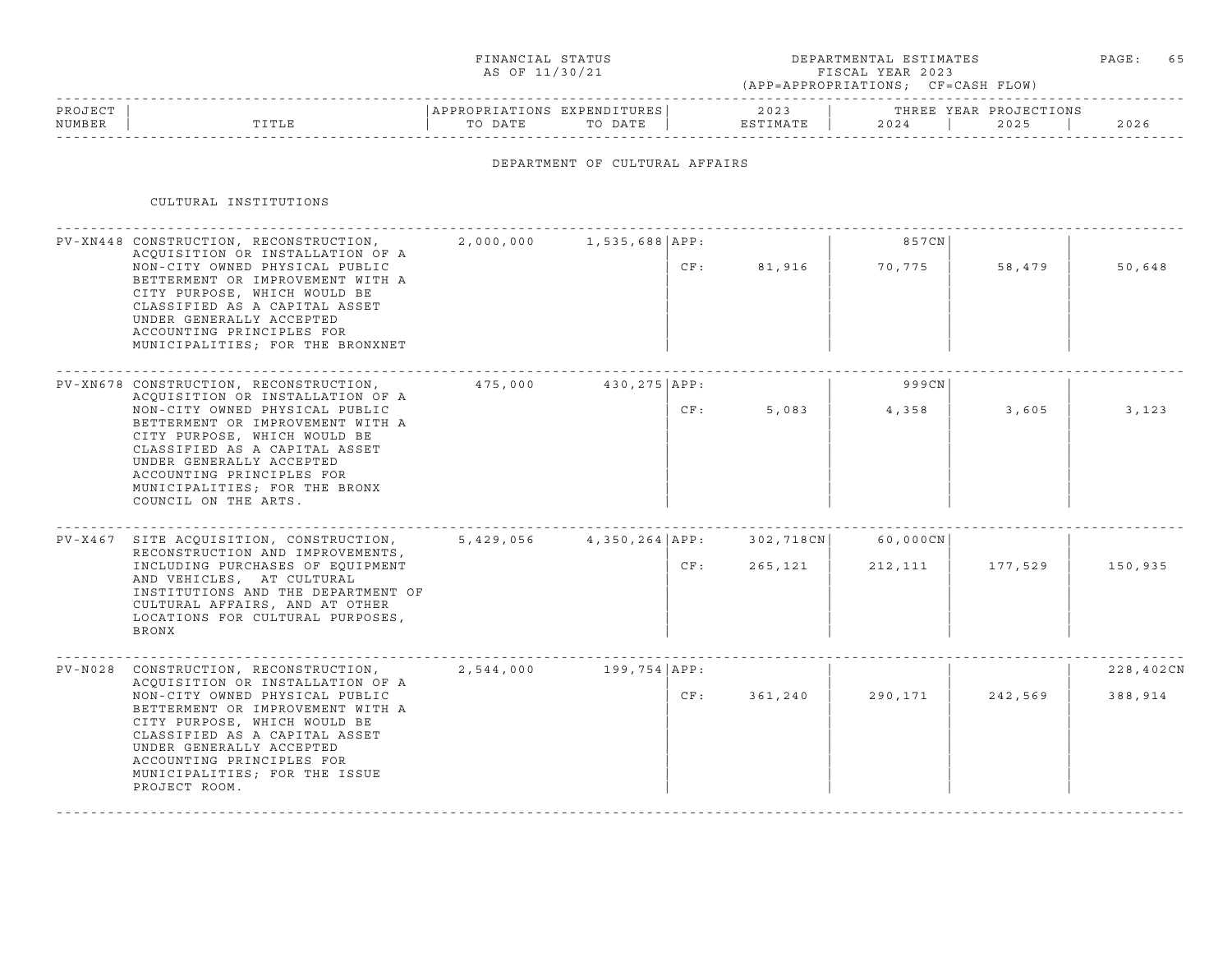| FINANCIAL STATUS                                                                                                                  | <sup>-</sup> IMATES<br>DEPARTMENTAL ESTI | > A G E |  |
|-----------------------------------------------------------------------------------------------------------------------------------|------------------------------------------|---------|--|
| the contract of the contract of the contract of the contract of the contract of the contract of the contract of<br>AS OF 11/30/21 | FISCAL YEAR 2023                         |         |  |

#### ------------------------------------------------------------------------------------------------------------------------------------PROJECT | |APPROPRIATIONS EXPENDITURES| 2023 | THREE YEAR PROJECTIONS NUMBER | TITLE | TO DATE TO DATE | ESTIMATE | 2024 | 2025 | 2026 ------------------------------------------------------------------------------------------------------------------------------------

#### DEPARTMENT OF CULTURAL AFFAIRS

CULTURAL INSTITUTIONS

| PV-N031 CONSTRUCTION, RECONSTRUCTION,<br>ACOUISITION OR INSTALLATION OF A<br>NON-CITY OWNED PHYSICAL PUBLIC<br>BETTERMENT OR IMPROVEMENT WITH A<br>CITY PURPOSE, WHICH WOULD BE<br>CLASSIFIED AS A CAPITAL ASSET<br>UNDER GENERALLY ACCEPTED<br>ACCOUNTING PRINCIPLES FOR<br>MUNICIPALITIES; FOR ARC ON 4TH<br>STREET, INC. (ARTISTS, RESIDENCE,<br>COMMUNITY)     | 1,321,809 | 915,736   APP: | CF:         | 25,929CN<br>86,400 | 60,480                 | 51,840                  | 43,200  |
|--------------------------------------------------------------------------------------------------------------------------------------------------------------------------------------------------------------------------------------------------------------------------------------------------------------------------------------------------------------------|-----------|----------------|-------------|--------------------|------------------------|-------------------------|---------|
| PV-N042 CONSTRUCTION, RECONSTRUCTION, 1,048,000<br>ACOUISITION OR INSTALLATION OF A<br>NON-CITY OWNED PHYSICAL PUBLIC<br>BETTERMENT OR IMPROVEMENT WITH A<br>CITY PURPOSE, WHICH WOULD BE<br>CLASSIFIED AS A CAPITAL ASSET<br>UNDER GENERALLY ACCEPTED<br>ACCOUNTING PRINCIPLES FOR<br>MUNICIPALITIES; FOR THE BALLET<br>HISPANICO.                                |           |                | APP:<br>CF: |                    | $99,000$ CN<br>229,400 | 160,580                 | 137,640 |
| PV-N123 CONSTRUCTION, RECONSTRUCTION,<br>ACOUISITION OR INSTALLATION OF A<br>NON-CITY OWNED PHYSICAL PUBLIC<br>BETTERMENT OR IMPROVEMENT WITH A<br>CITY PURPOSE, WHICH WOULD BE<br>CLASSIFIED AS A CAPITAL ASSET<br>UNDER GENERALLY ACCEPTED<br>ACCOUNTING PRINCIPLES FOR<br>MUNICIPALITIES; FOR NEW YORK LIVE<br>ARTS, INC. (FORMERLY DANCE THEATER<br>WORKSHOP). | 274,990   | 175,990   APP: | CF:         |                    |                        | $673,000$ CN<br>154,400 | 108,080 |

------------------------------------------------------------------------------------------------------------------------------------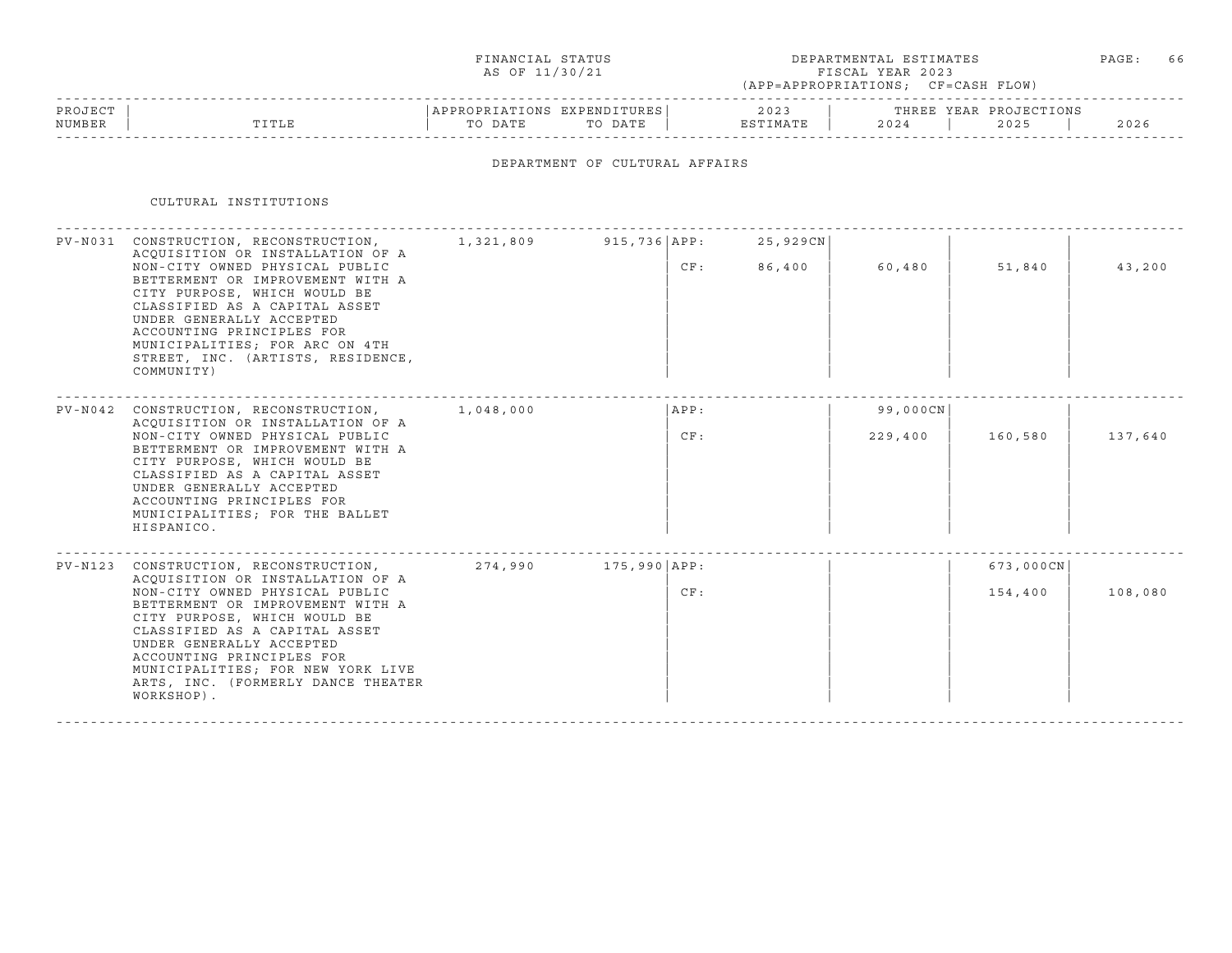| FINANCIAL STATUS                                                                                                                  | TIMATES<br>DEPARTMENTAL ESTI | > A G E |  |
|-----------------------------------------------------------------------------------------------------------------------------------|------------------------------|---------|--|
| the contract of the contract of the contract of the contract of the contract of the contract of the contract of<br>AS OF 11/30/21 | FISCAL YEAR 2023             |         |  |

| PROJEC |       |              | ,,,,,,,, | 202.           |                               | $\cap$ NT $\subset$<br>꼬ㅁㅈ.<br>ᆂᆂᇦᇌᇦ<br>$\left  \right $ |              |
|--------|-------|--------------|----------|----------------|-------------------------------|----------------------------------------------------------|--------------|
| NUMBER | ⊥⊥⊥⊥⊥ | 五九中形<br>DATE | DATE     | <b>TASA MT</b> | $\cap$ $\cap$ $\cap$<br>2 U Z | 2025                                                     | 2022<br>ていてん |
|        |       |              |          |                |                               |                                                          |              |

### DEPARTMENT OF CULTURAL AFFAIRS

CULTURAL INSTITUTIONS

| PV-N143 CONSTRUCTION, RECONSTRUCTION,<br>ACOUISITION OR INSTALLATION OF A<br>NON-CITY OWNED PHYSICAL PUBLIC<br>BETTERMENT OR IMPROVEMENT WITH A<br>CITY PURPOSE, WHICH WOULD BE<br>CLASSIFIED AS A CAPITAL ASSET<br>UNDER GENERALLY ACCEPTED<br>ACCOUNTING PRINCIPLES FOR<br>MUNICIPALITIES; FOR THE ELAINE<br>KAUFMAN CULTURAL CENTER. | 627,000 | 500,000 APP:     | CF: | 78,350CN<br>42,636 | 108,000CN<br>53,482 | 42,112              | 35,845 |
|-----------------------------------------------------------------------------------------------------------------------------------------------------------------------------------------------------------------------------------------------------------------------------------------------------------------------------------------|---------|------------------|-----|--------------------|---------------------|---------------------|--------|
| PV-N144 CONSTRUCTION, RECONSTRUCTION,<br>ACOUISITION OR INSTALLATION OF A<br>NON-CITY OWNED PHYSICAL PUBLIC<br>BETTERMENT OR IMPROVEMENT WITH A<br>CITY PURPOSE, WHICH WOULD BE<br>CLASSIFIED AS A CAPITAL ASSET<br>UNDER GENERALLY ACCEPTED<br>ACCOUNTING PRINCIPLES FOR<br>MUNICIPALITIES; FOR THE<br>STREB/RINGSIDE.                 | 250,000 | 250,000   APP :  | CF: |                    |                     | 229,000CN<br>45,800 | 32,060 |
| PV-N176 CONSTRUCTION, RECONSTRUCTION, 1,326,000<br>ACOUISITION OR INSTALLATION OF A<br>NON-CITY OWNED PHYSICAL PUBLIC<br>BETTERMENT OR IMPROVEMENT WITH A<br>CITY PURPOSE, WHICH WOULD BE<br>CLASSIFIED AS A CAPITAL ASSET<br>UNDER GENERALLY ACCEPTED<br>ACCOUNTING PRINCIPLES FOR<br>MUNICIPALITIES; FOR THE GUGGENHEIM<br>MUSEUM.    |         | $600,000$ $APP:$ | CF: | 3,000              | 15,000CN<br>147,300 | 103,440             | 88,620 |

------------------------------------------------------------------------------------------------------------------------------------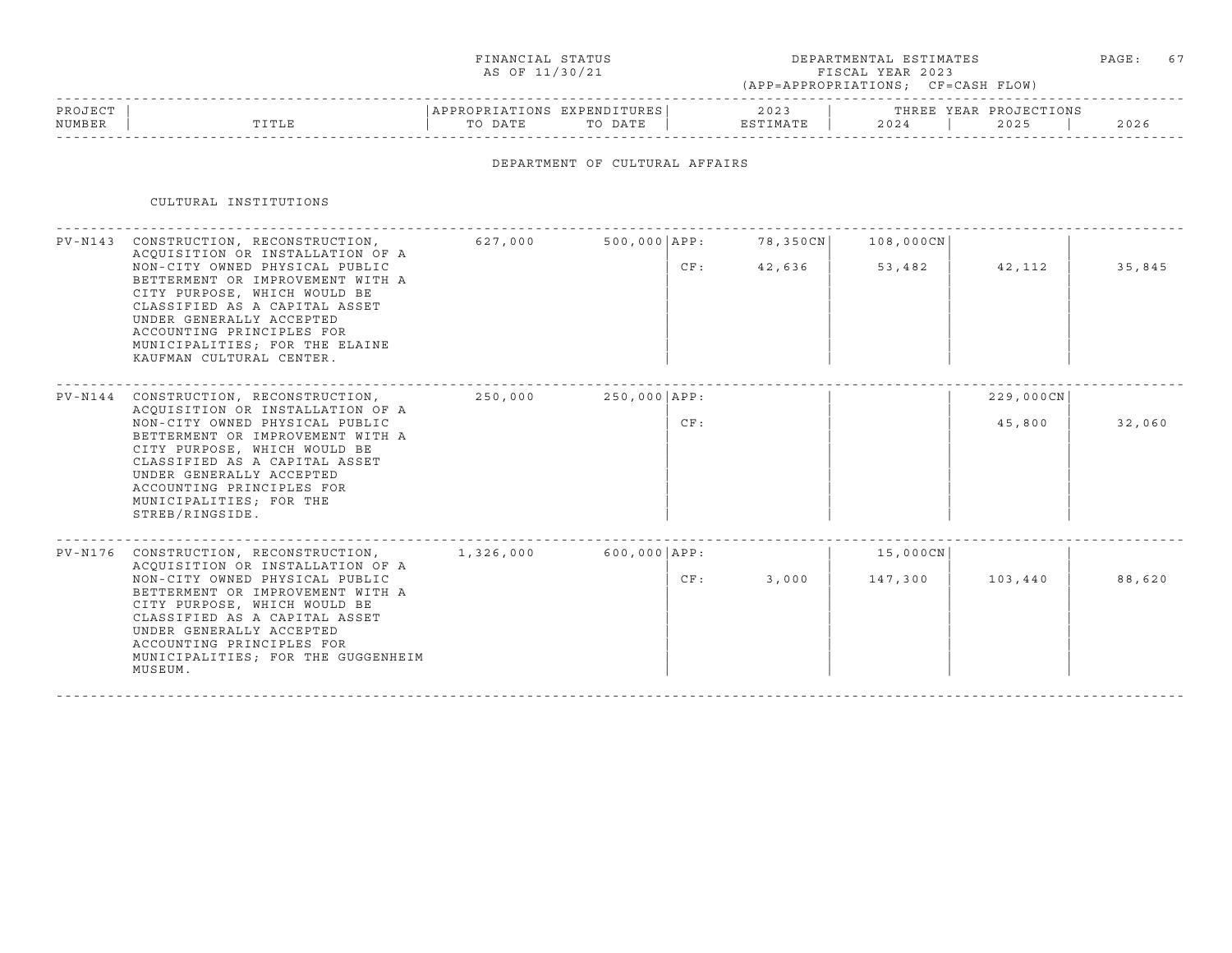| FINANCIAL STATUS                                                                                                                  | DEPARTMENTAL ESTIMATES<br>_____ | PAGE |  |
|-----------------------------------------------------------------------------------------------------------------------------------|---------------------------------|------|--|
| the contract of the contract of the contract of the contract of the contract of the contract of the contract of<br>AS OF 11/30/21 | FISCAL YEAR 2023                |      |  |

| <b>PROJEC</b> |       | ON.         |                                                          | $\mathcal{L}$ $\mathcal{L}$ $\mathcal{L}$<br>2 U Z 3 |                 | ONS<br>ר בד |        |
|---------------|-------|-------------|----------------------------------------------------------|------------------------------------------------------|-----------------|-------------|--------|
| NUMBE:        | ⊥⊥⊥⊥∟ | חתר<br>リハエエ | $\overline{\phantom{1}}$<br><b>DAIL</b><br>$\sim$ $\sim$ | ה זה־<br>- 1773 - 1                                  | $\sim$<br>2 U 2 | ' () 2.     |        |
|               |       |             |                                                          |                                                      |                 |             | ------ |

#### DEPARTMENT OF CULTURAL AFFAIRS

| ACOUISITION OR INSTALLATION OF A<br>NON-CITY OWNED PHYSICAL PUBLIC<br>BETTERMENT OR IMPROVEMENT WITH A                                                                                                                                             |                                                                                                                                                                                           | APP:<br>CF: |                                         |             |                         | 60,000CN<br>12,000 |
|----------------------------------------------------------------------------------------------------------------------------------------------------------------------------------------------------------------------------------------------------|-------------------------------------------------------------------------------------------------------------------------------------------------------------------------------------------|-------------|-----------------------------------------|-------------|-------------------------|--------------------|
| CLASSIFIED AS A CAPITAL ASSET<br>UNDER GENERALLY ACCEPTED<br>ACCOUNTING PRINCIPLES FOR<br>MUNICIPALITIES; FOR THE ART LAB AT<br>THE SNUG HARBOR CULTURAL CENTER.                                                                                   |                                                                                                                                                                                           |             |                                         |             |                         |                    |
|                                                                                                                                                                                                                                                    |                                                                                                                                                                                           |             |                                         |             |                         |                    |
| ACOUISITION OR INSTALLATION OF A                                                                                                                                                                                                                   |                                                                                                                                                                                           |             |                                         |             |                         | 4,019,140CN        |
| NON-CITY OWNED PHYSICAL PUBLIC<br>BETTERMENT OR IMPROVEMENT WITH A<br>CITY PURPOSE, WHICH WOULD BE<br>CLASSIFIED AS A CAPITAL ASSET<br>UNDER GENERALLY ACCEPTED<br>ACCOUNTING PRINCIPLES FOR<br>MUNICIPALITIES; FOR THE JAZZ AT<br>LINCOLN CENTER. |                                                                                                                                                                                           | CF:         |                                         |             | 138,000                 | 904,200            |
|                                                                                                                                                                                                                                                    |                                                                                                                                                                                           |             |                                         |             |                         |                    |
| ACOUISITION OR INSTALLATION OF A                                                                                                                                                                                                                   |                                                                                                                                                                                           | APP:        |                                         | 3,675,000CN |                         |                    |
| BETTERMENT OR IMPROVEMENT WITH A<br>CITY PURPOSE, WHICH WOULD BE<br>CLASSIFIED AS A CAPITAL ASSET<br>UNDER GENERALLY ACCEPTED<br>ACCOUNTING PRINCIPLES FOR<br>MUNICIPALITIES; FOR THE JEWISH<br>CHILDREN'S MUSEUM.                                 |                                                                                                                                                                                           |             |                                         |             |                         | 478,500            |
|                                                                                                                                                                                                                                                    | PV-N180 CONSTRUCTION, RECONSTRUCTION,<br>CITY PURPOSE, WHICH WOULD BE<br>PV-N204 CONSTRUCTION, RECONSTRUCTION,<br>PV-N209 CONSTRUCTION, RECONSTRUCTION,<br>NON-CITY OWNED PHYSICAL PUBLIC |             | $5, 107, 645$ 4, 398, 785   APP:<br>CF: | 75,000      | $375,000$ CN<br>787,500 | 559,500            |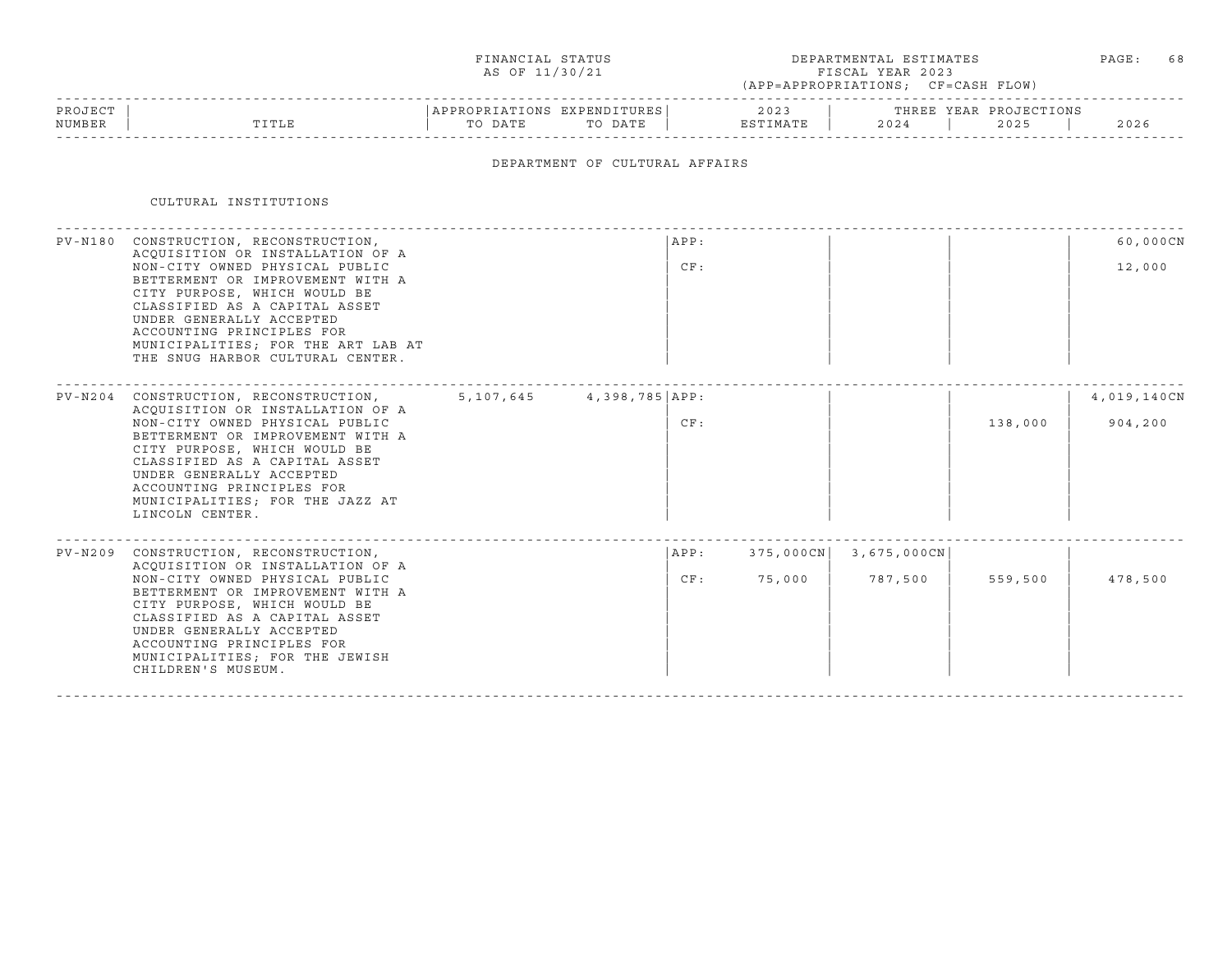| FINANCIAI.<br>STATUS                                                                                                              | DEPARTMENTAL ESTIMATES | AGE | __ |
|-----------------------------------------------------------------------------------------------------------------------------------|------------------------|-----|----|
| the contract of the contract of the contract of the contract of the contract of the contract of the contract of<br>AS OF 11/30/21 | FISCAL YEAR 2023       |     |    |

|        |                          |                                              |                        |                                 |        |                                                         | - - - - -    |
|--------|--------------------------|----------------------------------------------|------------------------|---------------------------------|--------|---------------------------------------------------------|--------------|
| PRO.   |                          | $\cap$ <sub>NT</sub><br>$\sim$ $\sim$ $\sim$ | ENDITURES.<br>$\cdots$ | $\cap$ $\cap$<br>: U 2          |        | $\cap$ <sub>NT</sub> $\subset$<br>YEAR<br>, L ∪ T ∩ T ∩ |              |
| NUMBER | mr <del>n</del><br>⊥⊥⊥⊥⊥ |                                              | DATE                   | ⊤ M ⊼ ጥ T<br>1 O IT<br>$\cdots$ | $\sim$ | 202!                                                    | 2022<br>ていてん |
|        |                          |                                              |                        |                                 |        |                                                         |              |

### DEPARTMENT OF CULTURAL AFFAIRS

|                                                                                                                                                                                                                                                                             |                                                                                                                                                                                            |     |                                                                                                                          |          | 76,695CN |           |
|-----------------------------------------------------------------------------------------------------------------------------------------------------------------------------------------------------------------------------------------------------------------------------|--------------------------------------------------------------------------------------------------------------------------------------------------------------------------------------------|-----|--------------------------------------------------------------------------------------------------------------------------|----------|----------|-----------|
| NON-CITY OWNED PHYSICAL PUBLIC<br>BETTERMENT OR IMPROVEMENT WITH A<br>CITY PURPOSE, WHICH WOULD BE<br>CLASSIFIED AS A CAPITAL ASSET<br>UNDER GENERALLY ACCEPTED<br>ACCOUNTING PRINCIPLES FOR<br>MUNICIPALITIES; FOR THE JOYCE<br>THEATER.                                   |                                                                                                                                                                                            | CF: | 18,800                                                                                                                   | 123,360  | 215,420  | 164,420   |
|                                                                                                                                                                                                                                                                             |                                                                                                                                                                                            |     |                                                                                                                          | 32,000CN |          |           |
| NON-CITY OWNED PHYSICAL PUBLIC<br>BETTERMENT OR IMPROVEMENT WITH A<br>CITY PURPOSE, WHICH WOULD BE<br>CLASSIFIED AS A CAPITAL ASSET<br>UNDER GENERALLY ACCEPTED<br>ACCOUNTING PRINCIPLES FOR<br>MUNICIPALITIES; FOR THE MARK<br>MORRIS DANCE GROUP (DISCALCED,<br>$INC.$ ). |                                                                                                                                                                                            | CF: | 6,400                                                                                                                    | 324,480  | 227,840  | 195,200   |
|                                                                                                                                                                                                                                                                             |                                                                                                                                                                                            |     |                                                                                                                          |          |          | 204,000CN |
| NON-CITY OWNED PHYSICAL PUBLIC<br>BETTERMENT OR IMPROVEMENT WITH A<br>CITY PURPOSE, WHICH WOULD BE<br>CLASSIFIED AS A CAPITAL ASSET<br>UNDER GENERALLY ACCEPTED<br>ACCOUNTING PRINCIPLES FOR<br>MUNICIPALITIES; FOR THE MOVING<br>IMAGE, INC. / FILM FORUM.                 |                                                                                                                                                                                            | CF: |                                                                                                                          |          |          | 40,800    |
|                                                                                                                                                                                                                                                                             | PV-N222 CONSTRUCTION, RECONSTRUCTION,<br>ACOUISITION OR INSTALLATION OF A<br>ACQUISITION OR INSTALLATION OF A<br>PV-N274 CONSTRUCTION, RECONSTRUCTION,<br>ACOUISITION OR INSTALLATION OF A |     | $1,320,147$ $116,842$ $APP:$<br>PV-N258 CONSTRUCTION, RECONSTRUCTION, 3,600,000 2,000,000   APP:<br>$66,350$ 66,350 APP: |          |          |           |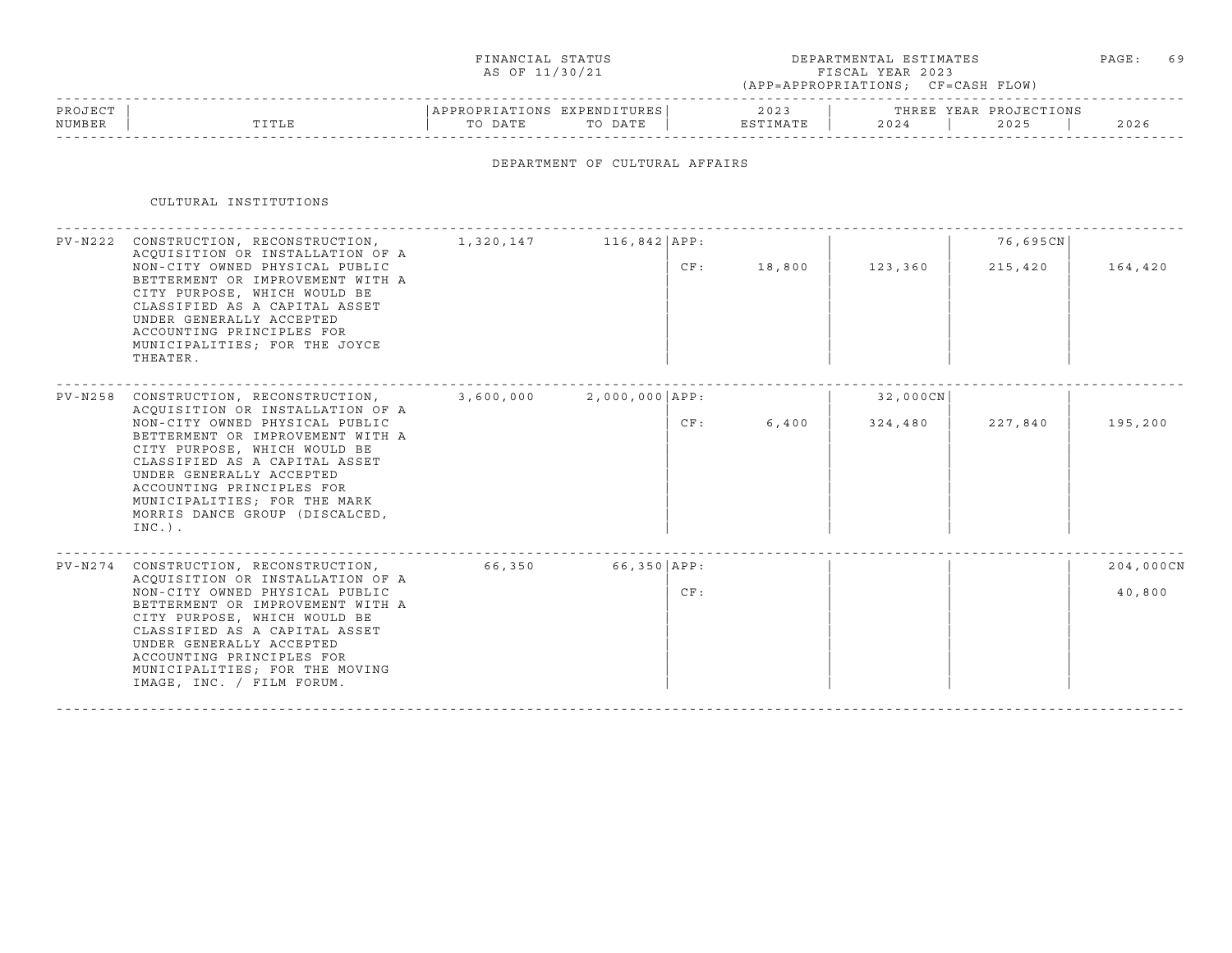| FINANCIAI.<br>STATUS                                                                                                                                                                                                                             | DEPARTMENTAL ESTIMATES | $\sim$ $\sim$<br>^AGE<br>$\sim$ |
|--------------------------------------------------------------------------------------------------------------------------------------------------------------------------------------------------------------------------------------------------|------------------------|---------------------------------|
| and the contract of the contract of the contract of the contract of the contract of the contract of the contract of the contract of the contract of the contract of the contract of the contract of the contract of the contra<br>AS OF 11/30/21 | FISCAL YEAR 2023       |                                 |

|               |                    |                  |                                 |                         |                               |             | ------ |
|---------------|--------------------|------------------|---------------------------------|-------------------------|-------------------------------|-------------|--------|
| <b>PROJEC</b> |                    | $\pm$ 0.19 $\pm$ | TI UKRDI.                       | 2023                    |                               | IONS<br>EAR |        |
| NUMBER        | m T m T m<br>⊥⊥⊥⊥⊥ | DATE<br>. .      | D 3 m D<br>$\mathbb{R}$<br>DATE | $-342$ m<br>$\sim$<br>. | $\sim$ $\sim$ $\sim$<br>- 202 | 2025        | 2026   |
|               |                    |                  |                                 |                         |                               |             |        |

## DEPARTMENT OF CULTURAL AFFAIRS

| PV-N277 CONSTRUCTION, RECONSTRUCTION, 121,535 121,534   APP:<br>ACOUISITION OR INSTALLATION OF A<br>NON-CITY OWNED PHYSICAL PUBLIC<br>BETTERMENT OR IMPROVEMENT WITH A<br>CITY PURPOSE, WHICH WOULD BE<br>CLASSIFIED AS A CAPITAL ASSET<br>UNDER GENERALLY ACCEPTED<br>ACCOUNTING PRINCIPLES FOR<br>MUNICIPALITIES; FOR THE MUSEUM FOR                                                                    |  | CF: |               |         |                               | 2,027,999CN<br>405,600 |
|-----------------------------------------------------------------------------------------------------------------------------------------------------------------------------------------------------------------------------------------------------------------------------------------------------------------------------------------------------------------------------------------------------------|--|-----|---------------|---------|-------------------------------|------------------------|
| AFRICAN ART.<br>PV-N279 CONSTRUCTION, RECONSTRUCTION, 31,250,000 1,168,419 APP:<br>ACQUISITION OR INSTALLATION OF A<br>NON-CITY OWNED PHYSICAL PUBLIC<br>BETTERMENT OR IMPROVEMENT WITH A<br>CITY PURPOSE, WHICH WOULD BE<br>CLASSIFIED AS A CAPITAL ASSET<br>UNDER GENERALLY ACCEPTED<br>ACCOUNTING PRINCIPLES FOR<br>MUNICIPALITIES; FOR THE MUSEUM OF<br>CHINESE IN AMERICA CENTRE STREET<br>LOCATION. |  |     | CF: 1,055,000 | 738,500 | $5, 275, 000$ CN<br>6,633,000 | 4,727,500              |
| PV-N288 CONSTRUCTION, RECONSTRUCTION, 918,292 668,292 APP:<br>ACOUISITION OR INSTALLATION OF A<br>NON-CITY OWNED PHYSICAL PUBLIC<br>BETTERMENT OR IMPROVEMENT WITH A<br>CITY PURPOSE, WHICH WOULD BE<br>CLASSIFIED AS A CAPITAL ASSET<br>UNDER GENERALLY ACCEPTED<br>ACCOUNTING PRINCIPLES FOR<br>MUNICIPALITIES; FOR THE NATIONAL<br>MUSEUM OF THE AMERICAN INDIAN.                                      |  | CF: |               |         |                               | 82,000CN<br>66,400     |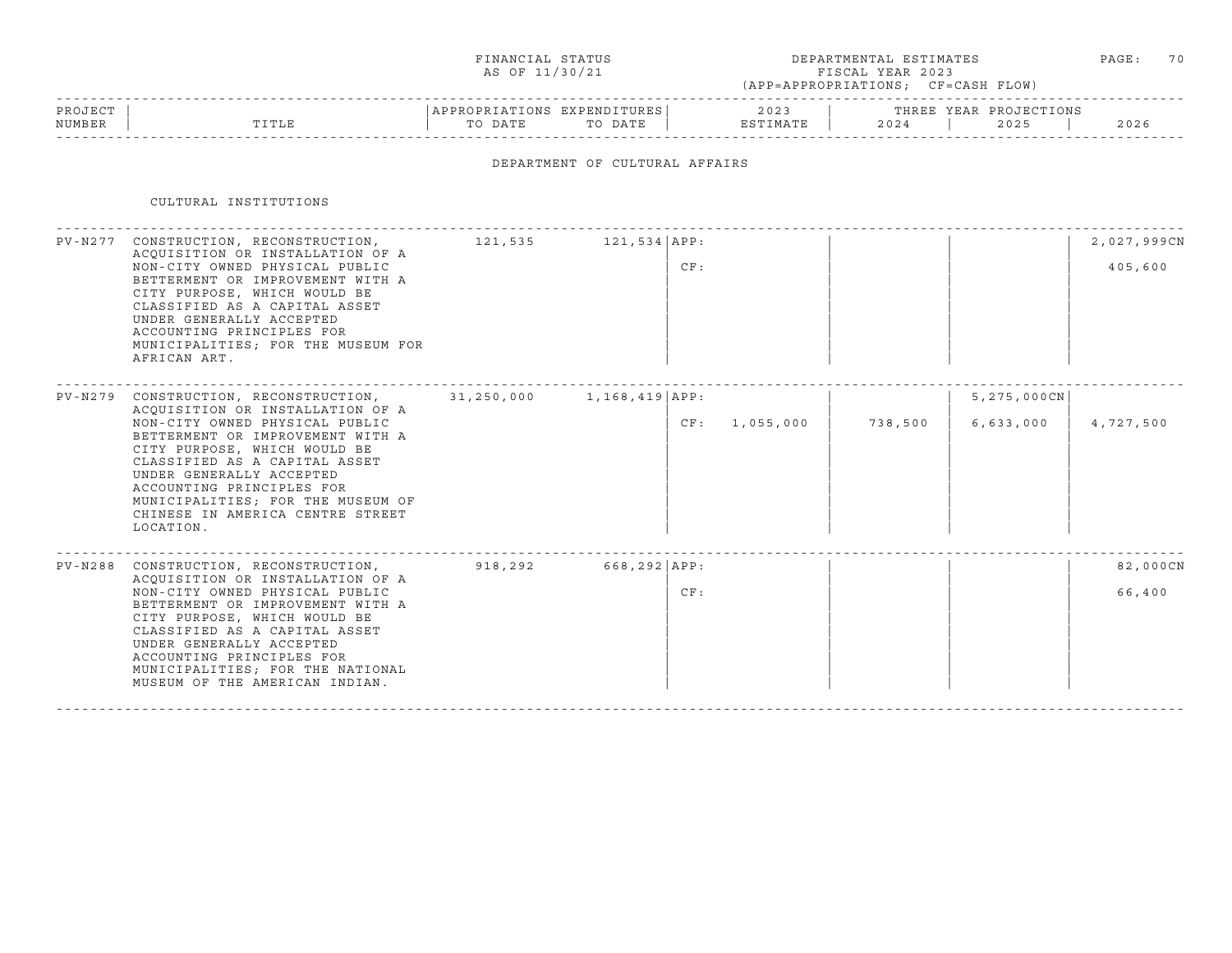| FINANCIAI.<br>STATUS                                                                                                                                                                                                                             | "IMATES<br>DEPARTMENTAL ESTI | ^AGE | $ -$ |
|--------------------------------------------------------------------------------------------------------------------------------------------------------------------------------------------------------------------------------------------------|------------------------------|------|------|
| and the contract of the contract of the contract of the contract of the contract of the contract of the contract of the contract of the contract of the contract of the contract of the contract of the contract of the contra<br>AS OF 11/30/21 | FISCAL YEAR 2023             |      |      |

| PROJECT |                                        | . J IN 2 | TURES | ? 0 2 .                                                | IRABB | IONS<br>Vロハロ<br>^ חרי<br>11 D.A.IV |      |
|---------|----------------------------------------|----------|-------|--------------------------------------------------------|-------|------------------------------------|------|
| NUMBER  | m <del>.</del> m <del>.</del> n<br>ᆠᆠᆈ | DATE     | DATF  | <b>TMATR</b><br>$\mathbf{H}$ $\mathbf{H}$ $\mathbf{H}$ | 202   | つのつに<br>2 U Z 3                    | 2026 |
|         |                                        |          |       |                                                        |       |                                    |      |

#### DEPARTMENT OF CULTURAL AFFAIRS

| PV-N333 CONSTRUCTION, RECONSTRUCTION, 1,467,896<br>ACOUISITION OR INSTALLATION OF A<br>NON-CITY OWNED PHYSICAL PUBLIC<br>BETTERMENT OR IMPROVEMENT WITH A<br>CITY PURPOSE, WHICH WOULD BE<br>CLASSIFIED AS A CAPITAL ASSET<br>UNDER GENERALLY ACCEPTED<br>ACCOUNTING PRINCIPLES FOR<br>MUNICIPALITIES; FOR PREGONES<br>THEATER.      |            | 658,925   APP:   | CF:         |                     |         | 64,029CN<br>174,600 | 122,220 |
|--------------------------------------------------------------------------------------------------------------------------------------------------------------------------------------------------------------------------------------------------------------------------------------------------------------------------------------|------------|------------------|-------------|---------------------|---------|---------------------|---------|
| PV-N394 CONSTRUCTION, RECONSTRUCTION,<br>ACOUISITION OR INSTALLATION OF A<br>NON-CITY OWNED PHYSICAL PUBLIC<br>BETTERMENT OR IMPROVEMENT WITH A<br>CITY PURPOSE, WHICH WOULD BE<br>CLASSIFIED AS A CAPITAL ASSET<br>UNDER GENERALLY ACCEPTED<br>ACCOUNTING PRINCIPLES FOR<br>MUNICIPALITIES; FOR THE SOUTH<br>STREET SEAPORT MUSEUM. | 13,758,649 | 8,083,135   APP: | CF:         | 681,460             | 638,240 | 79,486CN<br>848,050 | 667,670 |
| PV-N423 CONSTRUCTION, RECONSTRUCTION,<br>ACOUISITION OR INSTALLATION OF A<br>NON-CITY OWNED PHYSICAL PUBLIC<br>BETTERMENT OR IMPROVEMENT WITH A<br>CITY PURPOSE, WHICH WOULD BE<br>CLASSIFIED AS A CAPITAL ASSET<br>UNDER GENERALLY ACCEPTED<br>ACCOUNTING PRINCIPLES FOR<br>MUNICIPALITIES; FOR THE JEWISH<br>MUSEUM.               | 700,000    |                  | APP:<br>CF: | 14,000CN<br>142,800 | 99,960  | 85,680              | 71,400  |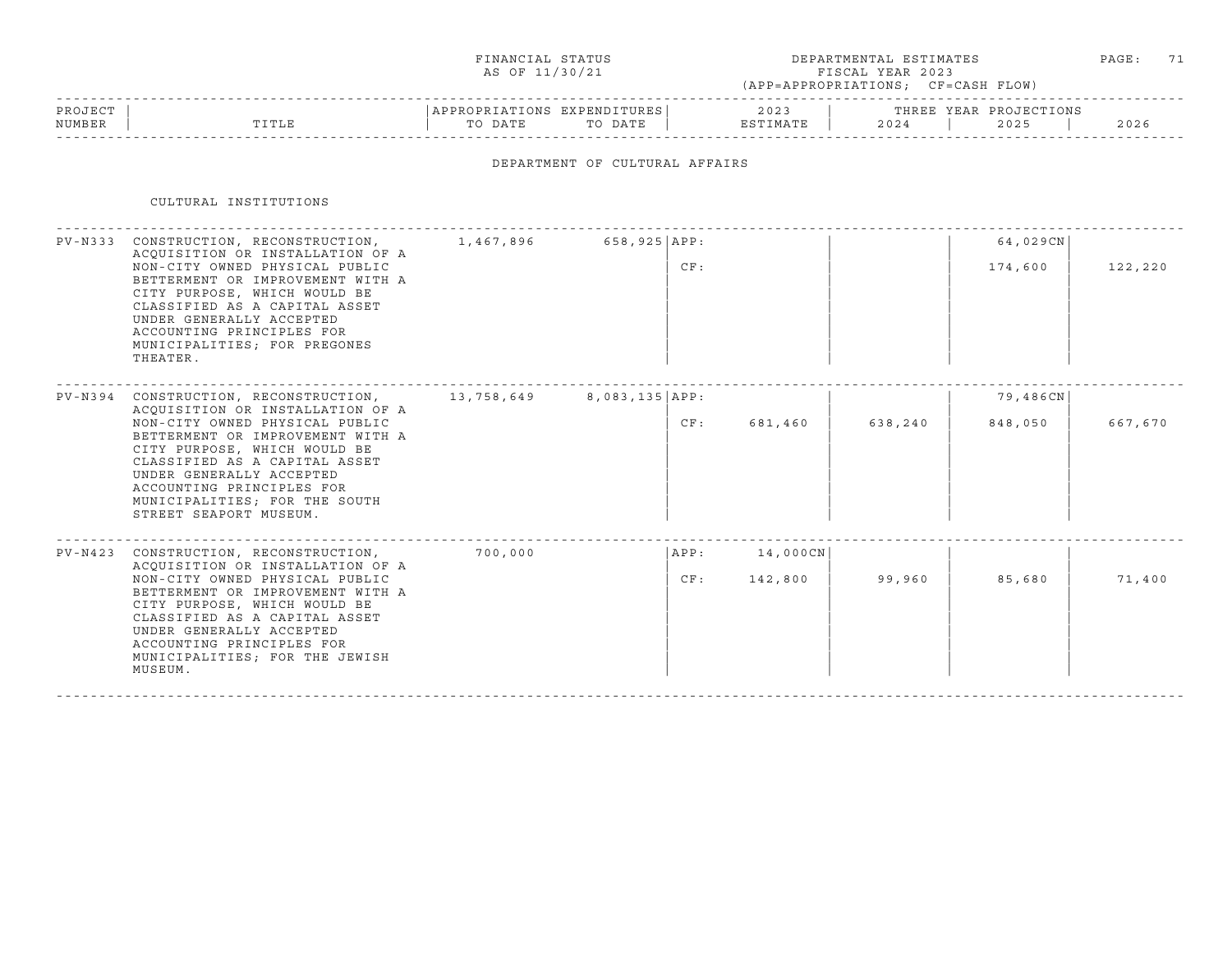| FINANCIAI.<br>STATUS                                                                                                                                                                                                                             | DEPARTMENTAL ESTIMATES | $\sim$ $\sim$<br>^AGE |
|--------------------------------------------------------------------------------------------------------------------------------------------------------------------------------------------------------------------------------------------------|------------------------|-----------------------|
| and the contract of the contract of the contract of the contract of the contract of the contract of the contract of the contract of the contract of the contract of the contract of the contract of the contract of the contra<br>AS OF 11/30/21 | FISCAL YEAR 2023       |                       |

#### ------------------------------------------------------------------------------------------------------------------------------------PROJECT | |APPROPRIATIONS EXPENDITURES| 2023 | THREE YEAR PROJECTIONS NUMBER | TITLE | TO DATE TO DATE | ESTIMATE | 2024 | 2025 | 2026 ------------------------------------------------------------------------------------------------------------------------------------

#### DEPARTMENT OF CULTURAL AFFAIRS

| PV-N645 CONSTRUCTION, RECONSTRUCTION,                                                                                                                                                                                                                                                                                                                                                         | 259,049 17,003 APP:                                                                                                                                                                          |           |     |                           |        | $24,954$ CN    |             |
|-----------------------------------------------------------------------------------------------------------------------------------------------------------------------------------------------------------------------------------------------------------------------------------------------------------------------------------------------------------------------------------------------|----------------------------------------------------------------------------------------------------------------------------------------------------------------------------------------------|-----------|-----|---------------------------|--------|----------------|-------------|
| NON-CITY OWNED PHYSICAL PUBLIC<br>BETTERMENT OR IMPROVEMENT WITH A<br>CITY PURPOSE, WHICH WOULD BE<br>CLASSIFIED AS A CAPITAL ASSET<br>UNDER GENERALLY ACCEPTED<br>ACCOUNTING PRINCIPLES FOR<br>MUNICIPALITIES; FOR THE BROOKLYN<br>YOUTH CHORUS.                                                                                                                                             |                                                                                                                                                                                              |           | CF: |                           |        | 53,400         | 37,380      |
|                                                                                                                                                                                                                                                                                                                                                                                               |                                                                                                                                                                                              |           |     |                           |        |                | 4,400,000CN |
| OUEENS COUNTY FARM MUSEUM AND<br>CONSTRUCTION, RECONSTRUCTION,<br>ACQUISITION OR INSTALLATION OF A<br>NON-CITY OWNED PHYSICAL PUBLIC<br>BETTERMENT OR IMPROVEMENT WITH A<br>CITY PURPOSE, WHICH WOULD BE<br>CLASSIFIED AS A CAPITAL ASSET<br>UNDER GENERALLY ACCEPTED<br>ACCOUNTING PRINCIPLES FOR<br>MUNICIPALITIES; FOR THE COLONIAL<br>FARMHOUSE RESTORATION SOCIETY OF<br>BELLEROSE, INC. |                                                                                                                                                                                              |           | CF: | 112,828                   | 92,314 | 278,928        | 1,886,071   |
|                                                                                                                                                                                                                                                                                                                                                                                               |                                                                                                                                                                                              |           |     |                           |        | $1,750,000$ CN |             |
| NON-CITY OWNED PHYSICAL PUBLIC<br>BETTERMENT OR IMPROVEMENT WITH A<br>CITY PURPOSE, WHICH WOULD BE<br>CLASSIFIED AS A CAPITAL ASSET<br>UNDER GENERALLY ACCEPTED<br>ACCOUNTING PRINCIPLES FOR<br>MUNICIPALITIES; FOR THE DIA CENTER<br>FOR THE ARTS, INC.                                                                                                                                      |                                                                                                                                                                                              |           | CF: |                           |        | 350,000        | 245,000     |
|                                                                                                                                                                                                                                                                                                                                                                                               | ACQUISITION OR INSTALLATION OF A<br>PV-N655 CONSTRUCTION, RECONSTRUCTION,<br>ACQUISITION OR INSTALLATION AT THE<br>PV-N814 CONSTRUCTION, RECONSTRUCTION,<br>ACOUISITION OR INSTALLATION OF A | 5,983,893 |     | $465, 865$ $APP:$<br>APP: |        |                |             |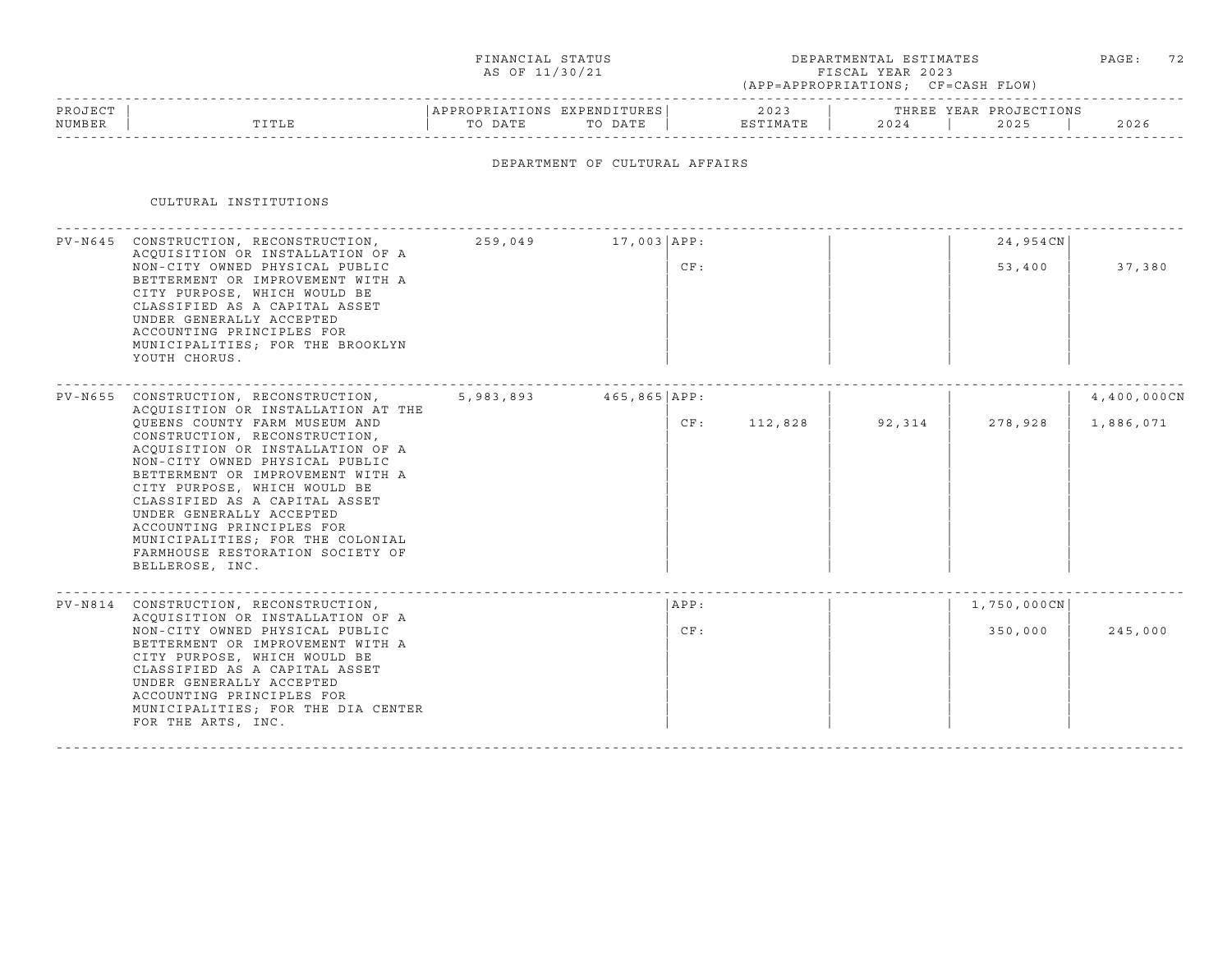| FINANCIAL STATUS                                                                                                                  | DEPARTMENTAL ESTIMATES | PAGE | $ -$<br>__ |
|-----------------------------------------------------------------------------------------------------------------------------------|------------------------|------|------------|
| the contract of the contract of the contract of the contract of the contract of the contract of the contract of<br>AS OF 11/30/21 | FISCAL YEAR 2023       |      |            |

|         |                 |                                              |                      |                              |                               |                                                                              | - - - - - |
|---------|-----------------|----------------------------------------------|----------------------|------------------------------|-------------------------------|------------------------------------------------------------------------------|-----------|
| PROJECT |                 |                                              | . N 1 1<br>.         | $\sim$ $\sim$ $\sim$<br>202. |                               | $\cap$ NT $\subset$<br>ת הדי<br>. H.<br>U 11 JUNIO 11 JUNIO 11<br>$\sqrt{2}$ |           |
| NUMBER  | 고 따고 교<br>פחודה | n a m n<br>$m \wedge$<br>DA I E<br>$\lambda$ | DATE<br>$\mathsf{m}$ | . 352 m 1<br>I'IA I E        | $\cap$ $\cap$ $\cap$<br>2 U 2 | 202F                                                                         | 2026      |
|         |                 |                                              |                      |                              |                               |                                                                              |           |

## DEPARTMENT OF CULTURAL AFFAIRS

| CONSTRUCTION, RECONSTRUCTION,                                                                                                                                                                                                                                  | 2,827,000                                                                                                                                                                                  | APP:        |        |           |          | 412,000CN |
|----------------------------------------------------------------------------------------------------------------------------------------------------------------------------------------------------------------------------------------------------------------|--------------------------------------------------------------------------------------------------------------------------------------------------------------------------------------------|-------------|--------|-----------|----------|-----------|
| NON-CITY OWNED PHYSICAL PUBLIC<br>BETTERMENT OR IMPROVEMENT WITH A<br>CITY PURPOSE, WHICH WOULD BE<br>CLASSIFIED AS A CAPITAL ASSET<br>UNDER GENERALLY ACCEPTED<br>ACCOUNTING PRINCIPLES FOR<br>MUNICIPALITIES; FOR THE AARON<br>DAVIS HALL, INC.              |                                                                                                                                                                                            | CF:         | 5,400  | 3,780     | 85,640   | 620,380   |
|                                                                                                                                                                                                                                                                | 1,050,000                                                                                                                                                                                  | APP:        |        |           | 68,000CN |           |
| NON-CITY OWNED PHYSICAL PUBLIC<br>BETTERMENT OR IMPROVEMENT WITH A<br>CITY PURPOSE, WHICH WOULD BE<br>CLASSIFIED AS A CAPITAL ASSET<br>UNDER GENERALLY ACCEPTED<br>ACCOUNTING PRINCIPLES FOR<br>MUNICIPALITIES; FOR JACOUES<br>MARCHAIS MUSEUM OF TIBETAN ART. |                                                                                                                                                                                            | CF:         |        |           | 223,600  | 156,520   |
|                                                                                                                                                                                                                                                                | 292,000                                                                                                                                                                                    | 78,798 APP: |        | 126,955CN |          |           |
| NON-CITY OWNED PHYSICAL PUBLIC<br>BETTERMENT OR IMPROVEMENT WITH A<br>CITY PURPOSE, WHICH WOULD BE<br>CLASSIFIED AS A CAPITAL ASSET<br>UNDER GENERALLY ACCEPTED<br>ACCOUNTING PRINCIPLES FOR<br>MUNICIPALITIES; FOR ARS NOVA<br>THEATER.                       |                                                                                                                                                                                            | CF:         | 32,594 | 65,068    | 49,103   | 42,300    |
|                                                                                                                                                                                                                                                                | ACOUISITION OR INSTALLATION OF A<br>PV-N860 CONSTRUCTION, RECONSTRUCTION,<br>ACOUISITION OR INSTALLATION OF A<br>PV-N949 CONSTRUCTION, RECONSTRUCTION,<br>ACOUISITION OR INSTALLATION OF A |             |        |           |          |           |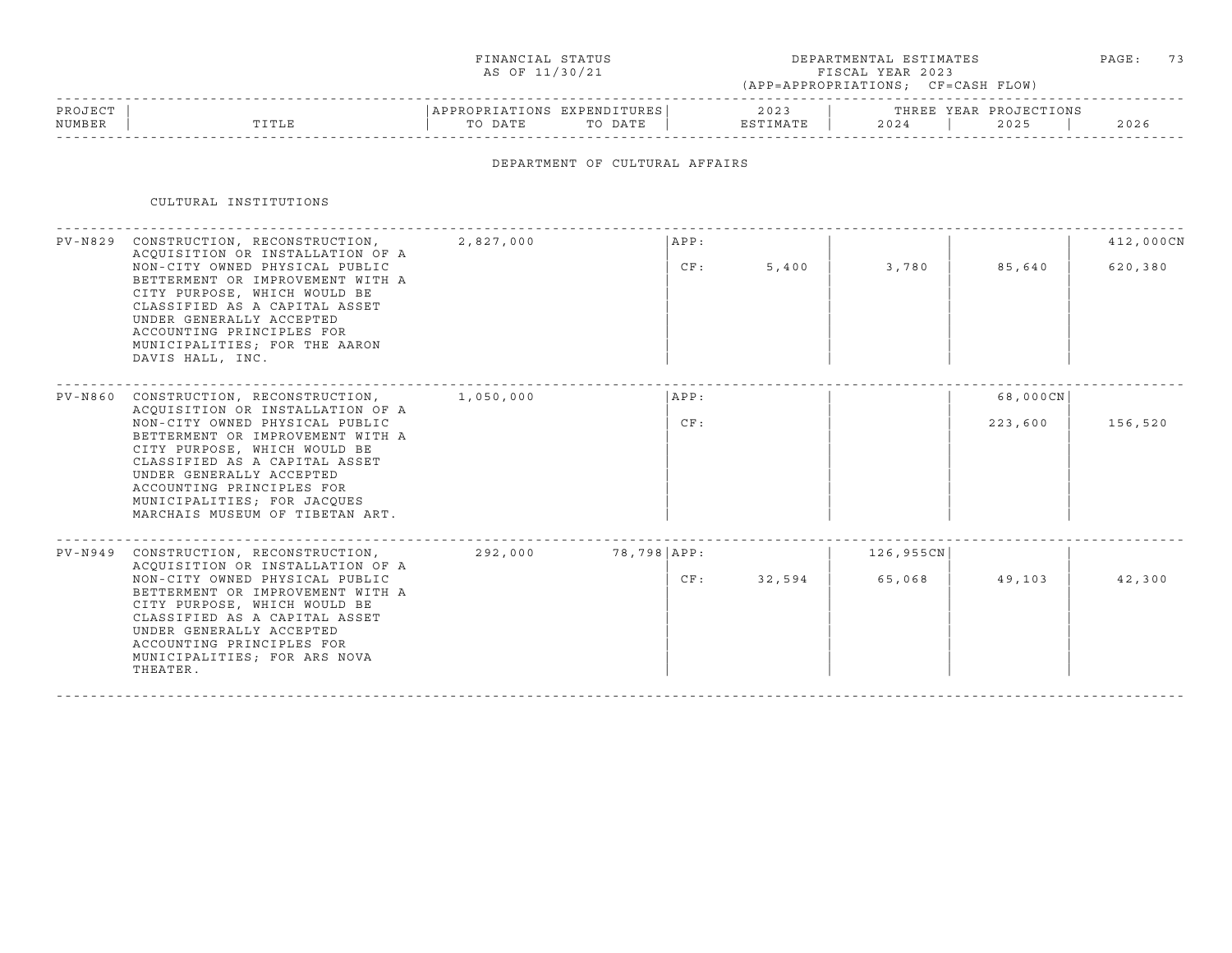| FINANCIAL STATUS | DEPARTMENTAL ESTIMATES | PAGE |  |
|------------------|------------------------|------|--|
| AS OF 11/30/21   | FISCAL YEAR 2023       |      |  |

| PROJEC |       |              | ,,,,,,,, | 202.           |                               | $\cap$ NT $\subset$<br>꼬ㅁㅈ.<br>ᆂᆂᇦᇌᇦ<br>$\left  \right $ |              |
|--------|-------|--------------|----------|----------------|-------------------------------|----------------------------------------------------------|--------------|
| NUMBER | ⊥⊥⊥⊥⊥ | 五九中形<br>DATE | DATE     | <b>TASA MT</b> | $\cap$ $\cap$ $\cap$<br>2 U Z | 2025                                                     | 2022<br>ていてん |
|        |       |              |          |                |                               |                                                          |              |

### DEPARTMENT OF CULTURAL AFFAIRS

|           | PV-N954 CONSTRUCTION, RECONSTRUCTION,<br>ACQUISITION OR INSTALLATION OF A<br>NON-CITY OWNED PHYSICAL PUBLIC<br>BETTERMENT OR IMPROVEMENT WITH A<br>CITY PURPOSE, WHICH WOULD BE<br>CLASSIFIED AS A CAPITAL ASSET<br>UNDER GENERALLY ACCEPTED<br>ACCOUNTING PRINCIPLES FOR<br>MUNICIPALITIES; FOR NOBLE MARITIME<br>COLLECTION.     | 2,816,000 |                                    | APP:<br>CF: |                                   | 308,000CN<br>624,800     | 437,360                  | 374,880                    |
|-----------|------------------------------------------------------------------------------------------------------------------------------------------------------------------------------------------------------------------------------------------------------------------------------------------------------------------------------------|-----------|------------------------------------|-------------|-----------------------------------|--------------------------|--------------------------|----------------------------|
|           | PV-N987 CONSTRUCTION, RECONSTRUCTION,<br>ACQUISITION OR INSTALLATION OF A<br>NON-CITY OWNED PHYSICAL PUBLIC<br>BETTERMENT OR IMPROVEMENT WITH A<br>CITY PURPOSE, WHICH WOULD BE<br>CLASSIFIED AS A CAPITAL ASSET<br>UNDER GENERALLY ACCEPTED<br>ACCOUNTING PRINCIPLES FOR<br>MUNICIPALITIES; FOR THE NEW STAGE<br>THEATRE COMPANY. | 43,646    | $43,646$ $APP:$                    | CF:         |                                   |                          |                          | 2,000CN<br>400             |
| $PV - 1$  | FUNDING FOR THE LOUIS ARMSTRONG<br>HOUSE, ADDITIONS, RECONSTRUCTION,<br>REHABILITATION, IMPROVEMENTS AND<br>PURCHASES OF EQUIPMENT AND<br>VEHICLES                                                                                                                                                                                 | 2,890,189 | $763,551$ $APP:$                   | CF:         | 11,775                            | 240,000CN<br>471,798     | 331,545                  | 284,216                    |
| $PV - 22$ | METROPOLITAN MUSEUM OF ART,<br>IMPROVEMENTS AND ADDITIONS,<br>INCLUDING EQUIPMENT AND VEHICLE<br>PURCHASES, MANHATTAN.                                                                                                                                                                                                             |           |                                    | CF:         | 318,154                           | 4,249,562                | 3,009,488                | 391,474CN<br>3,579,633     |
| $PV - 34$ | AMERICAN MUSEUM OF NATURAL<br>HISTORY, ALTERATIONS AND<br>IMPROVEMENTS TO BUILDINGS AND<br>EQUIPMENT AND ADDITIONS TO<br>EXISTING FACILITIES AND EQUIPMENT,<br>INCLUDING VEHICLE AND EQUIPMENT<br>PURCHASES.                                                                                                                       |           | $177, 215, 626$ 150,898,624   APP: |             | $6,992,000$ CN<br>CF: 7, 116, 785 | $60,000$ CN<br>5,598,460 | $20,000$ CN<br>4,701,117 | 1,100,000CN<br>4, 253, 555 |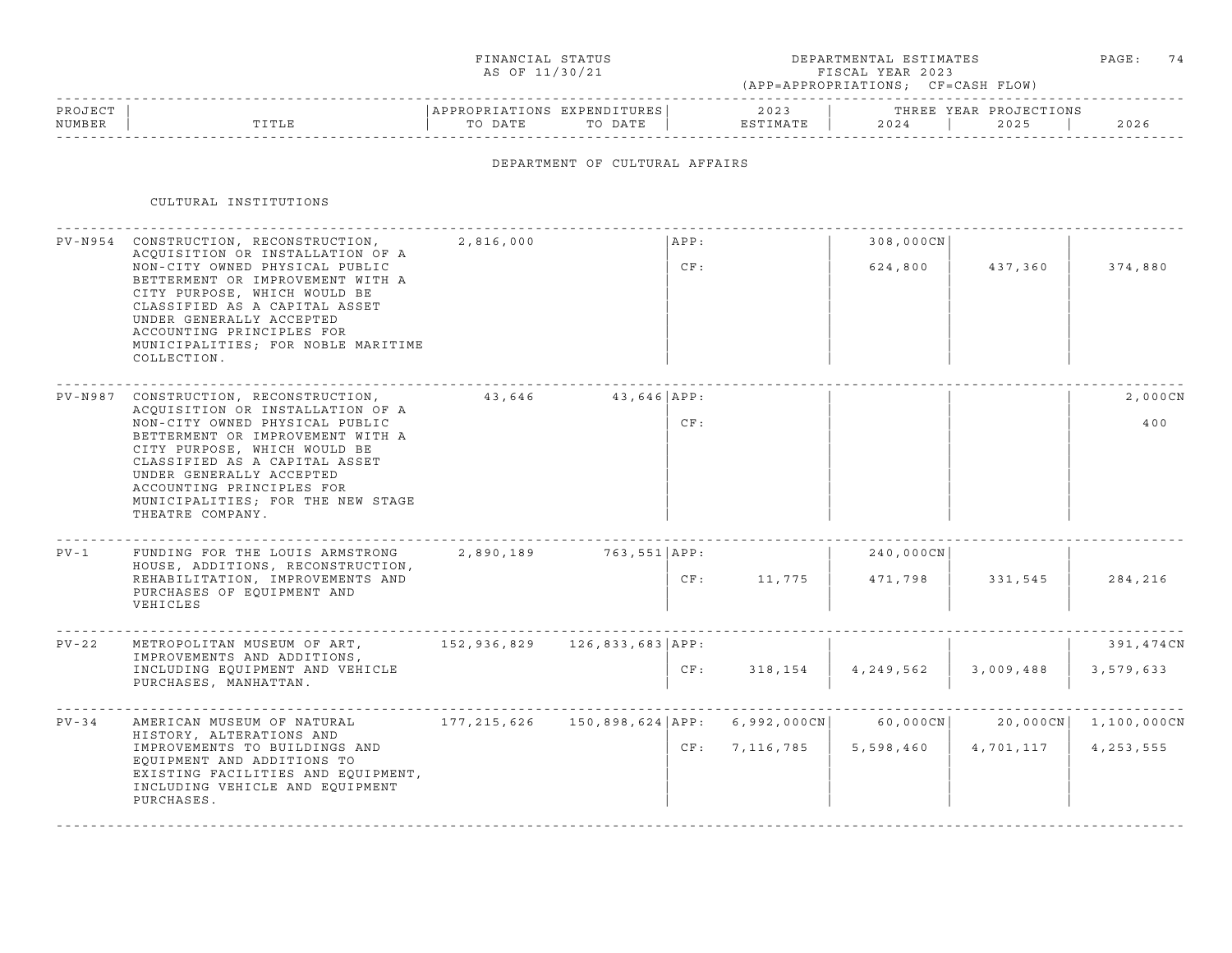|  | FINANCIAL STATUS |  |
|--|------------------|--|
|  | AS OF 11/30/21   |  |

FINANCIAL STATUS DEPARTMENTAL ESTIMATES PAGE: 75 FISCAL YEAR 2023 (APP=APPROPRIATIONS; CF=CASH FLOW)

|         |                  |           |                      |                                |                      |                   | ------- |
|---------|------------------|-----------|----------------------|--------------------------------|----------------------|-------------------|---------|
| PROJECT |                  | ، N<br>.  | ت ا<br>.<br>$\cdots$ | $\rightarrow$ 0 $\sim$<br>◡▵   |                      | ROJECTIONS<br>EAR |         |
| NUMBER  | $m + n$<br>புபடங | DATE<br>ᡢ | DATE<br>$\pi \cap$   | <b>TMA 따</b><br>יים ה<br>IMATE | $\cap$ $\cap$<br>202 | 2025              | 2026    |
|         |                  |           |                      |                                |                      |                   |         |

### DEPARTMENT OF CULTURAL AFFAIRS

| $PV - 40$  | FLUSHING TOWN HALL: ACOUISITION,                                                                                                   | 1,861,210   | 772,032   APP:               |      |                        | $263,554$ CN          |                                                                                | 80,000CN              |
|------------|------------------------------------------------------------------------------------------------------------------------------------|-------------|------------------------------|------|------------------------|-----------------------|--------------------------------------------------------------------------------|-----------------------|
|            | CONSTRUCTION, RECONSTRUCTION AND<br>IMPROVEMENTS, INCLUDING PURCHASES<br>OF EQUIPMENT AND VEHICLES, QUEENS                         |             |                              | CF:  | 153,781                | 228,631               | 176,939                                                                        | 165,885               |
| $PV - 50$  | THE AMERICAN MUSEUM OF THE MOVING                                                                                                  | 1,668,537   | $1,629,009$ $\vert$ APP:     |      |                        |                       |                                                                                | 480,999CN             |
|            | IMAGE: ACQUISITION, CONSTRUCTION,<br>RECONSTRUCTION AND IMPROVEMENTS,<br>INCLUDING PURCHASES OF EQUIPMENT<br>AND VEHICLES, QUEENS. |             |                              | CF:  | 8,696                  | 7,114                 | 5,929                                                                          | 101,338               |
| $PV-101$   | RECONSTRUCTION AND IMPROVEMENTS TO                                                                                                 | 22,002,000  | $22,000,000$ $\texttt{APP:}$ |      |                        |                       | $26,000$ CN                                                                    |                       |
|            | THE MUSEUM OF JEWISH HERITAGE<br>INCLUDING EQUIPMENT, MANHATTAN                                                                    |             |                              | CF:  |                        |                       | 5,600                                                                          | 3,920                 |
| $PV - 175$ | STATEN ISLAND ZOOLOGICAL SOCIETY,                                                                                                  | 27,093,011  | 25,150,320   APP:            |      | 353,010CN              | $2,607,000 \text{CN}$ |                                                                                |                       |
|            | ALTERATION, IMPROVEMENTS AND<br>PURCHASES OF EQUIPMENT AND<br>VEHICLES.                                                            |             |                              | CF:  | 446,704                | 861,878               | 652,238                                                                        | 557,565               |
| $PV - 176$ | NEW YORK ZOOLOGICAL SOCIETY,<br>RECONSTRUCTION, IMPROVEMENTS AND                                                                   | 108,338,929 | 81,403,790   APP:            |      |                        |                       |                                                                                | 2,334,125CN           |
|            | EQUIPMENT AND VEHICLE PURCHASES,<br>THE BRONX.                                                                                     |             |                              | CF:  | 4,229,809<br>60, 847NC | 3,317,611<br>49,784NC | 2,976,463<br>41,486NC                                                          | 4,120,043<br>35,955NC |
| $PV - 230$ | NEW YORK AQUARIUM BETTERMENTS,<br>RECONSTRUCTION, ADDITIONS, LAND                                                                  | 418,807,426 | $221,830,953$ $APP:$         |      | $303$ F                |                       |                                                                                |                       |
|            | ACOUISITION AND PURCHASES OF<br>EQUIPMENT AND VEHICLES, BROOKLYN                                                                   |             |                              |      | CF: 5,437,125          | 4,462,170             | 3,718,478<br>33, 196, 684NC   24, 767, 670NC   20, 977, 235NC   17, 775, 258NC | 3,641,010             |
| $PV - 234$ | CLEMENTE SOTO VELEZ CULTURAL AND<br>EDUCATIONAL CENTER, INC,                                                                       |             |                              | APP: |                        | $2,675,000$ CN        |                                                                                |                       |
|            | ALTERATIONS, REHABILITATION,<br>GENERAL IMPROVEMENTS, PURCHASES OF<br>VEHICLES AND EQUIPMENT.                                      |             |                              | CF:  |                        | 535,000               | 374,500                                                                        | 321,000               |
|            |                                                                                                                                    |             |                              |      |                        |                       |                                                                                |                       |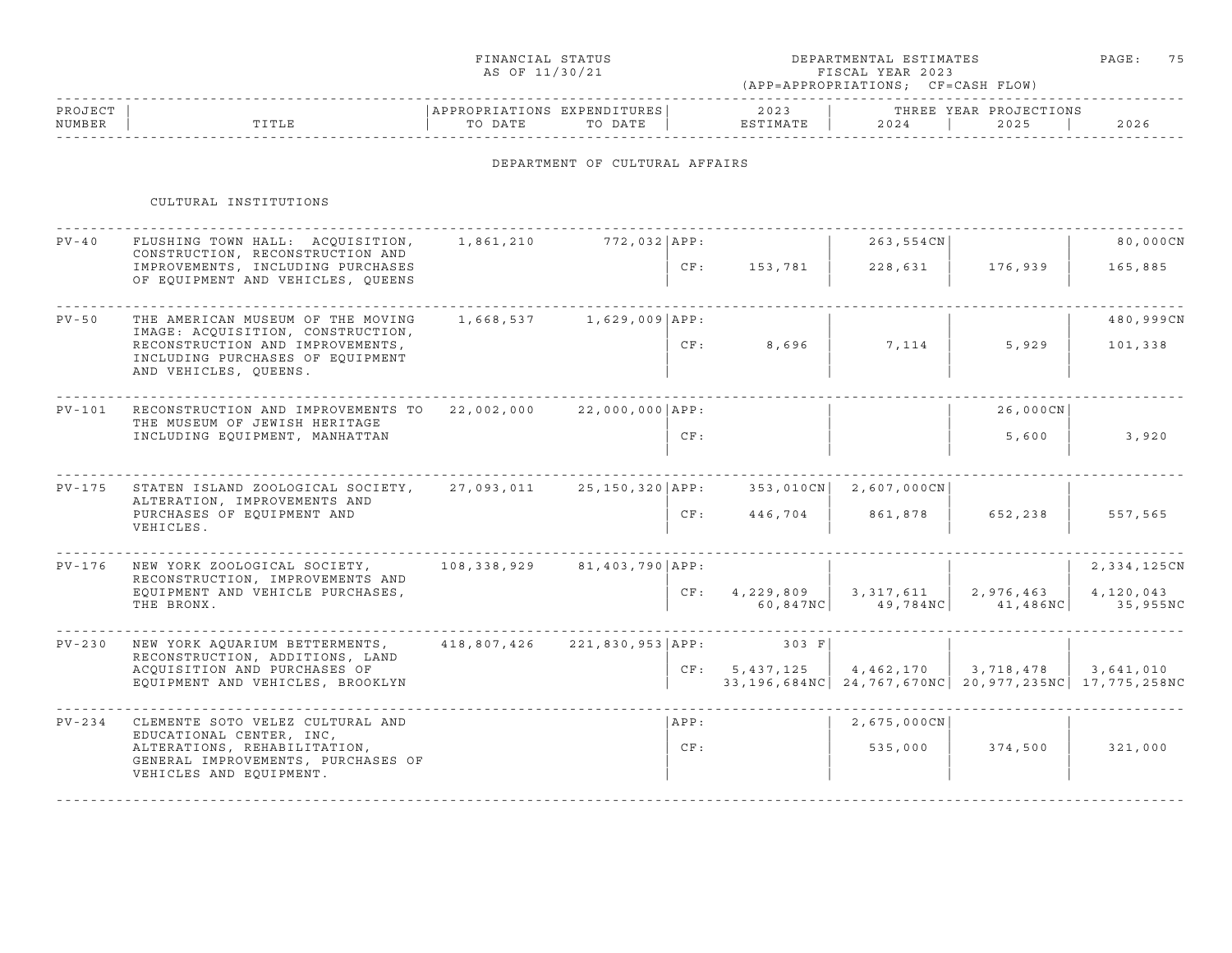| FINANCIAI.<br>STATUS                                                                                                              | DEPARTMENTAL ESTIMATES | ^AGE<br>$\sim$ |
|-----------------------------------------------------------------------------------------------------------------------------------|------------------------|----------------|
| the contract of the contract of the contract of the contract of the contract of the contract of the contract of<br>AS OF 11/30/21 | FISCAL YEAR 2023       |                |

|         |                 |                                              |                      |                              |                               |                                                                              | - - - - - |
|---------|-----------------|----------------------------------------------|----------------------|------------------------------|-------------------------------|------------------------------------------------------------------------------|-----------|
| PROJECT |                 |                                              | . N 1 1<br>.         | $\sim$ $\sim$ $\sim$<br>202. |                               | $\cap$ NT $\subset$<br>ת הדי<br>. H.<br>U 11 JUNIO 11 JUNIO 11<br>$\sqrt{2}$ |           |
| NUMBER  | 고 따고 교<br>פחודה | n a m n<br>$m \wedge$<br>DA I E<br>$\lambda$ | DATE<br>$\mathsf{m}$ | . 352 m 1<br>I'IA I E        | $\cap$ $\cap$ $\cap$<br>2 U 2 | 202F                                                                         | 2026      |
|         |                 |                                              |                      |                              |                               |                                                                              |           |

### DEPARTMENT OF CULTURAL AFFAIRS

| $PV - 235$ | BROOKLYN MUSEUM, ALTERATION,<br>RECONSTRUCTION, GENERAL<br>IMPROVEMENTS TO EXISTING BUILDINGS                                                                                         | 109,324,248 | 94,363,020   APP:    | CF: | 392,401            | 304,156                                 | 1,255,846                 | 48,866,383CN<br>12, 313, 473 |
|------------|---------------------------------------------------------------------------------------------------------------------------------------------------------------------------------------|-------------|----------------------|-----|--------------------|-----------------------------------------|---------------------------|------------------------------|
|            | AND PURCHASES OF EQUIPMENT AND<br>VEHICLES.                                                                                                                                           |             |                      |     |                    |                                         |                           |                              |
| $PV - 272$ | OUEENS BOTANICAL GARDEN SOCIETY,<br>ADDITIONS, IMPROVEMENTS AND                                                                                                                       | 20,697,606  | 13,289,137   APP:    |     |                    | 894,458CN                               |                           |                              |
|            | PURCHASES OF EQUIPMENT AND<br>VEHICLES.                                                                                                                                               |             |                      | CF: | 236,012<br>3,696NC | 1,616,131<br>3,024NC                    | 1,157,066<br>2,520NC      | 992,676<br>2,184NC           |
| $PV - 464$ | WAVE HILL ENVIRONMENTAL CENTER,<br>INDEPENDENCE AND PALISADE AVENUES.                                                                                                                 | 14,671,469  | 13,569,340   APP:    |     |                    |                                         | 71,902CN   1,750,000CN    |                              |
|            | WEST 248TH TO WEST 252ND STREETS,<br>RECONSTRUCTION AND PURCHASE OF<br>EQUIPMENT, THE BRONX                                                                                           |             |                      | CF: | 99,263             | 189,822                                 | 493,772                   | 367,332                      |
| $PV - 466$ | OUEENS THEATER IN THE PARK:<br>RECONSTRUCTION AND IMPROVEMENTS,                                                                                                                       | 9,832,021   | $9,181,844$ $APP:$   |     |                    |                                         | $566, 958$ CN             |                              |
|            | INCLUDING EQUIPMENT AND VEHICLES,<br>OUEENS                                                                                                                                           |             |                      | CF: | 97,333             | 69,425                                  | 206,294                   | 152,560                      |
| $PV - 467$ | SITE ACOUISITION, CONSTRUCTION,<br>RECONSTRUCTION AND IMPROVEMENTS,                                                                                                                   | 454,440,735 | 362, 969, 534   APP: |     |                    |                                         |                           | 11,300,801CN   45,975,000CN  |
|            | INCLUDING PURCHASES OF EQUIPMENT<br>AND VEHICLES, AT CULTURAL<br>INSTITUTIONS AND THE DEPARTMENT OF<br>CULTURAL AFFAIRS, AND AT OTHER<br>LOCATIONS FOR CULTURAL PURPOSES,<br>CITYWIDE |             |                      |     | CF: 13, 202, 285   | 11,538,033<br>$2,776,628NC$ 1,963,852NC | 12,104,554<br>1,679,969NC | 19,093,208<br>1,403,861NC    |
| PV-471     | BRONX MUSEUM OF THE ARTS, INTERIOR<br>AND EXTERIOR RECONSTRUCTION AND                                                                                                                 | 16,064,100  | 12,393,362   APP:    |     |                    | $3,254,658$ CN                          |                           |                              |
|            | IMPROVEMENTS INCLUDING EOUIPMENT,<br>THE BRONX                                                                                                                                        |             |                      | CF: | 2,150<br>6,736NC   | 1,378,759<br>5,511NC                    | 965,366<br>4,593NC        | 827,470<br>3,980NC           |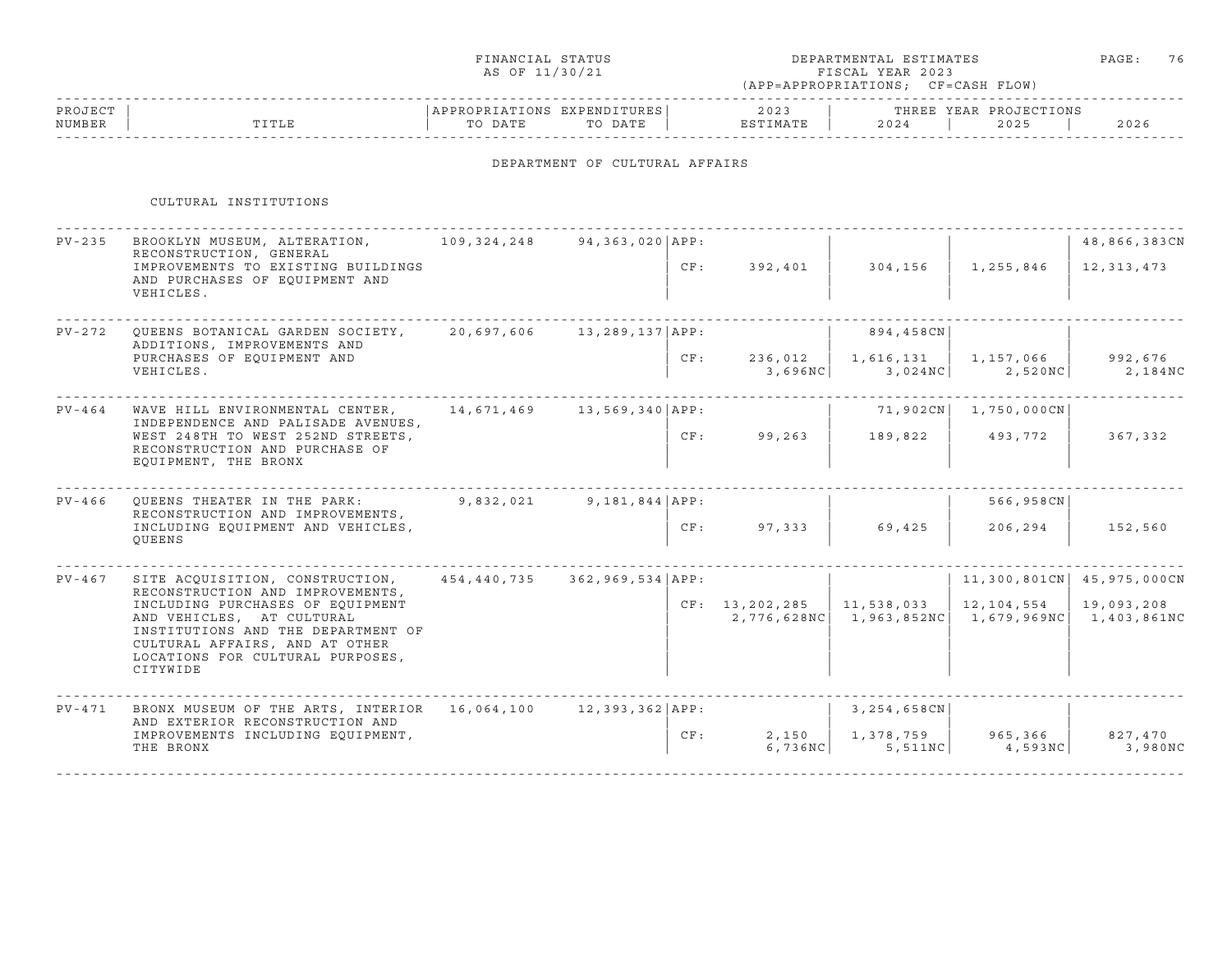| FINANCIAL STATUS                                                                                                                  | DEPARTMENTAL ESTIMATES | ^AGE | $\sim$ $\sim$ |
|-----------------------------------------------------------------------------------------------------------------------------------|------------------------|------|---------------|
| the contract of the contract of the contract of the contract of the contract of the contract of the contract of<br>AS OF 11/30/21 | FISCAL YEAR 2023       |      |               |

|                       |                                |                |      |                       |     |                                                                        | - - - - - |
|-----------------------|--------------------------------|----------------|------|-----------------------|-----|------------------------------------------------------------------------|-----------|
| PROJECT<br><b>PRO</b> |                                |                | .    | $\sim$ $\sim$<br>202. |     | $\cap$ $N \subseteq$<br>ъ.<br>l H' (<br>EAR<br>U <i>U LU LU LU U U</i> |           |
| NUMBER                | $\pi$ $\pi$ $\ldots$<br>⊥⊥⊥⊥∟∟ | יחת<br>D'A I E | DATE | $-342$ m<br>.         | つのつ | 202 <sub>r</sub>                                                       | 2026      |
|                       |                                |                |      |                       |     |                                                                        |           |

### DEPARTMENT OF CULTURAL AFFAIRS

| $PV - 475$ | NEW YORK STATE THEATER,<br>ALTERATIONS, IMPROVEMENTS AND<br>PURCHASES OF EQUIPMENT AND<br>VEHICLES, MANHATTAN.                        | 37,701,417   | 30, 123, 919   APP:   | CF: | 150,098                | 108,342                | 258,725                 | 931,402CN<br>1,581,847 |
|------------|---------------------------------------------------------------------------------------------------------------------------------------|--------------|-----------------------|-----|------------------------|------------------------|-------------------------|------------------------|
| $PV - 477$ | STATEN ISLAND CHILDREN'S MUSEUM,                                                                                                      | 10,764,927   | 7,687,171   APP:      |     |                        |                        | 441,887CN               |                        |
|            | REHABILITATION OF MAINTENANCE<br>BUILDING AND PURCHASES OF<br>EQUIPMENT AND VEHICLES, SAILOR'S<br>SNUG HARBOR.                        |              |                       | CF: | 68,909                 | 483,249                | 545,854                 | 435,464                |
| $PV - 490$ | DEVELOPMENT OF SNUG HARBOR SITE,<br>PURCHASE OF EQUIPMENT AND                                                                         | 44,895,218   | $26, 180, 421$   APP: |     |                        |                        |                         | 2,812,743CN            |
|            | VEHICLES, RECONSTRUCTION OF<br>BUILDINGS, STATEN ISLAND.                                                                              |              |                       | CF: | 2,346,229<br>200,000NC | 2,845,214<br>140,000NC | 2,248,808<br>120,000NC  | 2,615,211<br>100,000NC |
| $PV - 501$ | P.S. 1 CONTEMPORARY ART CENTER,<br>RECONSTRUCTION, IMPROVEMENTS,                                                                      | 24, 311, 302 | 20, 223, 086   APP:   |     |                        |                        |                         | 2,365,034CN            |
|            | PURCHASE OF EQUIPMENT AND<br>VEHICLES, QUEENS                                                                                         |              |                       | CF: | 248,121                | 541,733                | 474,988                 | 995,524                |
| $PV - 502$ | JAMAICA ARTS CENTER,<br>RECONSTRUCTION, IMPROVEMENTS,                                                                                 | 8,450,705    | $7,800,325$ $APP:$    |     |                        |                        | 1,797,593C <sub>N</sub> |                        |
|            | PURCHASE OF EQUIPMENT AND<br>VEHICLES, QUEENS.                                                                                        |              |                       | CF: | 14,662                 | 11,476                 | 484,636                 | 340,763                |
| $PV - 520$ | WEEKSVILLE, BROOKLYN:                                                                                                                 | 14,583,556   | 13,873,380   APP:     |     |                        |                        | $150,000$ CN            |                        |
|            | RECONSTRUCTION, LANDSCAPING,<br>GENERAL IMPROVEMENTS AND PURCHASES<br>OF EQUIPMENT AND VEHICLES FOR<br>DEVELOPMENT OF HISTORICAL SITE |              |                       | CF: | 134,682                | 98,116                 | 123,467                 | 98,294                 |
| $PV - 788$ | THE 122 COMMUNITY CENTER INC,                                                                                                         | 8,519,870    | 4, 255, 760   APP:    |     |                        | $215,545$ CN           | $58,000$ CN             |                        |
|            | ALTERATIONS, REHABILITATION,<br>GENERAL IMPROVEMENTS, PURCHASES OF<br>VEHICLES AND EQUIPMENT.                                         |              |                       | CF: | 211,500                | 829,864                | 615,746                 | 523,468                |
|            |                                                                                                                                       |              |                       |     |                        |                        |                         |                        |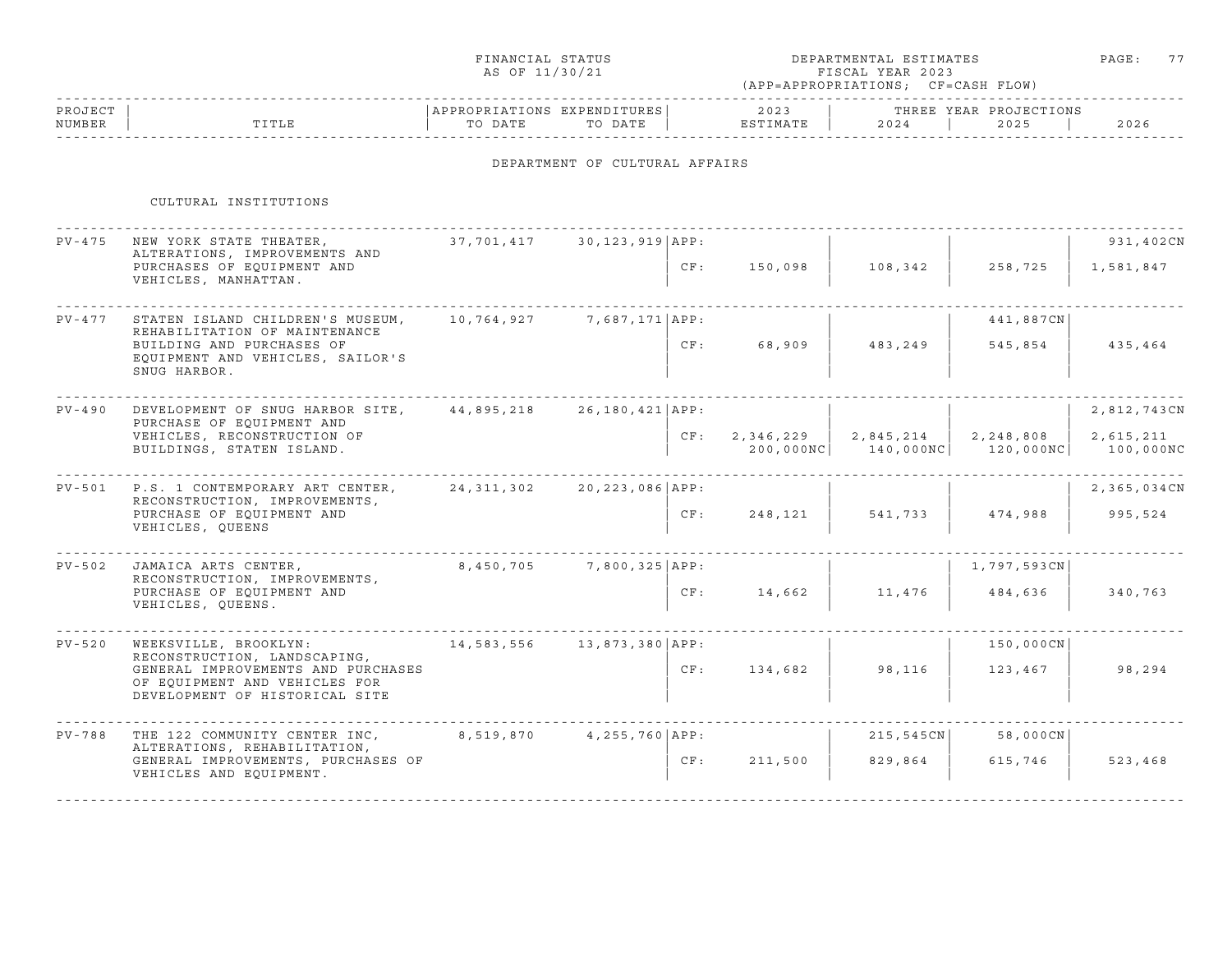| FINANCIAI.<br>STATUS                                                                                                                                                                                                                             | DEPARTMENTAL ESTIMATES | $\sim$ $\sim$<br>^AGE<br>$\sim$ |
|--------------------------------------------------------------------------------------------------------------------------------------------------------------------------------------------------------------------------------------------------|------------------------|---------------------------------|
| and the contract of the contract of the contract of the contract of the contract of the contract of the contract of the contract of the contract of the contract of the contract of the contract of the contract of the contra<br>AS OF 11/30/21 | FISCAL YEAR 2023       |                                 |

### ------------------------------------------------------------------------------------------------------------------------------------PROJECT | |APPROPRIATIONS EXPENDITURES| 2023 | THREE YEAR PROJECTIONS NUMBER | TITLE | TO DATE TO DATE | ESTIMATE | 2024 | 2025 | 2026 ------------------------------------------------------------------------------------------------------------------------------------

#### DEPARTMENT OF CITYWIDE ADMIN SERVICE

| PW-KN317 CONSTRUCTION, RECONSTRUCTION, 1,525,000 1,308,200 APP:                                                                                                                                                                                                                                                                                     |  |     |        |        |        | 145,452CN |
|-----------------------------------------------------------------------------------------------------------------------------------------------------------------------------------------------------------------------------------------------------------------------------------------------------------------------------------------------------|--|-----|--------|--------|--------|-----------|
| ACOUISITION OR INSTALLATION OF A<br>NON-CITY OWNED PHYSICAL PUBLIC<br>BETTERMENT OR IMPROVEMENT WITH A<br>CITY PURPOSE, WHICH WOULD BE<br>CLASSIFIED AS A CAPITAL ASSET<br>UNDER GENERALLY ACCEPTED<br>ACCOUNTING PRINCIPLES FOR<br>MUNICIPALITIES; FOR THE OHEL<br>CHILDREN'S HOME & FAMILY SERVICES.                                              |  | CF: | 33,055 | 27,045 | 22,537 | 61,932    |
| PW-KN325 CONSTRUCTION, RECONSTRUCTION, 50,000 48,216 APP:                                                                                                                                                                                                                                                                                           |  |     |        |        |        | 216CN     |
| ACOUISITION OR INSTALLATION OF A<br>NON-CITY OWNED PHYSICAL PUBLIC<br>BETTERMENT OR IMPROVEMENT WITH A<br>CITY PURPOSE, WHICH WOULD BE<br>CLASSIFIED AS A CAPITAL ASSET<br>UNDER GENERALLY ACCEPTED<br>ACCOUNTING PRINCIPLES FOR<br>MUNICIPALITIES; FOR PER SCHOLAS.                                                                                |  | CF: |        |        |        | 400       |
| PW-KN941 CONSTRUCTION, RECONSTRUCTION, 36,000 35,122 APP:                                                                                                                                                                                                                                                                                           |  |     |        |        |        | 122CN     |
| ACOUISITION OR INSTALLATION OF A<br>NON-CITY OWNED PHYSICAL PUBLIC<br>BETTERMENT OR IMPROVEMENT WITH A<br>CITY PURPOSE, WHICH WOULD BE<br>CLASSIFIED AS A CAPITAL ASSET<br>UNDER GENERALLY ACCEPTED<br>ACCOUNTING PRINCIPLES FOR<br>MUNICIPALITIES; FOR JEWISH<br>COMMUNITY COUNCIL OF MARINE PARK<br>(JCCMP), DBA NY UNITED JEWISH<br>ASSOCIATION. |  | CF: |        |        |        | 200       |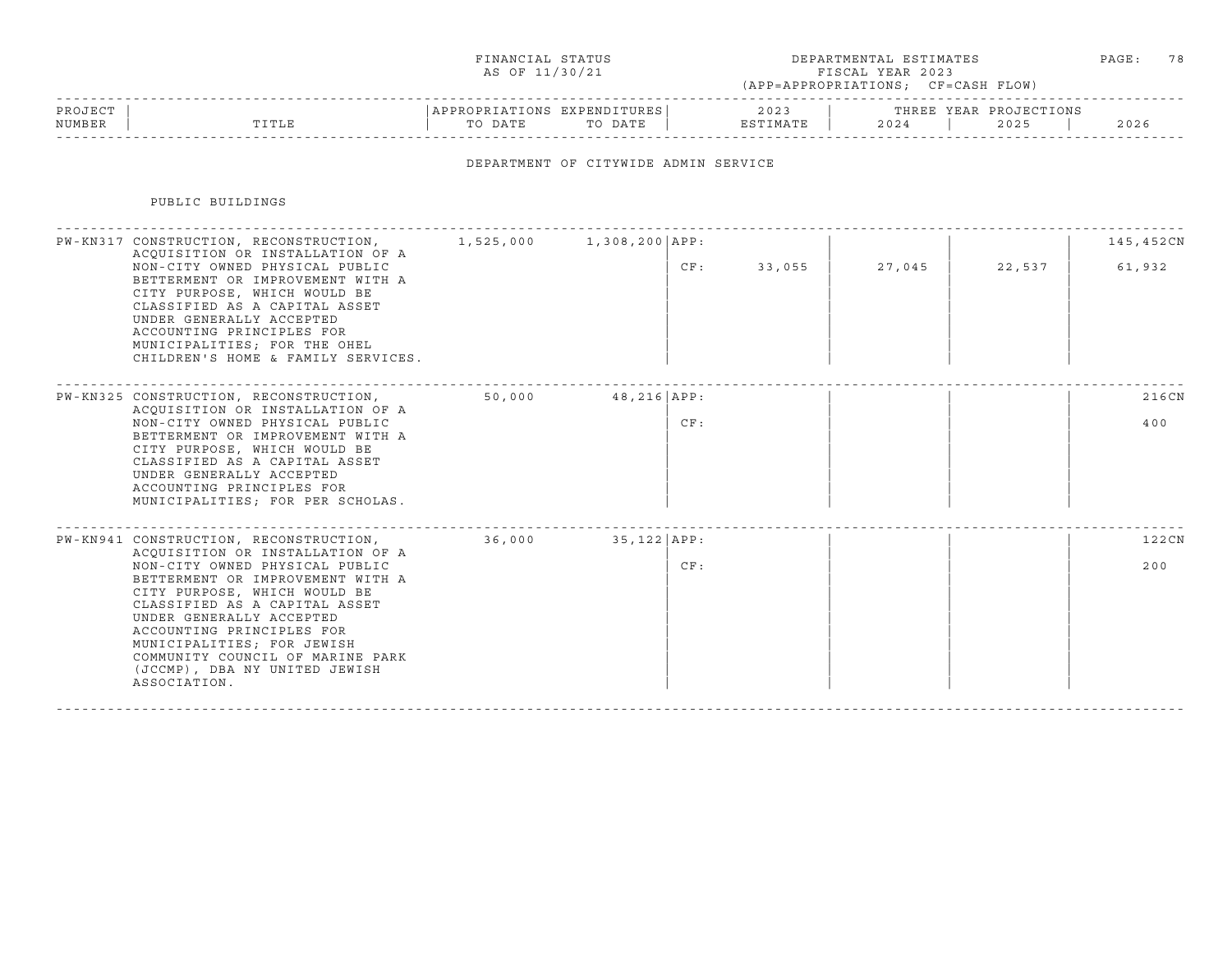| FINANCIAL STATUS                                                                                                                  | TMATES<br>DEPARTMENTAL ESTI | > A G E<br>_______ | $\sim$ $\sim$<br>___ |
|-----------------------------------------------------------------------------------------------------------------------------------|-----------------------------|--------------------|----------------------|
| the contract of the contract of the contract of the contract of the contract of the contract of the contract of<br>AS OF 11/30/21 | FISCAL YEAR 2023            |                    |                      |

| PROJECT |               |      |      | $\cap$ $\cap$ $\cap$<br>202. | הם הוד<br>ت تا ۱۱۱۰ ا | IONS<br>YEAR<br>ית ה |      |
|---------|---------------|------|------|------------------------------|-----------------------|----------------------|------|
| NUMBER  | ㅠㅜㅠㅜ ㅠ<br>ᆂᆂᅭ | DATE | DATE |                              | 202                   | 2025                 | 2026 |
|         |               |      |      |                              |                       |                      |      |

## DEPARTMENT OF CITYWIDE ADMIN SERVICE

| PW-KN945 CONSTRUCTION, RECONSTRUCTION, 65,000 63,415   APP:<br>ACOUISITION OR INSTALLATION OF A<br>NON-CITY OWNED PHYSICAL PUBLIC<br>BETTERMENT OR IMPROVEMENT WITH A<br>CITY PURPOSE, WHICH WOULD BE<br>CLASSIFIED AS A CAPITAL ASSET                                                                                  |                                                | CF: |                 |                                                             |        | 415CN<br>400    |
|-------------------------------------------------------------------------------------------------------------------------------------------------------------------------------------------------------------------------------------------------------------------------------------------------------------------------|------------------------------------------------|-----|-----------------|-------------------------------------------------------------|--------|-----------------|
| UNDER GENERALLY ACCEPTED<br>ACCOUNTING PRINCIPLES FOR<br>MUNICIPALITIES; FOR THE GRAND<br>STREET SETTLEMENT.                                                                                                                                                                                                            |                                                |     |                 |                                                             |        |                 |
| ACOUISITION OR INSTALLATION OF A<br>NON-CITY OWNED PHYSICAL PUBLIC<br>BETTERMENT OR IMPROVEMENT WITH A<br>CITY PURPOSE, WHICH WOULD BE<br>CLASSIFIED AS A CAPITAL ASSET<br>UNDER GENERALLY ACCEPTED<br>ACCOUNTING PRINCIPLES FOR<br>MUNICIPALITIES; FOR MFY LEGAL<br>SERVICES, INC. / MOBILIZATION FOR<br>JUSTICE, INC. |                                                | CF: | 30,411          | 24,882                                                      | 20,735 | 236CN<br>18,570 |
| ACOUISITION OR INSTALLATION OF A<br>NON-CITY OWNED PHYSICAL PUBLIC<br>BETTERMENT OR IMPROVEMENT WITH A<br>CITY PURPOSE, WHICH WOULD BE<br>CLASSIFIED AS A CAPITAL ASSET<br>UNDER GENERALLY ACCEPTED<br>ACCOUNTING PRINCIPLES FOR<br>MUNICIPALITIES; FOR THE MASPETH<br>TOWN HALL.                                       |                                                | CF: | 839CN<br>24,341 | 17,433                                                      | 14,877 | 12,474          |
|                                                                                                                                                                                                                                                                                                                         | PW-MN966 CONSTRUCTION, RECONSTRUCTION, 141,000 |     | APP:            | PW-QN620 CONSTRUCTION, RECONSTRUCTION, 250,000 130,652 APP: |        |                 |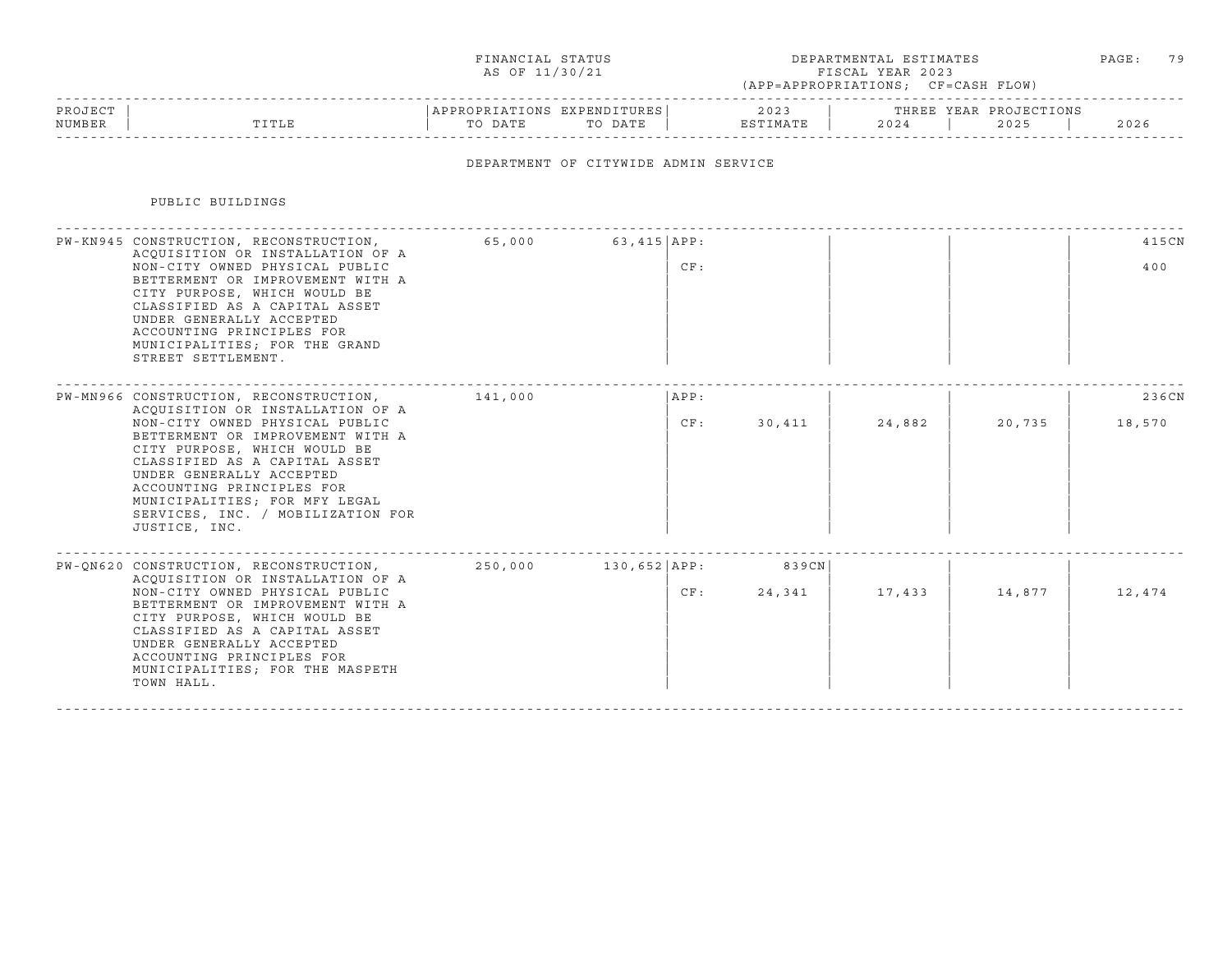|  | FINANCIAL STATUS |  |
|--|------------------|--|
|  | AS OF 11/30/21   |  |

FINANCIAL STATUS DEPARTMENTAL ESTIMATES PAGE: 80 FISCAL YEAR 2023 (APP=APPROPRIATIONS; CF=CASH FLOW)

|        |             |            |                                          |       |                    | -------------------------------------- |              |
|--------|-------------|------------|------------------------------------------|-------|--------------------|----------------------------------------|--------------|
| ^ פת   |             | $\pm 111.$ | END<br>---                               | 2023  | 'H P               | TIONS<br>ח מח<br>$\overline{1}$        |              |
| NUMBER | ז דרחי<br>. | DATE       | חחת ה<br>$\overline{m}$ $\wedge$<br>DAT. | IMATE | $\Delta$<br>- 2023 | $\cap$<br>-4045                        | 2000<br>ていてい |
|        |             |            |                                          |       |                    |                                        |              |

## DEPARTMENT OF CITYWIDE ADMIN SERVICE

| PW-XN063 CONSTRUCTION, RECONSTRUCTION,                                                                                                                                                                                                                                                                            | 200,000   |                   | APP: |         | $468$ CN |        |        |
|-------------------------------------------------------------------------------------------------------------------------------------------------------------------------------------------------------------------------------------------------------------------------------------------------------------------|-----------|-------------------|------|---------|----------|--------|--------|
| ACQUISITION OR INSTALLATION OF A<br>NON-CITY OWNED PHYSICAL PUBLIC<br>BETTERMENT OR IMPROVEMENT WITH A<br>CITY PURPOSE, WHICH WOULD BE<br>CLASSIFIED AS A CAPITAL ASSET<br>UNDER GENERALLY ACCEPTED<br>ACCOUNTING PRINCIPLES FOR<br>MUNICIPALITIES; FOR THE BRONX<br>OVERALL ECONOMIC DEVELOPMENT<br>CORPORATION. |           |                   | CF:  | 37,502  | 36,684   | 29,770 | 25,760 |
| PW-XN237 CONSTRUCTION, RECONSTRUCTION,                                                                                                                                                                                                                                                                            | 35,000    | 35,000   APP :    |      | 1,000CN |          |        |        |
| ACOUISITION OR INSTALLATION OF A<br>NON-CITY OWNED PHYSICAL PUBLIC<br>BETTERMENT OR IMPROVEMENT WITH A<br>CITY PURPOSE, WHICH WOULD BE<br>CLASSIFIED AS A CAPITAL ASSET<br>UNDER GENERALLY ACCEPTED<br>ACCOUNTING PRINCIPLES FOR<br>MUNICIPALITIES; FOR THE JEWISH<br>BOARD OF FAMILY AND CHILDREN'S<br>SERVICES. |           |                   | CF:  | 200     | 140      | 120    | 100    |
| PW-XN725 CONSTRUCTION, RECONSTRUCTION,                                                                                                                                                                                                                                                                            | 1,000,000 | $490, 351$ $APP:$ |      |         |          | 351CN  |        |
| ACOUISITION OR INSTALLATION OF A<br>NON-CITY OWNED PHYSICAL PUBLIC<br>BETTERMENT OR IMPROVEMENT WITH A<br>CITY PURPOSE, WHICH WOULD BE<br>CLASSIFIED AS A CAPITAL ASSET<br>UNDER GENERALLY ACCEPTED<br>ACCOUNTING PRINCIPLES FOR<br>MUNICIPALITIES; FOR BRONXWORKS,<br>INC.                                       |           |                   | CF:  | 100,000 | 70,000   | 62,000 | 51,400 |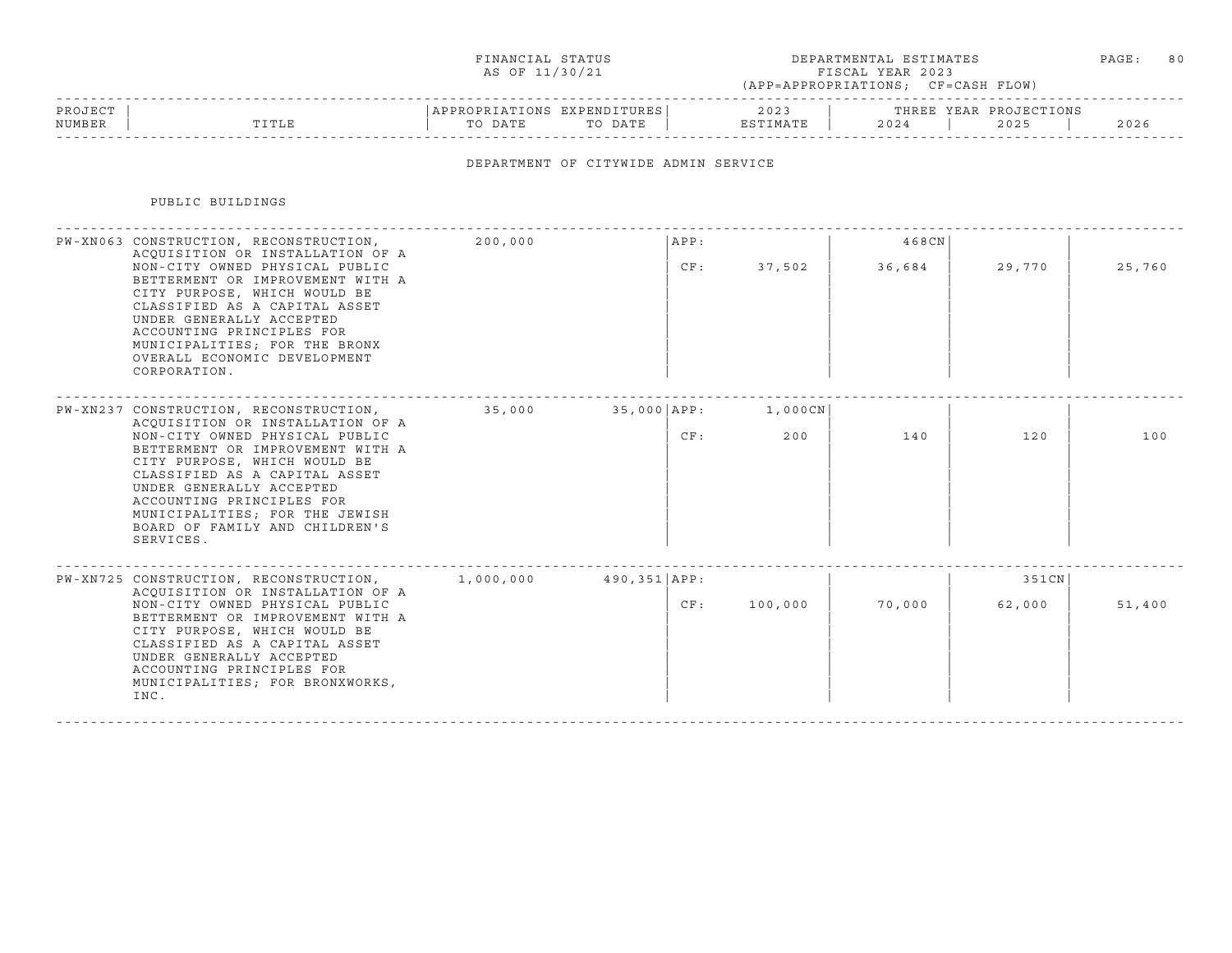|  | FINANCIAL STATUS |  |
|--|------------------|--|
|  | AS OF 11/30/21   |  |

FINANCIAL STATUS DEPARTMENTAL ESTIMATES PAGE: 81 FISCAL YEAR 2023 (APP=APPROPRIATIONS; CF=CASH FLOW)

| PROJECT |                                   |      | LUK LO'            | 2023 | סים מוז<br>---------   | IONS<br>YEAR<br>ית ה |      |
|---------|-----------------------------------|------|--------------------|------|------------------------|----------------------|------|
| NUMBER  | m T m T m<br>L ⊥ ⊥ ⊥ <del>∟</del> | DATE | DATE<br>$m \wedge$ |      | $\cap$ $\cap$<br>2 U Z | 2025                 | 2026 |
|         |                                   |      |                    |      |                        |                      |      |

## DEPARTMENT OF CITYWIDE ADMIN SERVICE

|          | PW-N236 CONSTRUCTION, RECONSTRUCTION,<br>ACOUISITION OR INSTALLATION OF A                                                                                                                                                                                                                     | 2,600,460   | $2,600,460$ $\overline{APP}$ : |     |                            |                                                                                           | $1,000$ CN             |                        |
|----------|-----------------------------------------------------------------------------------------------------------------------------------------------------------------------------------------------------------------------------------------------------------------------------------------------|-------------|--------------------------------|-----|----------------------------|-------------------------------------------------------------------------------------------|------------------------|------------------------|
|          | NON-CITY OWNED PHYSICAL PUBLIC<br>BETTERMENT OR IMPROVEMENT WITH A<br>CITY PURPOSE, WHICH WOULD BE<br>CLASSIFIED AS A CAPITAL ASSET<br>UNDER GENERALLY ACCEPTED<br>ACCOUNTING PRINCIPLES FOR<br>MUNICIPALITIES; FOR THE LESBIAN,<br>GAY, BISEXUAL AND TRANSGENDER<br>COMMUNITY CENTER (LGBT). |             |                                | CF: |                            |                                                                                           | 200                    | 140                    |
| $PW-77$  | ACOUISITION, CONSTRUCTION,                                                                                                                                                                                                                                                                    | 1496428063  |                                |     |                            | 1186240120   APP: 71, 079, 934 CN   156, 727, 000 CN   52, 038, 000 CN   247, 325, 000 CN |                        |                        |
|          | RECONSTRUCTION, MODERNIZATION OF,                                                                                                                                                                                                                                                             |             |                                |     |                            |                                                                                           |                        |                        |
|          | IMPROVEMENTS TO, EQUIPMENT AND<br>VEHICLES FOR PUBLIC BUILDINGS AND<br>ADJACENT AREAS AND OTHER PROJECTS<br>WITH A CITY PURPOSE, CITYWIDE.                                                                                                                                                    |             |                                |     | CF: 78,367,119<br>16,147NC | 90,988,855<br>13,211NC                                                                    | 82,683,362<br>11,009NC | 118,423,021<br>9,541NC |
| $PW-80$  | RECONSTRUCTION AND IMPROVEMENTS AT<br>2 LAFAYETTE STREET, MANHATTAN                                                                                                                                                                                                                           | 37,500,247  |                                |     |                            | 36,619,754   APP: 1,228,707CN   22,406,000CN                                              | $500,000$ CN           |                        |
|          |                                                                                                                                                                                                                                                                                               |             |                                | CF: | 420,925                    | 4,777,351                                                                                 | 3,490,436              | 2,970,339              |
| $PW-193$ | MUNICIPAL BUILDING, MANHATTAN,                                                                                                                                                                                                                                                                | 156,009,916 | 132,453,356   APP:             |     |                            | $10,969,900$ CN                                                                           | 1,265,000CN            | 66,049,000CN           |
|          | RECONSTRUCTION AND ALTERATIONS                                                                                                                                                                                                                                                                |             |                                | CF: | 2,338,039                  | 6,372,401                                                                                 | 4,969,998              | 17,416,468             |
| $PW-195$ | RECONSTRUCTION, ALTERATIONS,                                                                                                                                                                                                                                                                  | 13,502,199  | 10,634,139   APP:              |     | 2,821,550CN                | $220,000$ CN                                                                              |                        | 4,200,000CN            |
|          | IMPROVEMENTS, 80 CENTRE STREET,<br>MANHATTAN                                                                                                                                                                                                                                                  |             |                                | CF: | 1,140,806                  | 846,371                                                                                   | 717,919                | 1,439,731              |
|          |                                                                                                                                                                                                                                                                                               |             |                                |     |                            |                                                                                           |                        |                        |
| $PW-266$ | RECONSTRUCTION, ALTERATION,<br>IMPROVEMENT, HEALTH BUILDING, 125                                                                                                                                                                                                                              | 15,436,302  |                                |     |                            | $14,610,936$ $ APP: 1,510,399$ $CN$ $  4,157,000$ $CN$ $  1,603,000$ $CN$                 |                        |                        |
|          | WORTH STREET, MANHATTAN                                                                                                                                                                                                                                                                       |             |                                | CF: | 467,444                    | 1,159,017                                                                                 | 1,183,328              | 957,295                |
|          |                                                                                                                                                                                                                                                                                               |             |                                |     |                            |                                                                                           |                        |                        |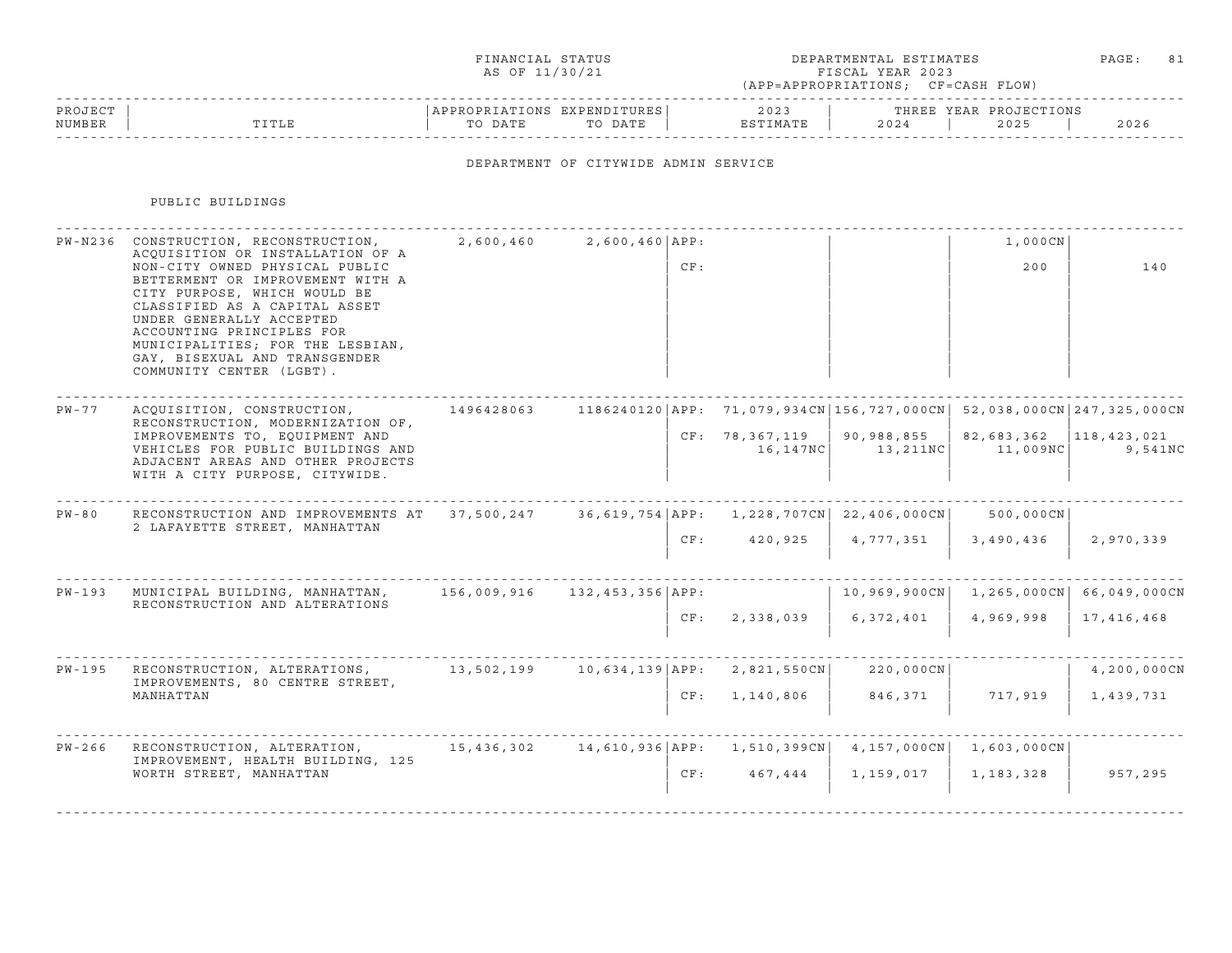| FINANCIAL STATUS | DEPARTMENTAL ESTIMATES | PAGE | 82 |
|------------------|------------------------|------|----|
| AS OF 11/30/21   | FISCAL YEAR 2023       |      |    |

|                       |                                |                |      |                       |     |                                                                        | - - - - - |
|-----------------------|--------------------------------|----------------|------|-----------------------|-----|------------------------------------------------------------------------|-----------|
| PROJECT<br><b>PRO</b> |                                |                | .    | $\sim$ $\sim$<br>202. |     | $\cap$ $N \subseteq$<br>ъ.<br>l H' (<br>EAR<br>U <i>U LU LU LU U U</i> |           |
| NUMBER                | $\pi$ $\pi$ $\ldots$<br>⊥⊥⊥⊥∟∟ | יחת<br>D'A I E | DATE | $-342$ m<br>.         | つのつ | 202 <sub>r</sub>                                                       | 2026      |
|                       |                                |                |      |                       |     |                                                                        |           |

## DEPARTMENT OF CITYWIDE ADMIN SERVICE

| PW-282   | IMPROVEMENTS TO FACILITATE ACCESS<br>AND COMPLY WITH THE AMERICANS WITH                                                                                                                                                                         | 11,844,216 |                   |     | $10, 232, 534   APP: 2, 880, 000CN   6,000,000CN  $ |            |                          | 4,897,000CN  |
|----------|-------------------------------------------------------------------------------------------------------------------------------------------------------------------------------------------------------------------------------------------------|------------|-------------------|-----|-----------------------------------------------------|------------|--------------------------|--------------|
|          | DISABILITIES ACT, CITYWIDE.                                                                                                                                                                                                                     |            |                   | CF: | 887,035                                             | 1,822,205  | 1,373,107                | 2,143,902    |
| PW-291   | CONSTRUCTION, RECONSTRUCTION,                                                                                                                                                                                                                   | 25,032,253 |                   |     | 24,061,641   APP: 4,240,000CN                       |            |                          |              |
|          | REHABILITATION, IMPROVEMENTS AND<br>RESTORATION OF BROOKLYN BOROUGH<br>HALL                                                                                                                                                                     |            |                   | CF: | 1,041,539                                           | 743,678    | 635,031                  | 532,000      |
| $PW-293$ | FIRE PROTECTION, PUBLIC BUILDINGS, 141,893,702<br>ALL BOROUGHS, INCLUDING<br>IMPROVEMENTS MANDATED BY LOCAL LAW<br>5                                                                                                                            |            |                   |     | 81,602,537   APP: 26,435,714 CN   36,654,000 CN     |            | 24,316,000CN             | 64,564,000CN |
|          |                                                                                                                                                                                                                                                 |            |                   |     | CF: 17,608,558                                      | 20,075,882 | 20,850,035               | 29,842,177   |
| $PW-308$ | PURCHASE OF VEHICLES AND OTHER                                                                                                                                                                                                                  | 41,711,768 | 37,083,485   APP: |     |                                                     | 788,433CN  | 37,000CN                 | 734,000CN    |
|          | EQUIPMENT HAVING A UNIT COST OF AT<br>LEAST \$35,000 AND A LIFE<br>EXPECTANCY OF AT LEAST FIVE YEARS<br>FOR USE BY THE DEPARTMENT OF<br>CITYWIDE ADMINISTRATIVE SERVICES,<br>OTHER CITY AGENCIES, OR FOR OTHER<br>PROJECTS WITH A CITY PURPOSE. |            |                   | CF: | 902,765                                             | 834,767    | 690,699                  | 732,581      |
| $PW-310$ | RECONSTRUCTION AND IMPROVEMENTS AT                                                                                                                                                                                                              | 11,073,634 | 10,958,877   APP: |     |                                                     |            |                          | 1,486,996CN  |
|          | 31 CHAMBERS STREET, MANHATTAN                                                                                                                                                                                                                   |            |                   | CF: | 23,664                                              | 19,361     | 16,134                   | 311,383      |
| $PW-311$ | SUBSURFACE TEST BORINGS,                                                                                                                                                                                                                        | 91,095,734 | 76,896,051   APP: |     | 802,032CN                                           |            | $1,000,000 \, \text{CN}$ | 658,000CN    |
|          | EXPLORATORY PROBES, PITS AND OTHER<br>INCIDENTAL SURVEYS REQUIRED IN<br>CONNECTION WITH BUILDING<br>CONSTRUCTION AND RECONSTRUCTION<br>PROJECTS LISTED IN THE CAPITAL<br>BUDGET, FOR VARIOUS CITY AGENCIES,<br>CITYWIDE                         |            |                   | CF: | 3,106,304                                           | 2,315,250  | 2, 161, 285              | 1,933,088    |
|          |                                                                                                                                                                                                                                                 |            |                   |     |                                                     |            |                          |              |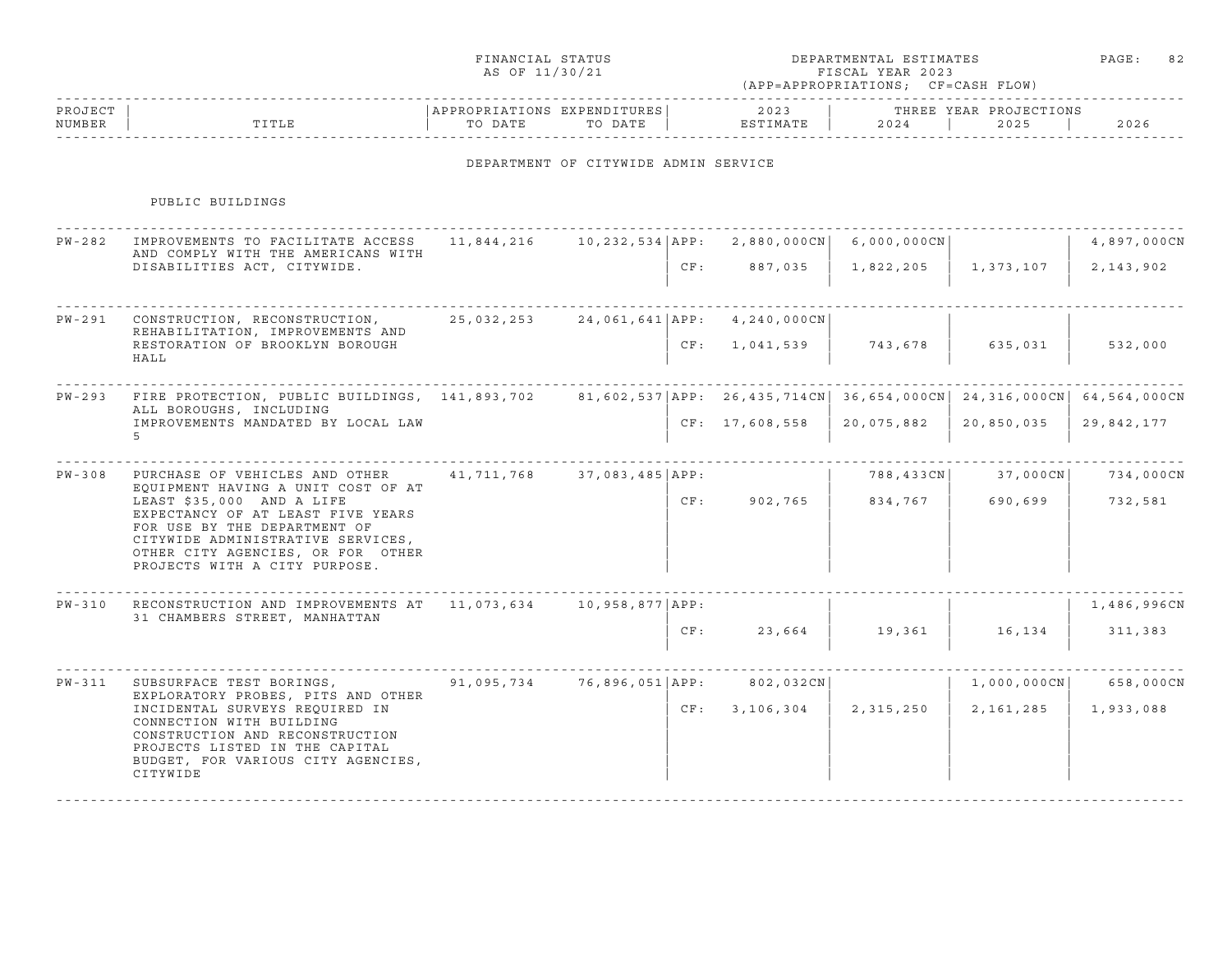|  | FINANCIAL STATUS |
|--|------------------|
|  | AS OF 11/30/21   |

FINANCIAL STATUS DEPARTMENTAL ESTIMATES PAGE: 83 FISCAL YEAR 2023 (APP=APPROPRIATIONS; CF=CASH FLOW)

|         |       |      |                                        |      |       |                      | . <u>. .</u> |
|---------|-------|------|----------------------------------------|------|-------|----------------------|--------------|
| PROJECT |       | ONS  | ¬v י<br>END<br>.<br>c<br><b>UINDER</b> | 2023 | THRE. | ONS<br>YEAR<br>ים פי |              |
| NUMBER  | 'ITLE | DATE | $m \wedge$<br>DATE<br>ື່∽              |      | 2024  | 2025                 | :02          |
|         |       |      |                                        |      |       |                      | -----        |

## DEPARTMENT OF CITYWIDE ADMIN SERVICE

| $PW-316$   | RECONSTRUCTION OF 280 BROADWAY,                                                                                                                                                | 47,656,088    | 44,833,223   APP:    |     | 179,275CN      |                |                          | 23, 238, 000CN |
|------------|--------------------------------------------------------------------------------------------------------------------------------------------------------------------------------|---------------|----------------------|-----|----------------|----------------|--------------------------|----------------|
|            | MANHATTAN                                                                                                                                                                      |               |                      | CF: | 555,828        | 395,795        | 338,146                  | 4,930,680      |
| $PW-317$   | FACADE IMPROVEMENTS TO PUBLIC                                                                                                                                                  | 101,484,310   | $94,966,413$ $APP:$  |     |                |                | $2,957,273$ CN           | 26,552,000CN   |
|            | BUILDINGS AS MANDATED BY LOCAL LAW<br>10 OF 1980 OR LOCAL LAW 11 OF<br>1998, CITYWIDE.                                                                                         |               |                      | CF: | 338,773        | 827,863        | 1,584,956                | 6,512,251      |
| $PW-322$   | RECONSTRUCTION OF BUILDING AT 345<br>ADAMS STREET, BROOKLYN                                                                                                                    | 172,796,494   | 134, 194, 587   APP: |     | $261,532$ CN   | $1,189,000$ CN |                          |                |
|            |                                                                                                                                                                                |               |                      | CF: | 7,409,885      | 6,072,862      | 5,061,105                | 4, 346, 194    |
| $PW-324$   | PURCHASE OF ELECTRONIC DATA<br>PROCESSING EQUIPMENT FOR THE<br>DEPARTMENT OF CITYWIDE<br>ADMINISTRATIVE SERVICES.                                                              | 106,493,653   | 91,367,494   APP:    |     | $1,519,623$ CN |                | $3,358,000 \, \text{CN}$ | 12,465,000CN   |
|            |                                                                                                                                                                                |               |                      | CF: | 3, 345, 511    | 2,363,120      | 2,693,627                | 4,652,231      |
| $PW - 335$ | CONSTRUCTION, RECONSTRUCTION AND<br>IMPROVEMENTS IN CONNECTION WITH<br>THE ELIMINATION OF UNSAFE<br>CONDITIONS, INCLUDING ASBESTOS<br>ABATEMENT, ON CITY PROPERTY,<br>CITYWIDE | 93,534,760    | 78,813,326   APP:    |     |                |                |                          | 797,406CN      |
|            |                                                                                                                                                                                |               |                      | CF: | 2,843,812      | 2,181,616      | 1,851,743                | 1,821,594      |
| $PW-348$   | IMPROVEMENTS AT REFUELING SITES                                                                                                                                                | 575, 312, 767 | $433,023,433$ $APP:$ |     |                |                |                          | 43,065,462CN   |
|            | AND OTHER PROPERTY, INCLUDING THE<br>PURCHASE AND INSTALLATION OF<br>EQUIPMENT, CITYWIDE                                                                                       |               |                      |     | CF: 29,530,737 | 23, 134, 228   | 19,423,397               | 25, 442, 363   |
| $PW-357$   | RECONSTRUCTION AND IMPROVEMENTS AT                                                                                                                                             | 58,108,285    | 41,344,201   APP:    |     |                |                | 1,097,590C <sub>N</sub>  | 13,684,000CN   |
|            | 253 BROADWAY, MANHATTAN                                                                                                                                                        |               |                      | CF: | 1,732,172      | 1,257,568      | 2,856,490                | 4,887,738      |
|            |                                                                                                                                                                                |               |                      |     |                |                |                          |                |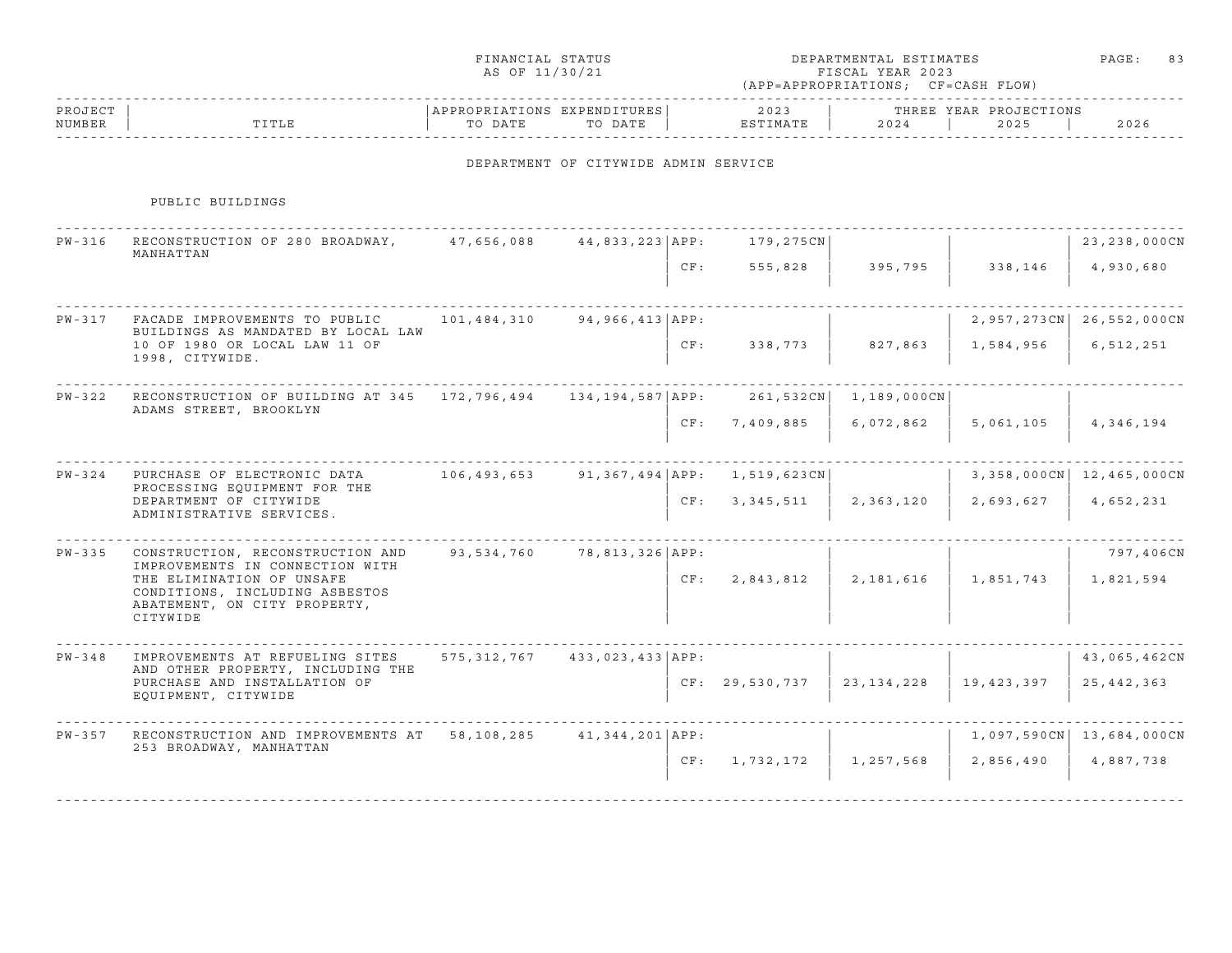|                   |                                                                                      | FINANCIAL STATUS<br>AS OF 11/30/21     |                                      | DEPARTMENTAL ESTIMATES<br>FISCAL YEAR 2023<br>(APP=APPROPRIATIONS; CF=CASH FLOW) | PAGE:                    | - 84                           |                        |  |
|-------------------|--------------------------------------------------------------------------------------|----------------------------------------|--------------------------------------|----------------------------------------------------------------------------------|--------------------------|--------------------------------|------------------------|--|
| PROJECT<br>NUMBER | TITLE                                                                                | APPROPRIATIONS EXPENDITURES<br>TO DATE | TO DATE                              | 2023<br>ESTIMATE                                                                 | 2024                     | THREE YEAR PROJECTIONS<br>2025 | 2026                   |  |
|                   |                                                                                      |                                        | DEPARTMENT OF CITYWIDE ADMIN SERVICE |                                                                                  |                          |                                |                        |  |
|                   | REAL PROPERTY                                                                        |                                        |                                      |                                                                                  |                          |                                |                        |  |
| $RE-25$           | CONSTRUCTION, RECONSTRUCTION AND<br>DEVELOPMENT OF CITY-OWNED<br>PROPERTY, CITY-WIDE | 112,439,241                            | 92,491,828 APP:<br>CF:               | $1,016,725$ CN<br>4,295,977                                                      | 1,544,000CN<br>3,504,481 | $715,000$ CN<br>3,067,244      | 733,000CN<br>2,724,966 |  |

------------------------------------------------------------------------------------------------------------------------------------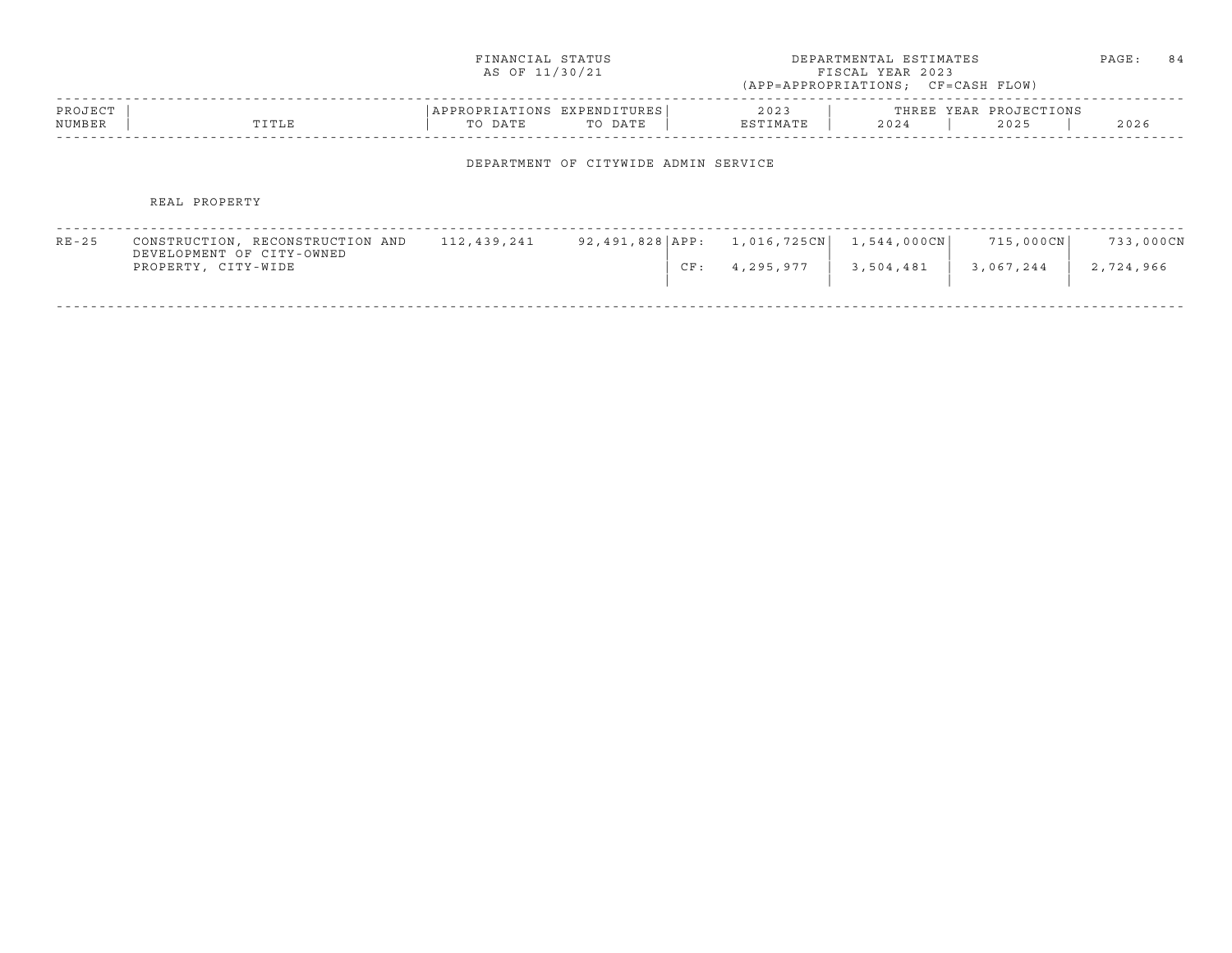|                   |                                                                                                                             | FINANCIAL STATUS<br>AS OF 11/30/21                                   |                              |     | DEPARTMENTAL ESTIMATES<br>FISCAL YEAR 2023<br>(APP=APPROPRIATIONS; CF=CASH FLOW) | PAGE:<br>85 |                                                                                                                  |             |
|-------------------|-----------------------------------------------------------------------------------------------------------------------------|----------------------------------------------------------------------|------------------------------|-----|----------------------------------------------------------------------------------|-------------|------------------------------------------------------------------------------------------------------------------|-------------|
| PROJECT<br>NUMBER | TITLE                                                                                                                       | APPROPRIATIONS EXPENDITURES<br>TO DATE                               | TO DATE                      |     | 2023<br>ESTIMATE                                                                 | 2024        | THREE YEAR PROJECTIONS<br>2025                                                                                   | 2026        |
|                   |                                                                                                                             |                                                                      | DEPARTMENT OF SANITATION     |     |                                                                                  |             |                                                                                                                  |             |
|                   | SANITATION                                                                                                                  |                                                                      |                              |     |                                                                                  |             |                                                                                                                  |             |
| $S-111$           | CONSTRUCTION AND EOUIPMENT, MARINE 554,380,033 554,592,576 APP:<br>UNLOADING PLANTS AND TRUCK FILLS,                        |                                                                      |                              |     | 549,999CN                                                                        |             |                                                                                                                  |             |
|                   | FRESH KILLS, STATEN ISLAND                                                                                                  |                                                                      |                              |     | CF: 59,177                                                                       | 35,417      | 31,347                                                                                                           | 24,967      |
| $S - 129$         | ACOUISITION OF COLLECTION TRUCKS<br>AND OTHER MISCELLANEOUS EQUIPMENT                                                       | 3662096451                                                           |                              |     | 702,998 F                                                                        |             | 3443609237   APP: 153,770,545CN   235,337,000CN   255,743,000CN   237,293,000CN                                  |             |
|                   |                                                                                                                             |                                                                      |                              |     |                                                                                  |             | $CF: 76, 110, 887$   102, 688, 530   131, 384, 741   151, 361, 202<br>$141, 239NC$ 98, 943NC 84, 796NC 70, 677NC |             |
| $S - 136$         | CONSTRUCTION AND RECONSTRUCTION<br>AND MODERNIZATION OF GARAGES AND<br>OTHER FACILITIES FOR THE<br>DEPARTMENT OF SANITATION | 1137173832                                                           | $607, 403, 174$ $\vert$ APP: |     |                                                                                  |             | $ 121, 521, 781CN $ 60,498,000CN 145,881,000CN                                                                   |             |
|                   |                                                                                                                             |                                                                      |                              |     | $CF: 103, 675, 343$   107, 485, 519                                              |             | 98,692,276   111,563,714<br>792,117NC   2,132,961NC   1,580,094NC   1,345,596NC                                  |             |
| $S-186$           | CONSTRUCTION OF THE NEW 3/3A<br>DISTRICT GARAGE, BROOKLYN                                                                   | $194, 975, 089$ $40, 673, 201$ $\vert$ APP: $3, 398, 429$ CN $\vert$ |                              |     |                                                                                  |             |                                                                                                                  |             |
|                   |                                                                                                                             |                                                                      |                              |     | CF: 34, 157, 662                                                                 | 27,736,696  | 23, 143, 596                                                                                                     | 20,022,163  |
| $S - 195$         | CONSTRUCTION AND REPLACEMENT OF                                                                                             | 75,334,529                                                           | 69,205,169   APP :           |     |                                                                                  | 511,302CN   |                                                                                                                  |             |
|                   | SALT STORAGE SHEDS, CITY-WIDE                                                                                               |                                                                      |                              |     | CF: 733,262                                                                      | 1,135,625   | 875,348                                                                                                          | 745,509     |
| $S - 216$         | CONSTRUCTION, RECONSTRUCTION,                                                                                               |                                                                      |                              |     |                                                                                  |             | $6,048,294CN$ 22,672,000CN                                                                                       | 4,070,000CN |
|                   | MARINE TRANSFER STATIONS                                                                                                    |                                                                      |                              |     | CF: 7,831,379                                                                    | 8,282,570   | 11,191,398                                                                                                       | 9,633,684   |
| $S - 219$         | CONSTRUCTION, SANTITATION GARAGE 261,576,625 254,536,665 APP:                                                               |                                                                      |                              |     |                                                                                  |             |                                                                                                                  | 522,000CN   |
|                   | DISTRICTS 1/2/5, MANHATTAN                                                                                                  |                                                                      |                              | CF: | 747,653                                                                          | 577,089     | 485,790                                                                                                          | 630,358     |
|                   |                                                                                                                             |                                                                      |                              |     |                                                                                  |             |                                                                                                                  |             |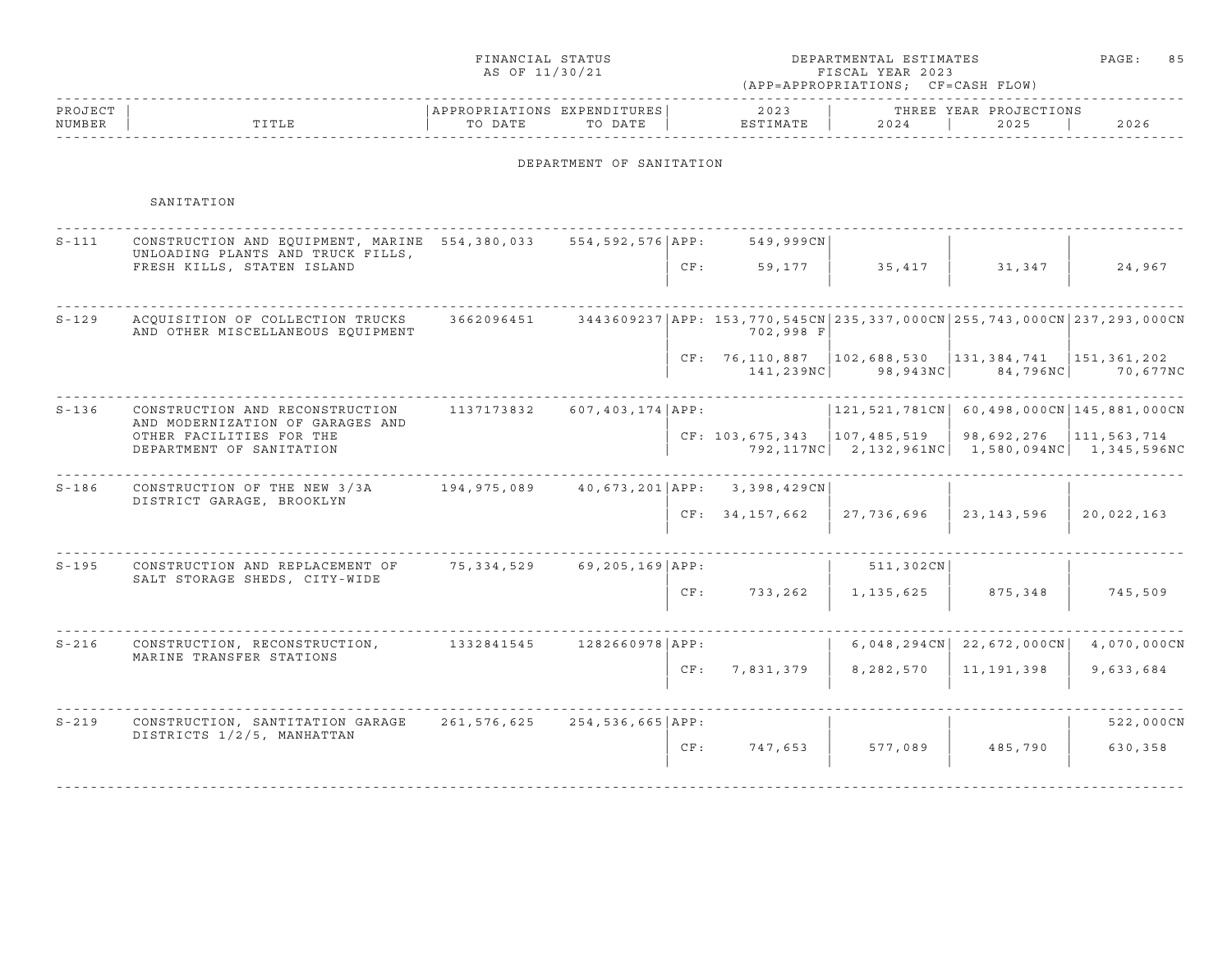|                   |                                                                                        | FINANCIAL STATUS<br>AS OF 11/30/21     |                          |     |                             | DEPARTMENTAL ESTIMATES<br>FISCAL YEAR 2023<br>(APP=APPROPRIATIONS; CF=CASH FLOW) |                                       | PAGE:<br>86               |
|-------------------|----------------------------------------------------------------------------------------|----------------------------------------|--------------------------|-----|-----------------------------|----------------------------------------------------------------------------------|---------------------------------------|---------------------------|
| PROJECT<br>NUMBER | TITLE                                                                                  | APPROPRIATIONS EXPENDITURES<br>TO DATE | TO DATE                  |     | 2023<br>ESTIMATE            | 2024                                                                             | THREE YEAR PROJECTIONS<br>2025        | 2026                      |
|                   |                                                                                        |                                        | DEPARTMENT OF SANITATION |     |                             |                                                                                  |                                       |                           |
|                   | SANITATION                                                                             |                                        |                          |     |                             |                                                                                  |                                       |                           |
| $S - 222$         | PURCHASE OF ELECTRONIC DATA<br>PROCESSING AND ANCILLARY EQUIPMENT                      | 171,949,460                            | 150,054,010 APP:         | CF: | $6,487,065$ CN<br>5,798,173 | $5,873,000 \, \text{CN}$<br>5,391,492                                            | $3,500,000 \, \text{CN}$<br>5,110,627 | 3,609,000CN<br>4,937,316  |
| $S - 248$         | CONSTRUCTION OF SANITATION GARAGE<br>FOR SANITATION DISTRICTS 9, 10 &<br>11, THE BRONX | 61,488,390                             | $9, 224, 582$ $APP:$     | CF: | 6,003,951                   | 277,307,000CN<br>65,156,436                                                      | 46,265,290                            | 3,000,000CN<br>40,276,472 |
|                   |                                                                                        |                                        |                          |     |                             |                                                                                  |                                       |                           |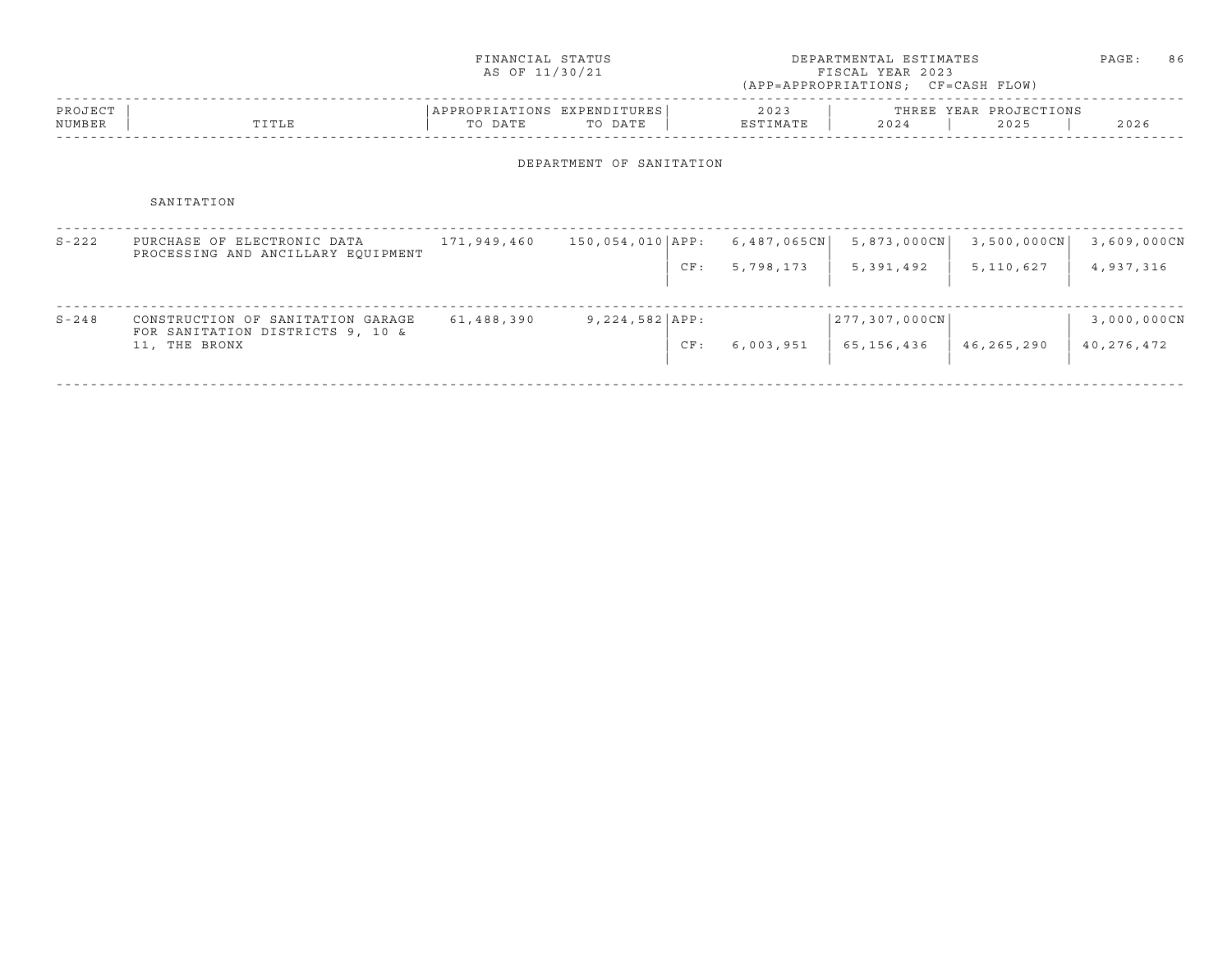|  | FINANCIAL STATUS |
|--|------------------|
|  | AS OF 11/30/21   |

FINANCIAL STATUS DEPARTMENTAL ESTIMATES PAGE: 87 FISCAL YEAR 2023 (APP=APPROPRIATIONS; CF=CASH FLOW)

| PROJEC |       |              | ,,,,,,,, | 202.           |                               | $\cap$ NT $\subset$<br>꼬ㅁㅈ.<br>ᆂᆂᇦᇌᇦ<br>$\left  \right $ |              |
|--------|-------|--------------|----------|----------------|-------------------------------|----------------------------------------------------------|--------------|
| NUMBER | ⊥⊥⊥⊥⊥ | 五九中形<br>DATE | DATE     | <b>TASA MT</b> | $\cap$ $\cap$ $\cap$<br>2 U Z | 2025                                                     | 2022<br>ていてん |
|        |       |              |          |                |                               |                                                          |              |

DEPARTMENT OF ENVIRONMENTAL PROTECT.

SEWERS

| $SE - 1$ | PROFESSIONAL SERVICES FOR THE<br>PREPARATION OF SANITARY AND<br>COMBINED DRAINAGE PLANS, ALL                           | 77,657,740 | 36,808,150   APP:   |     |                                                                        |                             |                                             | $157, 446, 411CX$ 266,029,000CX<br>1,800,000 F     |
|----------|------------------------------------------------------------------------------------------------------------------------|------------|---------------------|-----|------------------------------------------------------------------------|-----------------------------|---------------------------------------------|----------------------------------------------------|
|          | <b>BOROUGHS</b>                                                                                                        |            |                     | CF: | 1,915,730                                                              | 4,844,910                   | 32,351,590                                  | 70,466,520<br>306,000NC                            |
| $SE-2$   | CONSTRUCTION AND RECONSTRUCTION OF                                                                                     | 36,112,671 | 35,850,801   APP:   |     |                                                                        |                             | $3,665,000 \text{CX}$ $3,000,000 \text{CX}$ | $3,000,000 \, \text{C}$                            |
|          | SANITARY AND COMBINED SEWERS NOT<br>TO EXCEED \$400,000 IN CONJUNCTION<br>WITH SE-200, ALL BOROUGHS                    |            |                     | CF: | 32,640                                                                 | 652,940                     | 1,013,260                                   | 1,362,480                                          |
| $SE-2K$  | CONSTRUCTION AND RECONSTRUCTION OF 886,410,772                                                                         |            |                     |     | $734, 555, 611$ APP: 70, 514, 634 CX   81, 129, 000 CX                 |                             | $60, 142, 000$ CX                           | 93,141,000CX                                       |
|          | SANITARY AND COMBINED SEWERS,<br>INCLUDING ALL RELATED ANCILLARY<br>WORK AND SITE ACQUISITION, BOROUGH<br>OF BROOKLYN  |            |                     |     | CF: 37,843,249                                                         | 45,016,297                  | 49,829,346                                  | 58, 114, 484                                       |
| $SE-2M$  | CONSTRUCTION AND RECONSTRUCTION OF 679,826,243                                                                         |            | 351,739,060   APP:  |     |                                                                        | $29,551,545$ CX             | $10,544,000$ CX                             | 2,143,000CX                                        |
|          | SANITARY AND COMBINED SEWERS,<br>INCLUDING ALL RELATED ANCILLARY<br>WORK AND SITE ACQUISITION, BOROUGH<br>OF MANHATTAN |            |                     |     | CF: 42, 108, 472                                                       | 50,883,179                  | 46,196,983                                  | 40, 254, 561                                       |
|          |                                                                                                                        |            |                     |     |                                                                        |                             |                                             |                                                    |
| $SE-20$  | CONSTRUCTION AND RECONSTRUCTION OF<br>SANITARY AND COMBINED SEWERS,<br>INCLUDING ALL RELATED ANCILLARY                 | 1553893383 | $1249623514$ $APP:$ |     |                                                                        | 55,830,234CX   53,742,000CX | 1,018,999CN                                 | $10, 760, 000 \text{CX}$ $150, 724, 000 \text{CX}$ |
|          | WORK AND SITE ACOUISITION, BOROUGH<br>OF OUEENS                                                                        |            |                     |     | CF: 60,565,398                                                         | 59, 313, 325                | 55,777,129                                  | 73,452,615                                         |
|          |                                                                                                                        |            |                     |     |                                                                        |                             |                                             |                                                    |
| $SE-2R$  | CONSTRUCTION AND RECONSTRUCTION OF 806,166,829<br>SANITARY AND COMBINED SEWERS,                                        |            |                     |     | $690, 139, 505$   APP: 9, 006, 256CX   35, 387, 000CX   42, 659, 000CX |                             |                                             | 39,012,000CX                                       |
|          | INCLUDING ALL RELATED ANCILLARY<br>WORK AND SITE ACQUISITION, BOROUGH<br>OF STATEN ISLAND                              |            |                     |     | CF: 20,599,155<br>9,539NC                                              | 22,754,407<br>8,479NC       | 27,405,198<br>7,949NC                       | 29,605,489<br>6,889NC                              |
|          |                                                                                                                        |            |                     |     |                                                                        |                             |                                             |                                                    |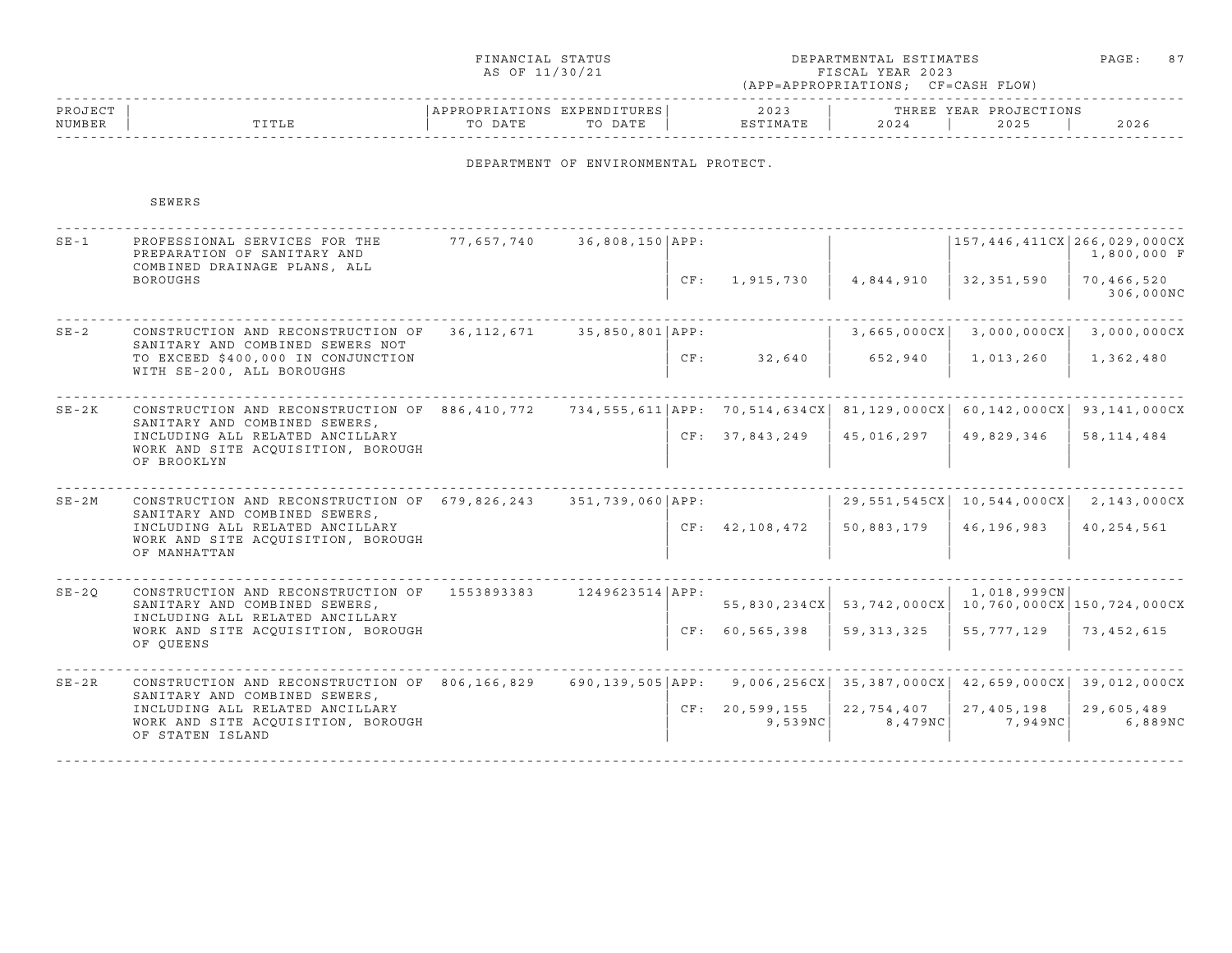| FINANCIAL STATUS<br>$\sim$ $\sim$ $\sim$ $\sim$ $\sim$ $\sim$ | DEPARTMENTAL ESTIMATES | PAGE | __ |
|---------------------------------------------------------------|------------------------|------|----|
| AS OF 11/30/21                                                | FISCAL YEAR 2023       |      |    |

|         |                 |                                              |                      |                              |                               |                                                                              | - - - - - |
|---------|-----------------|----------------------------------------------|----------------------|------------------------------|-------------------------------|------------------------------------------------------------------------------|-----------|
| PROJECT |                 |                                              | . N 1 1<br>.         | $\sim$ $\sim$ $\sim$<br>202. |                               | $\cap$ NT $\subset$<br>ת הדי<br>. H.<br>U 11 JUNIO 11 JUNIO 11<br>$\sqrt{2}$ |           |
| NUMBER  | 고 따고 교<br>פחודה | n a m n<br>$m \wedge$<br>DA I E<br>$\lambda$ | DATE<br>$\mathsf{m}$ | . 352 m 1<br>I'IA I E        | $\cap$ $\cap$ $\cap$<br>2 U 2 | 202F                                                                         | 2026      |
|         |                 |                                              |                      |                              |                               |                                                                              |           |

DEPARTMENT OF ENVIRONMENTAL PROTECT.

SEWERS

| SANITARY AND COMBINED SEWERS,                                                                                  |                                                                                                                                                                                                                                      |                                                                                                          |  |                                                                                                                                                                                                                         |                          |                                                                                                                                                                                                                                                                                                                                                                                                                                                                                                                                                         |
|----------------------------------------------------------------------------------------------------------------|--------------------------------------------------------------------------------------------------------------------------------------------------------------------------------------------------------------------------------------|----------------------------------------------------------------------------------------------------------|--|-------------------------------------------------------------------------------------------------------------------------------------------------------------------------------------------------------------------------|--------------------------|---------------------------------------------------------------------------------------------------------------------------------------------------------------------------------------------------------------------------------------------------------------------------------------------------------------------------------------------------------------------------------------------------------------------------------------------------------------------------------------------------------------------------------------------------------|
| INCLUDING ALL RELATED ANCILLARY<br>WORK AND SITE ACQUISITION, BOROUGH<br>OF THE BRONX                          |                                                                                                                                                                                                                                      |                                                                                                          |  | 17,993,026                                                                                                                                                                                                              | 16, 154, 834             | 14,066,589                                                                                                                                                                                                                                                                                                                                                                                                                                                                                                                                              |
| CONSTRUCTION OR RECONSTRUCTION OF                                                                              | 337, 223, 089                                                                                                                                                                                                                        |                                                                                                          |  |                                                                                                                                                                                                                         |                          |                                                                                                                                                                                                                                                                                                                                                                                                                                                                                                                                                         |
| RELATED ANCILLARY WORK AND SITE<br>ACQUISITIONS, CITYWIDE                                                      |                                                                                                                                                                                                                                      |                                                                                                          |  | 43,904,026                                                                                                                                                                                                              | 57,938,838               | 70,968,494                                                                                                                                                                                                                                                                                                                                                                                                                                                                                                                                              |
| CONSTRUCTION OR RECONSTRUCTION<br>STORM SEWERS AND RELATED ANCILLARY<br>WORK AND SITE ACOUISITION,<br>CITYWIDE | 240,021,859                                                                                                                                                                                                                          |                                                                                                          |  |                                                                                                                                                                                                                         |                          | 3,088,000 F                                                                                                                                                                                                                                                                                                                                                                                                                                                                                                                                             |
|                                                                                                                |                                                                                                                                                                                                                                      |                                                                                                          |  | 33,527,066                                                                                                                                                                                                              | 32,062,407               | 48,759,417<br>2,649,737NC                                                                                                                                                                                                                                                                                                                                                                                                                                                                                                                               |
| CONSTRUCTION, PROFESSIONAL<br>SERVICES FOR THE PREPARATION OF<br>STORM WATER DRAINAGE PLANS, ALL<br>BOROUGHS.  | 21,106,948                                                                                                                                                                                                                           |                                                                                                          |  |                                                                                                                                                                                                                         |                          | 5,000,000CN                                                                                                                                                                                                                                                                                                                                                                                                                                                                                                                                             |
|                                                                                                                |                                                                                                                                                                                                                                      |                                                                                                          |  | 850,000                                                                                                                                                                                                                 | 1,500,000                | 2,100,000                                                                                                                                                                                                                                                                                                                                                                                                                                                                                                                                               |
|                                                                                                                |                                                                                                                                                                                                                                      |                                                                                                          |  |                                                                                                                                                                                                                         |                          | 11,961,000CN                                                                                                                                                                                                                                                                                                                                                                                                                                                                                                                                            |
| RELATED ANCILLARY WORK AND SITE<br>ACQUISITIONS, BOROUGH OF BROOKLYN                                           |                                                                                                                                                                                                                                      |                                                                                                          |  | 11,451,226                                                                                                                                                                                                              | 13,577,831               | 13,530,460                                                                                                                                                                                                                                                                                                                                                                                                                                                                                                                                              |
|                                                                                                                | 1383657450                                                                                                                                                                                                                           |                                                                                                          |  |                                                                                                                                                                                                                         |                          |                                                                                                                                                                                                                                                                                                                                                                                                                                                                                                                                                         |
| RELATED ANCILLARY WORK AND SITE<br>ACQUISITIONS, BOROUGH OF QUEENS                                             |                                                                                                                                                                                                                                      |                                                                                                          |  |                                                                                                                                                                                                                         | 104,531,196              | 117, 713, 172                                                                                                                                                                                                                                                                                                                                                                                                                                                                                                                                           |
| STORM WATER SEWERS, INCLUDING ALL                                                                              | 777,558,012                                                                                                                                                                                                                          |                                                                                                          |  |                                                                                                                                                                                                                         |                          |                                                                                                                                                                                                                                                                                                                                                                                                                                                                                                                                                         |
| ACOUISITIONS, BOROUGH OF STATEN<br>ISLAND                                                                      |                                                                                                                                                                                                                                      |                                                                                                          |  | 36,822,656                                                                                                                                                                                                              | 37,955,884               | 53,898,491<br>109,936NC                                                                                                                                                                                                                                                                                                                                                                                                                                                                                                                                 |
|                                                                                                                | HIGH LEVEL STORM SEWERS AND<br>STORM WATER SEWERS, INCLUDING ALL<br>SE-2000 CONSTRUCTION AND RECONSTRUCTION OF<br>STORM WATER SEWERS, INCLUDING ALL<br>SE-200R CONSTRUCTION AND RECONSTRUCTION OF<br>RELATED ANCILLARY WORK AND SITE | CONSTRUCTION AND RECONSTRUCTION OF 536,389,209<br>SE-200K CONSTRUCTION AND RECONSTRUCTION OF 294,360,027 |  | CF: 14, 135, 651<br>207, 506, 381   APP:<br>CF: 14,086,490<br>$102, 338, 475$ $APP:$<br>CF: 16, 628, 286<br>21, 106, 948   APP:<br>CF:<br>210, 799, 149   APP:<br>CF: 10,917,967<br>CF: 108,237,798<br>CF: 30, 638, 319 | 105,868,503<br>152,219NC | $459,623,789$   APP: 6,602,676CX   36,878,000CX   2,614,000CX  <br>$139, 386, 432$ CN $131, 000, 000$ CN $127, 706, 000$ CN<br>$ 104, 776, 880 \text{CN}  25, 136, 000 \text{CN} 122, 497, 000 \text{CN}$<br>2,792,181NC   2,359,747NC   2,201,410NC<br>$5,000,000 \, \text{CN}$<br>$5,000,000 \, \text{C}$ N<br>10,037,577CN<br>906, 223, 097   APP: 152, 995, 377CN   111, 034, 000CN   55, 058, 000CN   170, 625, 000CN<br>610,004,697   APP: 15,627,601CN   68,157,000CN   20,817,000CN   126,277,000CN<br>12, 214, 590CX<br>135,306NC<br>126,849NC |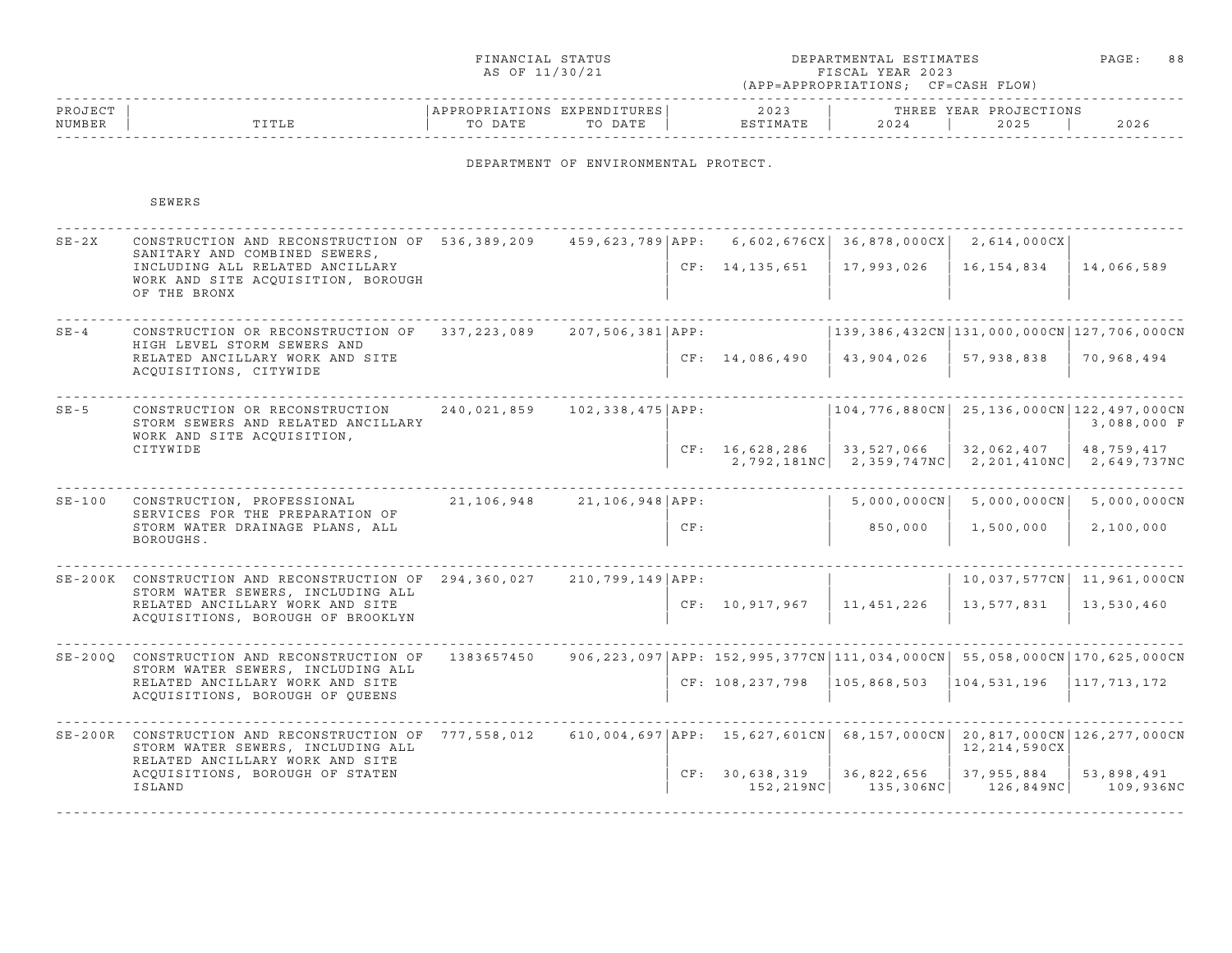|  | FINANCIAL STATUS |  |
|--|------------------|--|
|  | AS OF 11/30/21   |  |

FINANCIAL STATUS DEPARTMENTAL ESTIMATES PAGE: 89 FISCAL YEAR 2023 (APP=APPROPRIATIONS; CF=CASH FLOW)

| PROJECT |       |                    |                  | $\sim$ $\sim$ $\sim$<br>202. |                               | $\cap$ NT $\subset$<br>ם הקיד<br>г т. и<br>. |                       |
|---------|-------|--------------------|------------------|------------------------------|-------------------------------|----------------------------------------------|-----------------------|
| NUMBER  | TITLE | DATE<br>$m \wedge$ | DATE<br>$m \ell$ | ורח הואי                     | $\cap$ $\cap$ $\cap$<br>4 V 4 | 2025                                         | $\cap$ $\cap$<br>くりくや |
|         |       |                    |                  |                              |                               |                                              |                       |

DEPARTMENT OF ENVIRONMENTAL PROTECT.

SEWERS

| STORM WATER SEWERS, INCLUDING ALL<br>RELATED ANCILLARY WORK AND SITE<br>ACQUISITIONS, BOROUGH OF THE BRONX                                                                                                                                                                                                                        | 65,107,462                                                                                                                                                          |                                                                                             | 2,401,974                                                                  | 3,307,225                                                            | 2,879,080    | 2,535,191                                                                                                                                                                                                                  |
|-----------------------------------------------------------------------------------------------------------------------------------------------------------------------------------------------------------------------------------------------------------------------------------------------------------------------------------|---------------------------------------------------------------------------------------------------------------------------------------------------------------------|---------------------------------------------------------------------------------------------|----------------------------------------------------------------------------|----------------------------------------------------------------------|--------------|----------------------------------------------------------------------------------------------------------------------------------------------------------------------------------------------------------------------------|
| ENGINEERING, ARCHITECTURAL,<br>ADMINISTRATIVE AND OTHER COSTS IN<br>CONNECTION WITH CAPITAL PROJECTS<br>UNDER JURISDICTION OF THE<br>DEPARTMENT OF ENVIRONMENTAL<br>PROTECTION-WATER RESOURCES (SEWER<br>DIVISION-STORM, SANITARY AND<br>COMBINED SEWERS) TO BE IMPLEMENTED<br>THROUGH INTERFUND AGREEMENTS OR<br>OTHER CONTRACTS |                                                                                                                                                                     |                                                                                             |                                                                            | 23,901,982                                                           | 22, 261, 892 | 20,738,330                                                                                                                                                                                                                 |
| STORM WATER MANAGEMENT PROGRAM,<br>STATEN ISLAND                                                                                                                                                                                                                                                                                  |                                                                                                                                                                     |                                                                                             |                                                                            | 4,855,857                                                            | 8, 148, 218  | 8,392,398                                                                                                                                                                                                                  |
| USING GUNITE, CITYWIDE                                                                                                                                                                                                                                                                                                            |                                                                                                                                                                     |                                                                                             | 5, 452, 355                                                                | 5,958,966                                                            | 5,289,027    | 4,572,919                                                                                                                                                                                                                  |
| ADDITIONS TO SEWER PROJECTS,<br>CITYWIDE                                                                                                                                                                                                                                                                                          |                                                                                                                                                                     |                                                                                             | 43,000CX                                                                   | 1,177,449                                                            | 1,077,185    | 932,096                                                                                                                                                                                                                    |
| 80TH STREET FROM OUEENS MIDTOWN<br>EXPRESSWAY, SOUTH SERVICE ROADWAY,<br>TO ELIOT AVENUE, CALDWELL AVENUE<br>FROM 80TH STREET TO 81ST STREET,<br>OUEENS                                                                                                                                                                           | 828,191                                                                                                                                                             | CF:                                                                                         |                                                                            |                                                                      |              | 12,200,000CX<br>2,074,000                                                                                                                                                                                                  |
|                                                                                                                                                                                                                                                                                                                                   | SE-200X CONSTRUCTION AND RECONSTRUCTION OF<br>ACOUISITION OF LAND PURSUANT TO<br>SE-1000 CONSTRUCTION, RECONSTRUCTION OR<br>SE-9336 CONSTRUCTION, COMBINED SEWER IN | 314,426,721<br>188,446,005<br>RECONSTRUCTION OF COMBINED SEWERS 131, 278, 266<br>22,673,334 | 51,244,517 APP:<br>155,707,301 APP:<br>15,916,224   APP:<br>828,191   APP: | CF:<br>CF: 16, 520, 464<br>CF: 4, 145, 117<br>CF:<br>CF: 1, 216, 338 | 166,403CN    | 7,270,205CN<br>$219, 754, 301$   APP: 25, 698, 686CX   59, 288, 000CX   10, 358, 000CX   7, 250, 000CX<br>5,729,511CN   22,633,000CN   10,000,000CN<br>$109, 745, 689$ APP: $11, 442, 891$ CX   8,911,000CX  <br>792,000CN |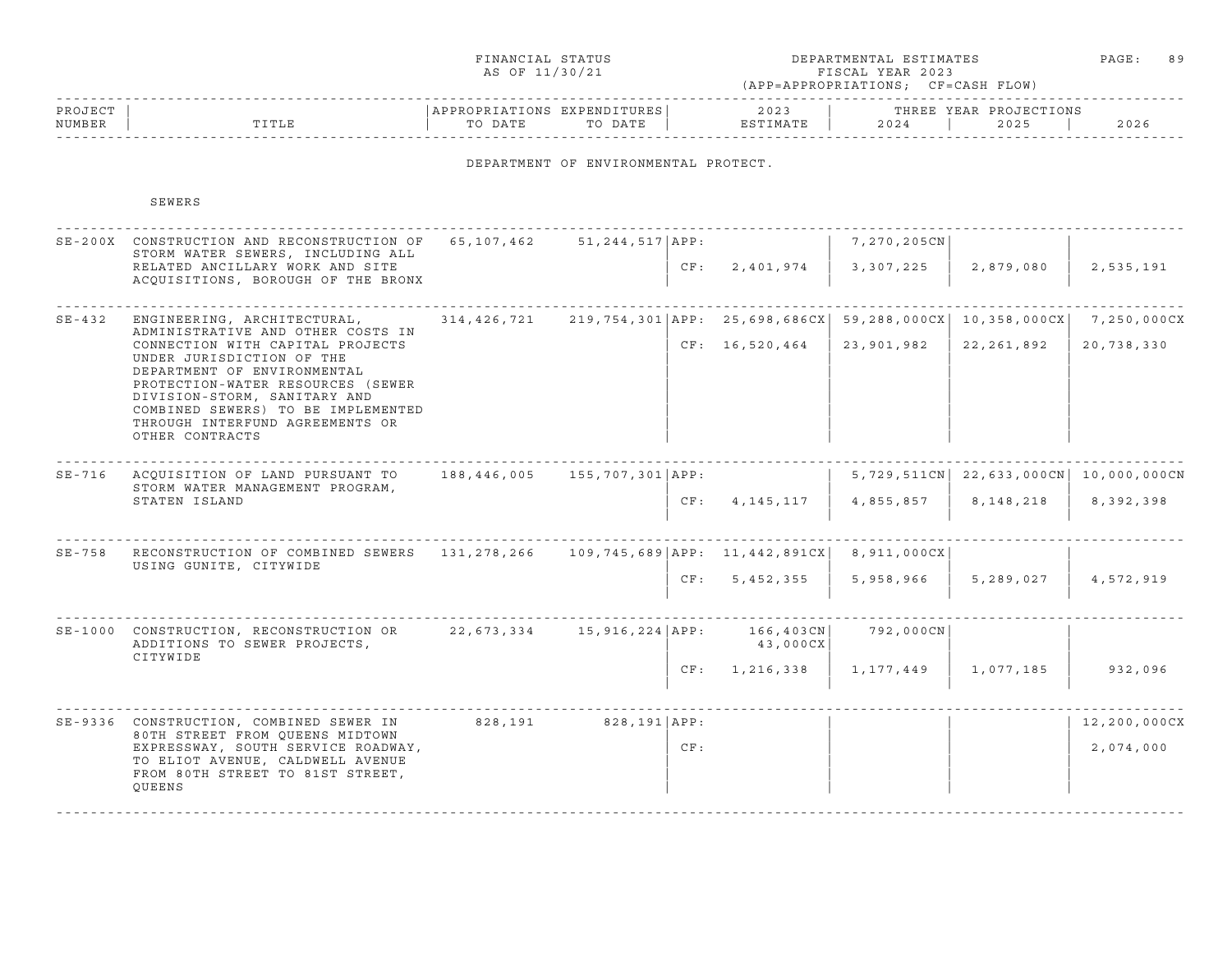| FINANCIAL STATUS | DEPARTMENTAL ESTIMATES | $Q \cap$<br>PAGE |
|------------------|------------------------|------------------|
| AS OF 11/30/21   | FISCAL YEAR 2023       |                  |

| PROJECT |               |      |      | $\cap$ $\cap$ $\cap$<br>202. | הם הוד<br>ت تا دا 11 | IONS<br>YEAR<br>ית ה |      |
|---------|---------------|------|------|------------------------------|----------------------|----------------------|------|
| NUMBER  | ㅠㅜㅠㅜ ㅠ<br>ᆂᆂᅭ | DATE | DATE |                              | 202                  | 2025                 | 2026 |
|         |               |      |      |                              |                      |                      |      |

### DEPARTMENT OF TRANSPORTATION

# TRANSPORTATION EQUIPMENT

| TD-18 | PURCHASE OF AUTOMOTIVE AND OTHER<br>EQUIPMENT HAVING A UNIT COST OF AT<br>LEAST \$35,000 AFTER NOVEMBER 1,<br>1999 AND A LIFE EXPECTANCY OF AT<br>LEAST FIVE YEARS FOR USE BY THE<br>DEPARTMENT OF TRANSPORTATION | 331,403,322 | 291, 116, 174   APP: | CF: | 6,592,926<br>270,139NC | 6,020,437<br>189,161NC   | 782,255CN<br>5,098,751<br>162,127NC | 11,171,000CN<br>6,534,767<br>135,118NC |
|-------|-------------------------------------------------------------------------------------------------------------------------------------------------------------------------------------------------------------------|-------------|----------------------|-----|------------------------|--------------------------|-------------------------------------|----------------------------------------|
| TD-19 | PURCHASE OF ELECTRONIC DATA<br>PROCESSING AND INFORMATION STORAGE<br>AND RETRIEVAL EQUIPMENT FOR THE<br>DEPARTMENT OF TRANSPORTATION, ALL<br>BOROUGHS                                                             | 155,096,236 | 120, 150, 673   APP: | CF: | 6,220,266              | 6,681,739CN<br>6,682,334 | 4,885,000CN<br>6,337,805            | 6,819,000CN<br>6,577,999               |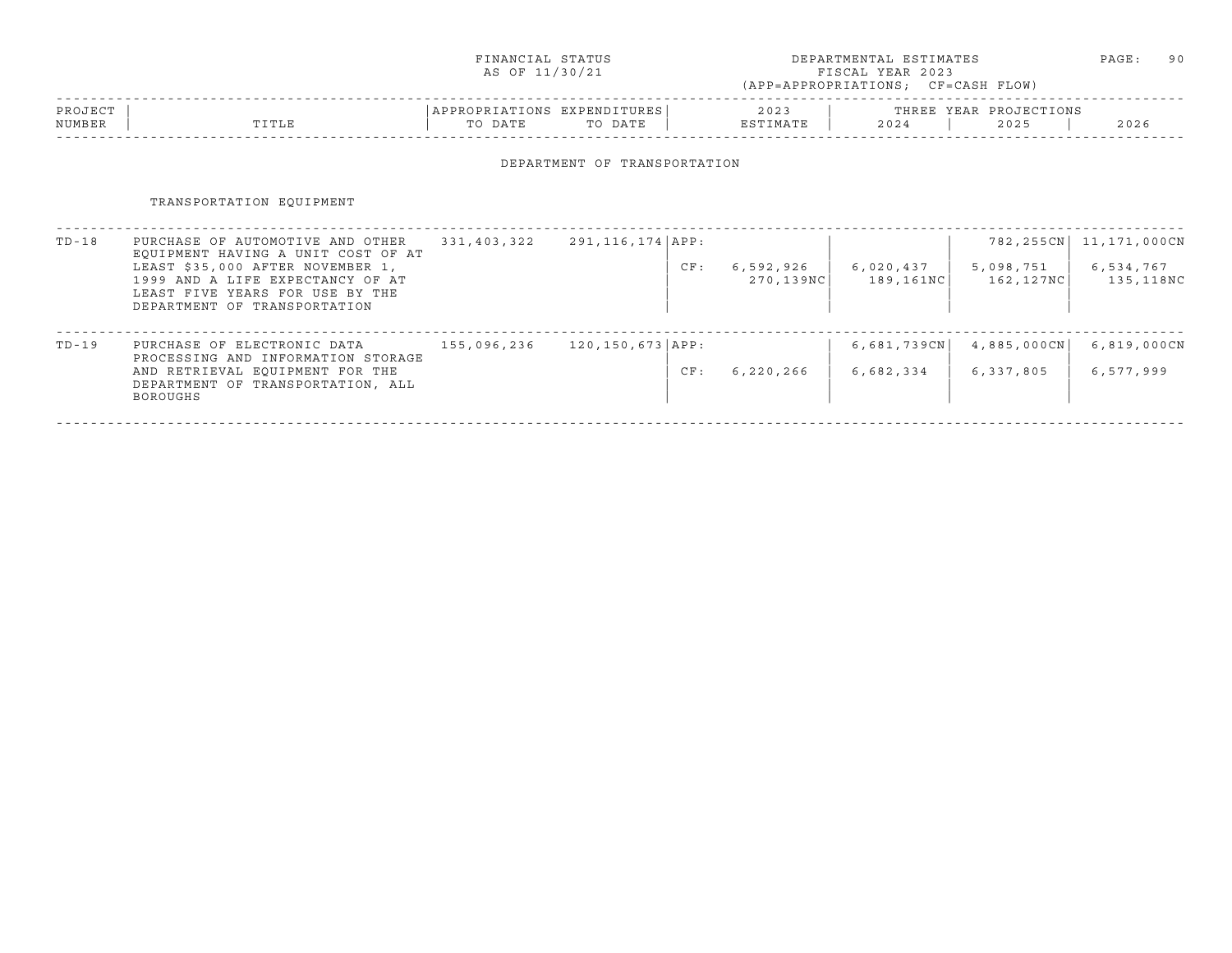| FINANCIAL STATUS | DEPARTMENTAL ESTIMATES | PAGE | $\sim$ |
|------------------|------------------------|------|--------|
| AS OF 11/30/21   | FISCAL YEAR 2023       |      |        |

| PROJECT |       | ONS  |      | 2023 |      | YEAR<br>ז ס פי | ONS  | _ _ _ _ |
|---------|-------|------|------|------|------|----------------|------|---------|
| NUMBER  | 'ITLE | DATE | ኮ∆ጥፑ |      | 2024 | 2025           | 2026 |         |
|         |       |      |      |      |      |                |      |         |

## DEPARTMENT OF TRANSPORTATION

TRAFFIC

|          | TF-K005 INCIDENTAL TRAFFIC IMPROVEMENTS                                                                                                                                                                                                                                                                                   | 2,000,000   | 69, 218   APP:       |     |                                                 |                                                | 424CN                                                                                              |                                                          |
|----------|---------------------------------------------------------------------------------------------------------------------------------------------------------------------------------------------------------------------------------------------------------------------------------------------------------------------------|-------------|----------------------|-----|-------------------------------------------------|------------------------------------------------|----------------------------------------------------------------------------------------------------|----------------------------------------------------------|
|          | AND ALL REOUIRED ANCILLARY WORK<br>AND STUDIES, BROOKLYN                                                                                                                                                                                                                                                                  |             |                      | CF: | 39,245                                          | 29,037                                         | 372,830                                                                                            | 264,566                                                  |
| $TF-1$   | INSTALLATION OF STREET-SURFACE<br>MARKINGS IN CONNECTION WITH STREET<br>RESURFACING OR RECONSTRUCTION,<br>INSTALLATION OF TRAFFIC SIGNALS<br>AND OTHER DEVICES AND<br>APPURTENANCES, AND INSTALLATION OF<br>ELECTRIC VEHICLE CHARGING<br>INFRASTRUCTURE ON STREETS AND<br>OFF-STREET PARKING FACILITIES, ALL<br>BOROUGHS. | 1691258842  | 1417148516 APP:      |     | 22, 262, 198 S<br>CF: 48,779,545<br>9,573,412NC | $72, 153, 595$ CN<br>52,705,003<br>7,269,811NC | 81,879,000CN<br>22,288,000 S<br>58,614,915<br>10,595,786NC                                         | 93,628,000CN<br>66,157,024<br>8,330,736NC                |
| $TF-2$   | INSTALLATION OF TRAFFIC AND STREET 276,252,831<br>NAME SIGNS AND PAVEMENT MARKINGS,<br>TRAFFIC SIGNALS AND OTHER DEVICES<br>AND APPURTENANCES IN CONJUNCTION<br>WITH STREET, HIGHWAY, AND BRIDGE<br>CONSTRUCTION AND RECONSTRUCTION<br>PROJECTS, CITYWIDE                                                                 |             | 178, 143, 198   APP: |     | CF: 12,793,858                                  | 10,083,594<br>$3,536,839NC$   2,634,108NC      | $516, 685$ CN<br>8,767,452<br>2,249,510NC                                                          | 1,228,000CN<br>7,716,270<br>1,902,665NC                  |
| $TF-18$  | CONSTRUCTION AND RECONSTRUCTION OF<br>VARIOUS OFF-STREET PARKING<br>FACILITIES, INCLUDING ADDITIONS<br>AND EQUIPMENT, CITY WIDE                                                                                                                                                                                           | 77,043,796  | 74,580,589 APP:      | CF: | 441,681                                         | 361,375                                        | 8,490,838CN<br>2,076,746                                                                           | 1,503,913                                                |
| $TF-503$ | PURCHASE AND INSTALLATION OF<br>LIGHTING EQUIPMENT FOR STREETS,<br>PARKS, PLAYGROUNDS, SCHOOL YARDS,<br>PARKWAY, HIGHWAY AND PUBLIC<br>PLACES, ALL BOROUGHS                                                                                                                                                               | 593,836,165 | 530, 855, 937   APP: | CF: | 4,637,685                                       | 5,295,000 F<br>4,025,297                       | $2,013,375$ CN<br>$6, 111, 213$ S<br>3,773,031<br>6, 167, 354 NC   6, 091, 633 NC   7, 591, 377 NC | 5,315,000CN<br>1,345,000 S<br>4, 233, 967<br>6,339,067NC |
|          |                                                                                                                                                                                                                                                                                                                           |             |                      |     |                                                 |                                                |                                                                                                    |                                                          |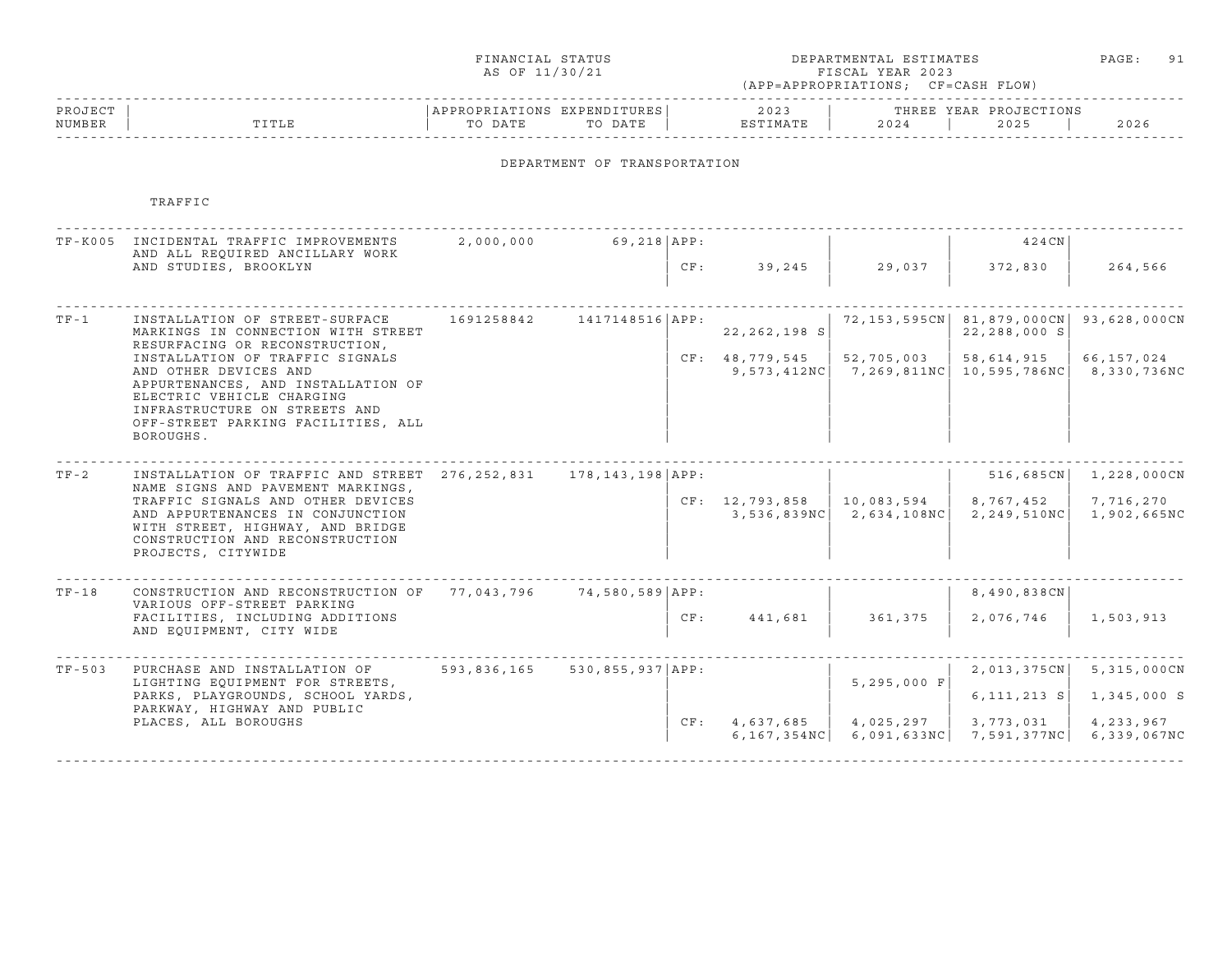|                   |                                                                       | FINANCIAL STATUS<br>AS OF 11/30/21 |                                        |     |                                   | DEPARTMENTAL ESTIMATES<br>FISCAL YEAR 2023<br>(APP=APPROPRIATIONS; CF=CASH FLOW) |                                | PAGE:<br>92                         |
|-------------------|-----------------------------------------------------------------------|------------------------------------|----------------------------------------|-----|-----------------------------------|----------------------------------------------------------------------------------|--------------------------------|-------------------------------------|
| PROJECT<br>NUMBER | TITLE                                                                 | TO DATE                            | APPROPRIATIONS EXPENDITURES<br>TO DATE |     | 2023<br>ESTIMATE                  | 2024                                                                             | THREE YEAR PROJECTIONS<br>2025 | 2026                                |
|                   |                                                                       |                                    | WATER SUPPLY                           |     |                                   |                                                                                  |                                |                                     |
|                   | WATER SUPPLY                                                          |                                    |                                        |     |                                   |                                                                                  |                                |                                     |
| $W - 5$           | ADDITIONAL WATER SUPPLY, EMERGENCY<br>AND PERMANENT                   | 1589153193                         |                                        |     | $1252060101$ $APP: 40,540,685$ CX | $9,000,000 \, \text{C} \times$                                                   | $9,000,000$ CX                 | $9,000,000$ CX                      |
|                   |                                                                       |                                    |                                        |     | CF: 65, 464, 017                  | 58,044,839                                                                       | 55, 533, 859                   | 49,251,901                          |
| $W - 10$          | CITY TUNNEL NO 3, STAGE 1,<br>CONSTRUCTION.                           | 1385445924                         | 1330447702   APP:                      |     |                                   | 345, 157, 623CX                                                                  | $5,000,000$ CX                 | 5,000,000CX                         |
|                   |                                                                       |                                    |                                        | CF: | 8,780,109                         | 67, 213, 963                                                                     | 53, 538, 794                   | 49,693,548                          |
| $W - 13$          | CONSTRUCTION OF CITY TUNNEL NO.3,<br>STAGE 2 INCLUDING ACOUISITION OF | 2822652787                         | 2278997171   APP:                      |     |                                   | 166, 375, 493CX                                                                  | 21,444,000CX                   | 58,440,000CX                        |
|                   | REAL PROPERTY.                                                        |                                    |                                        |     | CF: 92,964,586                    | 113,169,388                                                                      | 104,120,400                    | 100,924,822                         |
| $W - 14$          | CONSTRUCTION OF AQUEDUCT, KENSICO<br>RESERVOIR TO CITY TUNNEL         | 200,093,019                        | $64, 184, 641$ $APP:$                  |     |                                   |                                                                                  |                                | $ 213,302,061$ CX $ 613,579,000$ CX |
|                   |                                                                       |                                    |                                        |     | CF: 16, 443, 268                  | 17,177,080                                                                       | 55,792,615                     | 148,564,877                         |
|                   |                                                                       |                                    |                                        |     |                                   |                                                                                  |                                |                                     |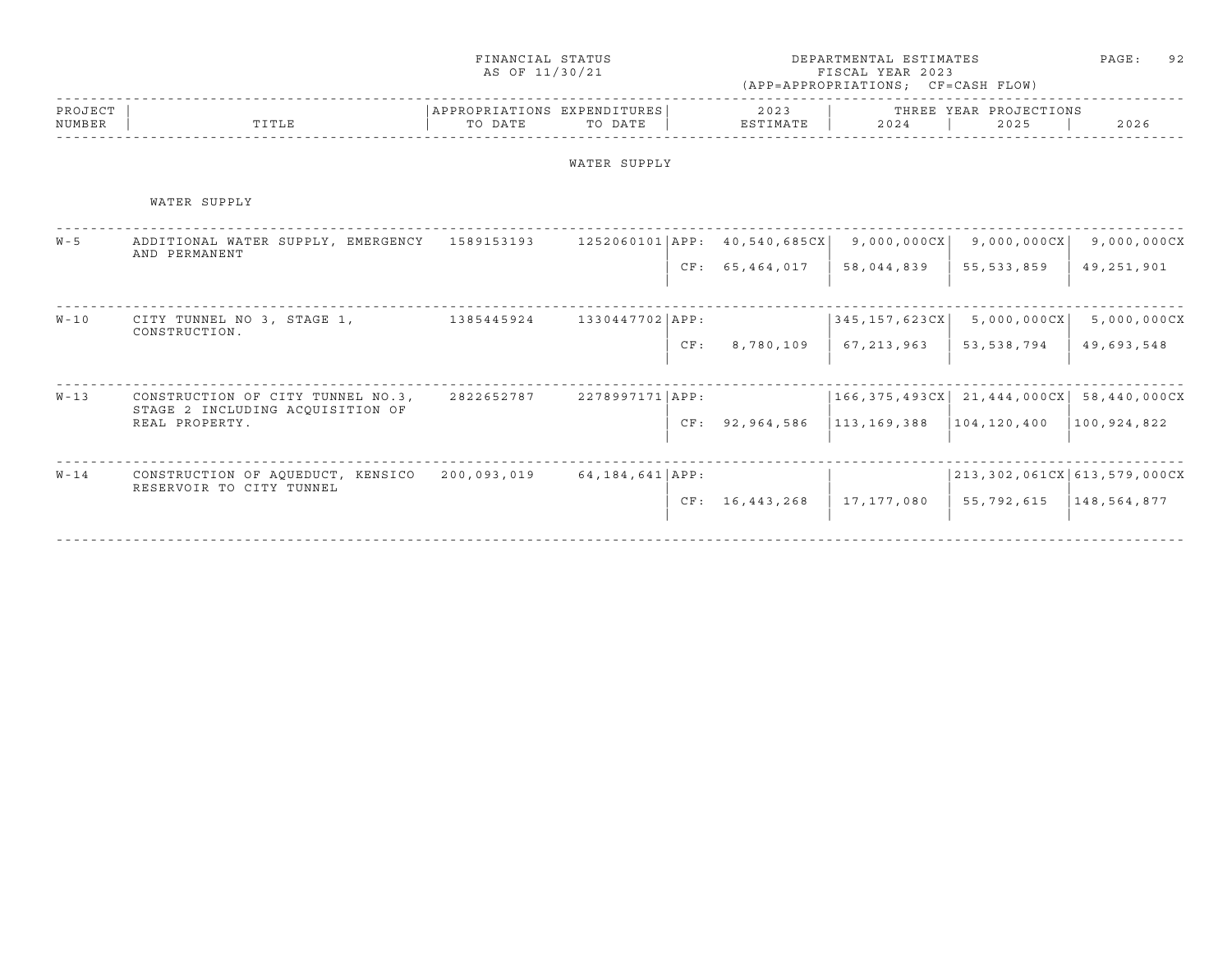| FINANCIAL STATUS | DEPARTMENTAL ESTIMATES | PAGE |  |
|------------------|------------------------|------|--|
| AS OF 11/30/21   | FISCAL YEAR 2023       |      |  |

| PROJEC |       |              | ,,,,,,,, | 202.           |                               | $\cap$ NT $\subset$<br>꼬ㅁㅈ.<br>ᆂᆂᇦᇌᇦ<br>$\left  \right $ |              |
|--------|-------|--------------|----------|----------------|-------------------------------|----------------------------------------------------------|--------------|
| NUMBER | ⊥⊥⊥⊥⊥ | 五九中形<br>DATE | DATE     | <b>TASA MT</b> | $\cap$ $\cap$ $\cap$<br>2 U Z | 2025                                                     | 2022<br>ていてん |
|        |       |              |          |                |                               |                                                          |              |

DEPARTMENT OF ENVIRONMENTAL PROTECT.

WATER MAINS, SOURCES AND TREATMENT

| $WM - 1$   | CONSTRUCTION AND RECONSTRUCTION OF<br>IN-CITY WATER MAIN EXTENSIONS AND<br>IMPROVEMENTS AND ADDITIONS TO THE<br>WATER SUPPLY DISTRIBUTION SYSTEM,                                                                                                                                                                       | 4364463979 | 3641961152   APP: | 99,513CN                                                                                                                                          | 52, 137, 728CX   482, 951, 000CX   270, 668, 000CX   117, 049, 000CX                                           |                                                           | 2,000,000CN<br>2,999,999 F |
|------------|-------------------------------------------------------------------------------------------------------------------------------------------------------------------------------------------------------------------------------------------------------------------------------------------------------------------------|------------|-------------------|---------------------------------------------------------------------------------------------------------------------------------------------------|----------------------------------------------------------------------------------------------------------------|-----------------------------------------------------------|----------------------------|
|            | INCLUDING ALL ANCILLARY WORK AND<br>SITE ACOUISITIONS, ALL BOROUGHS.                                                                                                                                                                                                                                                    |            |                   | $CF: 131, 737, 174$   191, 642, 209   210, 820, 071   200, 366, 856<br>154NC                                                                      |                                                                                                                | $137NC$   $128NC$                                         | 510,111NC                  |
| $WM - 6$   | CONSTRUCTION AND RECONSTRUCTION OF<br>SPECIAL IN-CITY TRUNK MAIN<br>EXTENSIONS AND IMPROVEMENTS AND<br>ADDITIONS TO WATER SUPPLY<br>DISTRIBUTION FACILITIES AND<br>SYSTEMS, INCLUDING ALL ANCILLARY<br>WORK AND SITE ACOUISITIONS, ALL<br><b>BOROUGHS</b>                                                               | 2427478707 | 2022975583 APP:   | CF: 62, 694, 297                                                                                                                                  | 77,571,846                                                                                                     | 98,581,121CX   81,197,000CX   112,567,000CX<br>82,289,356 | 89,729,535                 |
| $WM - 11$  | CONSTRUCTION OF CROTON FILTRATION<br>PLANT AND RELATED TRUNK AND<br>DISTRIBUTION MAINS AND GATEHOUSE<br>MODIFICATIONS, INCLUDING SITE<br>ACOUISITION, DESIGN AND ANCILLARY<br>WORK.                                                                                                                                     | 3776727875 | 3608704589   APP: | $30,000$ CN<br>CF: 29,741,982                                                                                                                     | $4,554,094CX$ 2,300,000 CX<br>26,082,018                                                                       | 24, 318, 046                                              | 20,951,103                 |
| $WM - 30$  | LAND ACOUISITION, CONSTRUCTION,<br>SPECIAL IMPROVEMENTS AND ADDITIONS<br>TO STRUCTURES AND BUILDINGS,<br>INCLUDING EQUIPMENT ON WATERSHEDS<br>OUTSIDE THE CITY.                                                                                                                                                         | 7083251025 |                   | $6321396420$  APP: 207,777,620CX 373,930,000CX 268,373,000CX 325,699,000CX<br>$CF: 167, 668, 993$   202, 686, 693   223, 776, 893   245, 519, 482 | 54,375,999 S   19,524,000 S   61,000,000 S<br>9, 243, 920NC   10, 387, 960NC   19, 433, 240NC   15, 710, 480NC |                                                           |                            |
| $WM - 105$ | CONSTRUCTION AND RECONSTRUCTION OF 284,383,927 156,809,108 APP: 353,927CX 39,224,000CX 71,920,000CX 15,000,000CX<br>IN-CITY WATER SUPPLY<br>INFRASTRUCTURE AND IMPROVEMENTS<br>AND ADDITIONS TO THE CITY-WIDE<br>WATER SUPPLY SYSTEM, INCLUDING ALL<br>ANCILLARY WORK, EQUIPMENT AND SITE<br>ACQUISITIONS, ALL BOROUGHS |            |                   | CF: 22, 360, 631                                                                                                                                  | 25,640,388                                                                                                     | 35,031,786                                                | 31,780,662                 |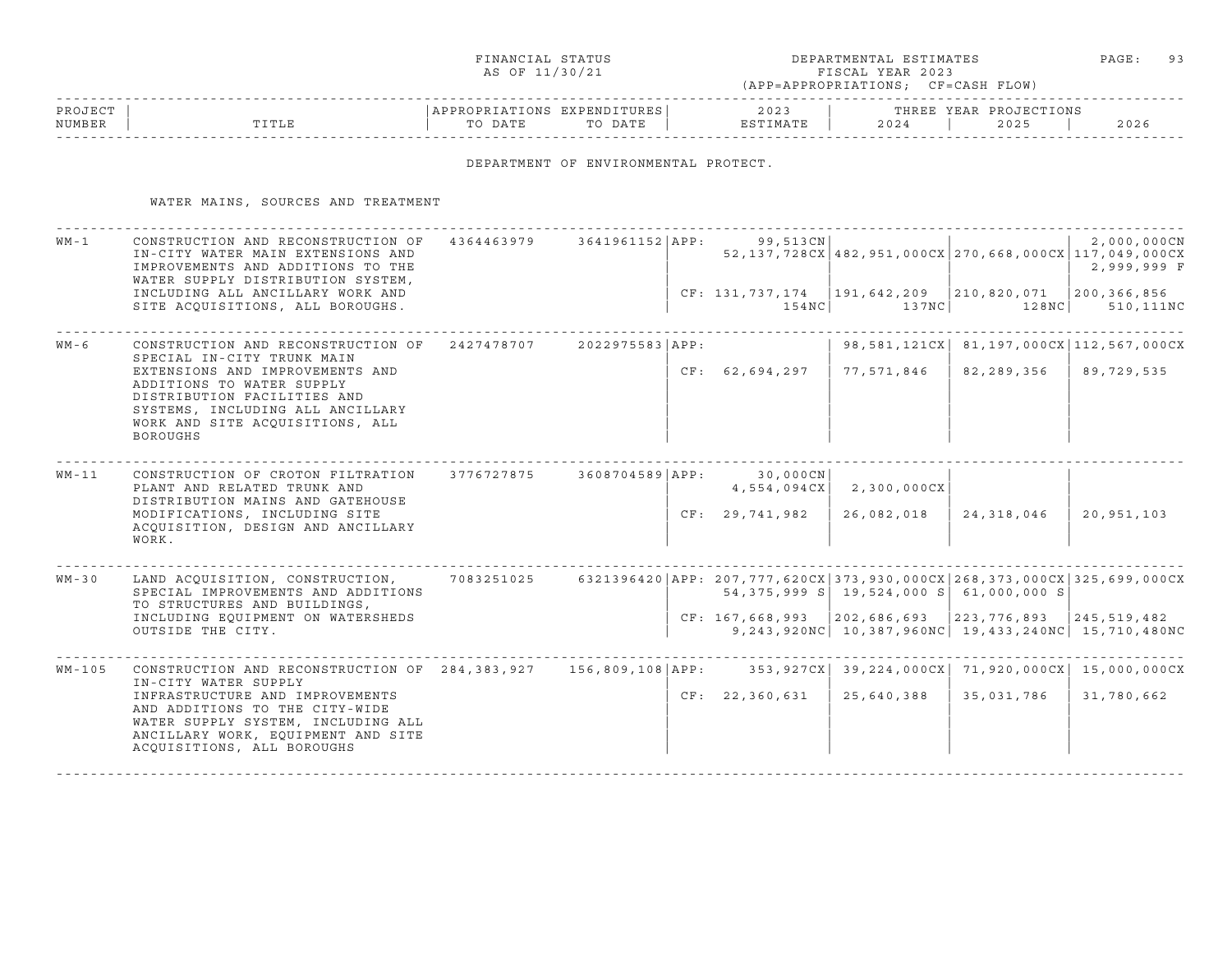|                           | FINANCIAL STATUS<br>AS OF 11/30/21                | DEPARTMENTAL ESTIMATES<br>FISCAL YEAR 2023<br>(APP=APPROPRIATIONS; CF=CASH FLOW) | PAGE: | 94 |
|---------------------------|---------------------------------------------------|----------------------------------------------------------------------------------|-------|----|
| PROJECT<br>NUMBER<br>ITLE | APPROPRIATIONS EXPENDITURES<br>TO DATE<br>TO DATE | 2023<br>THREE YEAR PROJECTIONS<br>ESTIMATE<br>2025<br>2024                       | 2026  |    |

DEPARTMENT OF ENVIRONMENTAL PROTECT.

WATER MAINS, SOURCES AND TREATMENT

| WM - 944 | CONSTRUCTION OR RECONSTRUCTION<br>PROJECTS FUNDED BY PRIVATE PARTIES                                  | 41,415,771 | $21,563,557$ $APP: 5,553,000 P$ |             |             |             |             |
|----------|-------------------------------------------------------------------------------------------------------|------------|---------------------------------|-------------|-------------|-------------|-------------|
|          | IN CONNECTION WITH CAPITAL WATER<br>MAIN PROJECTS TO BE CARRIED OUT BY<br>NEW YORK CITY DEPARTMENT OF |            | CF:                             | 4,374,700NC | 3,723,470NC | 3,476,085NC | 2,981,315NC |
|          | ENVIRONMENTAL PROTECTION, CITYWIDE                                                                    |            |                                 |             |             |             |             |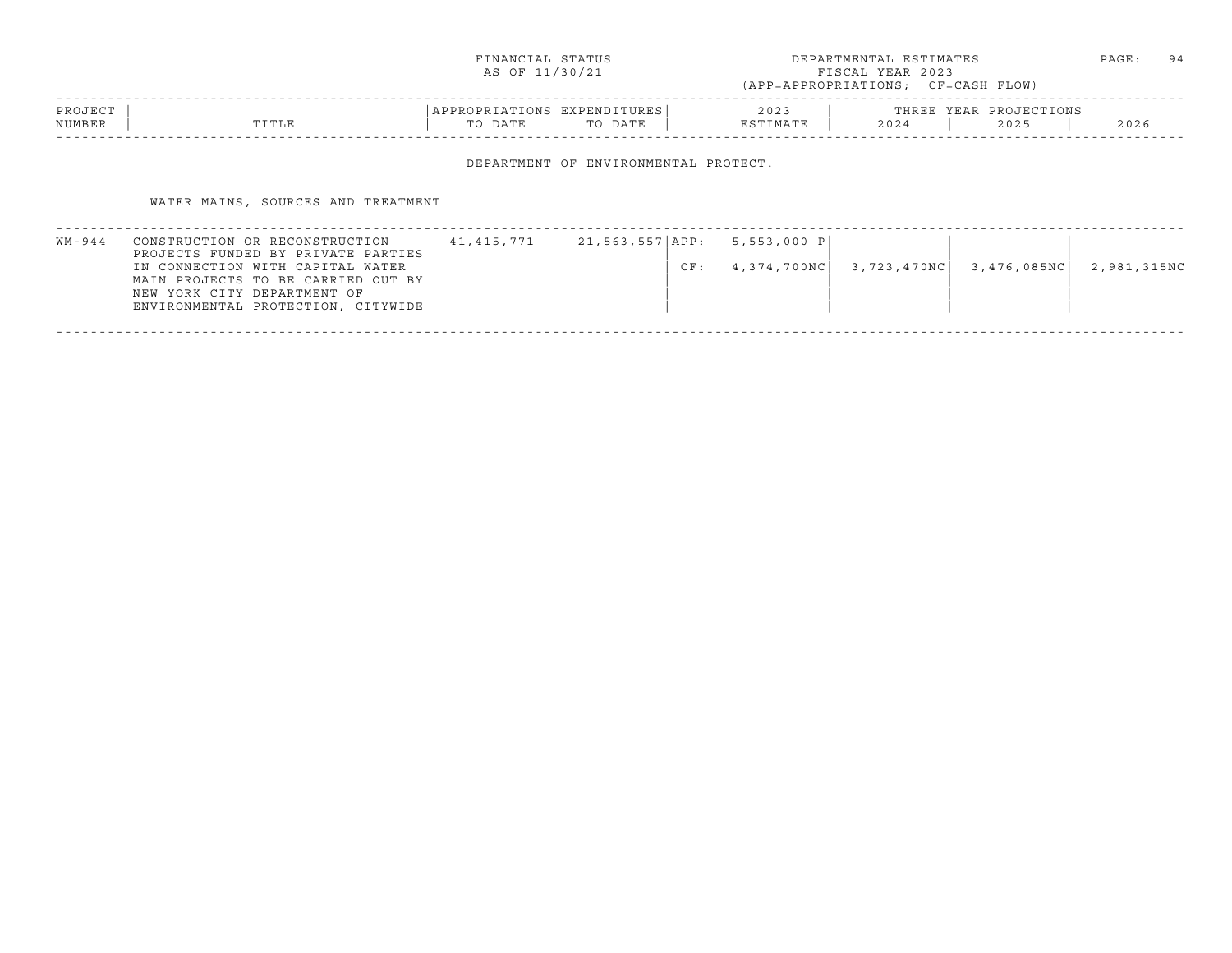|  | FINANCIAL STATUS |  |
|--|------------------|--|
|  | AS OF 11/30/21   |  |

FINANCIAL STATUS DEPARTMENTAL ESTIMATES PAGE: 95 FISCAL YEAR 2023 (APP=APPROPRIATIONS; CF=CASH FLOW)

|                                      |           |      |                                          |                        |       | -------------------------------------- |              |
|--------------------------------------|-----------|------|------------------------------------------|------------------------|-------|----------------------------------------|--------------|
| ᅚᇛᄼᅲ<br>ח סם<br>$\cup$ $\cup$ $\cup$ |           | IONS | PEND.<br>TURBS<br>.                      | 2023                   | THRF. | TIONS<br>$\tau \tau$<br>DDC<br>- 1     |              |
| NUMBER                               | اندىدىد . | DATE | D A m L<br>$m \wedge$<br>DA I I<br>- 100 | IMATE<br>$\sim$ $\sim$ | 2024  | 201<br>2023                            | 2000<br>ていてん |
|                                      |           |      |                                          |                        |       |                                        |              |

DEPARTMENT OF ENVIRONMENTAL PROTECT.

WATER POLLUTION CONTROL

| $WP-112$ | EXISTING WATER POLLUTION CONTROL<br>PROJECTS, RECONSTRUCTION AND<br>IMPROVEMENTS, NEW AND REPLACEMENT<br><b>EOUIPMENT</b>                                                                                                         | 5548797339  | 2812147687   APP:    |     | CF: 391,634,094             | 397,646,390 439,107,929 482,287,855<br>21, 108, 578NC   32, 578, 824NC   28, 294, 306NC   35, 405, 782NC | 5,740,534 F 4,500,000 F 63,037,000 F                      | 174,672,673CX   478,946,000CX   656,211,000CX |
|----------|-----------------------------------------------------------------------------------------------------------------------------------------------------------------------------------------------------------------------------------|-------------|----------------------|-----|-----------------------------|----------------------------------------------------------------------------------------------------------|-----------------------------------------------------------|-----------------------------------------------|
| $WP-164$ | CONSTRUCTION OF THE NORTH RIVER<br>WATER POLLUTION CONTROL PROJECT,<br>INCLUDING LAND AND ASSOCIATED<br>DRAINAGE AREA, MANHATTAN                                                                                                  | 1894673511  | $1744595191$ $APP:$  |     | CF: 24,730,610<br>531,361NC | 30,405,678<br>472,321NC                                                                                  | $50, 961, 119CX$ 4, 500, 000CX<br>27,616,832<br>442,801NC | 4,500,000CX<br>24,874,140<br>383,761NC        |
| $WP-169$ | SITE ACQUISITION FOR, CONSTRUCTION<br>AND RECONSTRUCTION OF, COMBINED<br>SEWER OVERFLOW ABATEMENT, AND<br>RELATED INFILTRATION, INFLOW AND<br>COLLECTION, FACILITIES, INCLUDING<br>VEHICLES, EOUIPMENT AND PURCHASES,<br>CITYWIDE | 4243251214  |                      |     | CF: 296,256,484             | $2788831214$ $APP: 276, 353, 132CX$ $281, 271, 000CX$ $608, 649, 000CX$ $119, 335, 000CX$<br>286,215,028 | 361,319,505                                               | 320, 217, 759                                 |
| $WP-237$ | UPGRADE BOWERY BAY WATER POLLUTION 757,421,400<br>CONTROL PROJECT, INCLUDING WELFARE<br>ISLAND FORCE MAIN AND PUMPING<br>STATION, LAND ACQUISITION AND<br>ASSOCIATED DRAINAGE AREA, QUEENS                                        |             | 752,899,089 APP:     | CF: | 47,993CX<br>572,247         | 507,650                                                                                                  | 475,832                                                   | 412,196                                       |
| $WP-247$ | UPGRADE JAMAICA WATER POLLUTION<br>CONTROL PROJECT, INCLUDING LAND<br>ACOUISITION AND ASSOCIATED<br>DRAINAGE AREA, OUEENS                                                                                                         | 664,301,669 | 646, 526, 665   APP: | CF: | 424,750CX<br>2,847,020      | $1,000,000 \, \text{C}$<br>2,650,546                                                                     | 2,451,059                                                 | 2,122,084                                     |
| $WP-249$ | UPGRADE AND EXTENSION, TALLMANS<br>ISLAND WATER POLLUTION CONTROL<br>PROJECT, INCLUDING LAND<br>ACOUISITION AND ASSOCIATED<br>DRAINAGE AREA, QUEENS                                                                               | 603,806,533 | 565, 672, 093   APP: | CF: | 6,651,293                   | 790,331CX<br>5,972,420                                                                                   | 5,560,013                                                 | 1,000,000CX<br>4,975,199                      |